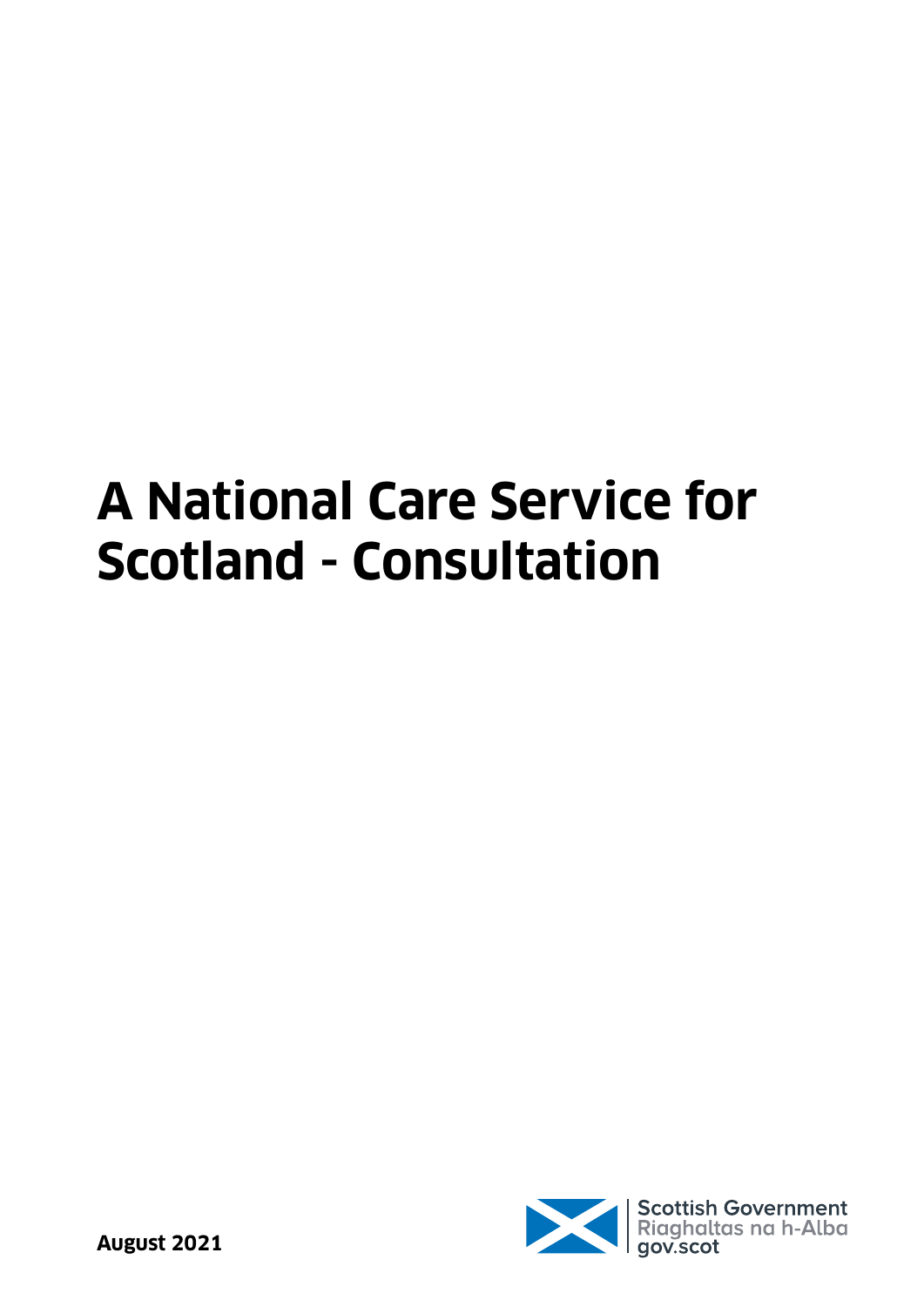| Reformed Integration Joint Boards: Community Health and Social Care Boards 89 |  |
|-------------------------------------------------------------------------------|--|
|                                                                               |  |
|                                                                               |  |
| The Care Inspectorate, Scottish Social Services Council, and Healthcare       |  |
|                                                                               |  |
|                                                                               |  |
|                                                                               |  |
|                                                                               |  |
| Enhanced powers for regulating care workers and professional standards 117    |  |
|                                                                               |  |
|                                                                               |  |
|                                                                               |  |
|                                                                               |  |
|                                                                               |  |
|                                                                               |  |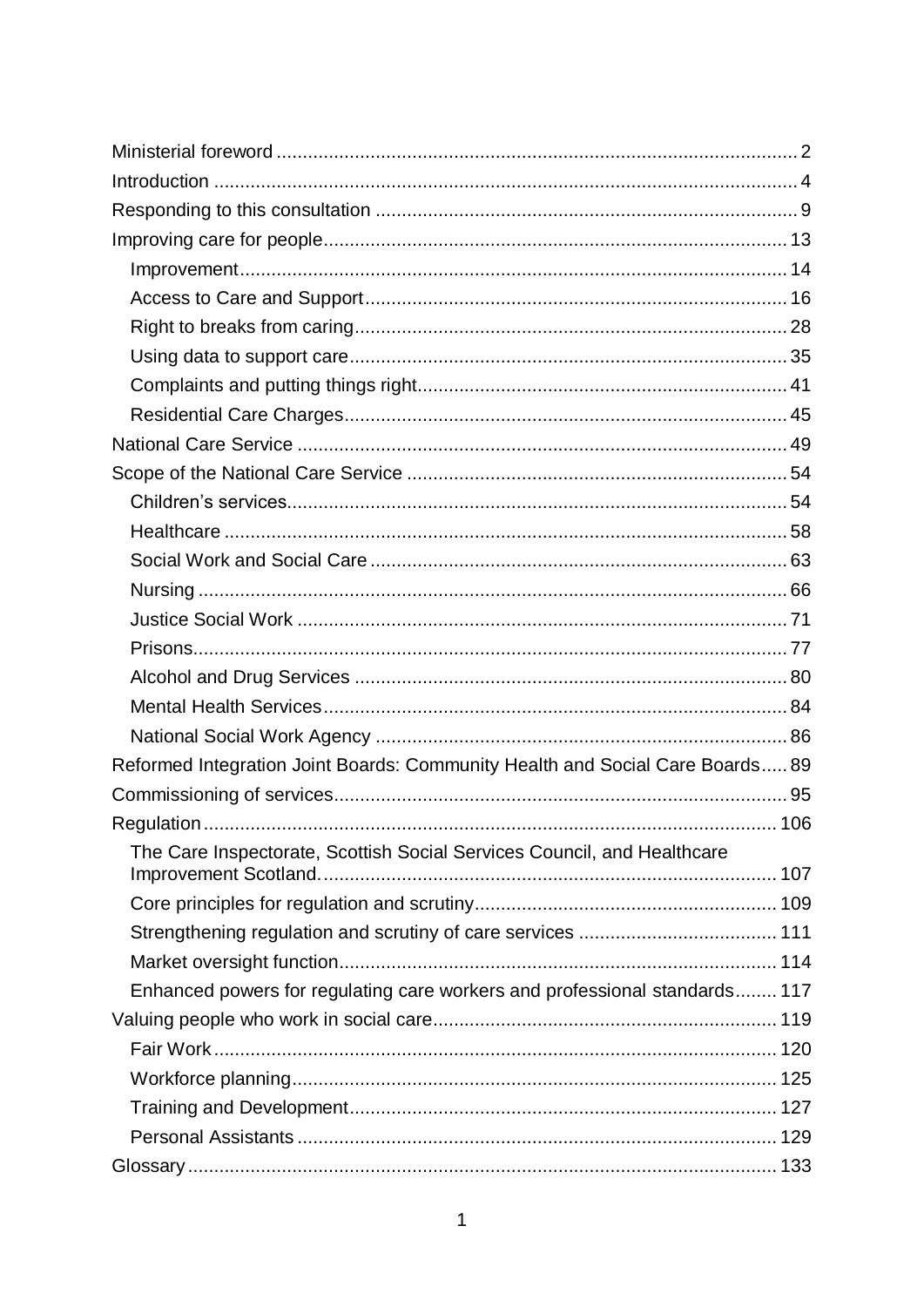## <span id="page-2-0"></span>**Ministerial foreword**



As Minister for Mental Wellbeing and Social Care - indeed the first Minister to have social care in a ministerial portfolio - I am very proud to launch this consultation which seeks views on our proposals to improve the way we deliver social care in Scotland.

The importance of our social care services has never been clearer. We owe an enormous debt of gratitude to our nation's carers, paid and unpaid, for the commitment and compassion we have seen throughout the pandemic.

I believe social care services, just like health care services, should be provided on a truly universal basis. I want our social care system to consistently deliver high quality services to every single person who needs them, across Scotland.

The Scottish Government commissioned the Independent Review of Adult Social Care, during the pandemic, because it was clear we needed to do things better in future. I acknowledge the many contributions to the Independent Review on Adult Social Care and have heard both the views you have expressed and the insights and experiences that you shared; they were an invaluable part of that review process.

I am committed to implementing the recommendations in the report of the Independent Review of Adult Social Care and staying true to the spirit of that report by building a system with human rights at the heart of it. I am listening and want to ensure that care is delivered in a way that enables people to live a happy and fulfilled life – not simply care that is delivered to suit the system. As one of the contributors to the Review said: "social care should be a springboard not a safety net".

The Independent Review acknowledged that current structures have not fully delivered the improvements intended to be achieved by integration of health and social care and recommended the creation of a National Care Service, with Scottish Ministers being accountable for adult social care support.

I believe however that it is right for this consultation to look beyond simply the creation of a national service for adult social care. The ambition of this government is to go much further, and to create a comprehensive community health and social care service that supports people of all ages. This will support the provision of care that wraps around families and smooth transitions between different categories of care for everyone, taking account of individual circumstances, the communities they live in and their wishes.

If we get social care delivery right, we can help people live the kind of life they want to live; going to college, getting a job, remaining in their own communities for longer. Peoples' lives can be transformed.

Absolutely vital to this is ensuring that our invaluable social care workforce feel happy, respected and fulfilled in their role. By rewarding and valuing our workforce we recruit and retain great staff. It is crucial that unpaid carers are supported to have a life alongside caring, and that they are able to sustain and improve their own health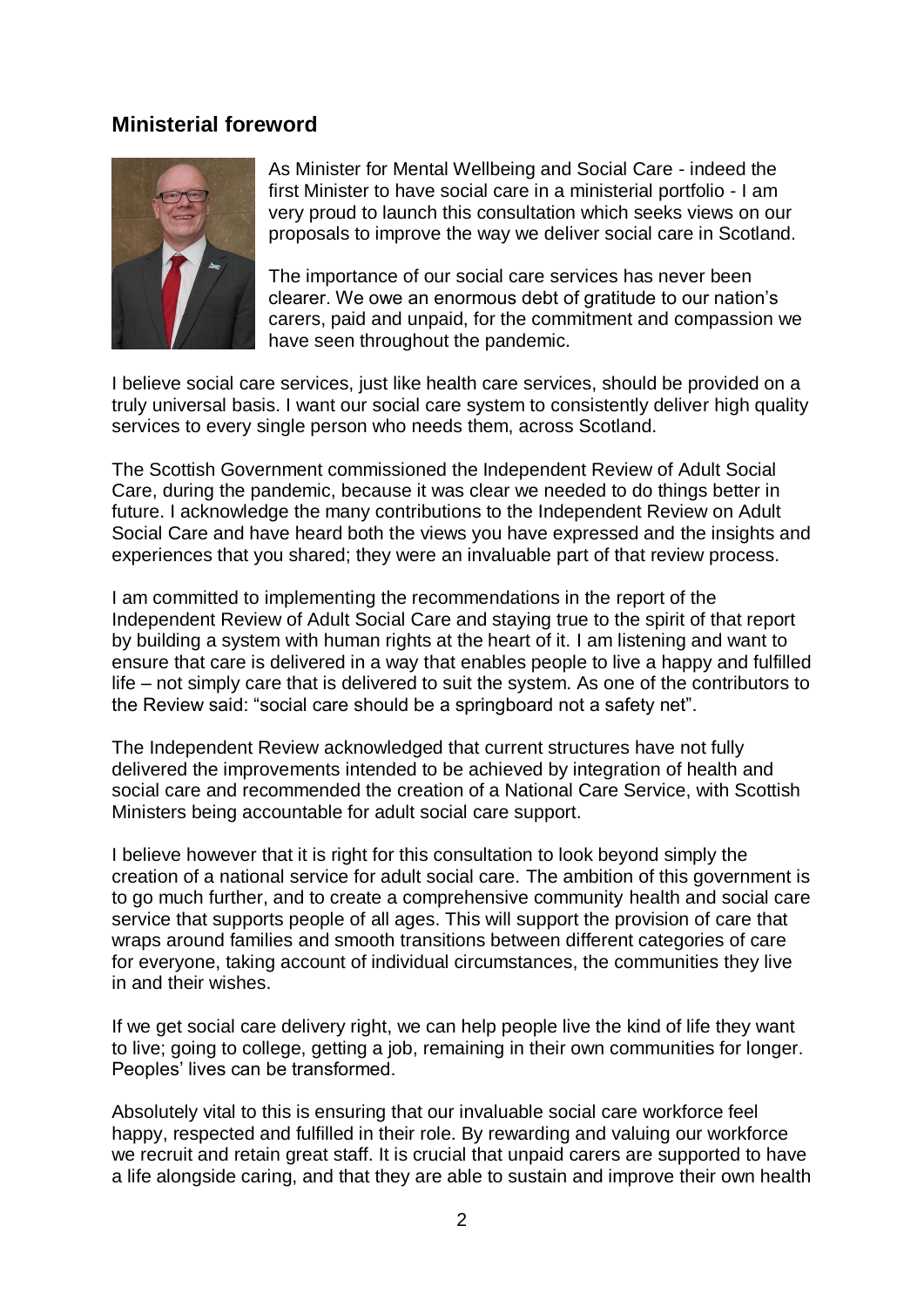and wellbeing. They must be involved in the decisions that affect them and those they care for.

Social care should no longer be seen as a service of crisis intervention but one which is there to help and support people at the earliest stage, preventing deterioration and people getting into crisis situations.

Social care is an investment in our communities and our economy, so that everyone can take their part in society.

A National Care Service will provide us with consistency, equity and fairness, and the accountability needed to deliver high quality services across Scotland.

As we undertake the work to create a National Care Service, we will review the systems, remove unwarranted duplication of functions and make best use of the public purse. I want to ensure that the new service is designed around the needs of those who access services and supports the needs of the workforce. My priority is that the interests of those who use and deliver social care are firmly at the heart of decision making in building a stronger system.

We are at the beginning of a journey to improve social care in Scotland. We will only get this right with your support.

#### **Kevin Stewart**

Minister for Mental Wellbeing and Social Care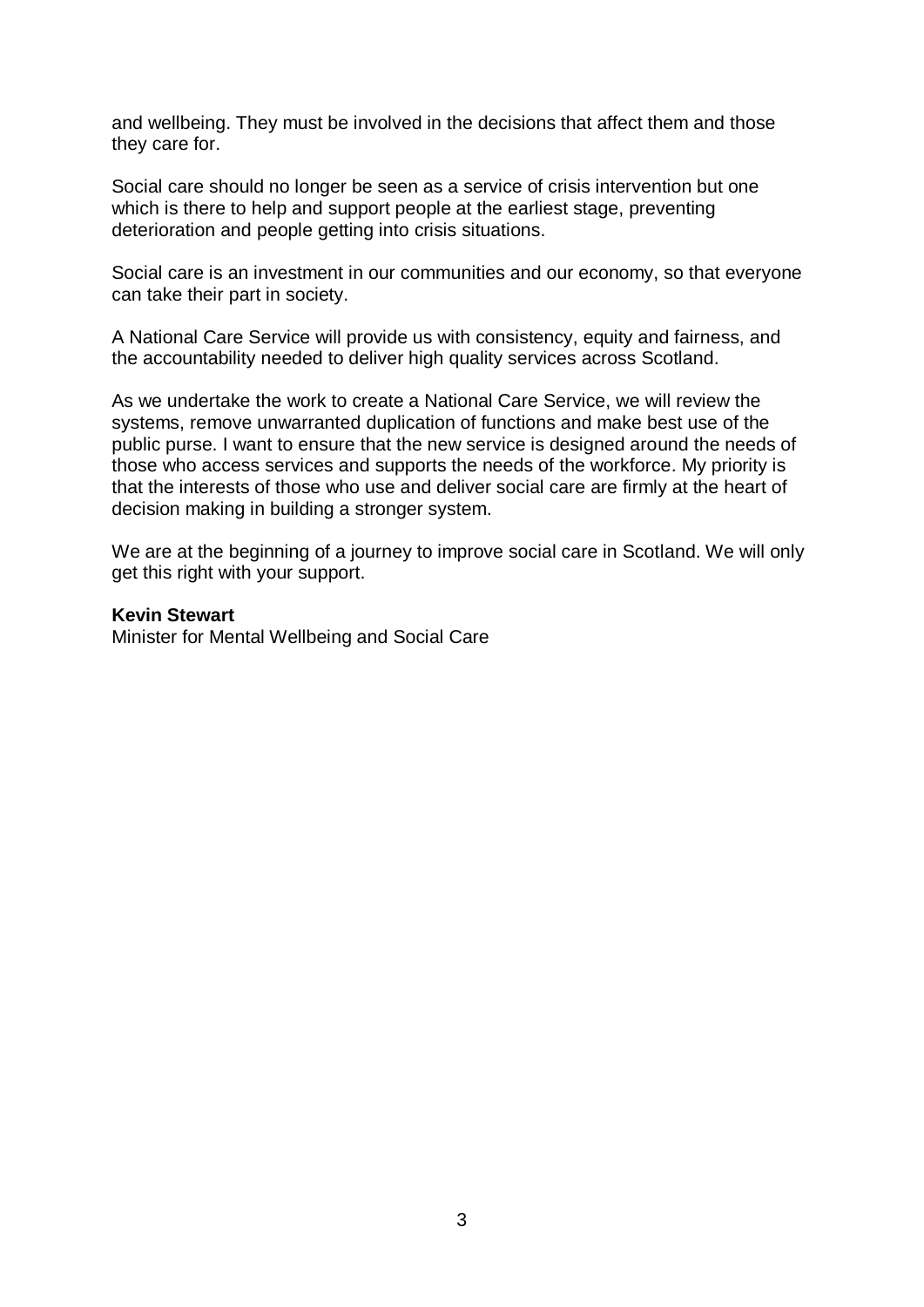# <span id="page-4-0"></span>**Introduction**

The proposed reforms around social care represent one of the most significant pieces of public service reform to be proposed by the Scottish Government, and have the potential to be the biggest public sector reform in Scotland for decades.

The implementation of the recommendations of the Independent Review of Adult Social Care (IRASC), and particularly the establishment of a National Care Service (NCS), is an opportunity to address some of the challenges across social care highlighted before and during the pandemic.

This is an opportunity to change the way we deliver support and services - to place human rights at the centre of our decision making; shift our emphasis to prevention; empower people to engage positively with their own care; embed fair work and ethical commissioning; and strengthen our commitment to integrating social care with community healthcare, which we last legislated for in 2014.

## **Independent Review of Adult Social Care**

The delivery of social care support is currently the statutory responsibility of local government under the 1968 Social Work (Scotland) Act. The Scottish Government sets out the policy and makes legislation on social care and therefore has a role in supporting improvement and ensuring positive outcomes for people across the country by having the right policy and legislation in place.

In February 2021 the [Independent Review of Adult Social Care](https://www.gov.scot/groups/independent-review-of-adult-social-care/) report was published. It concluded that whilst there were strengths of Scotland's social care system it needed revision and redesign to enable a step change in the outcomes for the people in receipt of care. The review provided a number of high level areas of focus:

- Ensuring that care is person-centred, human rights based, and is seen as an investment in society
- Making Scottish Ministers responsible for the delivery of social care support, with the establishment of a National Care Service to deliver and oversee integration, improvement and best practices across health and social care services
- Changing local Integration Joint Boards to be the delivery arm of the National Care Service, funded directly from the Scottish Government
- The nurturing and strengthening of the workforce, and
- Greater recognition and support for unpaid carers.

## **What we are already doing**

The Scottish Government is committed to implementing the recommendations of the IRASC. Before the pandemic began, we had been working with a wide range of partners, including people who use social care support, COSLA (the Convention of Scottish Local Authorities), unpaid carers, the social care sector and the workforce, to address many of the areas highlighted in the review. This work provides a strong context from which to implement the recommendations of the IRASC, including how social care is understood and valued by individuals and our society; how it is funded and paid for into the future; what approaches to care and support we need in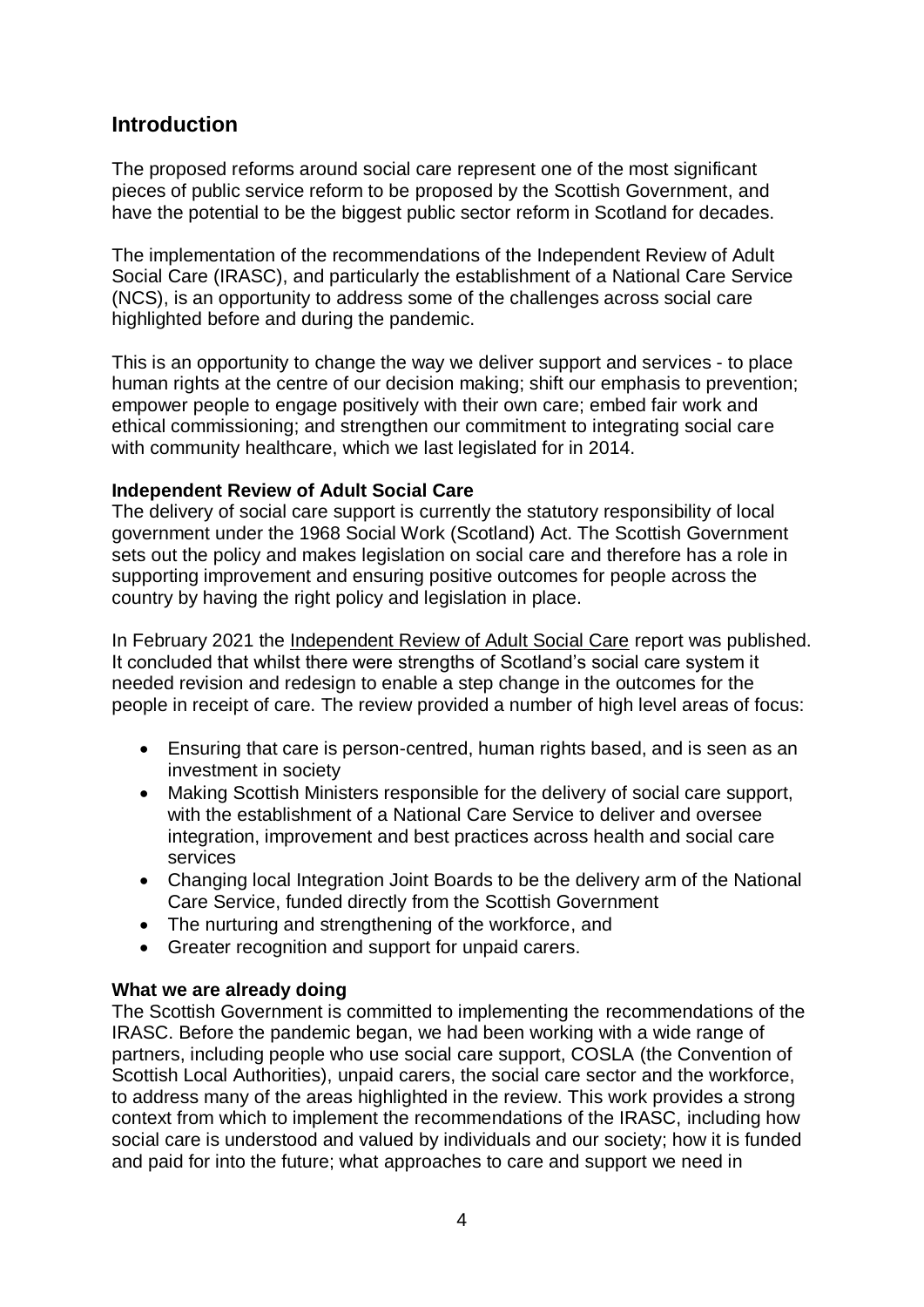Scotland and how they are delivered; and how we achieve Fair Work for all of our social care workforce.

That work was largely paused due to the pandemic, but we have continued to work on key priorities including working with the trade unions and sector stakeholders through the Fair Work in Social Care group, to make progress on the recommendations in the Fair Work Convention's Fair Work in Social Care Report and in doing so, improve fair work practices across the sector. We have also worked with Social Work Scotland and others to develop the Self-directed Support (SDS) Framework of Standards to drive a more person centred, human rights based approach to care.

This year we provided funding of £64.5m to ensure that adult social care workers in Scotland will be paid at least the Real Living Wage of £9.50 per hour.

To support the development work required to design and establish a National Care Service and related reforms we have set up a steering group including people with lived and living experience of social care to help us devise a social covenant. The aim is to ensure the new service is designed around the needs of people who access social care and supports the needs of unpaid carers and care workers.

As part of a rights-based approach to care, the Scottish Government has committed to strengthen residents' rights in adult residential settings. This will include delivering 'Anne's Law' – ensuring that care home residents have the right to contact with their families and friends to support their overall health and wellbeing at all times.

As part of taking forward the 30 recommendations from the National Taskforce for Human Rights Leadership for a new human rights framework for Scotland, a Human Rights Bill will be introduced in this parliamentary session. This new Bill will complement the work in relation to developing a new National Care Service.

We will not wait for a National Care Service or for new legislation to continue with work to improve social care. We are establishing a Proactive and Preventative Care Programme, as part of the "Remobilise, Recover, Redesign" of Scotland's Health and Care services as we strive to ensure that more consistent and equitable support and services are in place across the country and that they operate in a person centred way. We are keen that this will embed change at a practice level and deliver integrated support for people, so that the foundations are right when the NCS is created - regardless of the structural arrangements. It is crucial that we continue to make improvement as soon as possible and that we do not see stagnation, a lack of innovation or significant disruption during the development of the NCS.

#### **What is the purpose of the consultation?**

This consultation is focused on exploring the suggestions for significant cultural and system change that will need to be supported by primary legislation, new laws, to ensure the governance and accountability across the system to deliver successfully for people.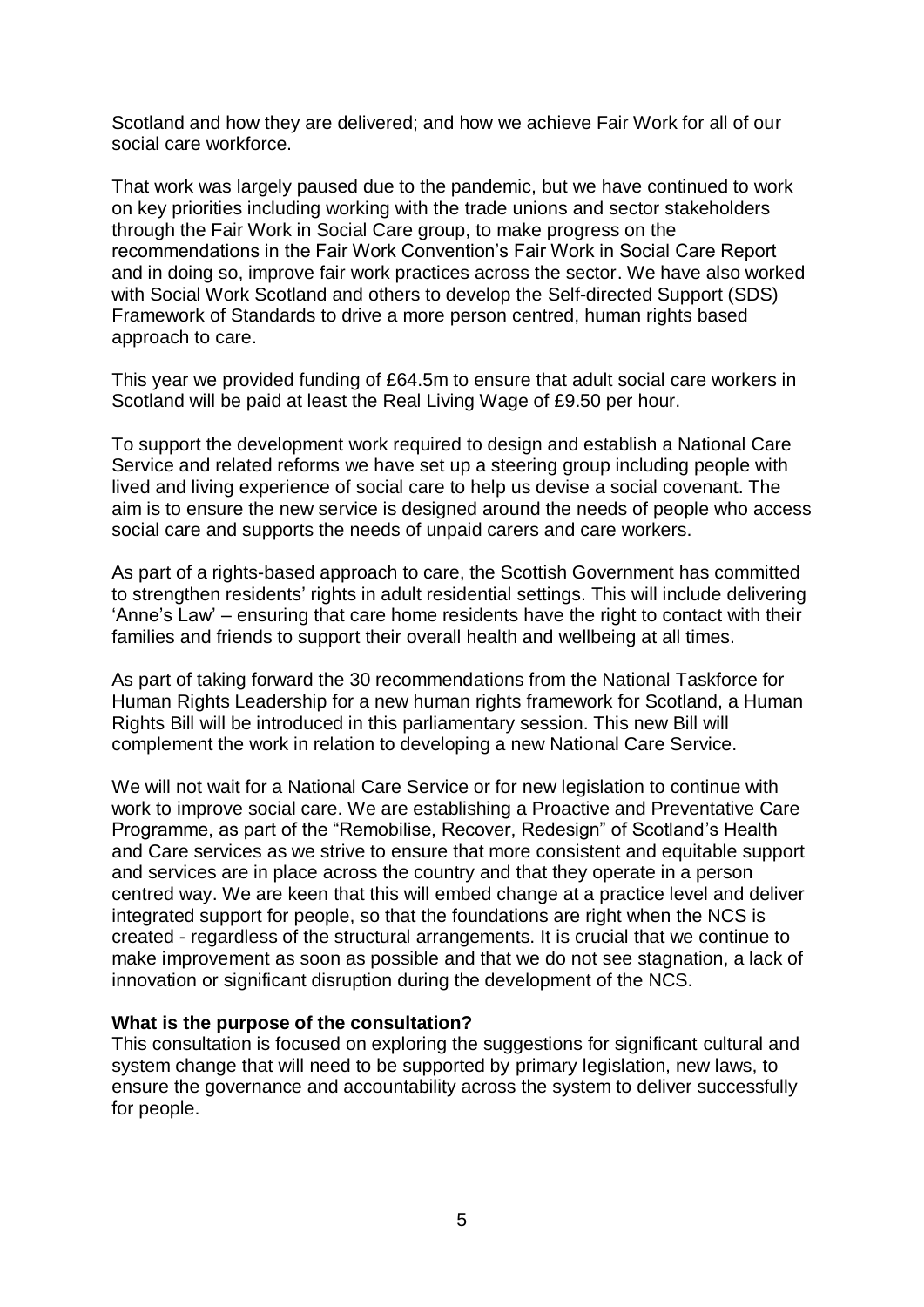New laws are necessary to implement the scale of change required to refocus the system to one that upholds human rights and promotes the health and wellbeing of people who access and who offer care and support.

Moving forward there needs to be a focus on high quality delivery, continuous improvement and consistent access to services regardless of what part of Scotland you live in.

Transparency is paramount. Transparency of expectations and standards. Transparency of care plans between providers and recipient. Transparency between services to promote preventative and proactive care plans.

Achieving this will facilitate a shift from a system that supports people to survive to one that empowers them to thrive.

#### **Inclusivity and wholescale improvement**

It is important to use this opportunity to consider the scope, remit, inclusivity and delivery mechanisms of the National Care Service in its widest sense. The assumption is that as a minimum it will cover adult social care services. However if we want to build a community health and social care system to make sure that all people receive services that cluster round them to deliver the best possible outcomes, then we must consider the merits of extending the scope of a National Care Service to oversee all age groups and a wider range of needs including:

- children and young people;
- community justice;
- alcohol and drug services; and
- social work.

This consultation sets out proposals for an expanded scope for the National Care Service. The priority in these considerations for each and every one us needs to be the people these services support and improving the quality of outcomes for them.

## **Finance**

The proposals set out in this consultation paper will have a cost to the public purse. But, as the IRASC emphasised, social care support should not be seen as a burden. It is an investment in society, it creates jobs and economic growth, and allows people who access care and support and their carers to fulfil their potential and, in many cases, access employment themselves. Done well, a focus on early intervention and prevention avoids the need for more costly action at a later stage. For example, supporting unpaid carers so that they can continue their caring relationship, supporting families to prevent family breakdown, or ensuring appropriate care to prevent deterioration or falls resulting in a need for hospital treatment, all result in benefits for individuals and families, and for our health and care services.

This Government has committed to increase investment in social care by 25%, but public resources are still limited. As we consider the feedback from this consultation, all proposals will be assessed for value for money, to make sure the maximum impact is achieved from that investment. But in doing so we will look at the overall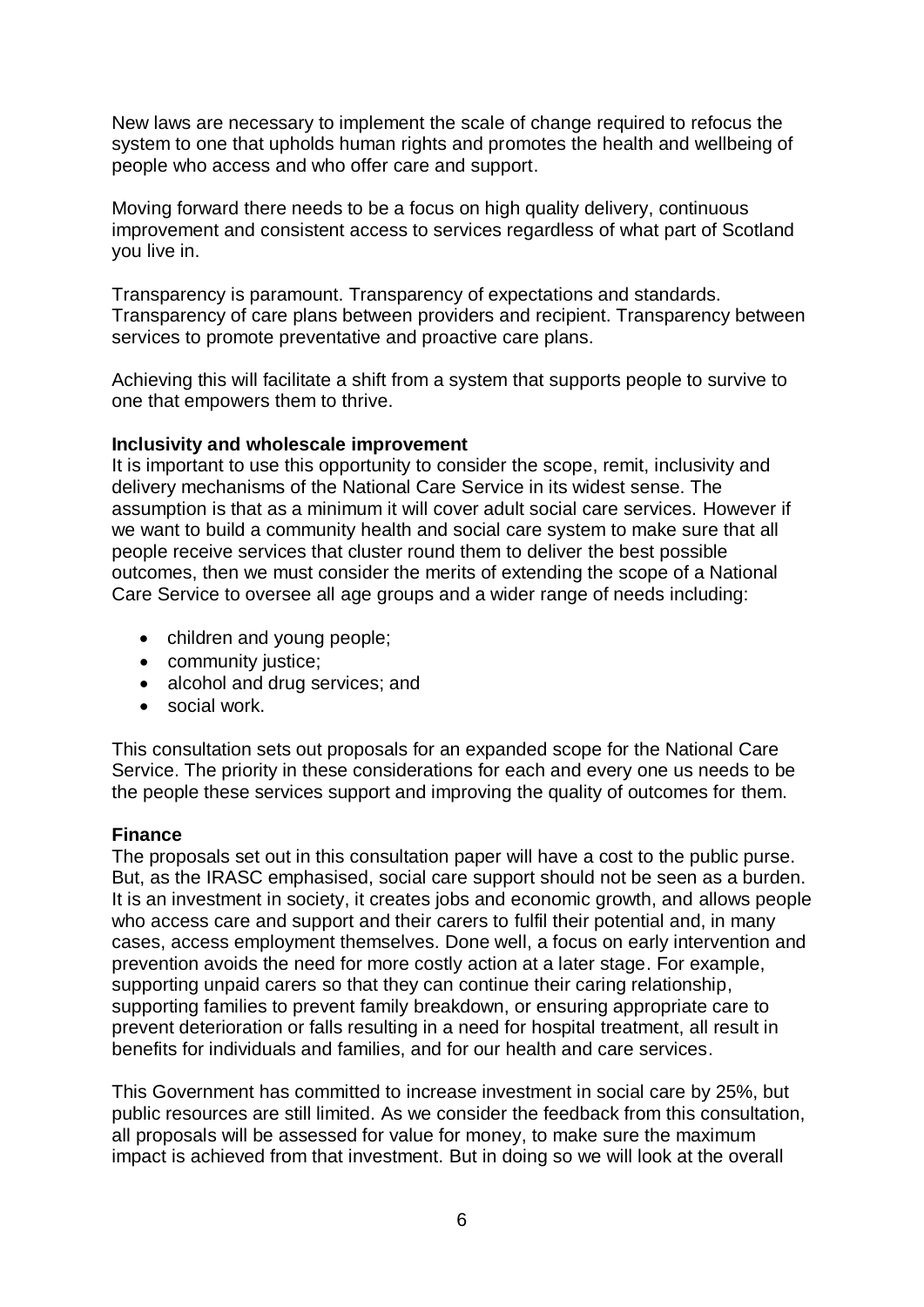benefits of improving people's experience of care and the outcomes they achieve, as well as the direct costs or savings of providing that care.

## **What is social care?**

Social care is there for people of any age who need help with day-to-day living because of illness, physical disability, learning disabilities or mental health conditions, or because of older age, frailty or dementia. Social care also supports people with or recovering from alcohol or drug addictions, and those who are or have been homeless or are at risk of becoming homeless. Children's social care services also provide help for children and families who may need additional support, or where children are unable to live with their own families

Social care may be provided in people's own homes, including through remote care and technology enabled care, in residential accommodation and care homes or in the wider community, including many advice and support services. The population receiving social care and support is diverse, with wide ranging needs and circumstances.

For example, based on 2018/19 figures:

- Around 245,000 (1 in 20) people in Scotland, of all ages, receive social care and support.
- Around 60,000 people are receiving home care at any one point.
- On 31 March 2019 there were around 35,500 people residents in care homes, of which around 90% are aged 60 and over.

Of the total 245,000 people receiving social care, just over 1 in 5 (23%) were under the age of 65. Of those:

- Just over 1 in 3 (34%) have a physical or sensory disability
- Just over a quarter (27%) have a learning disability
- Around 1 in 6 are receiving social care support due to mental health issues.
- People can be receiving support for more than one reason. Other reasons include problematic substance use, neurological conditions, dementia, palliative care, autism or other vulnerabilities

On 31 July 2020 there were almost 14,500 children in Scotland being supported at home, with kinship carers, with foster carers or in residential accommodation.

The system of adult social care is planned, commissioned and delivered by a wide range of partners. This includes organisations in the public, independent and third sectors.

- There were 206,400 people employed in the social service sector in December 2019. Of these around half were employed in adult services and around 45,000 in daycare or residential care for children. There are many more individuals supporting delivery through our multidisciplinary health and social care teams.
- It is also important we recognise the invaluable role of unpaid carers with an estimated 700,000 to 800,000 carers in Scotland, including around 29,000 young carers.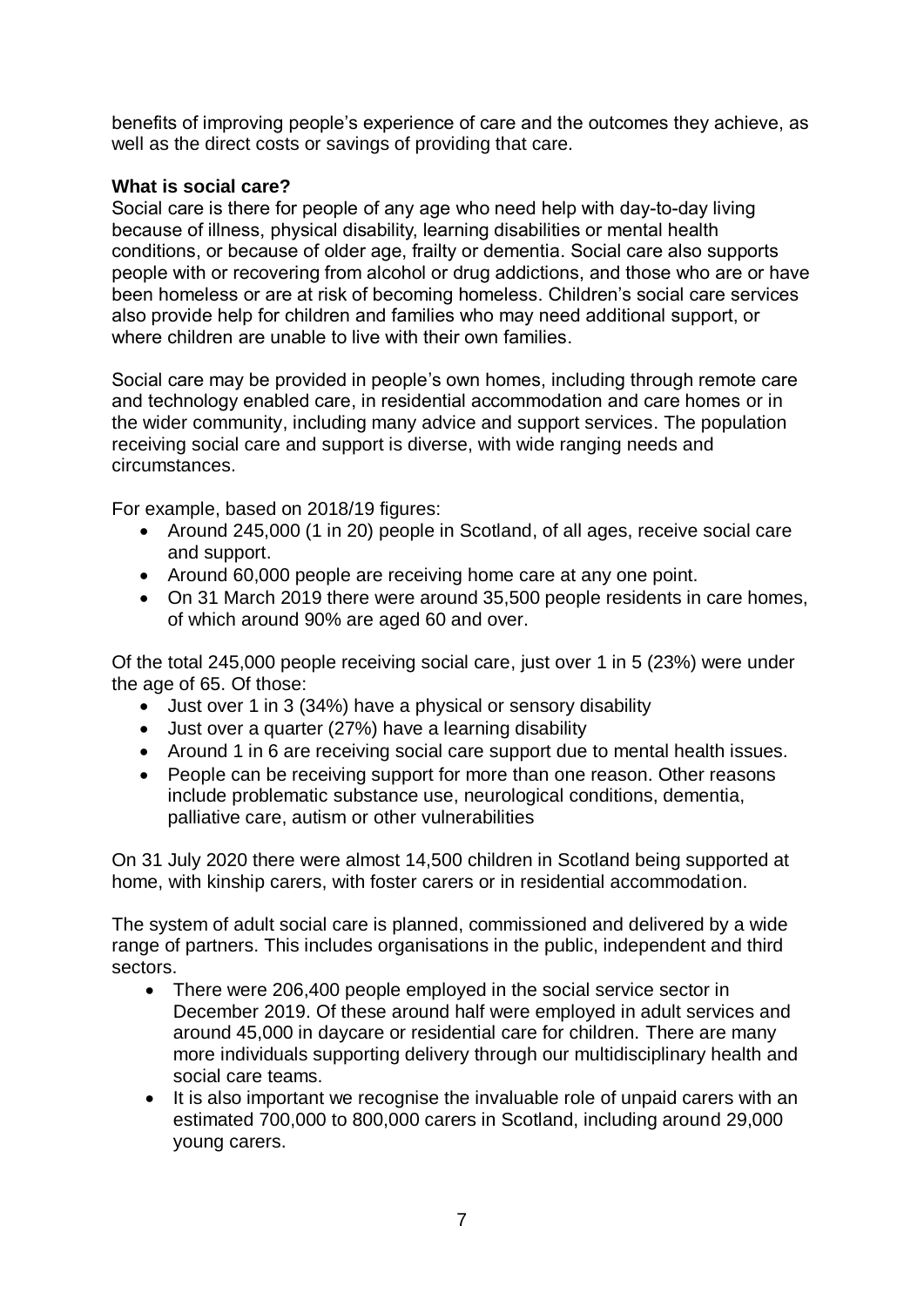• In 2019 there were 5,957 social workers employed by local authorities. Almost half of these work in children's services.

#### **What happens next and when?**

This consultation is intended to start discussion and debate about what changes should be made to achieve better outcomes for people. We are asking you to engage, to challenge and suggest innovative solutions. By working together, the role of a National Care Service and the system that supports it will be stronger.

Our commitment is to seek the views of as many people as possible to shape a better future - including users of social care services, members of the workforce and members of the public, carers, and potential future users of services, which includes everyone. In addition to this consultation paper we will engage with people, both online and in person where possible, to ensure that as many people as possible are able to have their say.

We recognise that there will be many different views as we explore new options, however a shared vision for a future community health and social care system for Scotland that works for people is essential. To do that we must focus on practical suggestions that can be implemented in order to improve outcomes and support.

There will be further opportunities for people to shape and design the detail of how the system will operate once we have identified what it will be.

At the end of the consultation process all of your feedback will be analysed and the conclusions will be used to shape and develop new legislation (a bill) which will be introduced in the Scottish Parliament in summer 2022. As we reach conclusions on the National Care Service we will continuously consider how it will integrate with the National Health Service and any implications for the NHS.

We will also consider the impact of our proposals on equality groups and others, including businesses and island communities and will carry out a suite of impact assessments before finalising the proposals.

The legislation is likely to be extensive and complex and is likely to take at least a year to be scrutinised by the Parliament. After that we need to set up the organisation and put the legislation into effect. We intend the National Care Service to be fully functioning by the end of the Parliamentary term.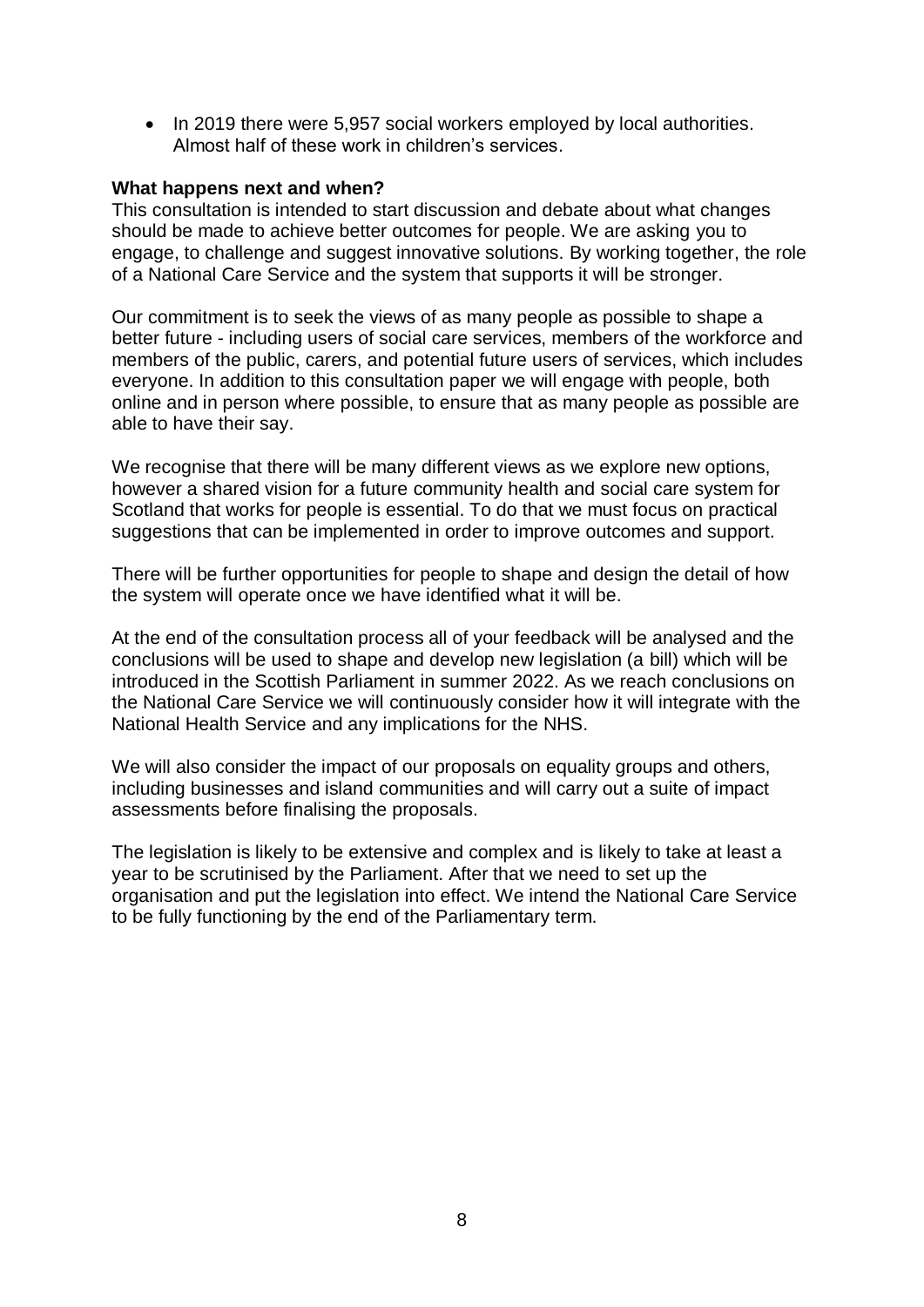# <span id="page-9-0"></span>**Responding to this consultation**

You don't need to read all of this paper, or answer all the questions, unless you want to. We know that different people will be interested in different issues. We have set out individual parts of our proposals in separate sections in this consultation. You can use the menu or contents page to skip to the areas you are interested in, and just answer the questions on those sections.

We are inviting responses to this consultation by 02 November 2021.

Please respond to this consultation using the Scottish Government's consultation hub, Citizen Space [\(http://consult.gov.scot\)](http://consult.gov.scot/). Access and respond to this consultation online at [https://consult.gov.scot/health-and-social-care/a-national-care-service-for](https://consult.gov.scot/health-and-social-care/a-national-care-service-for-scotland)[scotland.](https://consult.gov.scot/health-and-social-care/a-national-care-service-for-scotland) You can save and return to your responses while the consultation is still open. Please ensure that consultation responses are submitted before the closing date of 02 November 2021

If you are unable to respond using our consultation hub, please send your response, including the completed Respondent Information Form to [NCSconsultation@gov.scot](mailto:NCSconsultation@gov.scot) or by post to:

National Care Service Team Scottish Government Area GE-15 St Andrew's House Regent Road EDINBURGH, EH1 3DG

#### **Handling your response**

If you respond using the consultation hub, you will be directed to the About You page before submitting your response. Please indicate how you wish your response to be handled and, in particular, whether you are content for your response to published. If you ask for your response not to be published, we will regard it as confidential, and we will treat it accordingly.

All respondents should be aware that the Scottish Government is subject to the provisions of the Freedom of Information (Scotland) Act 2002 and would therefore have to consider any request made to it under the Act for information relating to responses made to this consultation exercise.

If you are unable to respond via Citizen Space, please complete and return the Respondent Information Form included in this document.

To find out how we handle your personal data, please see our privacy policy: <https://www.gov.scot/privacy/>

#### **Next steps in the process**

Where respondents have given permission for their response to be made public, and after we have checked that they contain no potentially defamatory material,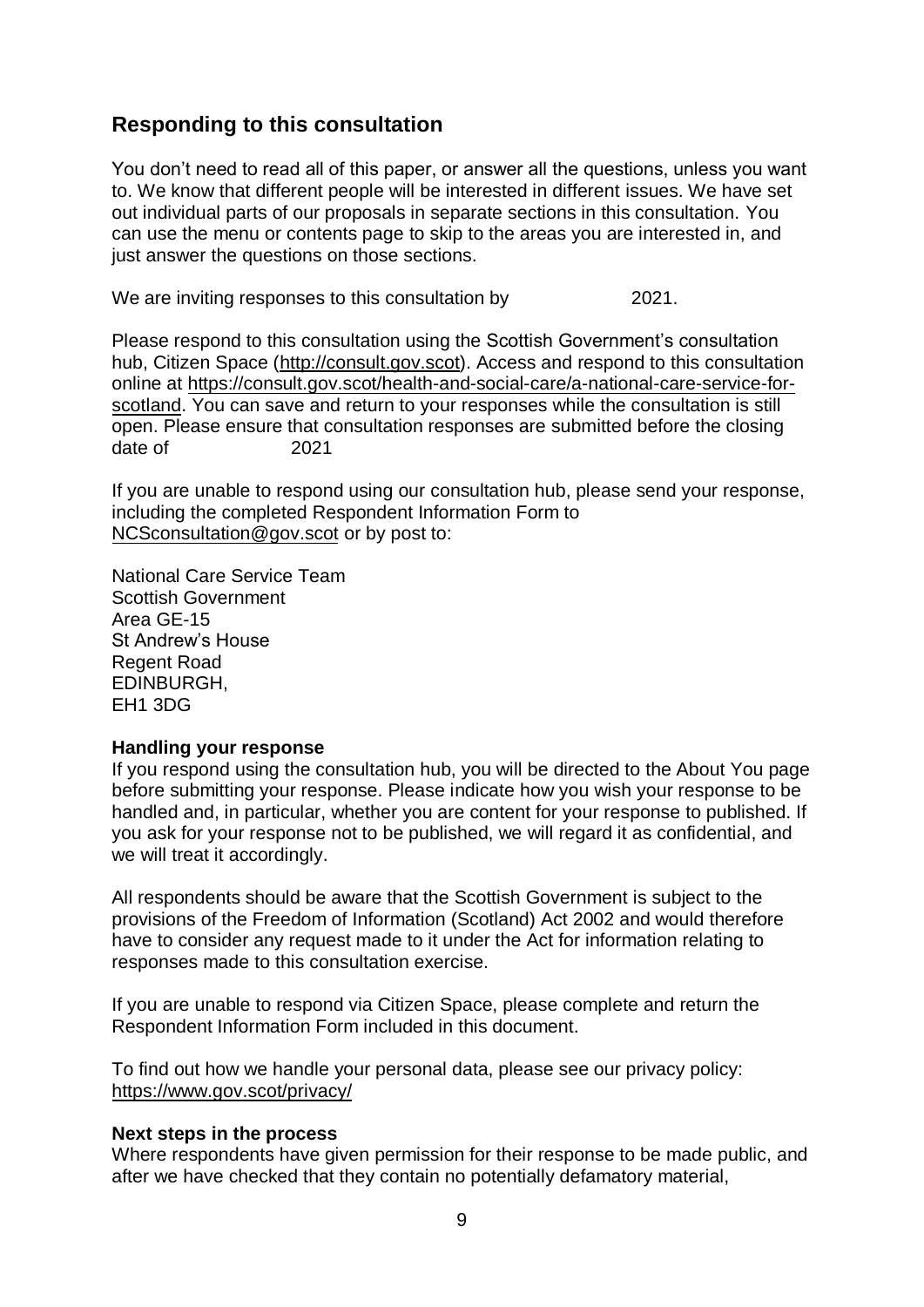responses will be made available to the public at [http://consult.gov.scot.](http://consult.gov.scot/) If you use the consultation hub to respond, you will receive a copy of your response via email.

Following the closing date, all responses will be analysed and considered along with any other available evidence to help us. Responses will be published where we have been given permission to do so. An analysis report will also be made available.

#### **Comments and complaints**

If you have any comments about how this consultation exercise has been conducted, please send them to the contact address above or at NCSconsultation@gov.scot.

#### **Scottish Government consultation process**

Consultation is an essential part of the policymaking process. It gives us the opportunity to consider your opinion and expertise on a proposed area of work.

You can find all our consultations online: [http://consult.gov.scot.](http://consult.gov.scot/) Each consultation details the issues under consideration, as well as a way for you to give us your views, either online, by email or by post.

Responses will be analysed and used as part of the decision making process, along with a range of other available information and evidence. We will publish a report of this analysis for every consultation. Depending on the nature of the consultation exercise the responses received may:

- indicate the need for policy development or review
- inform the development of a particular policy
- help decisions to be made between alternative policy proposals
- be used to finalise legislation before it is implemented

While details of particular circumstances described in a response to a consultation exercise may usefully inform the policy process, consultation exercises cannot address individual concerns and comments, which should be directed to the relevant public body.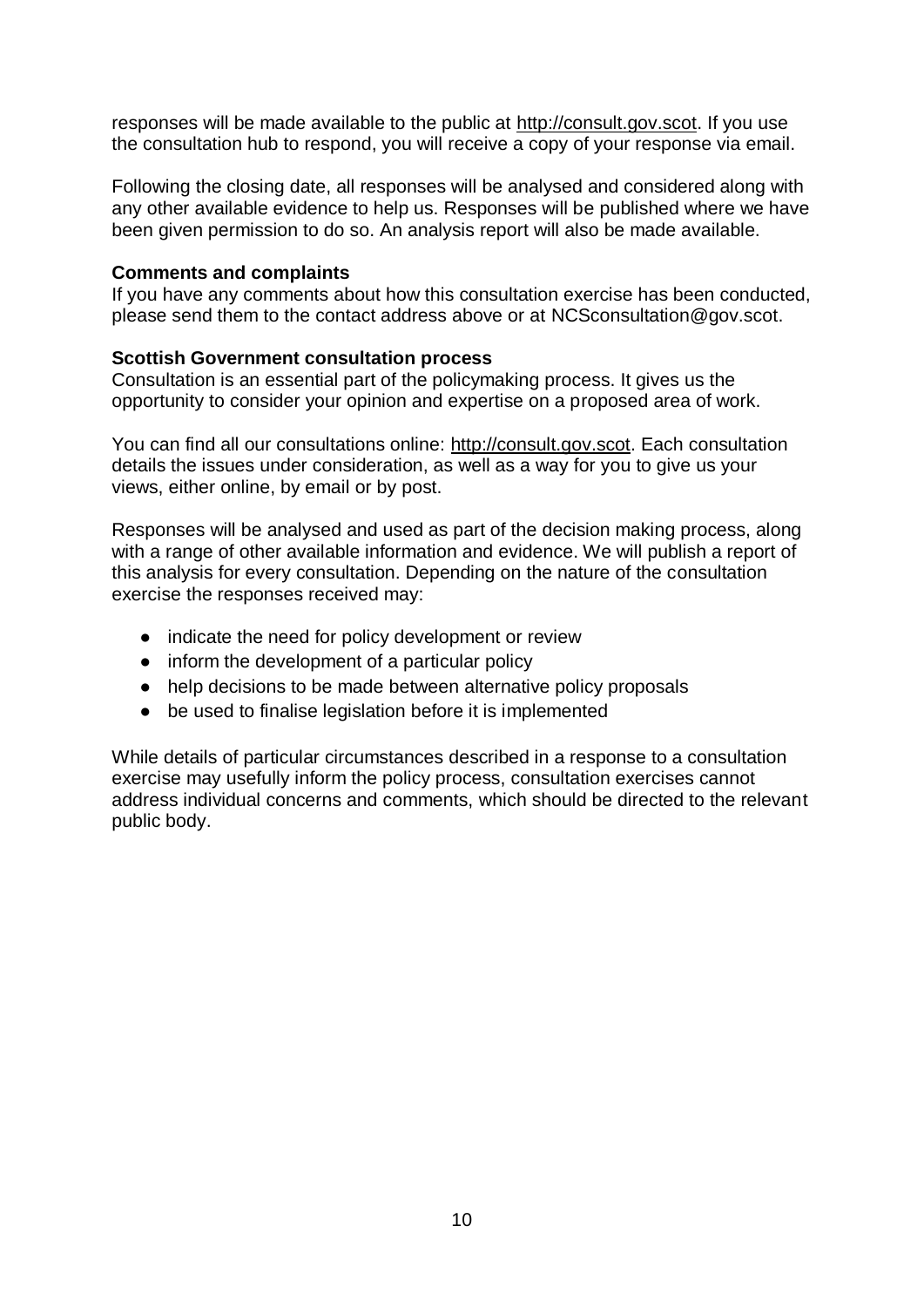

**A National Care Service for Scotland - Consultation**

## **RESPONDENT INFORMATION FORM**

**Please Note** this form **must** be completed and returned with your response.

To find out how we handle your personal data, please see our privacy policy: <https://www.gov.scot/privacy/>

Are you responding as an individual or an organisation?

 $\Box$  Individual

Organisation

Full name or organisation's name

| Phone number                                                                                        |                                                                                                                                                                                     |
|-----------------------------------------------------------------------------------------------------|-------------------------------------------------------------------------------------------------------------------------------------------------------------------------------------|
| Address                                                                                             |                                                                                                                                                                                     |
|                                                                                                     |                                                                                                                                                                                     |
|                                                                                                     |                                                                                                                                                                                     |
| Postcode                                                                                            |                                                                                                                                                                                     |
| Email                                                                                               |                                                                                                                                                                                     |
| The Scottish Government would like your                                                             | Information for organisations:                                                                                                                                                      |
| permission to publish your consultation<br>response. Please indicate your publishing<br>preference: | The option 'Publish response only (without<br>name)' is available for individual respondents<br>only. If this option is selected, the organisation<br>name will still be published. |
| Publish response with name<br>─                                                                     | If you choose the option 'Do not publish<br>response', your organisation name may still be<br>listed as having responded to the consultation                                        |

 $\Box$ Publish response only (without name)

 $\Box$ Do not publish response in, for example, the analysis report.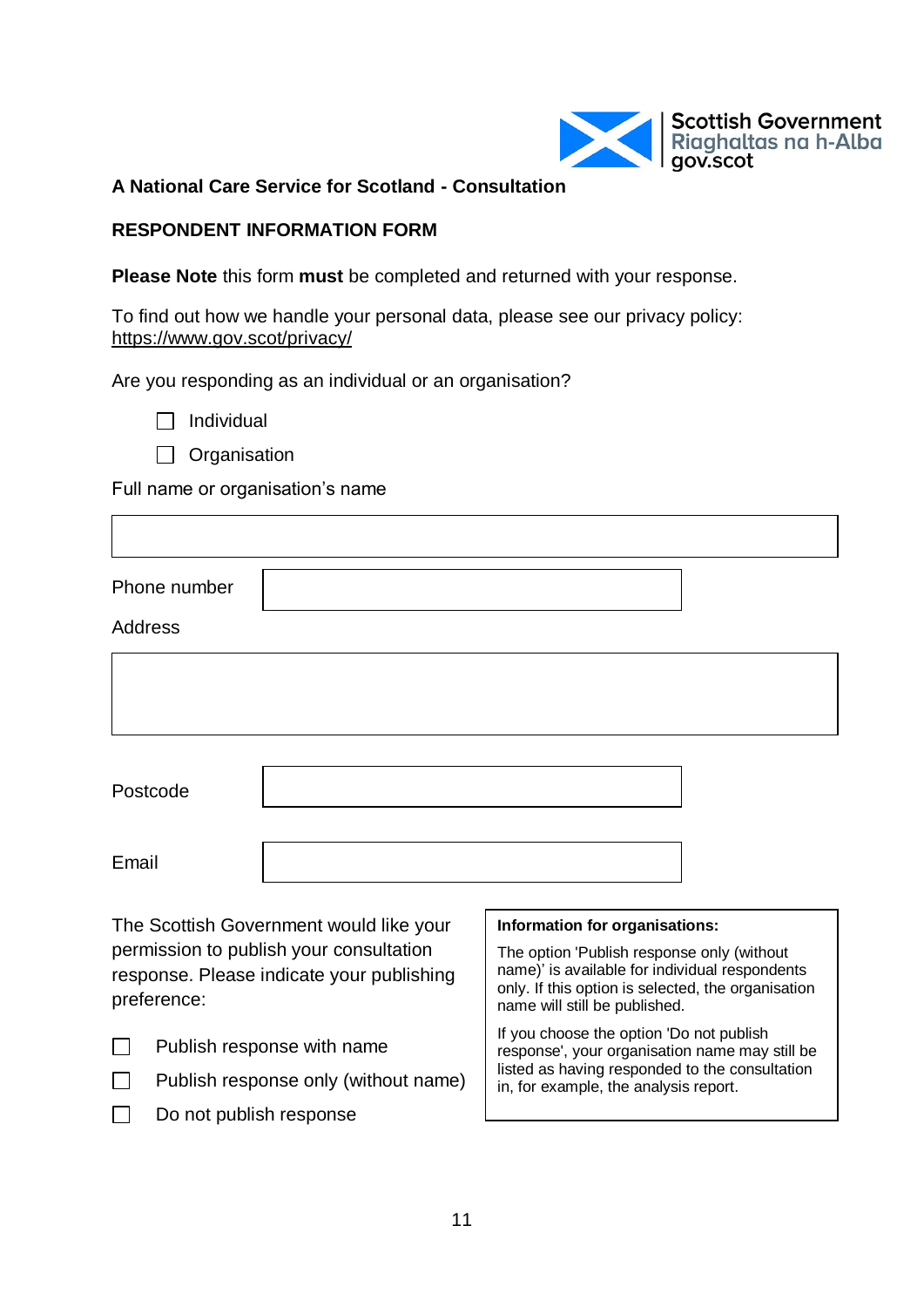We will share your response internally with other Scottish Government policy teams who may be addressing the issues you discuss. They may wish to contact you again in the future, but we require your permission to do so. Are you content for Scottish Government to contact you again in relation to this consultation exercise?

- Yes
- $\Box$  No

## **Individuals - Your experience of social care and support**

If you are responding as an individual, it would be helpful for us to understand what experience you have of social care and support. Everyone's views are important, and it will be important for us to understand whether different groups have different views, but you do not need to answer this question if you don't want to.

Please tick all that apply

- $\Box$  I receive, or have received, social care or support
- $\Box$  I am, or have been, an unpaid carer
- $\Box$  A friend or family member of mine receives, or has received, social care or support
- $\Box$  I am, or have been, a frontline care worker
- $\Box$  I am, or have been, a social worker
- $\Box$  I work, or have worked, in the management of care services
- $\Box$  I do not have any close experience of social care or support.

## **Organisations – your role**

Please indicate what role your organisation plays in social care

- $\Box$  Providing care or support services, private sector
- $\Box$  Providing care or support services, third sector
- $\Box$  Independent healthcare contractor
- $\Box$  Representing or supporting people who access care and support and their families
- $\Box$  Representing or supporting carers
- $\Box$  Representing or supporting members of the workforce
- $\Box$  Local authority
- $\Box$  Health Board
- $\Box$  Integration authority
- $\Box$  Other public sector body
- $\Box$  Other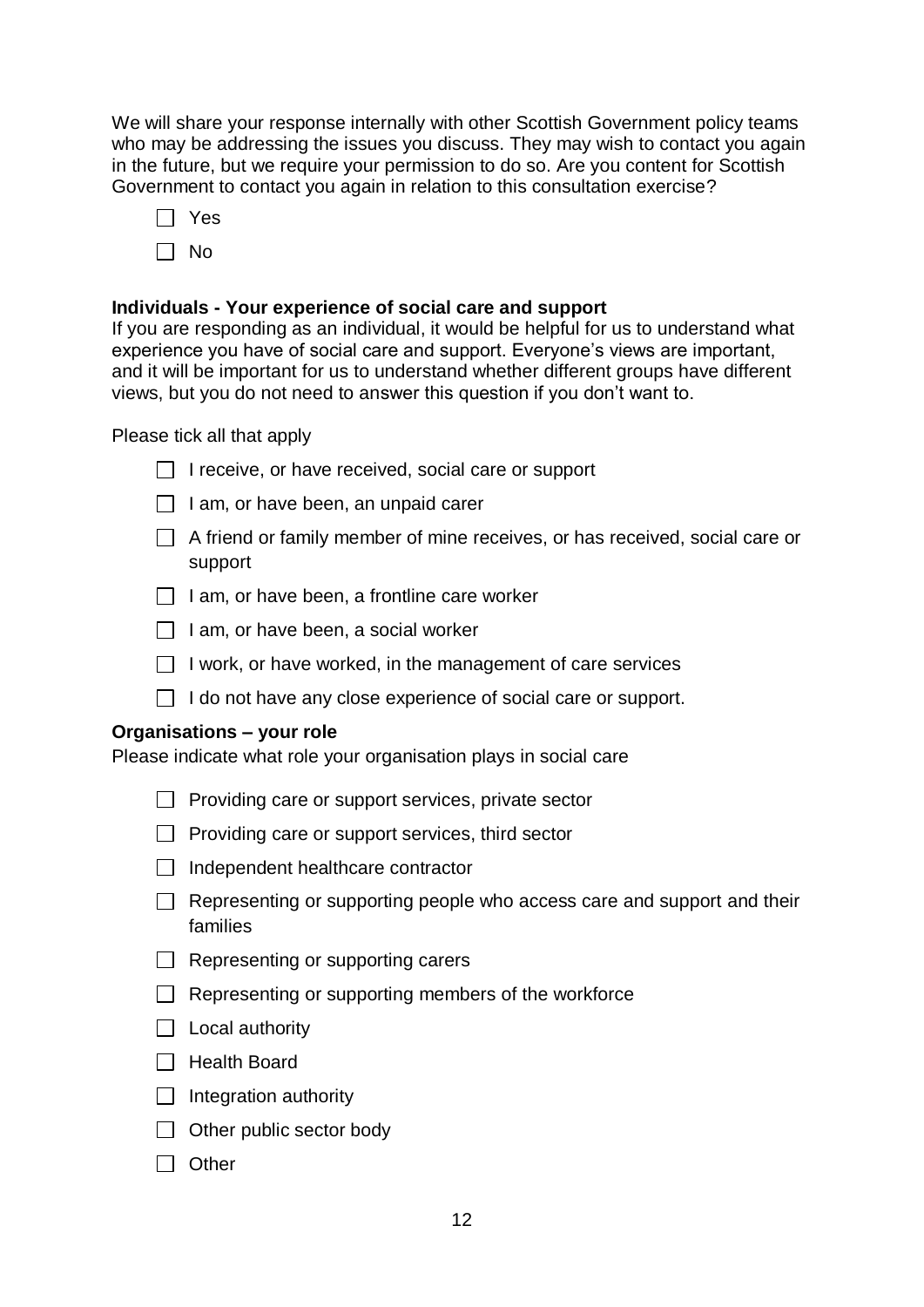# <span id="page-13-0"></span>**Improving care for people**

#### **The case for change**

We need to improve community health and social care support for those who rely on it, and for unpaid carers, and those who work in it. More of us each year are needing or seeking to access community health and social care support, or are helping others who need access. These services are core to supporting the health and wellbeing of the population, to enable everyone in Scotland to thrive. They must be a springboard not a safety net. Developing a system that delivers consistent and fair access to care and support services across the country and improves outcomes for people is a priority. Making Scottish Ministers accountable for social care will help to achieve that consistency and drive forward improvement.

Creating this improved system, one that works for people, will require every one of us to work together, placing the interests of the person at the centre of our decision making.

This chapter covers proposals that look to transform the system, put a human rights based approach at its heart and strengthen the focus on preventative approaches across community health and social care services.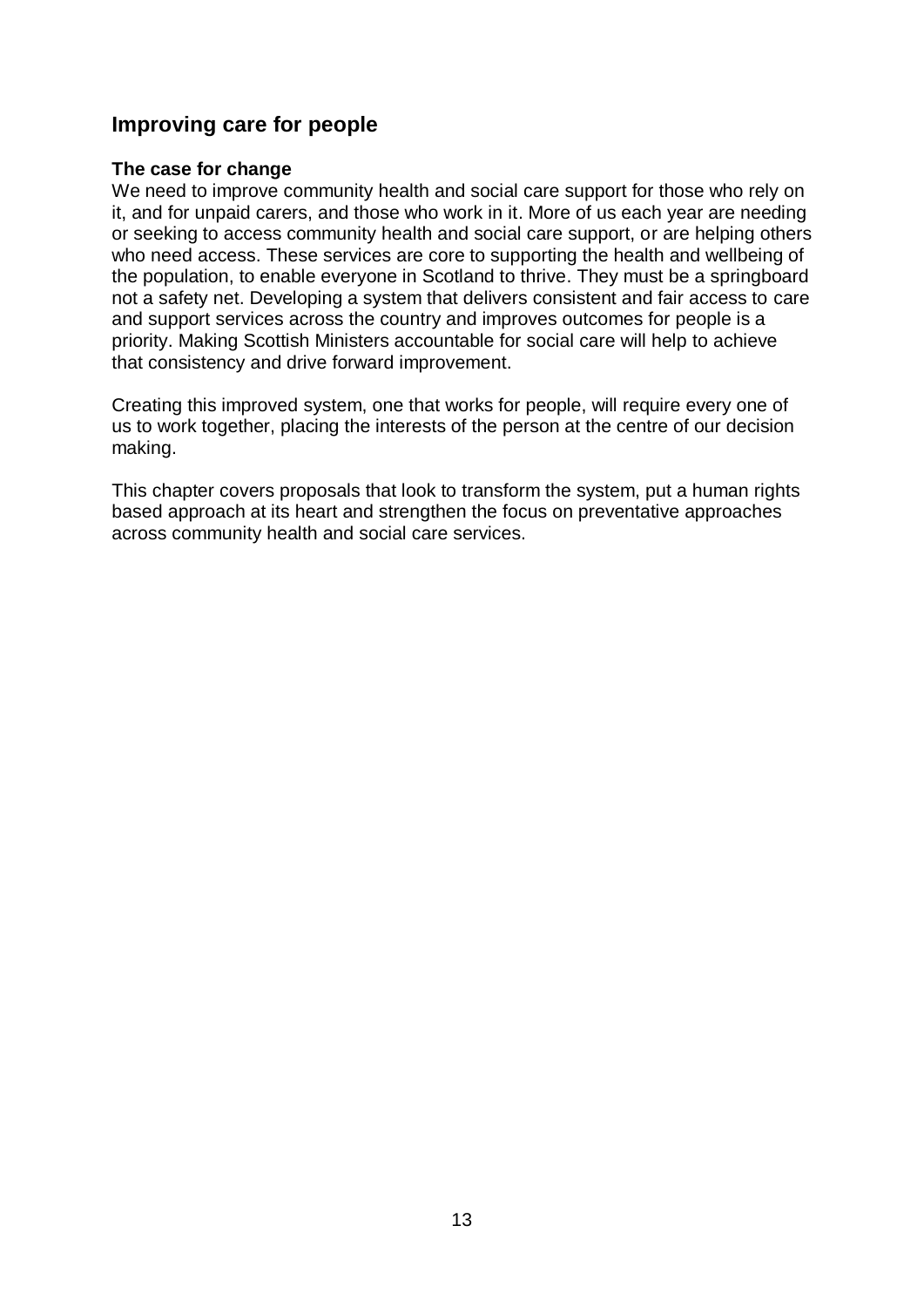## <span id="page-14-0"></span>Improvement

## **How it works now**

Despite improvement methodology and implementation science being widely used and embedded in social care practice, we have yet to see the impact of large-scale evidence based improvement work in the integrated world of health and social care.

Nationally there are several organisations that advocate, practice and advise on improvement including CELCIS (Centre for Excellence for Children's Care and Protection), IRISS (Institute for Research and Innovation in Social Services), HIS (Healthcare Improvement Scotland – ihub) and CYPIC (Children and Young People Improvement Collaborative). The Care Inspectorate also supports improvement alongside its primary role of scrutiny and inspection. The Improvement Service provides improvement support to Local Government.

Yet we have not been able to consistently scale up good practice – partly due to lack of investment but also due to the many complexities of different professional governance and regulation structures, multi-agency working and the different cultures that underpin practice across the sectors.

The establishment of the National Care Service (NCS), accountable to Scottish Ministers, is an opportunity to consider how better to align the proven successful elements of improvement methodology and implementation science - to provide a model that practitioners at all levels can implement as a whole rather than a sum of the parts. To do so, there is merit in reviewing the services delivering improvement in Scotland and consider the most efficient method to deliver this for community health and social care.

## **Relevant Independent Review of Adult Social Care Recommendations**

Recommendation 27: A National Improvement Programme for social care, along the lines of the NHS Patient Safety Programme, should be introduced by the National Care Service, and should address the three following key areas:

- The experience and implementation of self-directed support must be improved, placing people using services' needs, rights and preferences at the heart of the decision making process.
- The safety and quality of care provided in care homes must be improved to guarantee consistent, appropriate standards of care.
- Commissioning and procurement processes must be improved in order to provide a vehicle for raising the quality of social care support and for enhancing the conditions and experience of the social care workforce.

Recommendation 29: A national approach to improvement and innovation in social care is needed, to maximise learning opportunities and create a culture of developing, testing, discussing and sharing methods that improve outcomes. The future role of the Institute for Research and Innovation in Social Services (IRISS) and its inclusion as part of the National Care Service must be considered.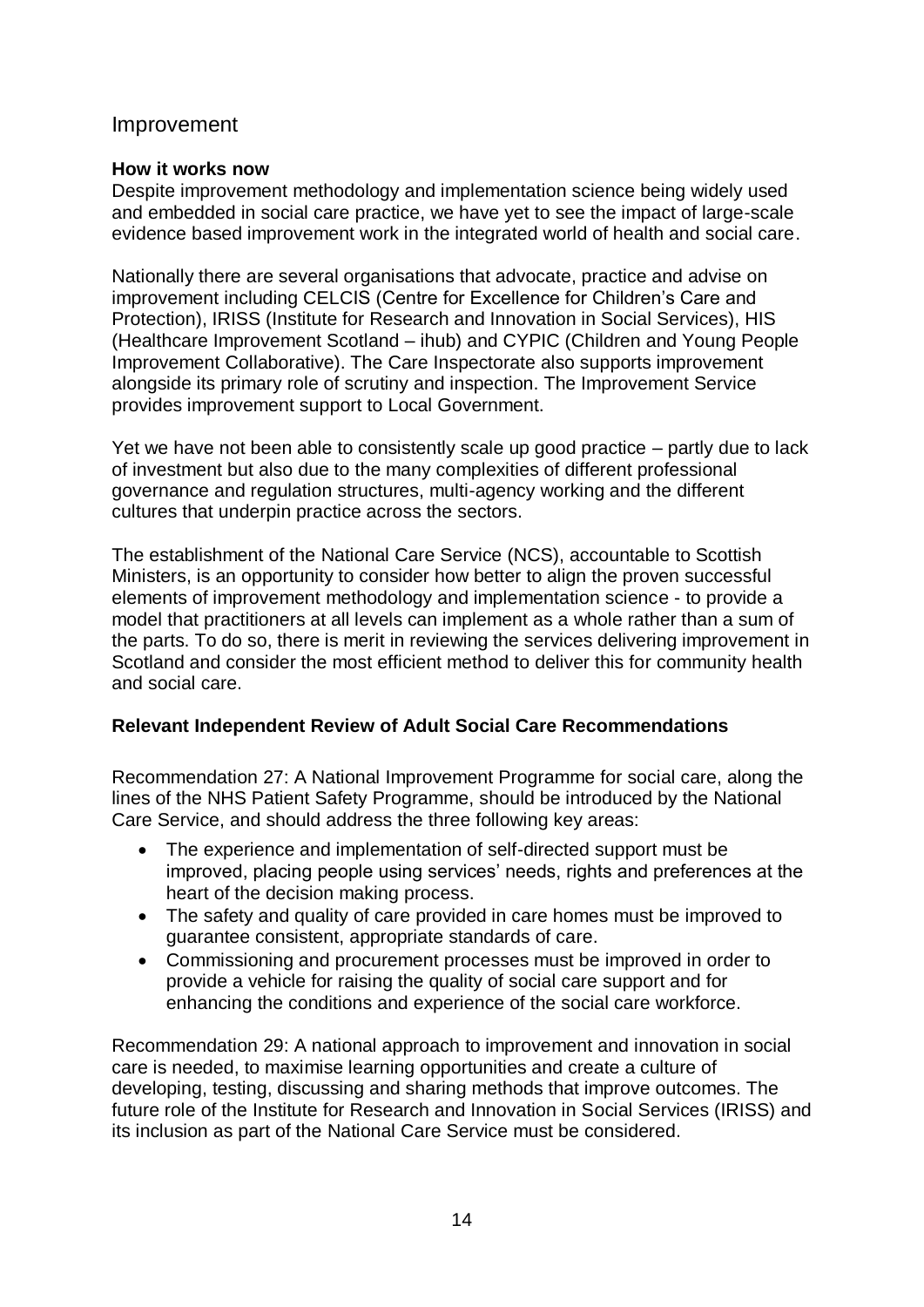#### **What we propose**

Improvement must be a key focus of the NCS. The establishment of a single national body, with clear lines of accountability to Ministers at a national level, gives us the opportunity to ensure that consistent, high standards of performance are developed and maintained across Scotland. That national view will also ensure that learning can be shared and implemented across the country. Intelligence gained from inspection and scrutiny of services will be used to identify where improvement is needed, and themes will be fed back into commissioning and procurement.

#### **Questions**

- **Q1.** What would be the benefits of the National Care Service taking responsibility for improvement across community health and care services? (Please tick all that apply)
	- $\Box$  Better co-ordination of work across different improvement organisations
	- $\Box$  Effective sharing of learning across Scotland
	- $\Box$  Intelligence from regulatory work fed back into a cycle of continuous improvement
	- $\Box$  More consistent outcomes for people accessing care and support across **Scotland**
	- $\Box$  Other please explain below

**Q2.** Are there any risks from the National Care Service taking responsibility for improvement across community health and care services?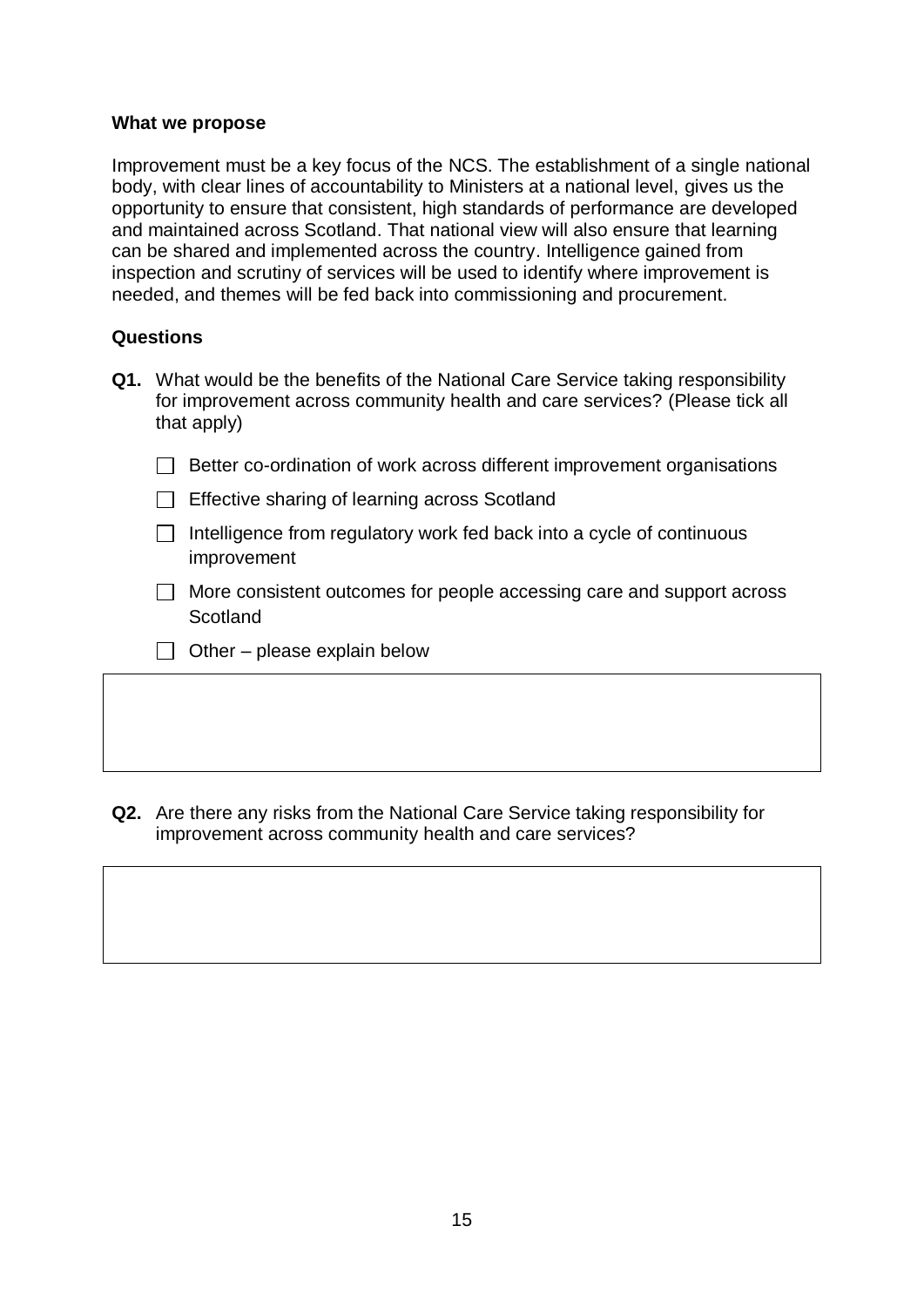# <span id="page-16-0"></span>Access to Care and Support

## **How it works now**

Where it is identified that a person may have a social care need, their local authority's social work department has a legal duty to undertake or organise an assessment. This is mandated by the 1968 Social Work Act (section 12A), which obliges local authorities to "decide […] whether the needs of the person being assessed call for the provision of any [community care] services".

This assessment is a care management process, in which a care professional meets with an individual to explore and observe their support needs. It should also include investigating their existing care arrangements, strengths, and hopes in order to inform decisions about meeting their needs. The assessment should include discussions with the individual and their support network to discuss how the person's needs can best be met and how they would like their care and support delivered.

A person's access to care and support is determined by their eligibility, according to [National Standard Eligibility Criteria.](https://www.gov.scot/publications/self-directed-support-practitioners-guidance/pages/6/) These criteria are descriptions which categorise the care needs of individuals, which are currently defined as: 'critical', 'substantial', 'moderate', or 'low'.

People who are not at critical or substantial risk may still have needs for some personal care or other social care support. Local authorities are expected to have in place arrangements for meeting, managing, and reviewing these needs. This may involve providing or referring to preventative or other support services, including providing advice about alternative sources of support or setting a clear timescale for reviewing the person's needs.

Where individuals have critical and substantial needs, and high levels of risk or public protection issues arise, this requires a Social Worker to carry out a risk management assessment and develop a care plan. The care planning will be led by the Social Worker and sets out how the complex care needs will be managed and co-ordinated and risk mitigated. This level of care planning will require input from a range of agencies and professionals and a high level of professional judgement.

In certain circumstances because of the levels of risk to the individual this will also require the Social Worker to use statutory powers to support and protect the individual

The Social Care (Self-directed Support) (Scotland) Act 2013 was introduced as a way of providing support that means people are given choice and control over how their care and support can be delivered. It means that people can choose and arrange some or all of their own support instead of having it chosen and arranged by other people. Implementation across Scotland has been variable and a new [Framework of](https://www.gov.scot/publications/self-directed-support-framework-standards-including-practice-statements-core-components/) Standards to support Self-directed Support (SDS) was recently published.

Different arrangements apply to support for unpaid carers. All unpaid carers (regardless of their caring role) have rights to an outcomes-focused support plan to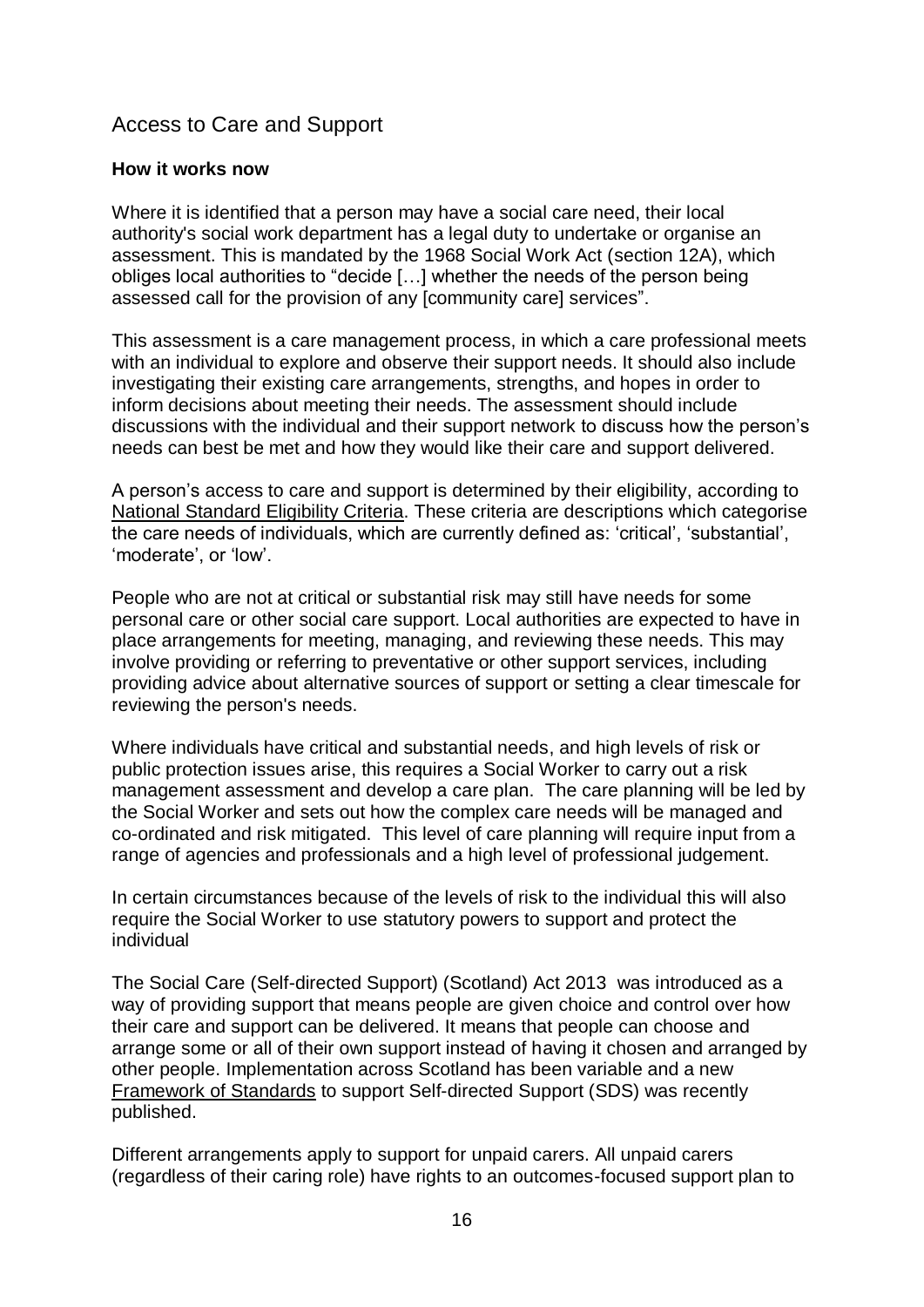look at their caring situation, identify what is important to them and their needs for support. Eligibility criteria for carer support must be set locally to determine which needs are eligible for support. All carers have rights to information and advice relevant to their caring role and most areas have preventative support open to all carers such as activity groups or peer support.

Since 2011, the Scottish Government has funded a network of independent support organisations to provide, advice and advocacy to help people understand their rights to social care and to support them to access the care that is right for them. The current Support in the Right Direction Programme funds 31 projects covering all but one of the local authority areas. They provide advice and help with pre-assessment to understand the SDS process, help people identify their personal outcomes and develop support plans, and provide coaching, advocacy, and peer support for people accessing care and support. They aim to provide an "end to end" service for people throughout their journey through social care and they can work with families and unpaid carers as well as people accessing support.

The Public Bodies (Joint Working) (Scotland) Act 2014 created Integration Authorities which are accountable for the planning of health and social care services. Health and Social Care Partnerships represent the delivery of these integrated community health and social care by integrated teams. All adult social care is delegated to Integration Authorities, and around a third of Integration Authorities also have delegated responsibility for children and families. Around half have a delegated responsibility for justice social work.

The Independent Living Fund (ILF) was established in 2015, following the closure of a UK Government programme, and is effectively a national scheme of direct payments to support independent living by disabled people. The Independent Review of Adult Social Care (IRASC) called for ILF to be re-opened. We will consider options for the future of the ILF within the context of the development of the National Care Service.

Whilst the IRASC acknowledges there is already much good practice, there is a gap between what is intended by the existing legislation and frameworks and what is actually delivered, with too much variation in outcomes between different parts of the country.

## **Issues and problems**

The IRASC highlighted a number of issues with the current provision of adult social care. Too often, adults and their families can be excluded from assessment and support processes by complex bureaucracy. The IRASC labels eligibility criteria a 'barrier to accessing care', with supported people describing a 'maze of benefits'. People report that the system is complex and challenging to navigate, and that the support received depends on where they live.

The organisation of services, with different professionals and agencies, often seems overwhelming for those seeking support. Supported people responding to the IRASC called assessments "intrusive, not focused on rights or equality, not focused on assets or potential but on deficits, reduced to identifying care tasks, and always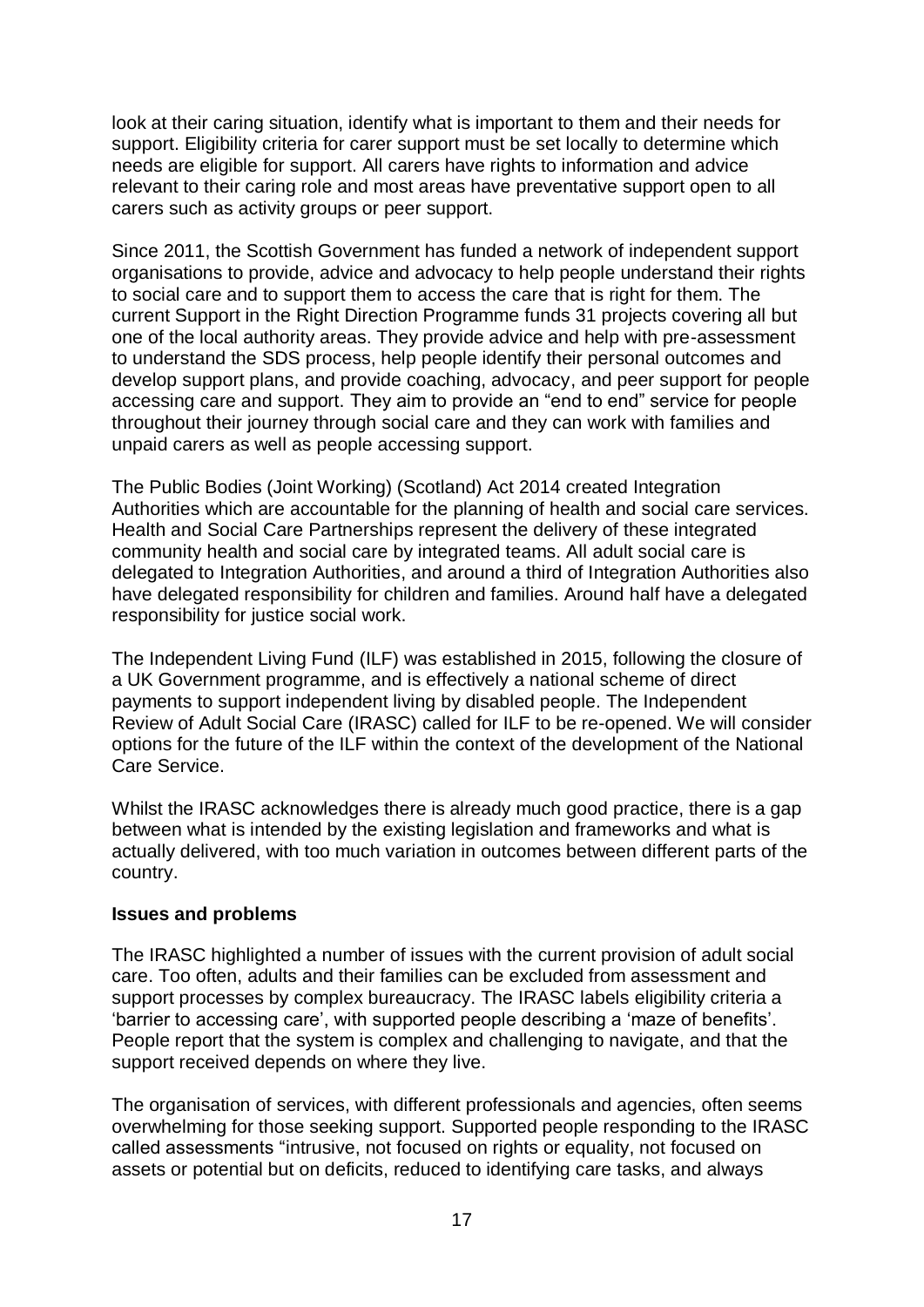overly focused on eligibility, which was frequently set at 'critical needs', and costs" and stated "there are too many times that adults are expected to repeat those worst moments of their life, including at annual reviews, to 'justify' the services provided to them."

For many the current experience for adults and their unpaid carers can be summarised as follows:

- A complex system that is difficult for people to negotiate.
- Lack of a consistent point of contact to speak to or liaise with.
- Lack of consistency across the country in what people can access (the postcode lottery).
- Lack of "portability" of care packages/plans if people need to move around the country.
- Application of eligibility criteria.
- Lack of a national practice model that will provide a single planning process.
- No single adult's plan or pathway.
- A system that is not flexible to reflect changing needs.
- A system which focuses on acute and crisis support rather than prevention and early intervention.
- People having to tell their story over and over again.

The IRASC recognised the importance of independent support and brokerage services such as the Support in the Right Direction projects, which make people aware of their choices and possibilities across the SDS options and to support them to ensure the process of arranging and receiving care is co-produced. It says that not enough of these services are available and there is not enough awareness of them.

## **Relevant Independent Review of Adult Social Care Recommendations**

Recommendation 1: Human rights, equity and equality must be placed at the very heart of social care and be mainstreamed and embedded. This could be further enabled by the incorporation of human rights conventions.

Recommendation 3: People must be able to access support at the point they feel they need it, including for advice and signposting to local community-based resources and help, and for barriers to this, such as the current eligibility criteria and charging regime, to be fundamentally reformed and removed, to allow a greater emphasis on prevention and early intervention.

Recommendation 4: People should understand better what their rights are to social care and supports, and "duty bearers", primarily social workers, should be focused on realising those rights rather than being hampered in the first instance by considerations of eligibility and cost.

Recommendation 6: Informal, community based services and supports must be encouraged, and funded to respond appropriately to the needs of local citizens, including for preventative and low level support.

Recommendation 7: A co-production and supportive process involving good conversations with people needing support should replace assessment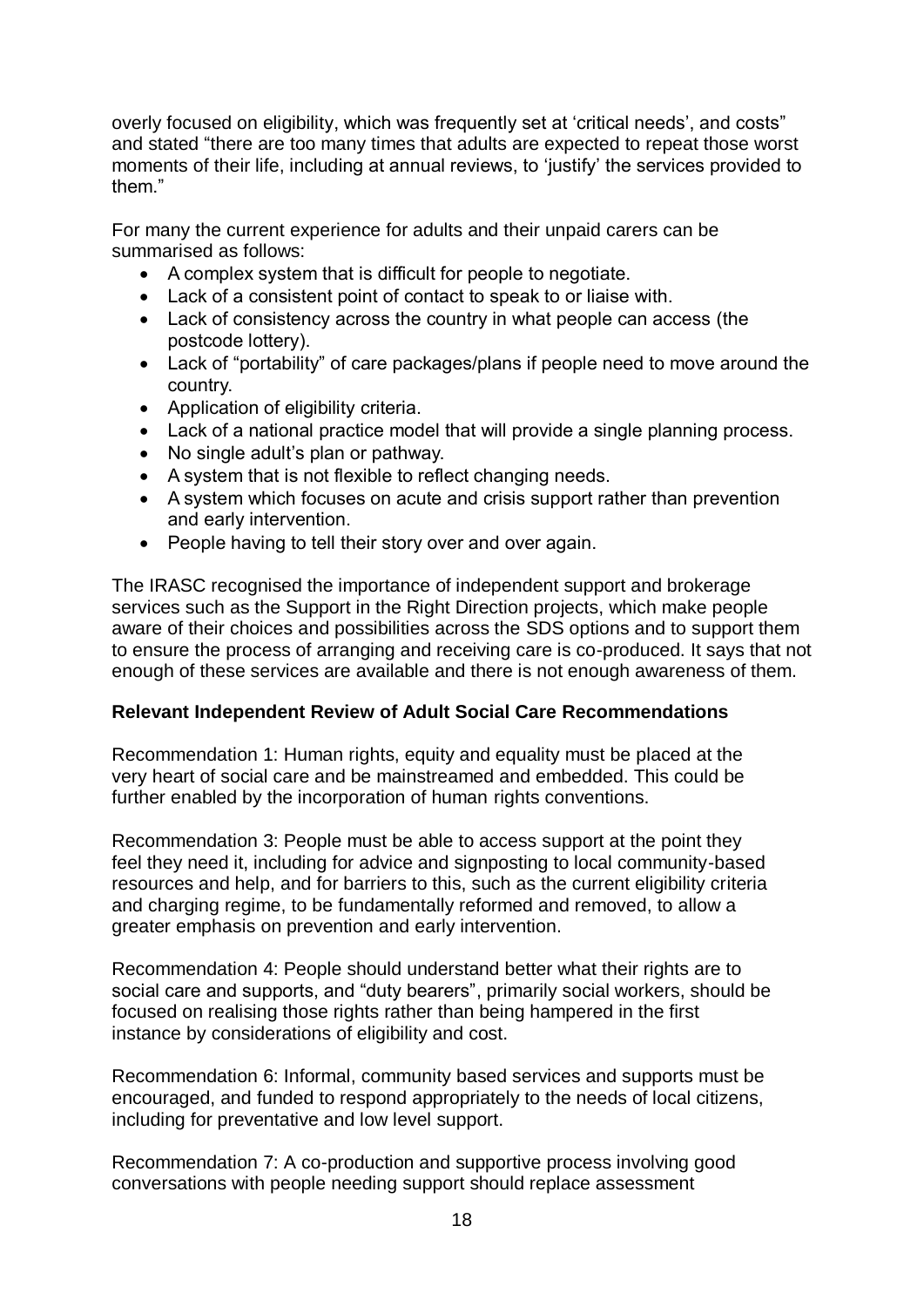processes that make decisions over people's heads and must enable a full exploration of all self-directed support options that does not start from the basis of available funding. Giving people as much choice and control over their support and care is critical.

Recommendation 8: More independent advocacy and brokerage services, including peer services, must be made available to people to ensure that their voices are heard, and to help prepare for participation in planning and organising their support.

Recommendation 10: Packages of care and support plans must be made more portable and supported people should not have to fight to retain support because they have moved home.

Recommendation 31: Investment in alternative social care support models should prioritise approaches that enable people to stay in their own homes and communities, to maintain and develop rich social connections and to exercise as much autonomy as possible in decisions about their lives.

Recommendation 39: A decisive and progressive move away from time and task and defined services must be made at pace to commissioning based on quality and purpose of care – focused upon supporting people to achieve their outcomes, to have a good life and reach their potential, including taking part in civic life as they themselves determine.

Recommendation 51: Re-open the Independent Living Fund, with the threshold sum for entry to the new scheme reviewed and adjusted.

#### **What we propose**

The creation of a National Care Service, accountable to Scottish Ministers, provides an opportunity to deliver transformational change to the way care and support is delivered to adults in Scotland. We will remove eligibility criteria in their current form by moving away from a focus on risk and instead focusing on enabling people to access the care and support that they need to lead a full life. This will mean significantly changing the way care and support services are designed, so that prevention and early intervention is prioritised and people can move easily between different types of care and support as their needs change.

Public services are often thought of as a pyramid. Universal services, which are engaged with by the majority of people, are at the base of the pyramid, while specialist services which are only required by a minority of people are at the top.

In health, for example, GPs and community healthcare teams provide a combination of universal and targeted services, while hospitals provide more specialist services.

In adult social care, the majority of services currently provided are at the top end of the pyramid of services. That means that people who need targeted and universal services often either are not able to access support or have to use specialist services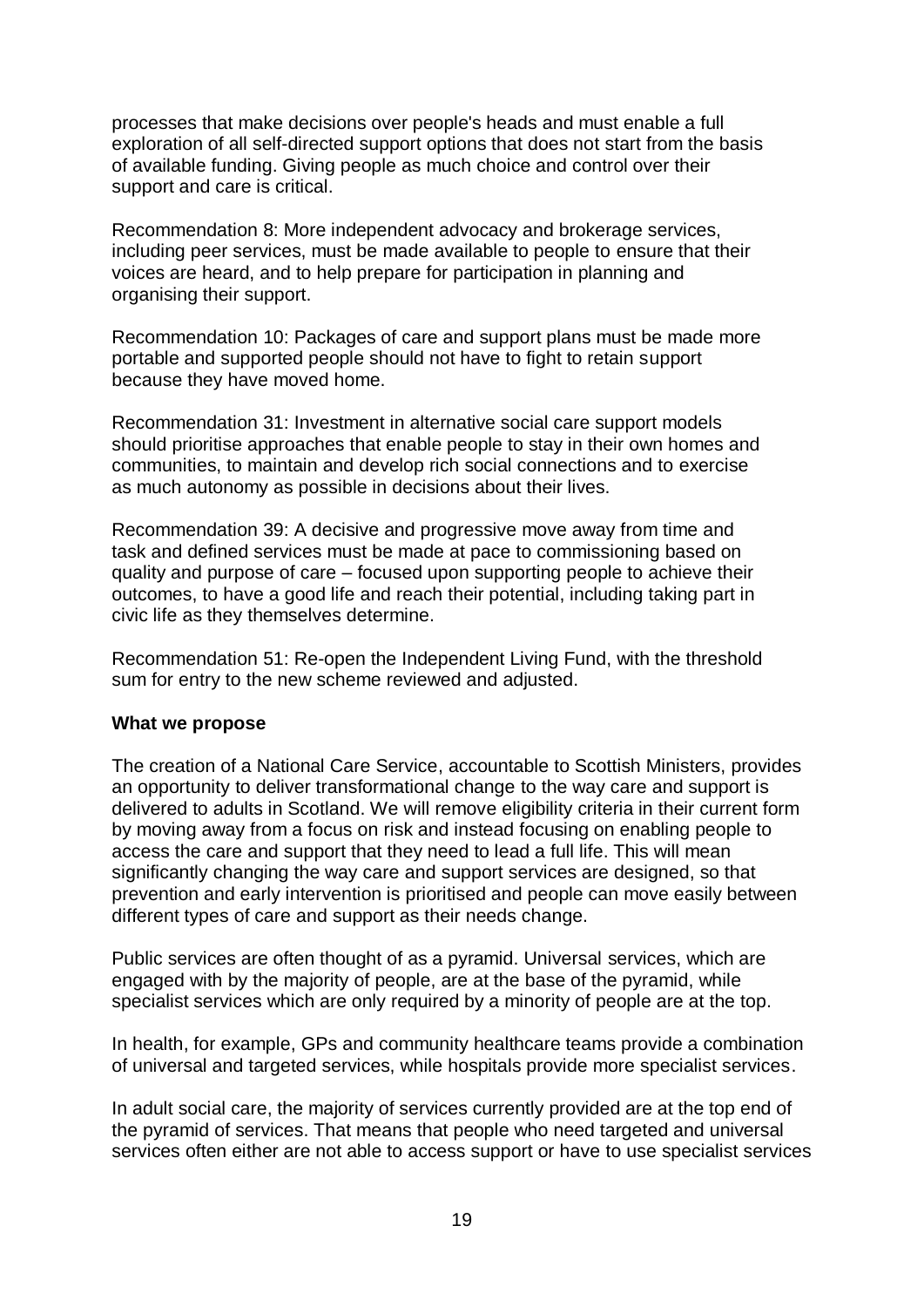instead, meaning that they do not get the early support they need and putting more pressure on specialist services.



The approach to care and support being proposed as part of the National Care Service will involve designing and implementing consistent care and support services at all levels of the pyramid. This will allow support planning to focus on which type of support people need, rather than a decision between getting support or getting no support.

We will increase the number of care and support services which focus on prevention and early intervention, including community based services which can be accessed without a referral or full assessment. These will be at the heart of a Getting it Right for Everyone approach to care and support, and will work seamlessly with services for people with more complex care needs. We will set this new approach to care and support out in legislation, to ensure that there is not a postcode lottery and to support the portability of care.

The National Care Service will have a clear focus on positive outcomes for people and Getting it Right for Everyone. It will involve the people of Scotland in the design, development, and delivery of support and services from the outset and on a continual basis. It will define the strategic direction, quality standards, and the framework for person-centred operational delivery of community health and social care in Scotland, working in concert with the NHS, local authorities, and the third and independent sectors to plan, commission, and deliver the support and services that the people of Scotland require.

## **Care and Support Services**

We propose that there will be a single approach to care and support services covering all types of care and support from early intervention to specialist intervention. This will be applicable to all settings, including prisons and places of detention, and will include:

• More support and services addressing early intervention and prevention, for example open access and community based provision.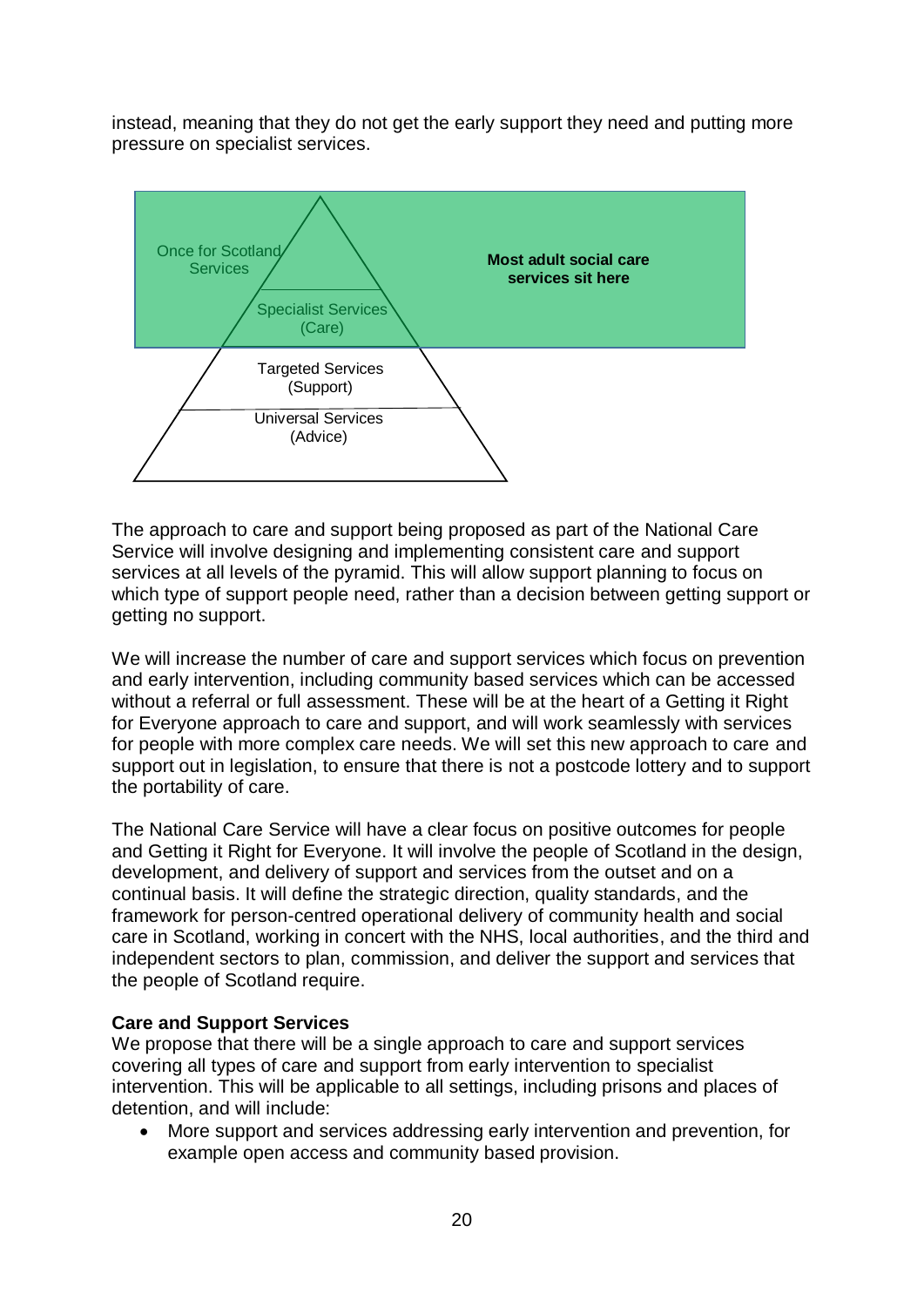- Join up between advice, support, and care services, to enable people to easily move between different types of care and support.
- A single model which eliminates variations in practice, but with flexibility of delivery approach depending on geography and need.

## **Getting it Right for Everyone**

Drawing on the success of the "Getting It Right For Every Child (GIRFEC)" multiagency approach, we want to develop a GIRFE National Practice Model: Getting It Right for Everyone. This is a pathway through support and services from young adulthood to end of life care. GIRFE will help define the adult's journey through individualised support and services, and will respect the role that everyone involved has in providing support planning and support. Too often, adults and their families are excluded from assessment and support processes by complex bureaucracy. GIRFE is about providing an easier way to access help and support when it is needed - recognising the crucial value of working alongside and with adults and their families, in seeking to achieve the best outcomes for them.

The practice model will define how people, communities, and services, identified as necessary to deliver support to the adult, get involved as early as possible and where appropriate throughout the delivery process, to ensure that support is provided quickly and without unnecessary bureaucracy – with the adult's wishes at the centre of the process. The key aim of this approach is to ensure that support and services cluster round individuals and families to ensure their needs are met, rather than working in silos, mirroring the GIRFEC approach.

GIRFE will provide a model that uses the same language to describe and assess an adult's strengths and needs, and with common practice tools across professional groups. It will include everyone who requires support including younger adults transitioning from Children's Services, adults vulnerable to exploitation or abuse, adults within the justice system in the community and following discharge from prison, and older adults who are experiencing or at risk of physical or mental frailty.

## **Support Planning**

A critical aspect of the new approach is a single adult's plan and a single planning process. This will cover all aspects of care planning from the point that it's identified that care and support may be needed, through to agreement of the care and support to be provided and beyond. This should:

- Be rights based, based on the relationships that are important to the adult, and relentlessly focused on putting the adult at the centre of decision making and improving outcomes with them and for them.
- Feature a strengths-based support planning process, which enables the person to manage their own care as far as possible.
- Include options for both light touch and more detailed support planning, depending on the level of complexity and need, as part of a single planning process and model of care. Linked to the development of an integrated social care and health record, to ensure that, with their consent, people's information moves through the system with them.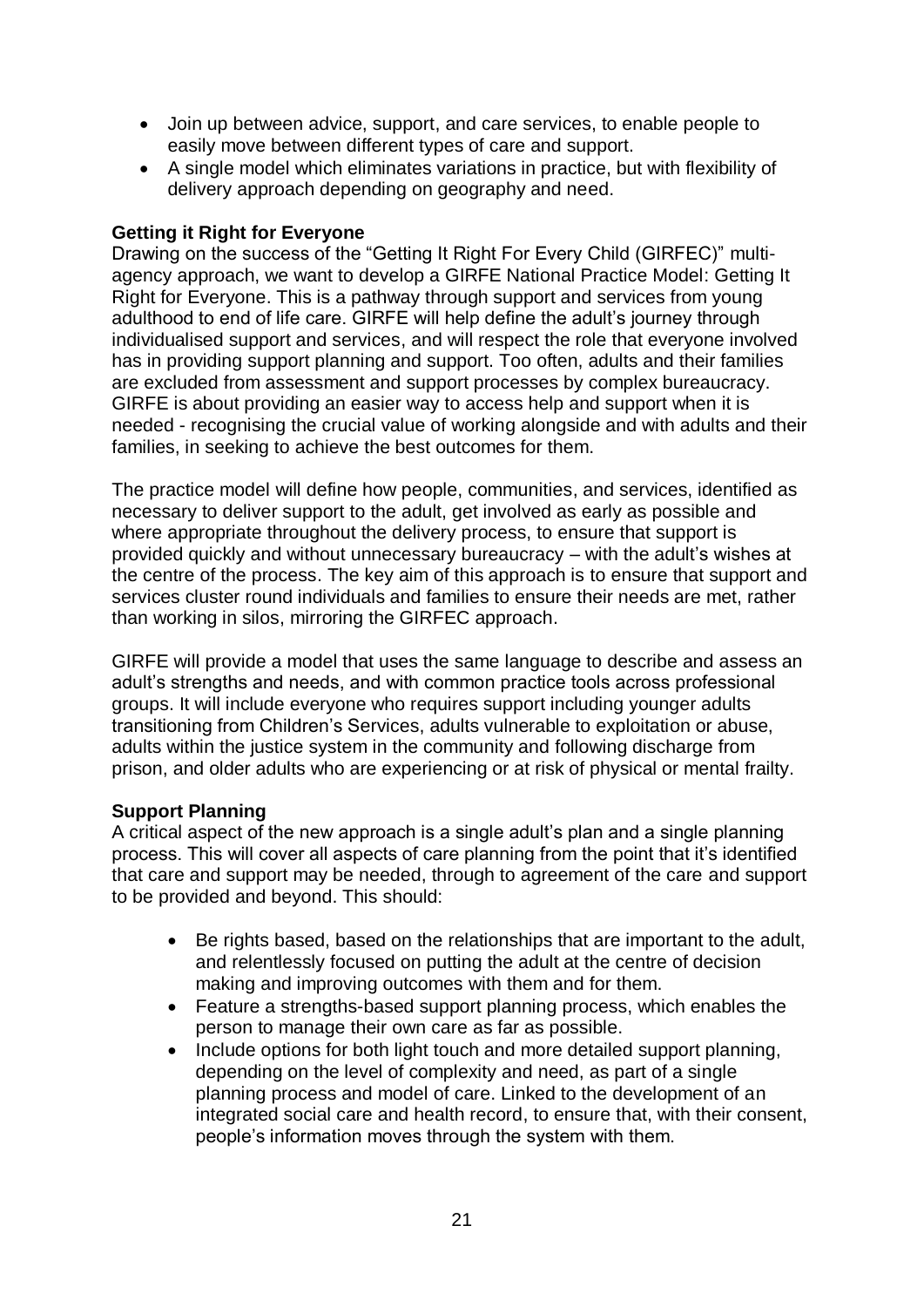• Provide a No Wrong Door approach to access to care and support, so that people only have to enter services once, and are supported within a coordinated system of support.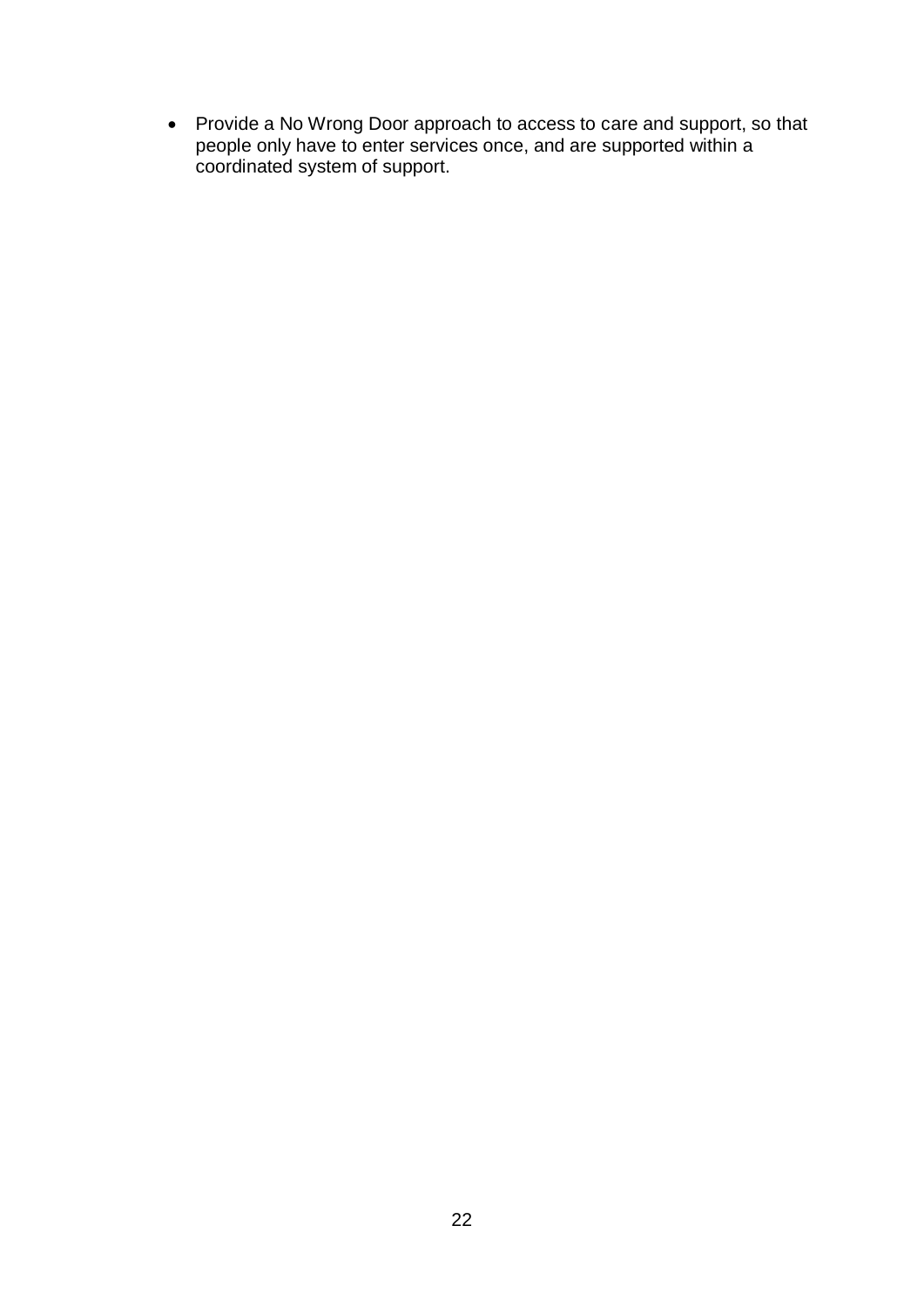## **Questions**

These questions ask about accessing care and support and the support planning process. We want to know your opinions on how things should work in the future, under a National Care Service, rather than about how they work now. When you are thinking about these questions, you could reply for yourself or thinking about someone you know, for example a friend, a family member, or someone who you provide unpaid care for.

## **Accessing care and support**

Social care support is accessed by a wide range of people with diverse needs at different points in their lives, including older people; children, young people, and families; people living with disabilities; people with learning disabilities, short or long term mental health concerns, dementia, sensory impairment, complex disabilities, acquired brain or spinal injury, epilepsy, or people experiencing difficulties in relation to alcohol and other drug use; people who are homeless, or at risk of homelessness; and survivors of domestic abuse or gender based violence. It can include lots of different types of support and services, from advice, to someone coming into your home to provide care, or residential care.

**Q3.** If you or someone you know needed to access care and support, how likely would you be to use the following routes if they were available?

Speaking to my GP or another health professional.

| Not at all<br>likely | Unlikely | Neither likely<br>nor unlikely | Likely | Very likely |
|----------------------|----------|--------------------------------|--------|-------------|
|                      |          |                                |        |             |

Speaking to someone at a voluntary sector organisation, for example my local carer centre, befriending service or another organisation.

| Not at all<br>likely | Unlikely | Neither likely<br>nor unlikely | Likely | Very likely |
|----------------------|----------|--------------------------------|--------|-------------|
|                      |          |                                |        |             |

Speaking to someone at another public sector organisation, e.g. Social Security Scotland

| Not at all<br>likely | Unlikely | Neither likely<br>nor unlikely | Likelv | Very likely |
|----------------------|----------|--------------------------------|--------|-------------|
|                      |          |                                |        |             |

Going along to a drop in service in a building in my local community, for example a community centre or cafe, either with or without an appointment.

| Not at all<br>likely | Unlikely | Neither likely<br>nor unlikely | Likely | Very likely |
|----------------------|----------|--------------------------------|--------|-------------|
|                      |          |                                |        |             |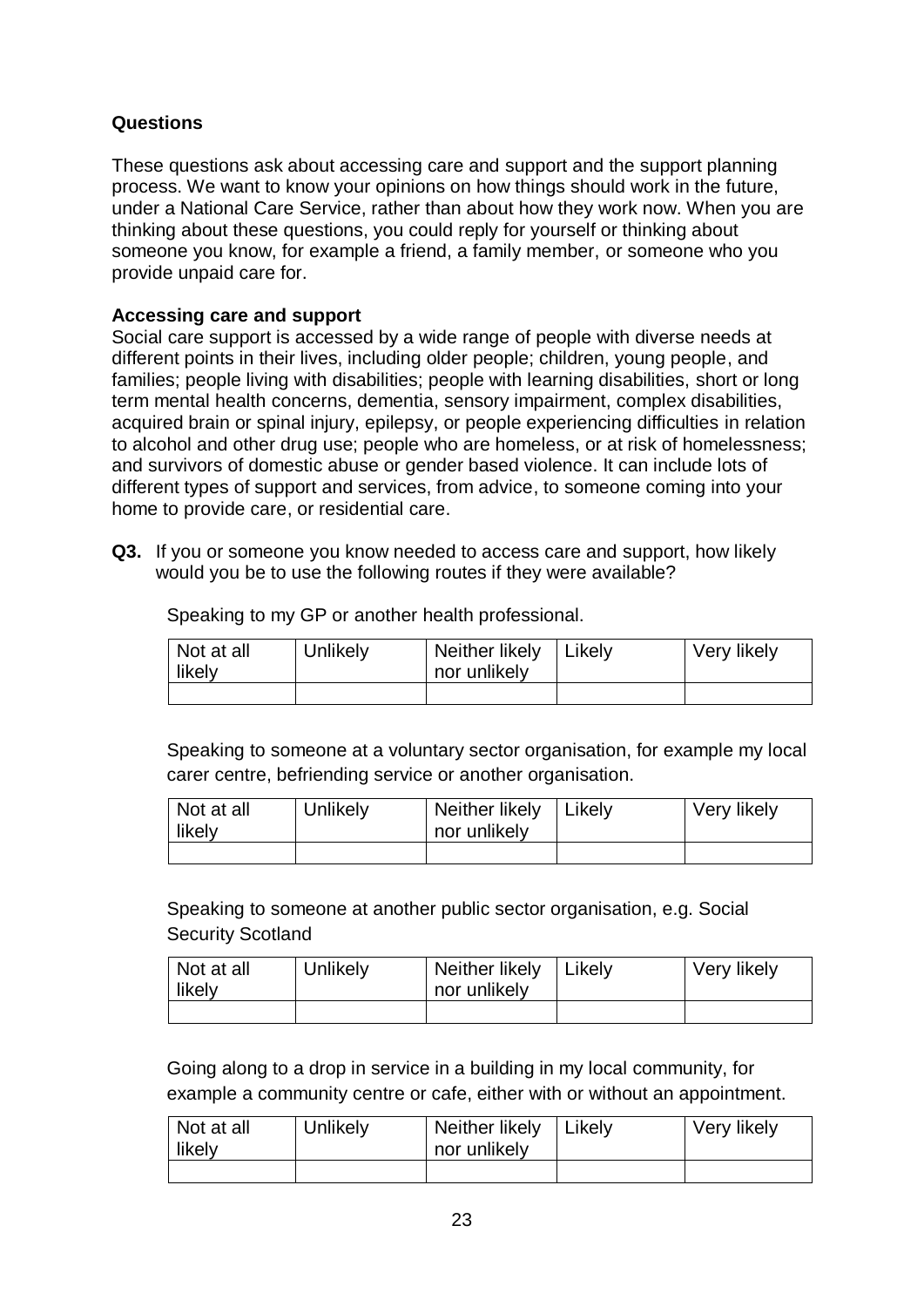Through a contact centre run by my local authority, either in person or over the phone.

| Not at all<br>likely | Unlikely | Neither likely<br>nor unlikely | Likelv | Very likely |
|----------------------|----------|--------------------------------|--------|-------------|
|                      |          |                                |        |             |

Contacting my local authority by email or through their website.

| Not at all<br>likely | Unlikely | Neither likely<br>nor unlikely | Likely | Very likely |
|----------------------|----------|--------------------------------|--------|-------------|
|                      |          |                                |        |             |

Using a website or online form that can be used by anyone in Scotland.

| Not at all<br>likely | Unlikely | Neither likely<br>nor unlikely | Likely | Very likely |
|----------------------|----------|--------------------------------|--------|-------------|
|                      |          |                                |        |             |

Through a national helpline that I can contact 7 days a week.

| Not at all<br>likely | Unlikely | Neither likely<br>nor unlikely | l Likelv | Very likely |
|----------------------|----------|--------------------------------|----------|-------------|
|                      |          |                                |          |             |

Other – Please explain what option you would add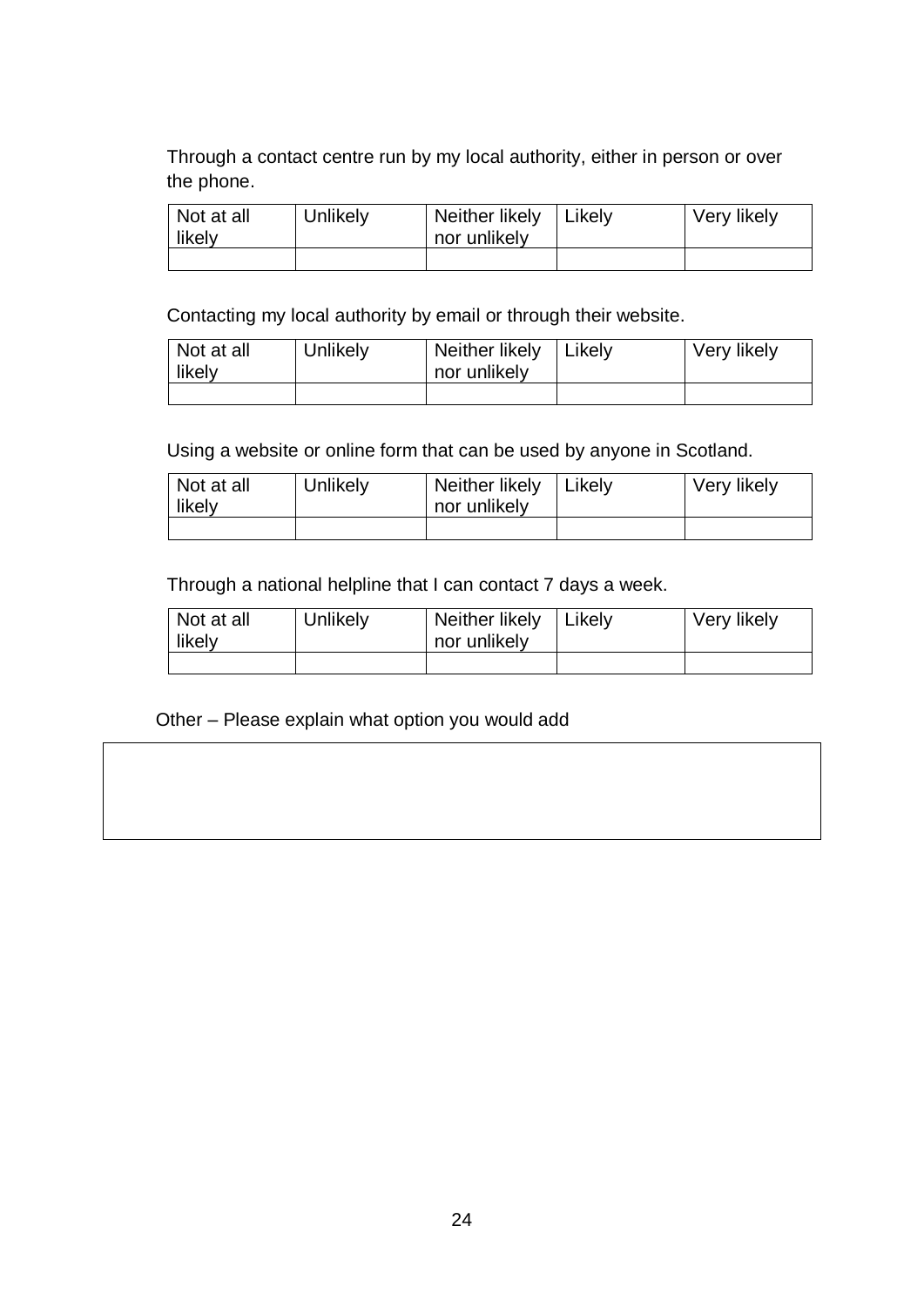- **Q4.** How can we better co-ordinate care and support (indicate order of preference)?
	- $\Box$  Have a lead professional to coordinate care and support for each individual. The lead professional would co-ordinate all the professionals involved in the adult's care and support.
	- $\Box$  Have a professional as a clear single point of contact for adults accessing care and support services. The single point of contact would be responsible for communicating with the adult receiving care and support on behalf of all the professionals involved in their care, but would not have as significant a role in coordinating their care and support.
	- $\Box$  Have community or voluntary sector organisations, based locally, which act as a single point of contact. These organisations would advocate on behalf of the adult accessing care and support and communicate with the professionals involved in their care on their behalf when needed.

## **Support planning**

The following questions are about the support planning process, which is sometimes referred to as an assessment. This is the process of collecting information about you and your life, and having a conversation with you about your strengths, your support needs, and the type of care and/or support you would like to get. It is used to agree what care and support services you should be able to access.

We are interested in your views on how support planning should work in a National Care Service. You could answer this thinking about care and support services that you use now or may want to use in the future, or for a friend, family member, or someone you provide unpaid care for.

**Q5.** How should support planning take place in the National Care Service? For each of the elements below, please select to what extent you agree or disagree with each option:

## **a. How you tell people about your support needs**

Support planning should include the opportunity for me and/or my family and unpaid carers to contribute.

| Strongly<br>Agree | Agree | <b>Neither</b><br>Agree/Disagree | <b>Disagree</b> | Strongly<br><b>Disagree</b> |
|-------------------|-------|----------------------------------|-----------------|-----------------------------|
|                   |       |                                  |                 |                             |

If I want to, I should be able to get support from a voluntary sector organisation or an organisation in my community, to help me set out what I want as part of my support planning.

| Strongly<br>Agree | Agree | <b>Neither</b><br>Agree/Disagree | <b>Disagree</b> | Strongly<br><b>Disagree</b> |
|-------------------|-------|----------------------------------|-----------------|-----------------------------|
|                   |       |                                  |                 |                             |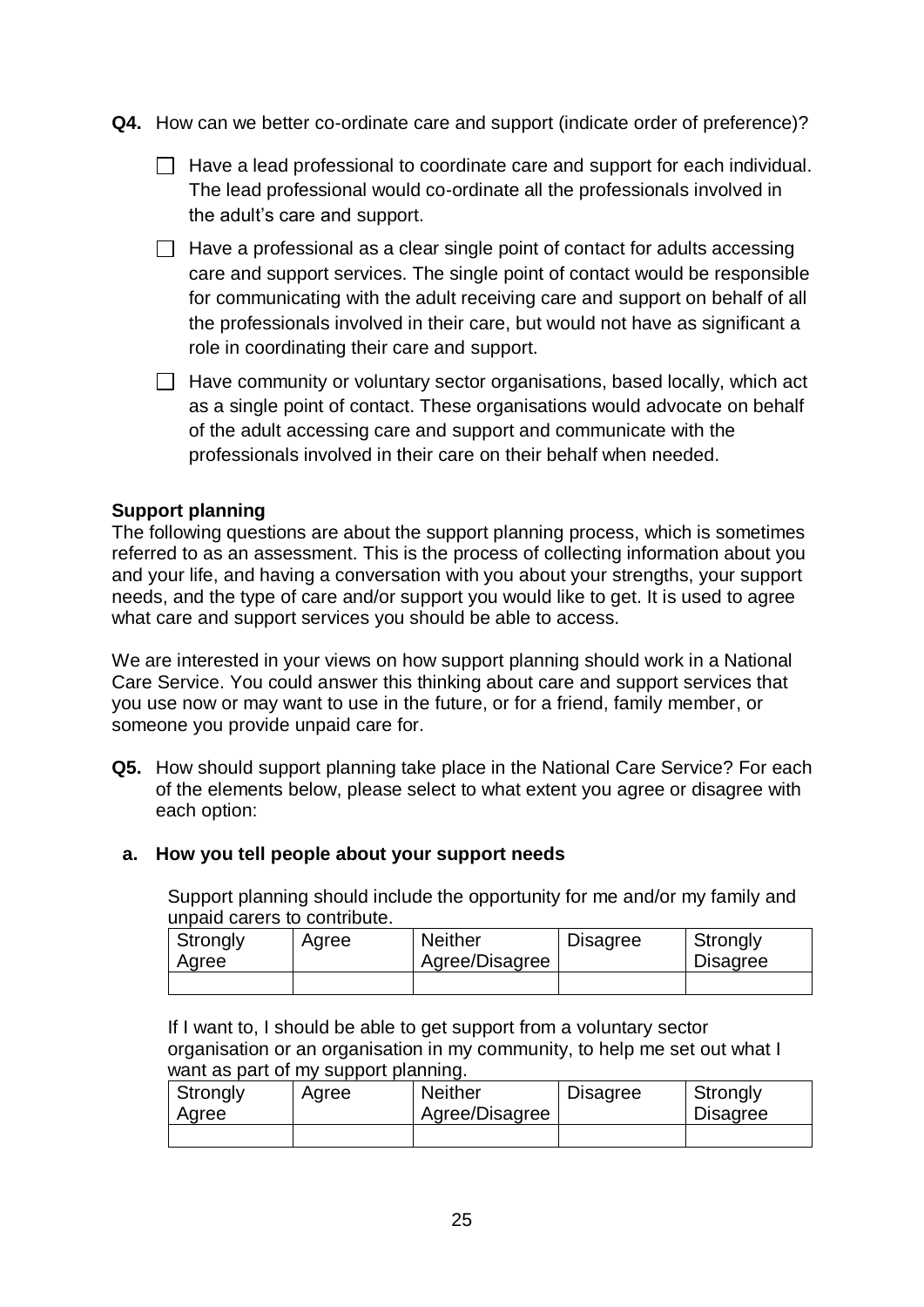## **b. What a support plan should focus on:**

Decisions about the support I get should be based on the judgement of the professional working with me, taking into account my views.

| Strongly<br>Agree | Agree | <b>Neither</b><br>Agree/Disagree | Disagree | Strongly<br><b>Disagree</b> |
|-------------------|-------|----------------------------------|----------|-----------------------------|
|                   |       |                                  |          |                             |

Decisions about the support I get should be focused on the tasks I need to carry out each day to be able to take care of myself and live a full life.

| Strongly<br>Agree | Agree | <b>Neither</b><br>Agree/Disagree | <b>Disagree</b> | Strongly<br><b>Disagree</b> |
|-------------------|-------|----------------------------------|-----------------|-----------------------------|
|                   |       |                                  |                 |                             |

Decisions about the support I get should be focused on the outcomes I want to achieve to live a full life.

| Strongly<br>Agree | Agree | <b>Neither</b><br>Agree/Disagree | <b>Disagree</b> | Strongly<br><b>Disagree</b> |
|-------------------|-------|----------------------------------|-----------------|-----------------------------|
|                   |       |                                  |                 |                             |

## **c. Whether the support planning process should be different, depending on the level of support you need:**

I should get a light-touch conversation if I need a little bit of support; or a more detailed conversation with a qualified social worker if my support needs are more complex.

| Strongly<br>Agree | Agree | <b>Neither</b><br>Agree/Disagree | <b>Disagree</b> | Strongly<br><b>Disagree</b> |
|-------------------|-------|----------------------------------|-----------------|-----------------------------|
|                   |       |                                  |                 |                             |

If I need a little bit of support, a light-touch conversation could be done by someone in the community such as a support worker or someone from a voluntary sector organisation.

| Strongly<br>Agree | Agree | <b>Neither</b><br>Agree/Disagree | <b>Disagree</b> | Strongly<br><b>Disagree</b> |
|-------------------|-------|----------------------------------|-----------------|-----------------------------|
|                   |       |                                  |                 |                             |

However much support I need, the conversation should be the same.

| Strongly<br>Agree | Agree | <b>Neither</b><br>Agree/Disagree | <b>Disagree</b> | Strongly<br><b>Disagree</b> |
|-------------------|-------|----------------------------------|-----------------|-----------------------------|
|                   |       |                                  |                 |                             |

Light touch and/or more detailed support planning should take place in another way – please say how below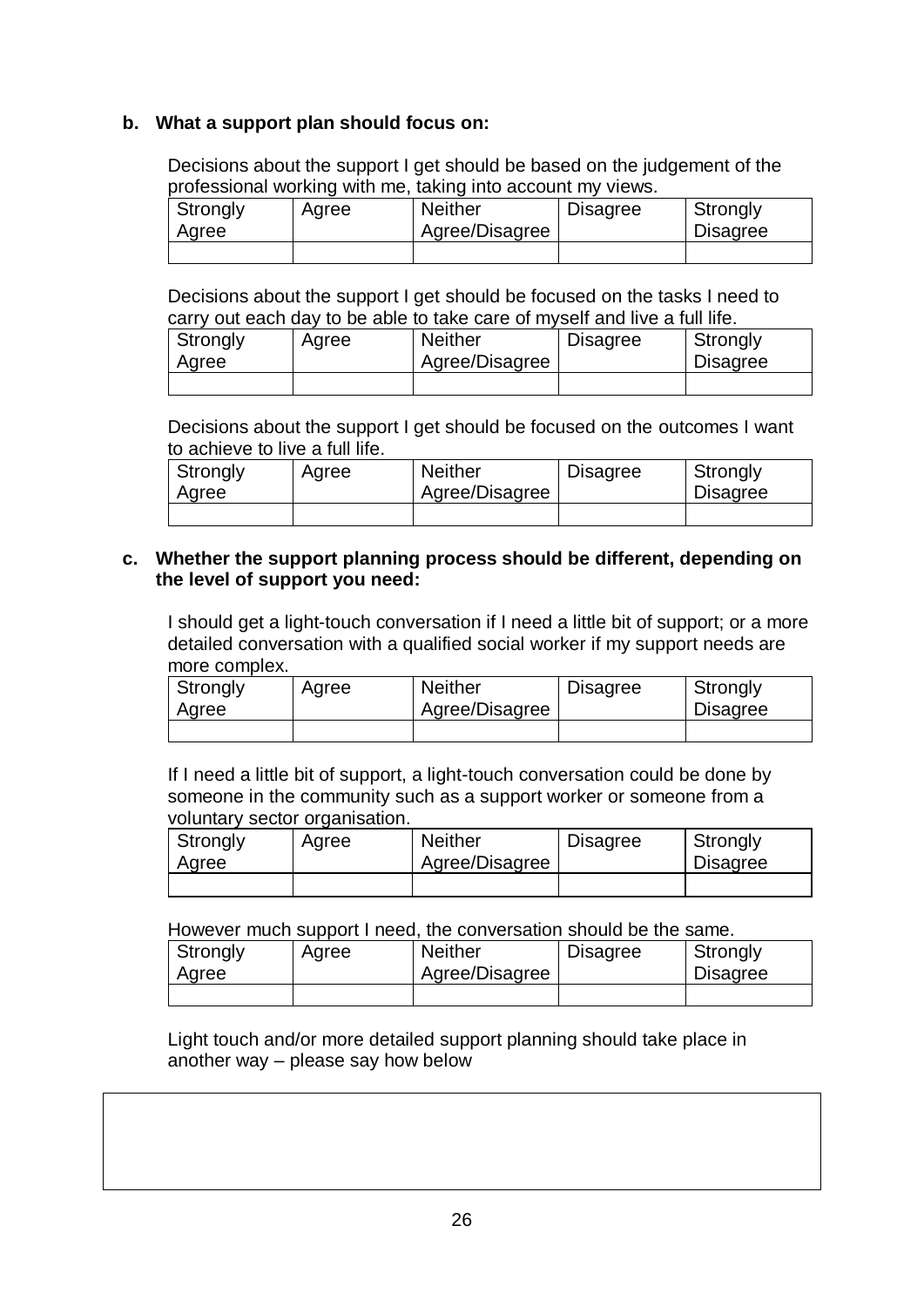**Q6.** The Getting It Right For Everyone National Practice model would use the same language across all services and professionals to describe and assess your strengths and needs. Do you agree or disagree with this approach?

| Agree<br><b>Disagree</b>                                                                                                                                                                                                                                                                                                                                                                                                                           |
|----------------------------------------------------------------------------------------------------------------------------------------------------------------------------------------------------------------------------------------------------------------------------------------------------------------------------------------------------------------------------------------------------------------------------------------------------|
| Please say why.                                                                                                                                                                                                                                                                                                                                                                                                                                    |
|                                                                                                                                                                                                                                                                                                                                                                                                                                                    |
|                                                                                                                                                                                                                                                                                                                                                                                                                                                    |
| Q7. The Getting It Right for Everyone National Practice model would be a single<br>planning process involving everyone who is involved with your care and<br>support, with a single plan that involves me in agreeing the support I require.<br>This would be supported by an integrated social care and health record, so that<br>my information moves through care and support services with me. Do you<br>agree or disagree with this approach? |
| Agree<br><b>Disagree</b>                                                                                                                                                                                                                                                                                                                                                                                                                           |
| Please say why.                                                                                                                                                                                                                                                                                                                                                                                                                                    |

- **Q8.** Do you agree or disagree that a National Practice Model for adults would improve outcomes?
	- □ Agree

| Disagree |
|----------|
|----------|

Please say why.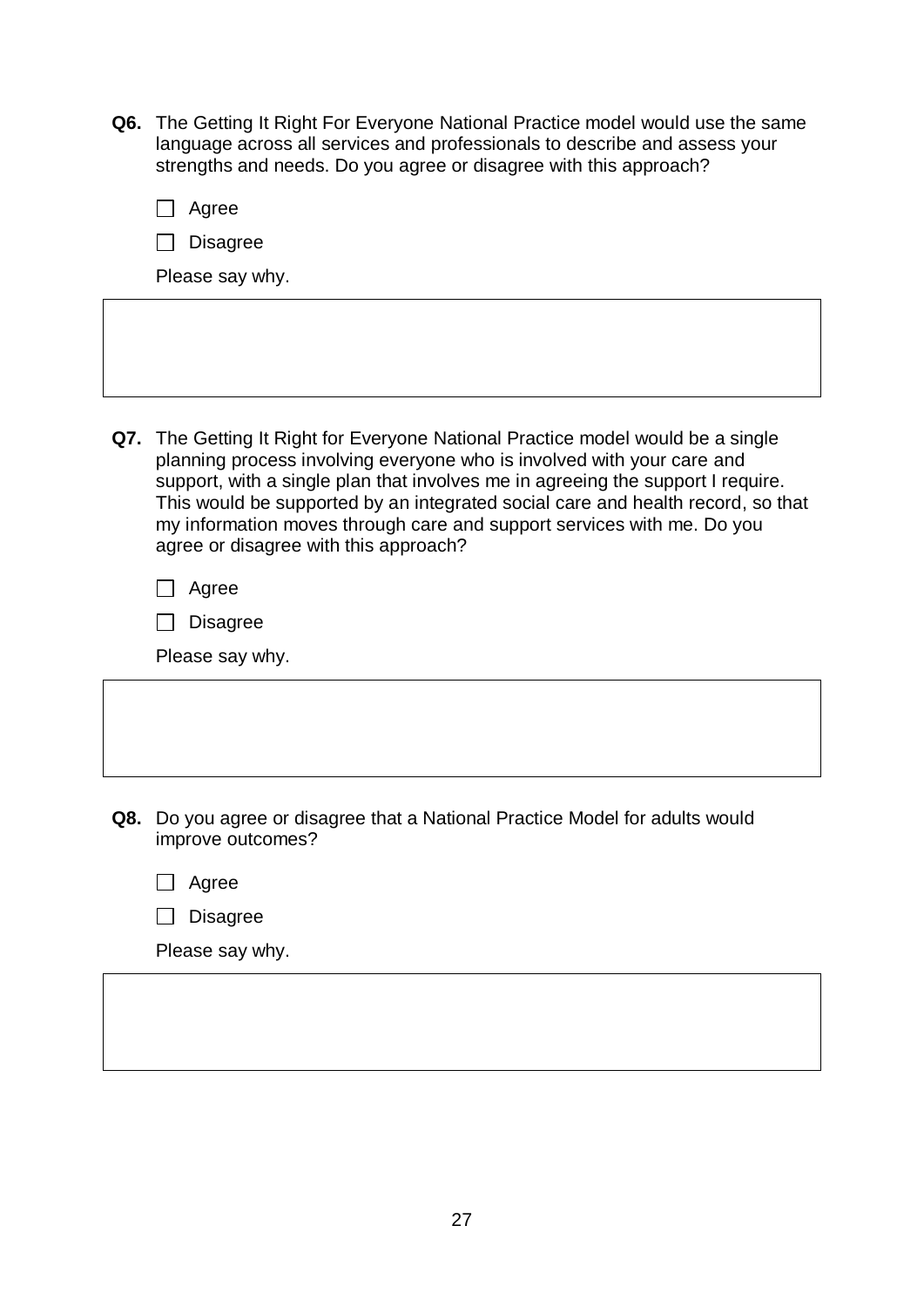# <span id="page-28-0"></span>Right to breaks from caring

## **How it works now**

Breaks from caring are a vital element of carer support. We use the term 'carer' to mean someone providing unpaid care for another person so it does not include members of the paid social care workforce. The full legal definition of carer is in section 1 of the Carers (Scotland) Act 2016 ("Carers Act").

The term 'respite' (as used in the Independent Review of Adult Social Care (IRASC)) is not defined or used in legislation but usually refers to support which enables a carer to have a break. The duration can vary from a few hours to a week or more. It can involve support at home, the cared-for person visiting a day service or residential setting, or a holiday break for both parties. It often includes support for the cared for person to replace what the carer usually provides. It can also incorporate support for the carer to achieve what matters to them like participating in a sport or hobby, or seeing friends.

While the term 'respite' is widely understood, it is contested as implying a burden or negative representation of the relationship in which care takes place. This document therefore refers to 'breaks from caring' or 'short breaks'.

The Carers Act gives carers the right to support to meet their eligible needs. The Carers Act does not use the term respite and does not create an automatic right to breaks. Instead it requires the need for a 'break from caring' to be considered as part of carers' wider rights to support. Under the Carers Act:

- All carers have the right to an adult carer support plan or young carer statement to identify their personal outcomes and needs for support.
- If any (or all) of these 'identified needs' meet the local eligibility criteria, the carer has the right to support to meet such 'eligible needs'. This can either be support for the carer or the cared for person.
- The authority can also decide to provide support where the identified needs do not meet local eligibility criteria.
- Carers have the right to choose how any such support is provided, in line with the options for self-directed support.
- Whenever an authority is providing support to meet a carer's identified needs, it must consider whether that support should include a break from caring.

Alongside statutory support under the Carers Act, the Scottish Government also funds the £3 million per year voluntary sector Short Breaks Fund. The Time to Live element of this fund allows local carer centres to offer small grants for unpaid carers to spend on something that gives them a break. These grants provide preventative level support, mainly to carers who do not receive more extensive statutory short break support, to help them recharge - improving their resilience and helping prevent caring relationships breaking down. They have the advantage of reaching carers who may not yet want or need to be in contact with the wider social care system or to prepare a full adult carer support plan or young carer statement. The grants are personalised through discussion with local carer centres about what the carer needs.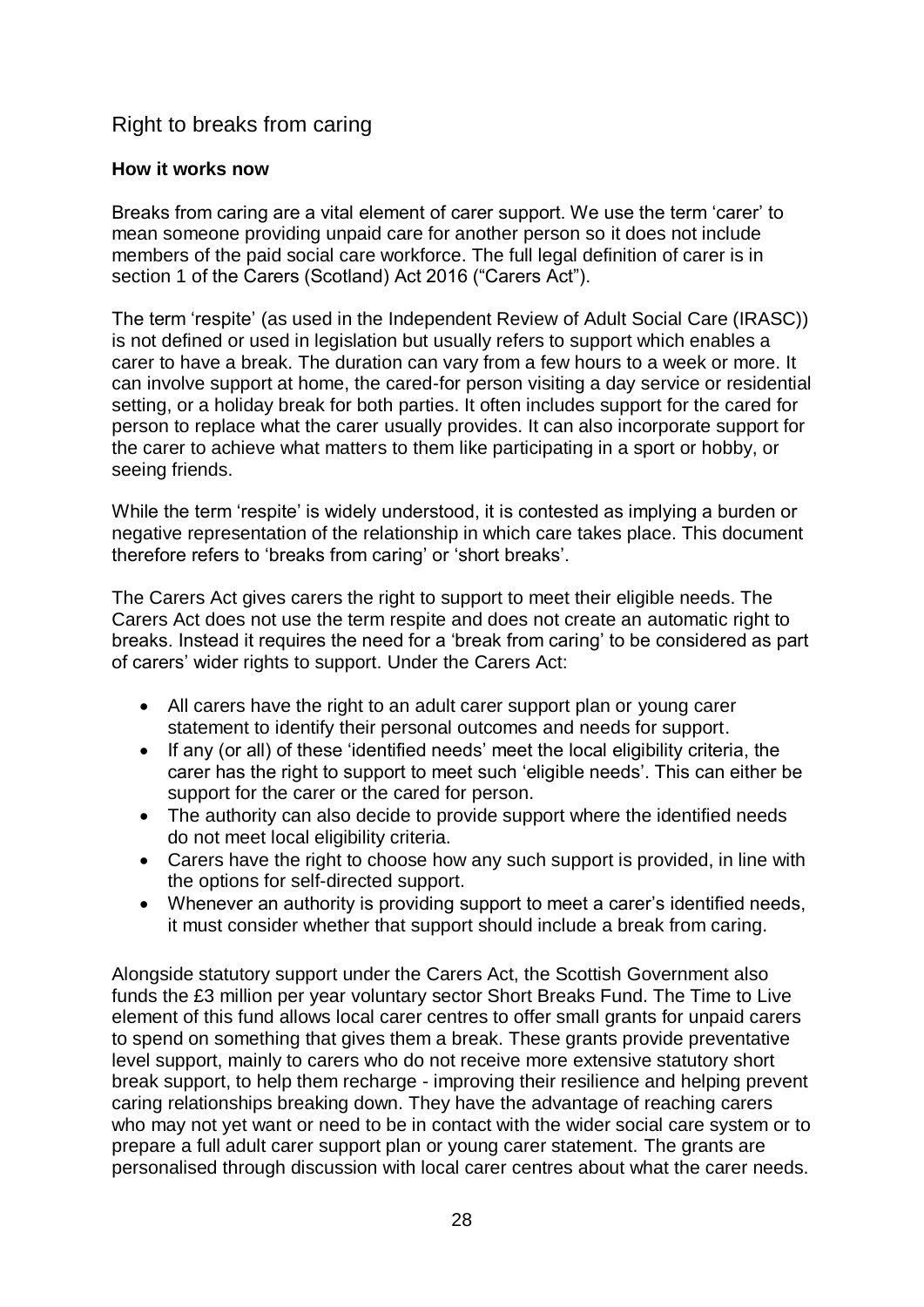#### **Issues and problems**

Despite the above rights, relatively few unpaid carers (around 3%) receive statutory support for breaks from caring. This support is often expensive and local authority and Health and Social Care Partnership (HSCP) local eligibility criteria are generally set at high levels of need, to help manage budget pressures.

There were 700,000 – 800,000 unpaid carers before the pandemic, and potentially over 1 million during the pandemic. Caring roles vary in nature and intensity so, while all carers need to be able to take a break, they may not all need the same support to achieve that. It is important that a right to breaks from caring recognises this.

Before the pandemic, there were problems with lack of availability of short break facilities for people with complex or high level support needs.

During the pandemic, there have been problems with availability of many services which enable breaks, particularly day centres and short breaks in care homes.

#### **Relevant Independent Review of Adult Social Care Recommendation**

Recommendation 11: Carers need better, more consistent support to carry out their caring role well and to take a break from caring with regular access to quality respite provision. Carers should be given a right to respite with an amendment to the Carers Act as required, and a range of options for respite and short breaks should be developed.

#### **What we propose**

The proposed right to breaks from caring will function as a part of the wider social care support system. We want it to be one element of plans to create a single, outcomes-focused approach to care and support which stretches from prevention and early intervention through to acute and specialist provision.

To achieve this, there are several important factors to consider in designing a right to breaks from caring, such as fairness, personalisation, transparency and the value of preventative support. We have considered options which strike different balances between these factors.

#### **Preventative support versus acute need**

A right to breaks from caring needs to balance the need for preventative support for a wide group of carers and more intensive support to meet the needs of a smaller group of carers who need it. Both aspects are important for carer wellbeing. It is equally important that short break support achieves positive outcomes for those with care needs (the cared-for person). Preventative support will help to stop many carers and cared-for people reaching crisis point – improving their resilience. But it will never wholly eradicate the need for more intensive support at some stage in many caring journeys. Our preference is a right to breaks from caring which is capable of meeting needs for preventative support as well as needs for more intensive support.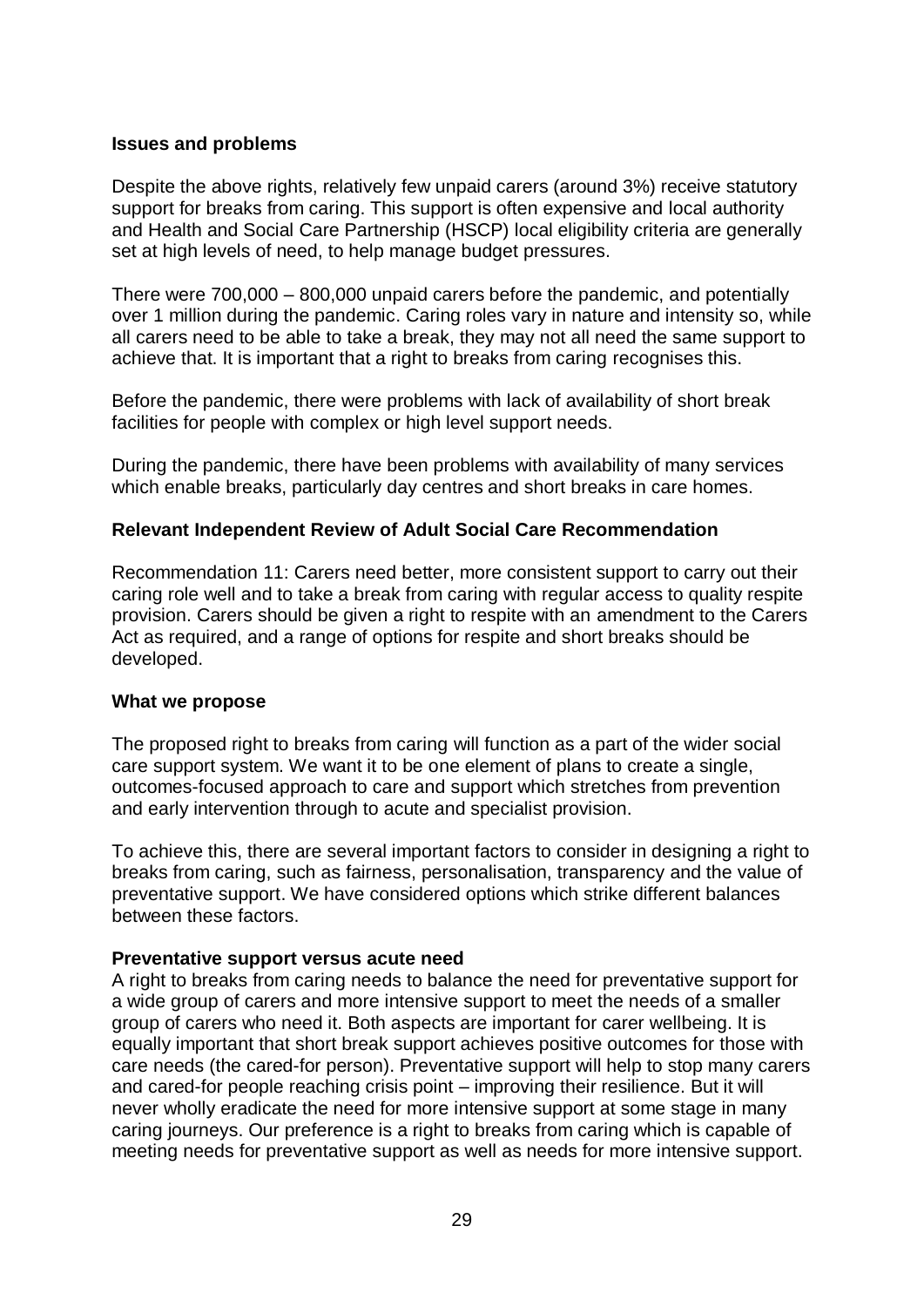## **Standard support packages versus personalised support**

A right to breaks from caring could be expressed as a right to a standard support package or as a right to personalised support to meet need. Each of these can be viewed as fair or unfair, depending on how fairness is determined.

An entitlement to a standard support package would ensure all qualifying carers were entitled to the same thing. The entitlement could be expressed in terms of days or weeks of short break support or in financial terms. A standard entitlement expressed in financial terms could disadvantage carers of people with more complex health and care needs because replacement care would be more expensive. However, every caring situation is different and a standard package of support may not enable a carer to achieve what matters to them. A lower standard level of support would fail to meet the needs of carers in more intensive and complex caring roles. A very high standard level of support (set at the most acute level of need) would be disproportionate for most carers and unlikely to be affordable. No flat rate entitlement could be fully consistent with the aim of personalising support to deliver personal outcomes.

A tailored entitlement to personalised short break support to meet need would result in different carers receiving different support. But it would be fairer in terms of wellbeing and would better support the needs of both those requiring lower level preventative support and those in intensive and complex roles.

The starting assumption in the Independent Review of Adult Social Care (IRASC) is that any new right to breaks from caring would be integrated into carers' rights under the Carers Act. The Act already creates a structure for discussing each carer's personal outcomes and broader support needs and rights. It would be possible to ensure personalisation by following the IRASC recommendation to integrate a new right to breaks from caring into the Carers Act.

## **A right for all carers versus thresholds for accessing support**

A right to breaks from caring could apply to all carers or only to those who meet a threshold in terms of hours or intensity of caring. The options here look different in terms of outcomes and affordability, depending whether the right is to a standard package or to personalised support.

A right for every carer to a standard package of support may be initially appealing. Given the numbers of people involved (around 1 million), affordability constraints would be likely to mean this is a more modest entitlement, which could not meet the needs of carers in more intensive roles.

Alternatively, a threshold could be set to enable a smaller number of carers to access a larger standard package of support. This would not deliver the preventative support element. It would also exclude carers in less intensive caring roles who may nonetheless be unable to take a break. These issues could be mitigated by setting a series of thresholds to access a series of set packages of support. This would refine the system but would not deliver fully personalised support.

A right for every carer to personalised support to meet need would enable different levels of need to be supported without excluding any set of carers and without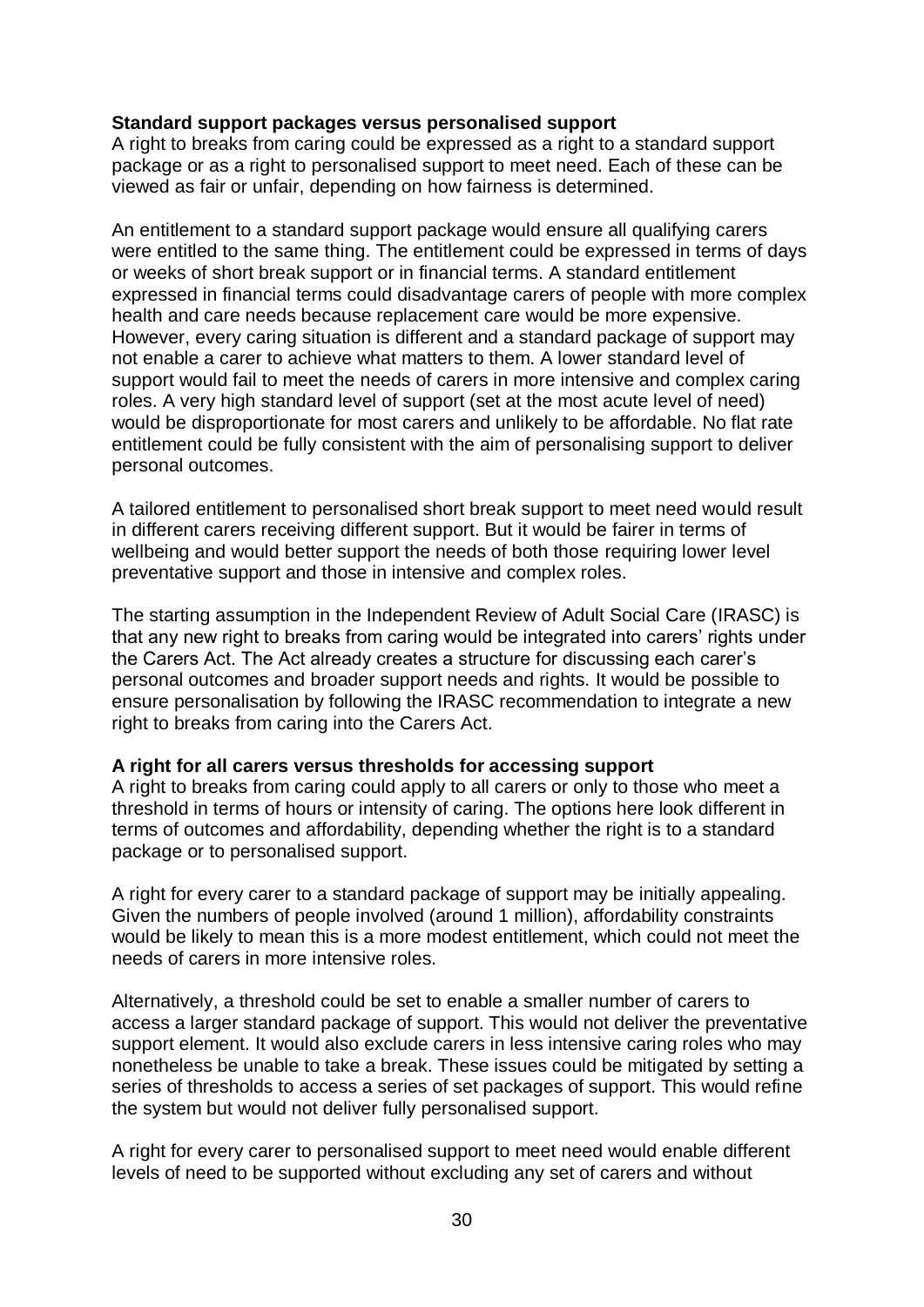setting thresholds. This would also be in line with the existing approach in the Carers Act, which deliberately moved away from the old threshold of "regular and substantial" caring before a carer could access support, and would be in line with our proposed future approach to accessing support generally.

## **Transparency and Certainty versus Responsiveness and Flexibility**

A right for every carer to a standard package of short break support would be very transparent, providing certainty for carers and authorities about what carers are entitled to. But it would be neither flexible nor responsive to individual need and would not deliver personalised support or fairness in terms of outcomes.

A right to personalised support would be more flexible and responsive and would involve the carer in identifying outcomes and scoping the support needed. But this process implies less transparency and certainty on the face of legislation about exactly what support each individual carer will receive. It would therefore be important for the personalisation process to deliver certainty for individual carers about the short break support they are entitled to and for this to be consistently applied across the country.

## **Verification and support planning**

Every option will require some kind of verification and support planning process in order to access support under a right to breaks from caring. All options require some engagement with the carer about their caring situation. Options which involve a threshold of caring hours to qualify for the right require a way of establishing whether the carer meets the threshold. Options which involve personalised support require discussion with the carer to identify what support is needed. The key issue is ensuring that these processes are person-centred, proportionate and carer friendly.

Under the Carers Act, these processes are intended to work on an informal and person-centred basis through engagement with carer centres and through discussion when preparing an adult carer support plan or young carer statement. The existing Time to Live grant model also offers a light touch means for accessing and personalising non-statutory support for breaks. However, this might end up looking very like a Carers Act process if it were converted into a statutory entitlement.

## **Options**

## **Group A options – Rights to standard short break packages**

a. A universal flat rate entitlement could entitle all carers to a flat rate entitlement to a standard short break package (expressed in number of hours/weeks or in financial terms).

b. A flat rate entitlement restricted to carers who cannot otherwise get a regular break from caring due to the intensity of the caring role. This might be based on hours of caring (e.g. 20+ hours per week; 35+ hours per week; 50+ hours per week) or more sophisticated nationally set criteria covering people in less predictable caring situations. Restricting to a smaller group may enable a more generous flat rate entitlement than an entitlement for all carers.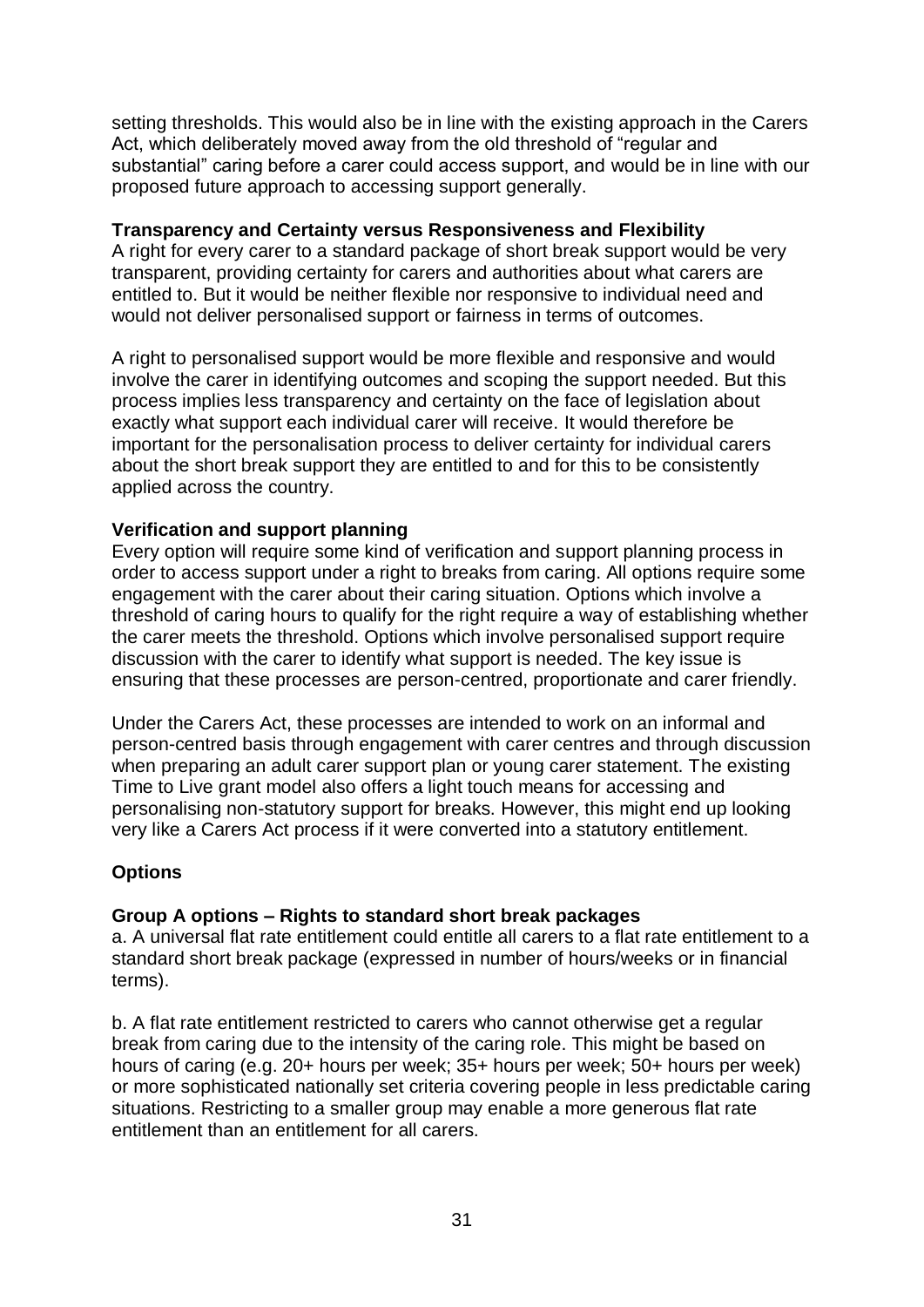c. Both of the above approaches could be refined by having a graded level of break entitlement increasing (possibly in steps) according to intensity of the caring role. Again, the level of intensity might be measured on the basis of hours caring (e.g. a basic entitlement for those caring under 20 hours per week; a medium entitlement for those caring 20-35 hours; etc.) or some more sophisticated nationally set graded criteria.

d. A standard entitlement for all carers who have a break from caring identified among their support needs as part of their adult carer support plan or young carer statement. The level of the standard entitlement could vary according to the intensity of caring as in (c). In this model, the adult carer support plan or young carer statement would identify an entitlement to a break but the support provided could still be standardised in some way.

A standard entitlement would be transparent but has limitations for the following reasons. A universal flat rate as in (a) would either underprovide for those in greatest need or overprovide for those with less intense caring roles. A flat rate with a threshold for who the right applies to as in (b) would be inconsistent with the aims of the Carers Act to recognise that the impact of caring is not solely linked to hours of caring and to deliver personalised support, based on what matters to each carer. This option would also exclude carers with less intense caring roles, whether or not those roles have a significant impact on wellbeing or prevent them taking breaks. A graded series of entitlements as in (c) would go some way to matching the level of support to need but would still lack personalisation. The approach in (d) would go through the person-centred processes in the Carers Act to identify personal outcomes and personal needs but would then ignore those to deliver a standard package rather than personalising support.

## **Group B options – Rights to personalised support**

e. A right to personalised support wherever the need for a break from caring is identified as part of the carer's adult carer support plan or young carer statement. This would be a personalised entitlement to meet the carer's specific needs as identified in their individual plan under the Carers Act. Subject to wider decisions on the approach discussed at the Access to Care and Support section of this consultation, this right could apply without additional criteria for who it applies to.

f. Option (e) could be strengthened by the following provisions:

- A statement of principle that every carer is entitled to have sufficient rest and regular breaks from caring. Consideration could be given to whether this should refer to a certain number of days or weeks break from caring.
- A new duty to consider whether this entitlement is being achieved when identifying the personal outcomes for every carer as part of an adult carer support plan or young carer statement.
- If a carer is not achieving this entitlement then their identified personal needs must include a need for support to achieve sufficient rest and regular breaks from caring.

This would then connect to the existing Carers Act duty to provide support to meet these needs. Option (f) would have the advantage of establishing universal statutory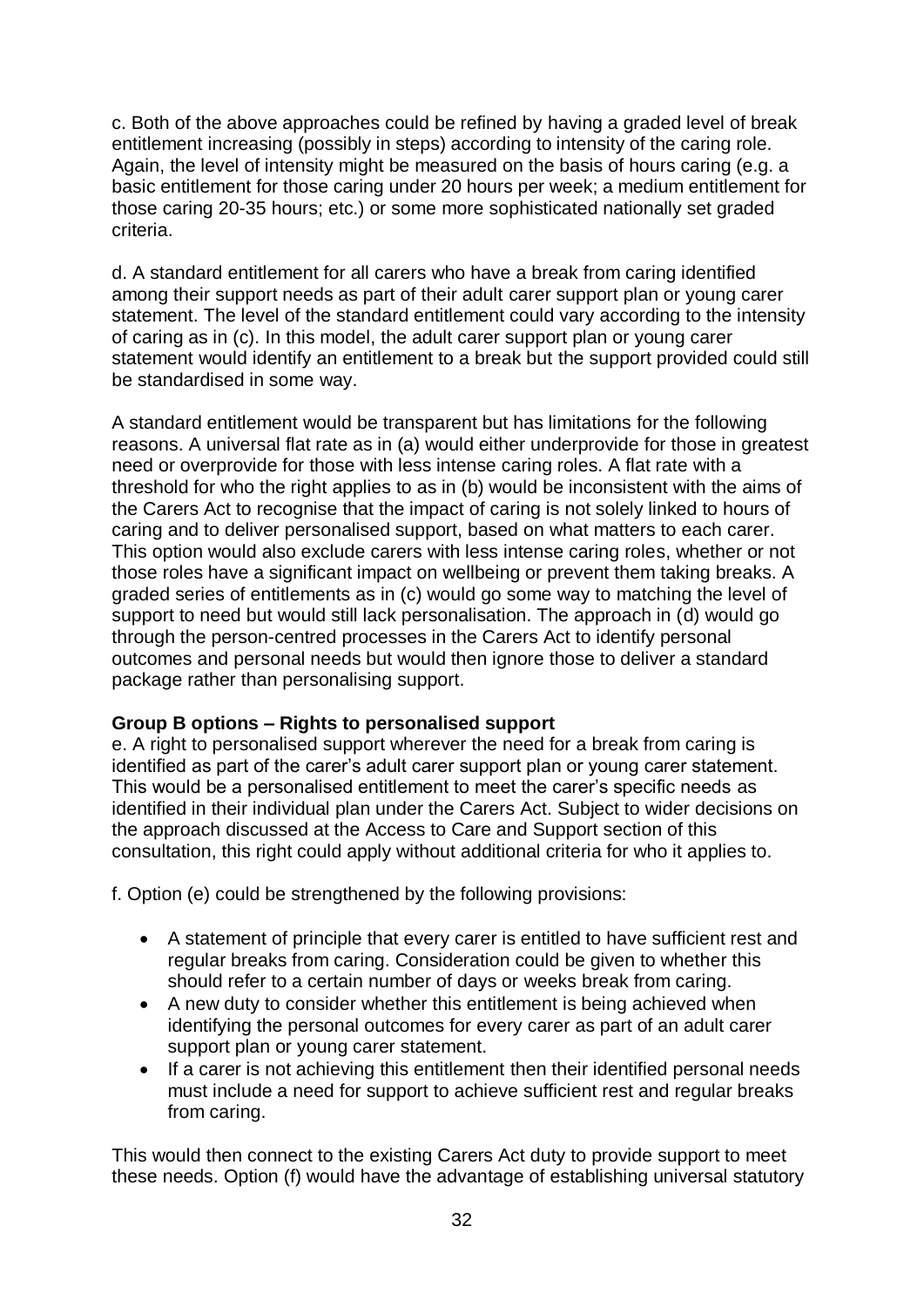recognition that all carers need a break while retaining scope to personalise the support required to meet the need in each case.

It would create a statutory expectation that all carers should have a level of time off. It could be used to set a standard expectation about how many days or weeks break people need.

It would ensure that all carers who do not currently have sufficient time off can have their needs for breaks identified through the existing adult carer support plan or young carer statement process in the Carers Act. It would do this by ensuring breaks are considered at an earlier stage and are always a key personal outcome and need for every carer. These outcomes and needs for breaks would then be captured in every carer's adult carer support plan or young carer statement and would flow through to the duty on authorities to provide support under the Act.

It would also provide a way to target investment to maximise benefits for carers by ensuring that support is personalised to meet what each carer needs to achieve their breaks outcomes. The support needed may vary, with some carers needing significant replacement care, while others may need lower levels of preventative support for their own break.

## **Group C options – Hybrid approaches**

We are considering whether it is possible to establish a hybrid approach, combining:

- a smaller, guaranteed minimum flat-rate entitlement (as options (a) or (b)) which is easier to access for those in less intensive caring roles; and
- a more personalised entitlement, based on identified needs (as options (e) and (f)) for those in more intensive caring roles.

This has potential to target investment to maximise the benefits in terms of improving outcomes and protecting wellbeing for carers by combining preventative support alongside support for those with higher levels of need.

Such an approach would still require criteria for which carers could access the two elements and consideration would need to be given to whether it was workable, affordable, or proportionate to legislate for two different approaches to entitlement.

An alternative would be to consider non-statutory ways of increasing access to preventative breaks support for carers who may not yet want or need to be in contact with the wider social care system or to prepare a full adult carer support plan or young carer statement. Options for doing this might include expanding the existing non-statutory Short Breaks Fund.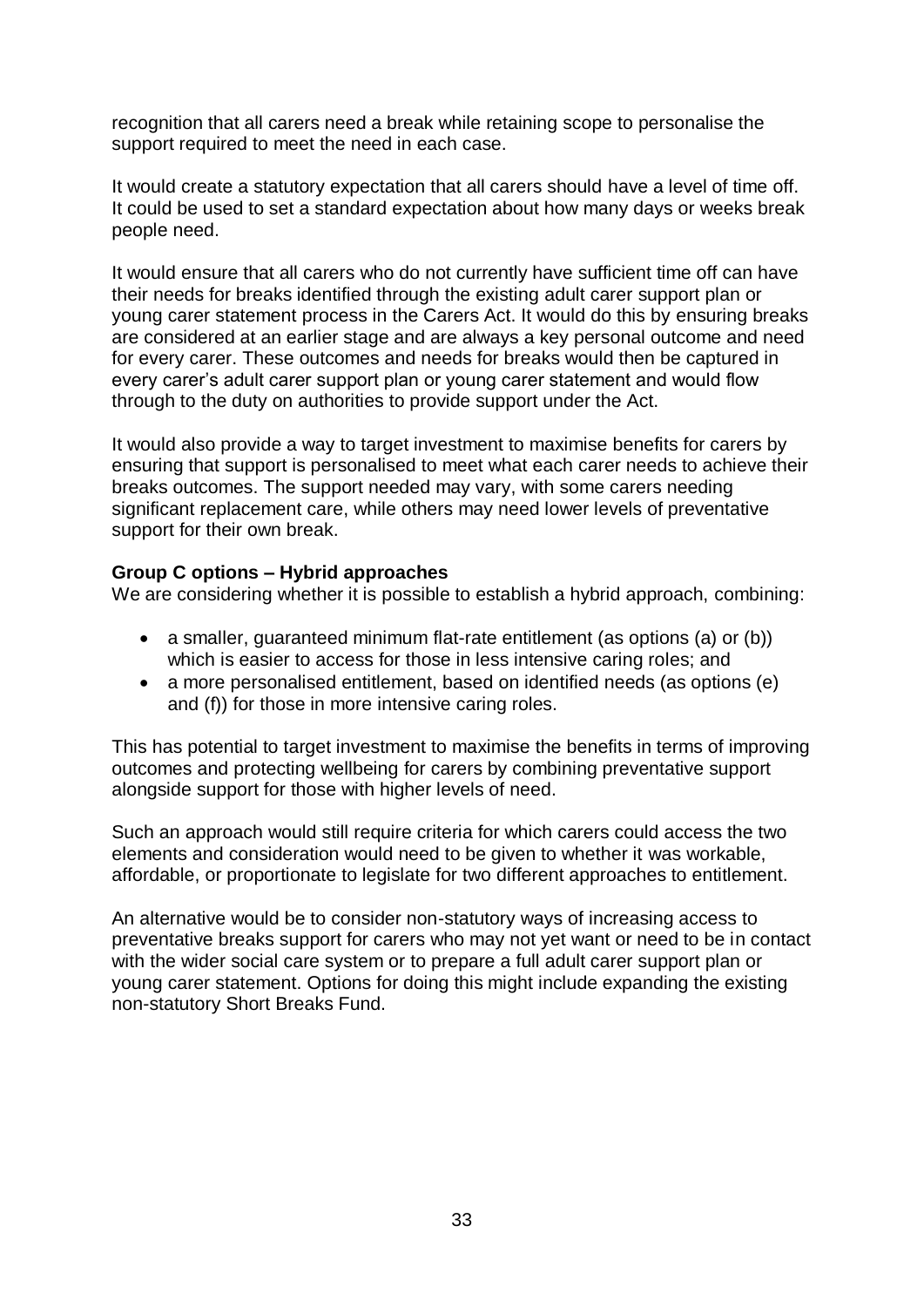# **Questions**

| select 'no preference'.)                                       | Q9. For each of the below, please choose which factor you consider is more<br>important in establishing a right to breaks from caring. (Please select one<br>option from each line. Where you see both factors as equally important, please |                      |  |  |  |
|----------------------------------------------------------------|---------------------------------------------------------------------------------------------------------------------------------------------------------------------------------------------------------------------------------------------|----------------------|--|--|--|
|                                                                | Standardised support packages versus personalised support                                                                                                                                                                                   |                      |  |  |  |
| Personalised support to<br>meet need                           | Standardised levels of<br>support                                                                                                                                                                                                           | $\Box$ No preference |  |  |  |
| A right for all carers versus thresholds for accessing support |                                                                                                                                                                                                                                             |                      |  |  |  |
| $\Box$ Universal right for all<br>carers                       | $\Box$ Right only for those who<br>meet qualifying thresholds                                                                                                                                                                               | No preference        |  |  |  |
|                                                                | Transparency and certainty versus responsiveness and flexibility                                                                                                                                                                            |                      |  |  |  |
| Certainty about<br>entitlement                                 | <b>Flexibility and</b><br>responsiveness                                                                                                                                                                                                    | No preference        |  |  |  |
| Preventative support versus acute need                         |                                                                                                                                                                                                                                             |                      |  |  |  |
| Provides preventative<br>support                               | Meeting acute need                                                                                                                                                                                                                          | No preference        |  |  |  |
| one option.)                                                   | Q10. Of the three groups, which would be your preferred approach? (Please select                                                                                                                                                            |                      |  |  |  |
| Group A – Standard entitlements                                |                                                                                                                                                                                                                                             |                      |  |  |  |
| Group B - Personalised entitlements                            |                                                                                                                                                                                                                                             |                      |  |  |  |
| Group C - Hybrid approaches                                    |                                                                                                                                                                                                                                             |                      |  |  |  |
| Please say why.                                                |                                                                                                                                                                                                                                             |                      |  |  |  |
|                                                                |                                                                                                                                                                                                                                             |                      |  |  |  |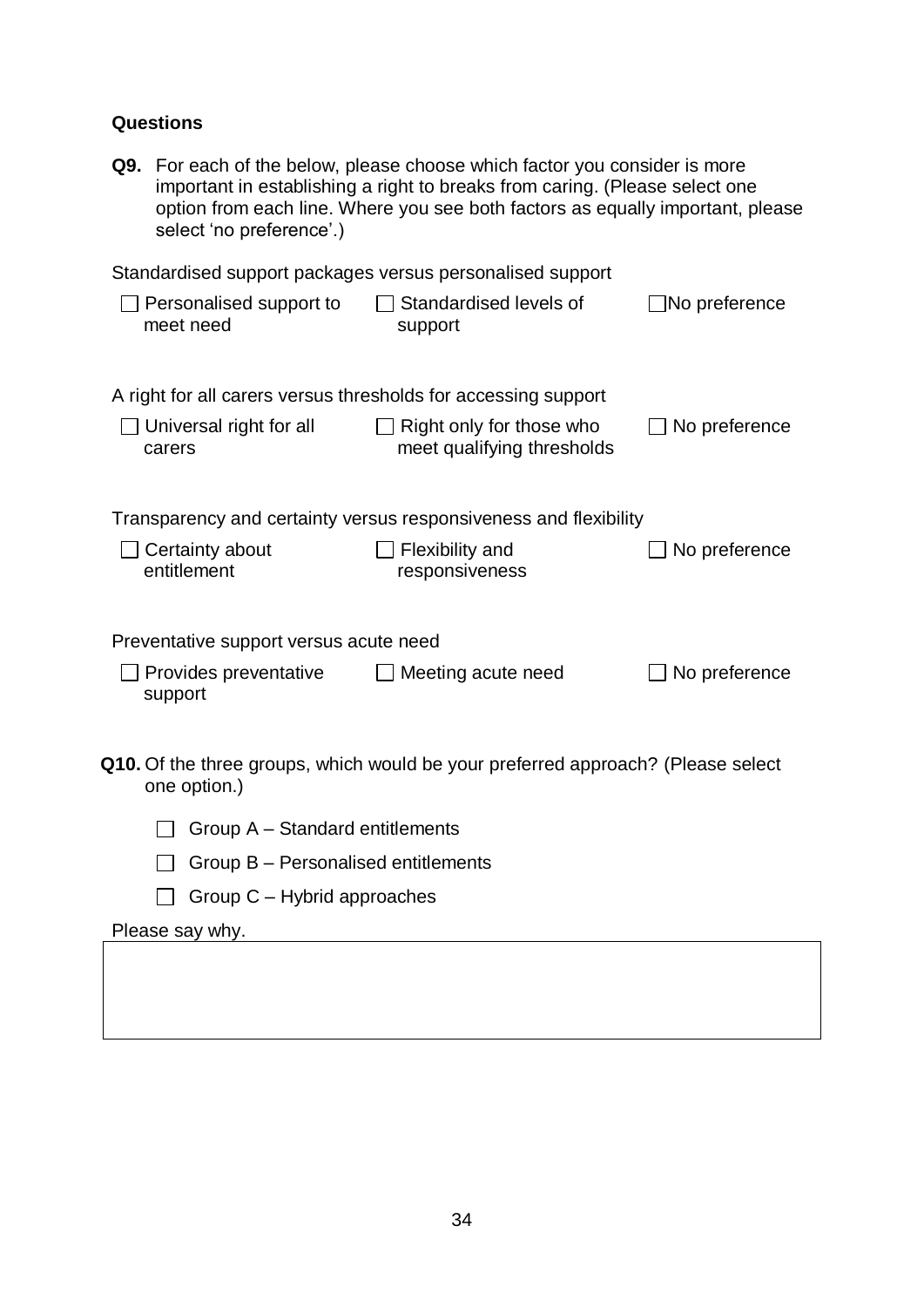## <span id="page-35-0"></span>Using data to support care

## **Current issues and problems**

At present, there is a wealth of data available about individuals in receipt of care and support, but it is not always easily available – including to service users and their carers – or used for maximum benefit.

Data about an individual is often held in multiple different places, making it difficult for people providing support across health and social care to access the most relevant, up-to-date information. This makes effective delivery of care, and continuity of care across different service providers and over time as care needs change, more challenging than it needs to be. It also hampers planning and development of services, research, and continuous improvement.

The pandemic has further emphasised that despite the volume of data, there remain significant information gaps and concerns around data quality and reliability. This includes, but is not limited to, information on care at home services, levels of unmet need, experiences of service users, and, crucially, the outcomes achieved for people. Most importantly, it makes it difficult to fully recognise and reflect a complete picture of an individual's personal needs and aspirations in an integrated approach that supports their wellbeing across health and social care.

In addition, there is a lack of a common approach to how data is recorded, what data is stored, and how service users are identified. This makes it challenging to provide services and understand things like equity of provision, and places additional burdens on individuals and provider organisations who may need to provide multiple different types of data to different commissioners for different purposes.

The gaps in existing data and intelligence are made worse by a vast array of formal and informal digital (and paper) systems for recording data across service providers. Data is overwhelmingly held in separate silos at the local level, so it is difficult to form a national picture. The increase in use of technology by individuals to manage their own care also generates a wealth of additional data (which is either captured in proprietary formats or probably held in silos).

This makes accessing and sharing of information to help improve and tailor the services being delivered to people far more challenging. And this extends to how information is shared from social care into and with health (and vice versa).

Early identification and prevention of issues as they arise is critical in delivering improved outcomes for people. For example, an individual who suffers from repeat falls at home will often only come into contact with the health service in relation to their fall when they injure themselves (e.g. break a hip), but repeated falls may suggest an underlying health issue. This data is often collected in social care systems if the person uses a telecare service, but not shared with GPs or the wider community healthcare team who cannot then proactively intervene to address possible causes and reduce the risk of further problems.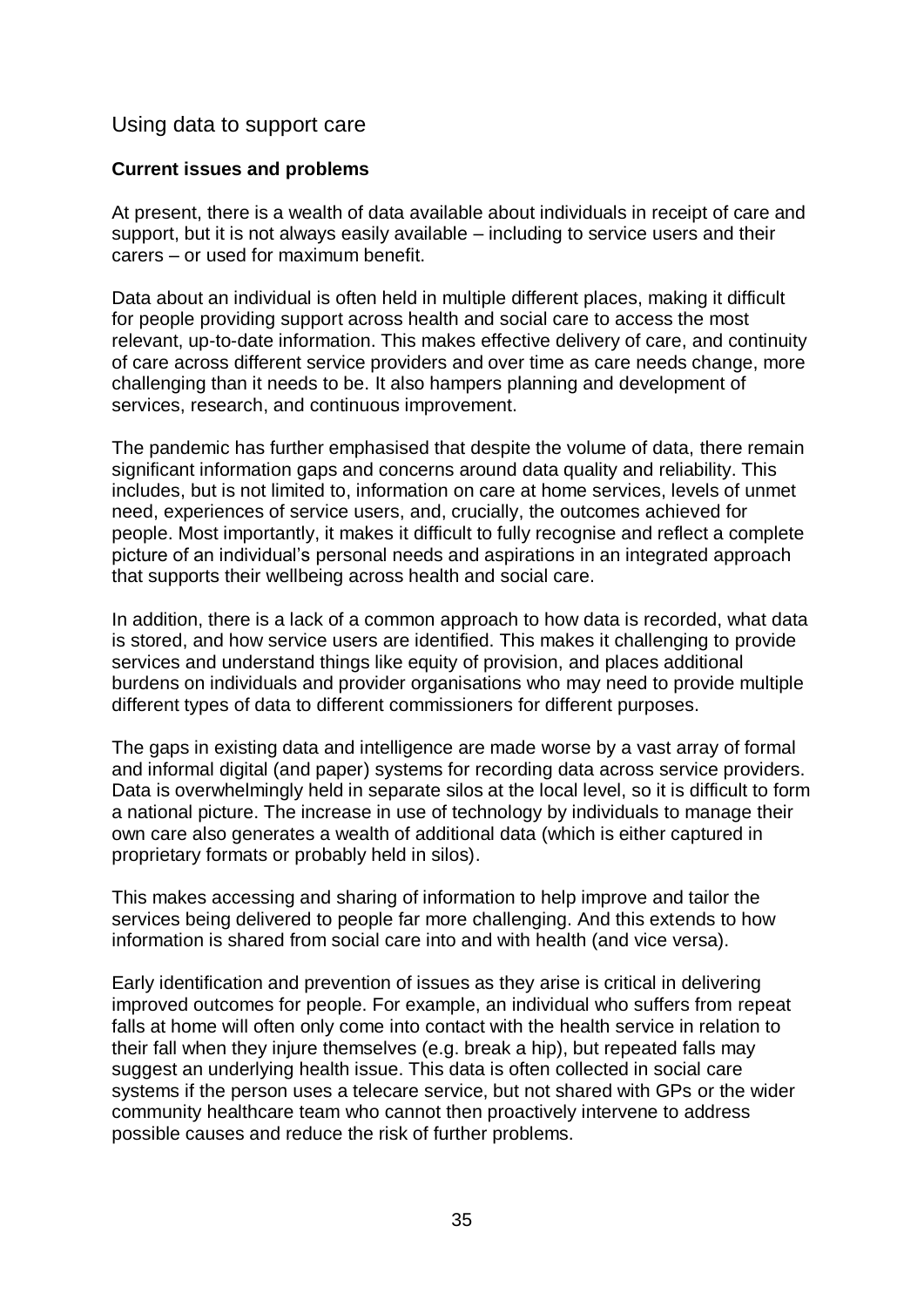We know that social care users continue to be frustrated at having to repeat their care and support needs to different areas of the health and care system. In part, this frustration arises from the reasonable assumption that the sharing of care information is already happening. Information strategies have been developed and systems built to support the sharing of good quality data but we recognise there is a gap between expectation and reality when it comes to data sharing in the social care system.

The Independent Review of Adult Social Care (IRASC) Review set out an ambition for national provision for social care data and information. Whether a social care user, a health or care professional, or those involved in local and national decision making, health and social care provision needs to be enabled by consistent, effective, and efficient information. With the promise and opportunity of a National Care Service, we have the chance to meet this ambition and provide person-centred care and health information to help people plan and support their own care.

#### **Relevant Independent Review of Adult Social Care Recommendations**

The key IRASC recommendation relating to using data to support care is:

Recommendation 25: The National Care Service should address gaps in national provision for social care and social work in relation to workforce planning and development, data and research, IT and, as appropriate, national and regional service planning.

However, many of the recommendations (around 20) set out in IRASC are premised on the need for good quality data and digital infrastructure. Improved data and digital infrastructure are critical to helping people live fulfilling, independent lives; enabling professionals to support those people; facilitate ethical and collaborative commissioning; underpin regulation and improvement programmes; support workforce planning; and facilitate research and intelligence. Specific recommendations requiring improved data and digital infrastructure include but are not limited to:

- Recommendation 5: Where not all needs can be met that have been identified as part of a co-production process of developing a support plan, these must be recorded as unmet needs and fed into the strategic commissioning process
- Recommendation 10: Packages of care and support plans must be made more portable and supported people should not have to fight to retain support because they have moved home.
- Recommendation 12: A new National Care Service should prioritise improved information and advice for carers, and an improved complaints process. It should take a human rights based approach to the support of carers.
- Recommendation 17: The National Care Service should oversee local commissioning and procurement of social care and support by reformed Integration Joint Boards, with services procured from Local Authorities and third and independent sector providers.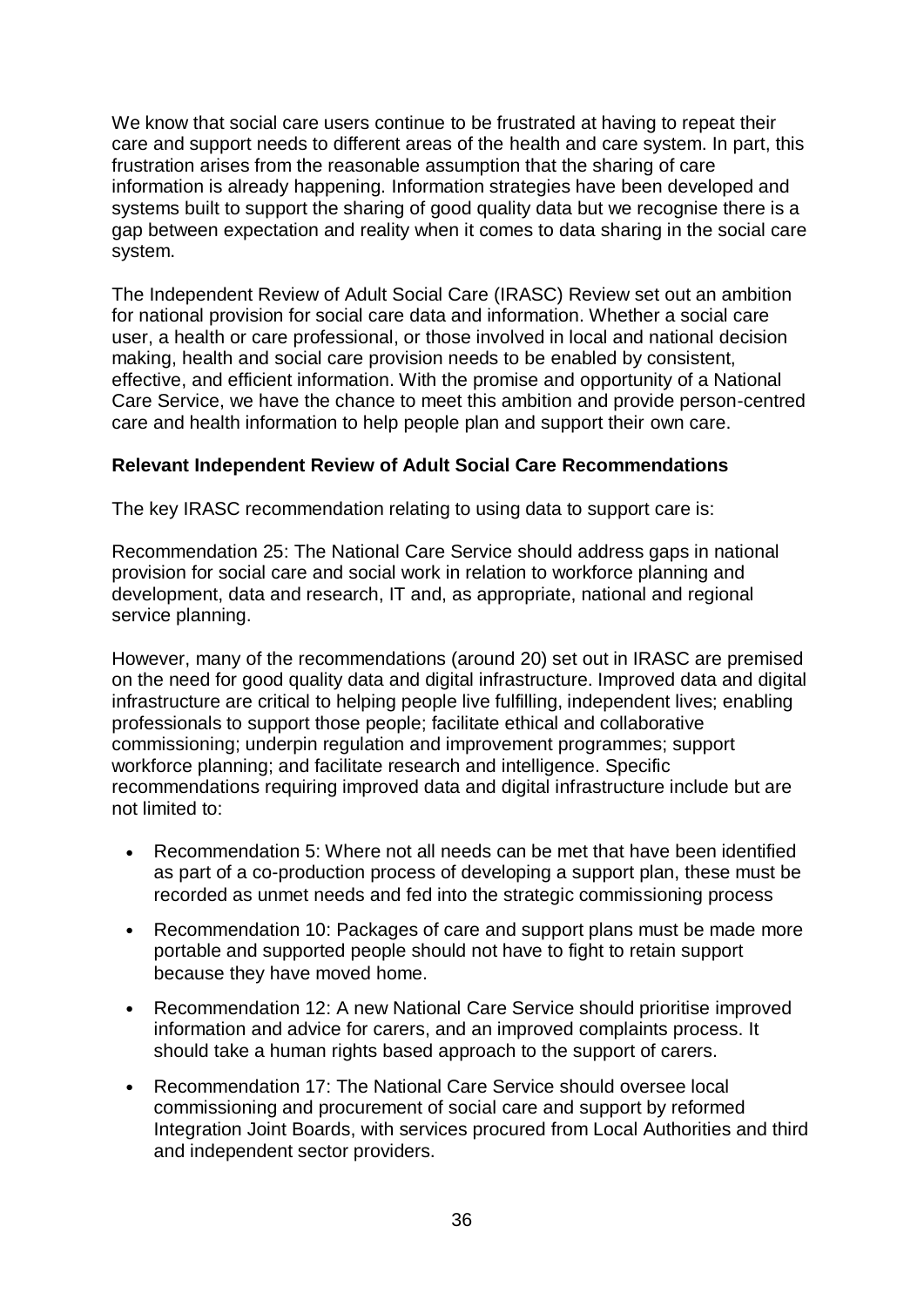- Recommendation 18: The National Care Service should lead on the aspects of social care improvement and support that are best managed once for Scotland, such as workforce development and improvement programmes to raise standards of care and support.
- Recommendation 38: A condition of funding for social care services and supports must be that commissioning and procurement decisions are driven by national minimum quality outcome standards for all publicly funded adult social care support.
- Recommendation 50: Careful analysis by a National Care Service, with its partners in the National Health Service, Integration Joint Boards and beyond, of opportunities to invest in preventative care rather than crisis responses, to avoid expenditure on poor outcomes such as those experienced by people who are delayed in hospital.

#### **What we propose**

A National Care Service (NCS) is an opportunity to meet expectations around how information is used to provide and support care, across all care settings and social care decision making at all levels.

#### **Data for an integrated social care and health record**

People expect their social care and health information, where appropriate and at the right time, to be available to the people that need to see it. We already have many means to record this information, so do not expect to replace medical records or other well-functioning systems where they already exist. However we do need a platform that can draw this, currently fragmented, information together to focus on people and their outcomes, rather than service provision.

The IRASC recommends a NCS address gaps in national provision for social care data.

Through the NCS, a nationally-consistent, integrated and accessible electronic social care and health record would be put in place that can be used and seen by all those who provide health and care support. Appropriate permissions and consent will be put in place to control who can see what information. This is not about imposing a single, new system but seeing the potential the NCS could provide to act as the additional national framework that allows for person-centred data and information to be shared safely and securely.

We would consider systems and functionality already in place as well as realising the opportunities that a NCS could provide to create new digital and data infrastructure. We would also learn from current specialised records, for example, the Recommended Summary Plan for Emergency Care and Treatment (ReSPECT), which creates personalised recommendations for a person's clinical care and treatment in a future emergency in which they are unable to make or express choices.

Consistent, good quality and portable information would help people achieve their own goals and desired outcomes by ensuring those providing services have a better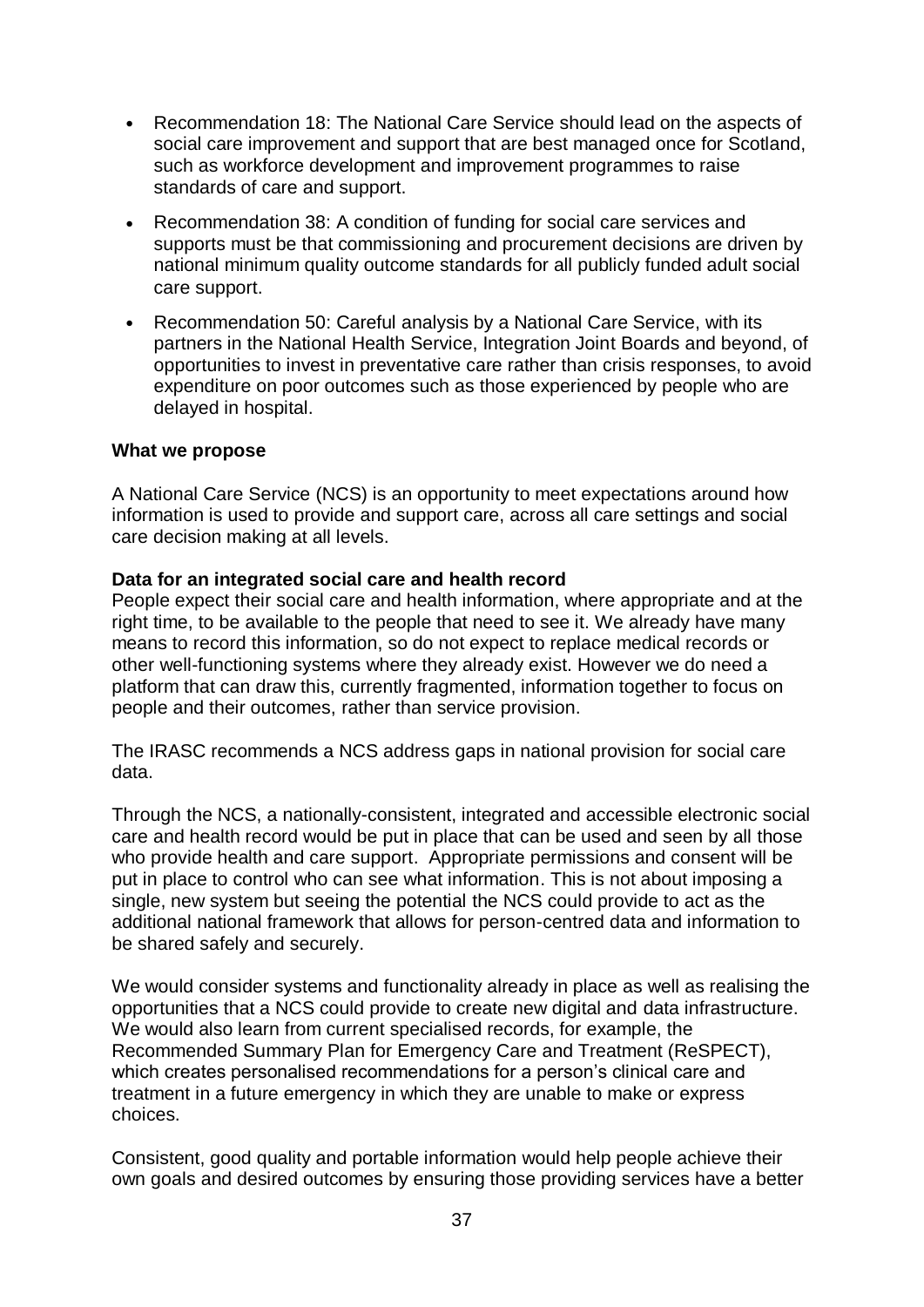understanding of people's care and support needs. Your care plan would assist your care and support, be responsive to your changing needs and be accessible across different care settings. It will support the Getting it Right for Everyone national practice model, enabling all providers to ensure they are meeting your needs as set out in your care plan. It would allow you to control how different care services see and use your data, and give you confidence that the latest information is accessible across the care system and the healthcare system as appropriate.

In line with our strategic approach to digital health and care, this would be codesigned with users and their support networks. We will take particular care to respond to concerns over the security and governance of information. We need to ensure the appropriate and respectful use of personal data, with controls in place that maintain data confidentiality, to maintain people's trust. This includes support to those that may lack capacity to provide consent to share their data.

We would be transparent on the purpose of the information, transparent on who can access it, and transparent on how it can be shared. We would listen to the range of perspectives on these issues. It will be our responsibility to make sure everyone understands how their data is used. We will need to reassure those that are hesitant about data sharing and build-in an opt out option if required. Throughout, we will fully meet our privacy and security obligations.

#### **Data to assist care and support across all settings**

To provide the best possible care and support, and outcomes on a day-to-day basis, health and social care professionals need good quality, relevant, timely, and accessible data and intelligence that is consistently recorded in an agreed format using nationally-agreed definitions. In the context of a resident in a care home, for example, that means access to a care plan and care records by those outside of the care home providing support along with access for the care home to relevant data held by the NHS. A NCS would allow the safe and efficient sharing of data across all care settings and be clear on the agreed purposes to share data.

To achieve this we will look to introduce legislation to require all primary and community health care and social care services to provide data to the NCS. This would enable improved data for and from the vast array of health and social care providers (including both third sector and private providers). There would also be the opportunity to reduce the administrative burden of managing data and streamline data collection.

The NCS would make sure people's data and information moves with them from prevention and early intervention through to acute and specialist provision. Achieving this is an imperative, to make sure wherever care and support is accessed the right data is available to those that support and provide care.

#### **Data to inform local and national decision making**

Beyond the day-to-day care management, the NCS should be able to require data that can be used locally and nationally for strategic plans, commissioning, delivery monitoring, and performance reporting.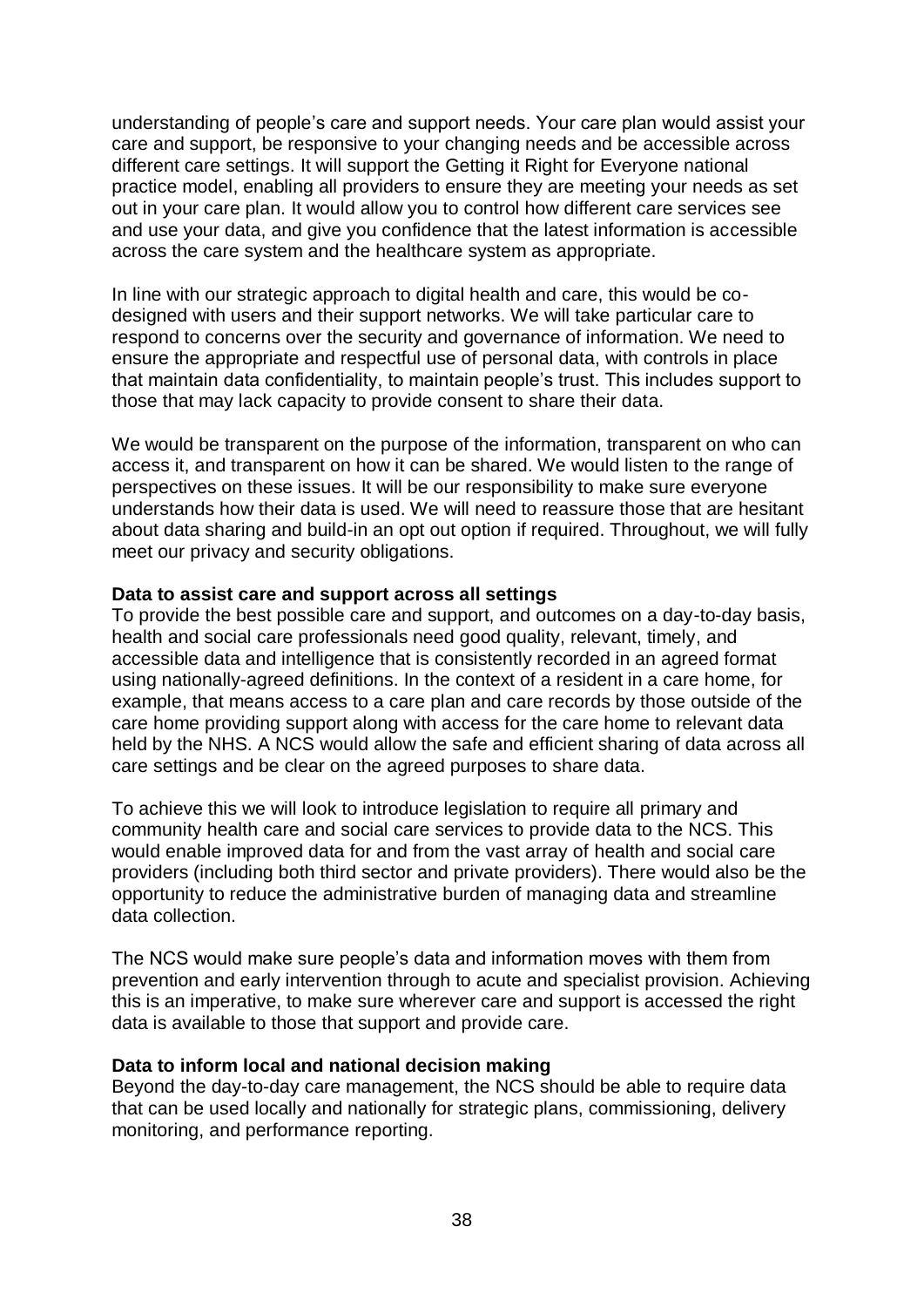Aligning with the [Digital First Service Standard,](https://resources.mygov.scot/standards/digital-first/) we will look to introduce legislation that requires data for local and national decision making to address the social care information gaps along with a requirement to meet common data standards and definitions.

We do not propose to set out the requirements themselves in primary legislation, as it cannot be changed fast enough to adapt to the rapid changes in technology and new ways of using data. We will set out a requirement that will be specified in guidance to meet common data standards and definitions for how that data is collected, received and stored.

A consistent approach to data and effective information infrastructure should also support service delivery, inform planning, facilitate better regulation (which in turn helps drive improving standards), and provide the data required for research and analysis. The NCS could be the driving force for true collaboration with a minimal viable social care dataset as a starting point to develop social care policy at the local and national level.

We also recognise that this would require additional investment in data and digital systems, locally as well as nationally. And investment in people to make sure they have the right skills to use and analyse these data. We need to help the workforce improve their understanding of how to provide and use quality data and why it matters, and we need to have data specialists to drive improvement and accountability.

#### **Data Protection and Freedom of Information**

Individuals have a legal right of access to information about themselves under Data Protection legislation, which will apply in addition to the systems that will be created to make sure people are able to use their own integrated social care and health record.

It is also important that people can get information more generally about health and care services. The National Care Service and Community Health and Social Care Boards will be subject to the requirements of the Freedom of Information (Scotland) Act 2002 (FOISA), as IJBs are at present. [The Scottish Government consulted in](https://www.gov.scot/publications/freedom-information-extension-coverage-consultation/)  [2019](https://www.gov.scot/publications/freedom-information-extension-coverage-consultation/) on the future use of Scottish Ministers powers under section 5 of FOISA to extend Freedom of Information requirements to bodies that either exercise functions of a public nature or have a contract with a Scottish public authority to provide a service which is a function of that authority. This could potentially include private and third sector organisations that deliver health and social care functions. [The analysis](https://www.gov.scot/publications/freedom-information-extension-coverage-consultation-analysis/)  [of that consultation was published in March 2020,](https://www.gov.scot/publications/freedom-information-extension-coverage-consultation-analysis/) and a paper setting out the Scottish Government's next steps will be published later in 2021. Any proposals will be subject to further detailed consultation as required by section 5 of FOISA.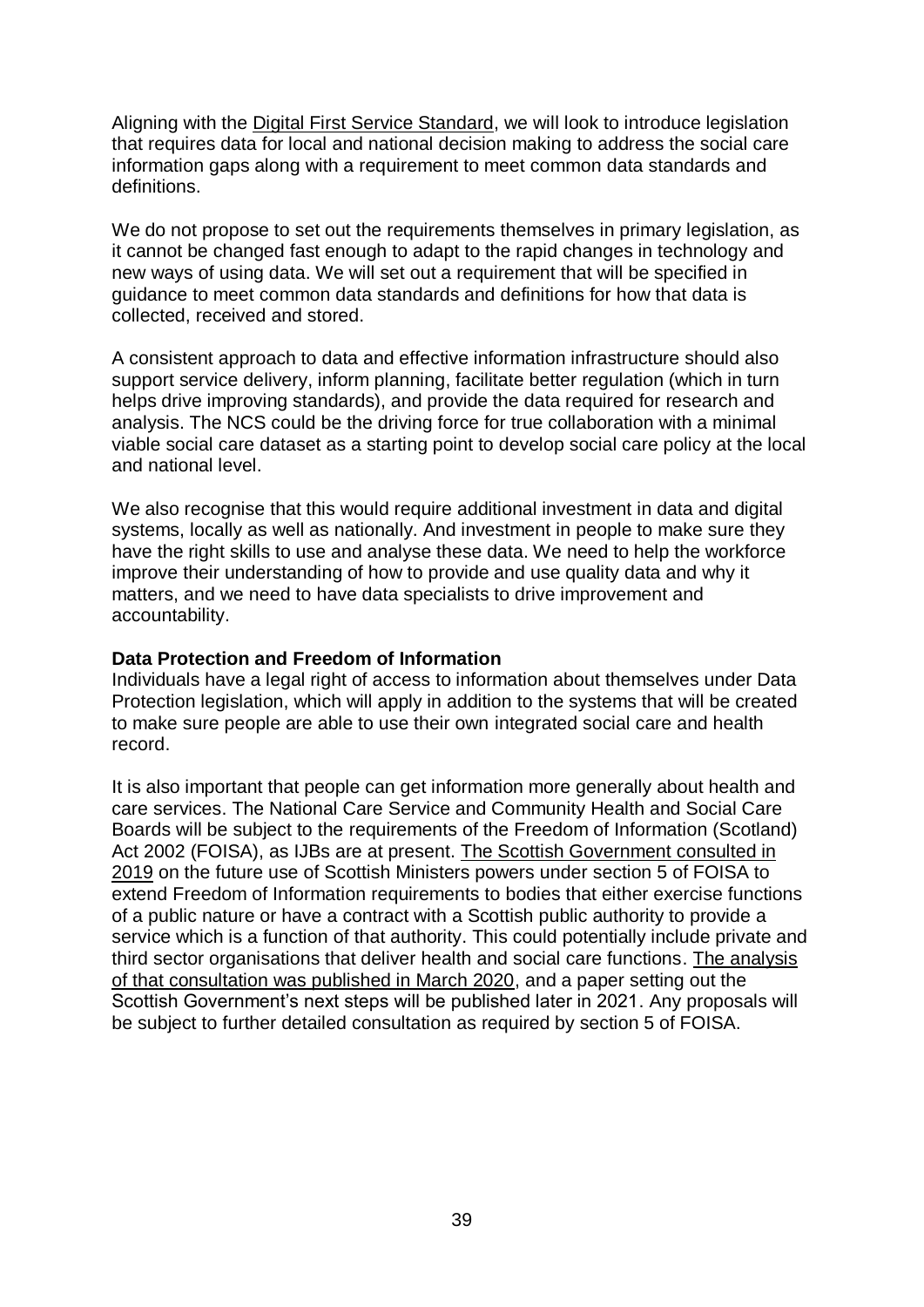### **Questions**

**Q11.** To what extent do you agree or disagree with the following statements?

• There should be a nationally-consistent, integrated and accessible electronic social care and health record.

| Strongly<br>Agree | Agree | <b>Neither</b><br>Agree/Disagree | <b>Disagree</b> | Strongly<br><b>Disagree</b> |
|-------------------|-------|----------------------------------|-----------------|-----------------------------|
|                   |       |                                  |                 |                             |

• Information about your health and care needs should be shared across the services that support you.

| Strongly<br>Agree | Agree | <b>Neither</b><br>Agree/Disagree | <b>Disagree</b> | Strongly<br><b>Disagree</b> |
|-------------------|-------|----------------------------------|-----------------|-----------------------------|
|                   |       |                                  |                 |                             |

**Q12.** Should legislation be used to require all care services and other relevant parties to provide data as specified by a National Care Service, and include the requirement to meet common data standards and definitions for that data collection?

 $\Box$  Yes

 $\Box$  No

Please say why.

**Q13.** Are there alternative approaches that would address current gaps in social care data and information, and ensure a consistent approach for the flow of data and information across the National Care Service?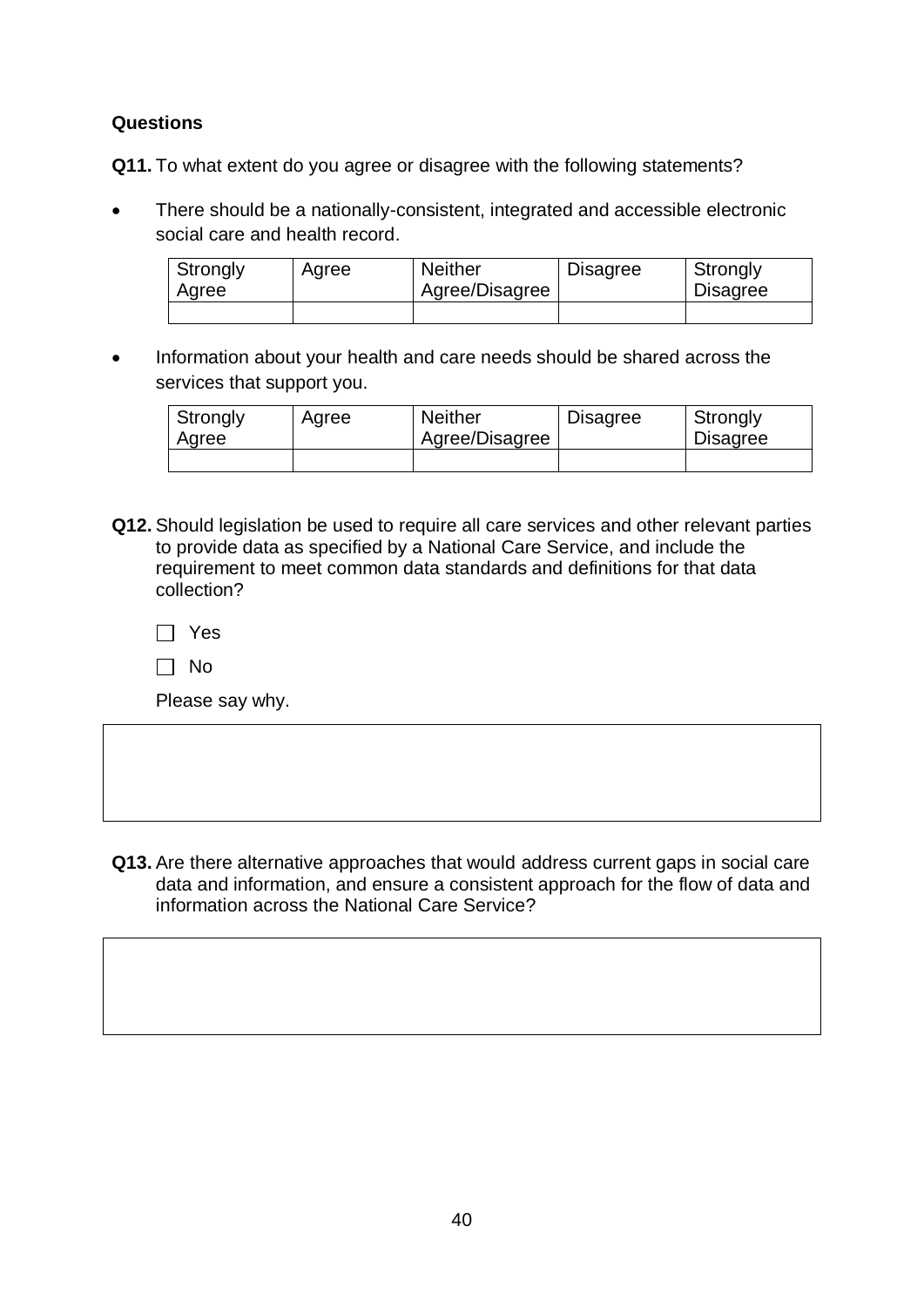## Complaints and putting things right

#### **How it works now**

As part of the package of improving people's experience of social care services, it is important that, where things do not go well, people know how they can complain and there are effective systems to make sure things are put right. We also need to have good information about people's experience of care, to help understand where improvements could be made.

Currently, complaints can be made against individual registered services via the Care Inspectorate and for individual staff via the Scottish Social Services Council (SSSC). Feedback or complaints can also go via the local Health and Social Care Partnership (HSCP), this includes feedback/complaints on assessment, eligibility/payment and wait for care and support as well as about quality/safety of services.

If people are not happy with the decision relating to their complaint, from any of these bodies, they can approach the Public Sector Ombudsman for Scotland.

There is currently some limited information on experiences of social care and caring available from the Health and Care Experience Survey (HACE). HACE is carried out every two years by Health and Social Care Analysis. It provides insights into people's experiences of receiving care including how they felt about the decision making process, the support that they received, and their overall satisfaction. Although the current survey provides an insight into experience of care it does not have detailed information on the type of care received which limits our understanding of the context of the experience. Around 13,000 – 14,000 responses are received for care and support. The limited questions mean it is not possible to examine fully all the domains of quality and safe care.

#### **Issues and problems**

The current system could be viewed as complex with separate channels for feedback and complaints about those providing services and about individual staff. There is also no dedicated website or information for those who wish to give feedback or make a complaint as there is with the National Health Service.

The [Competition and Market Authority report into care homes in 2017](https://assets.publishing.service.gov.uk/media/5a201ae7ed915d458b922ec6/scotland-short-summary-care-homes-market-study.pdf) recommended that for the market to work better for those using services there must be more support for those making decisions on care, but also critically that they must be protected when things do not work out.

Although detailed data is available on complaints via the Care Inspectorate and SSSC this could be viewed as difficult to find and may not be easily accessible for those who currently use services or those planning on using services.

HSCPs have different processes for handling complaints and feedback and one criticism of the current system is that it may not be uniform across areas.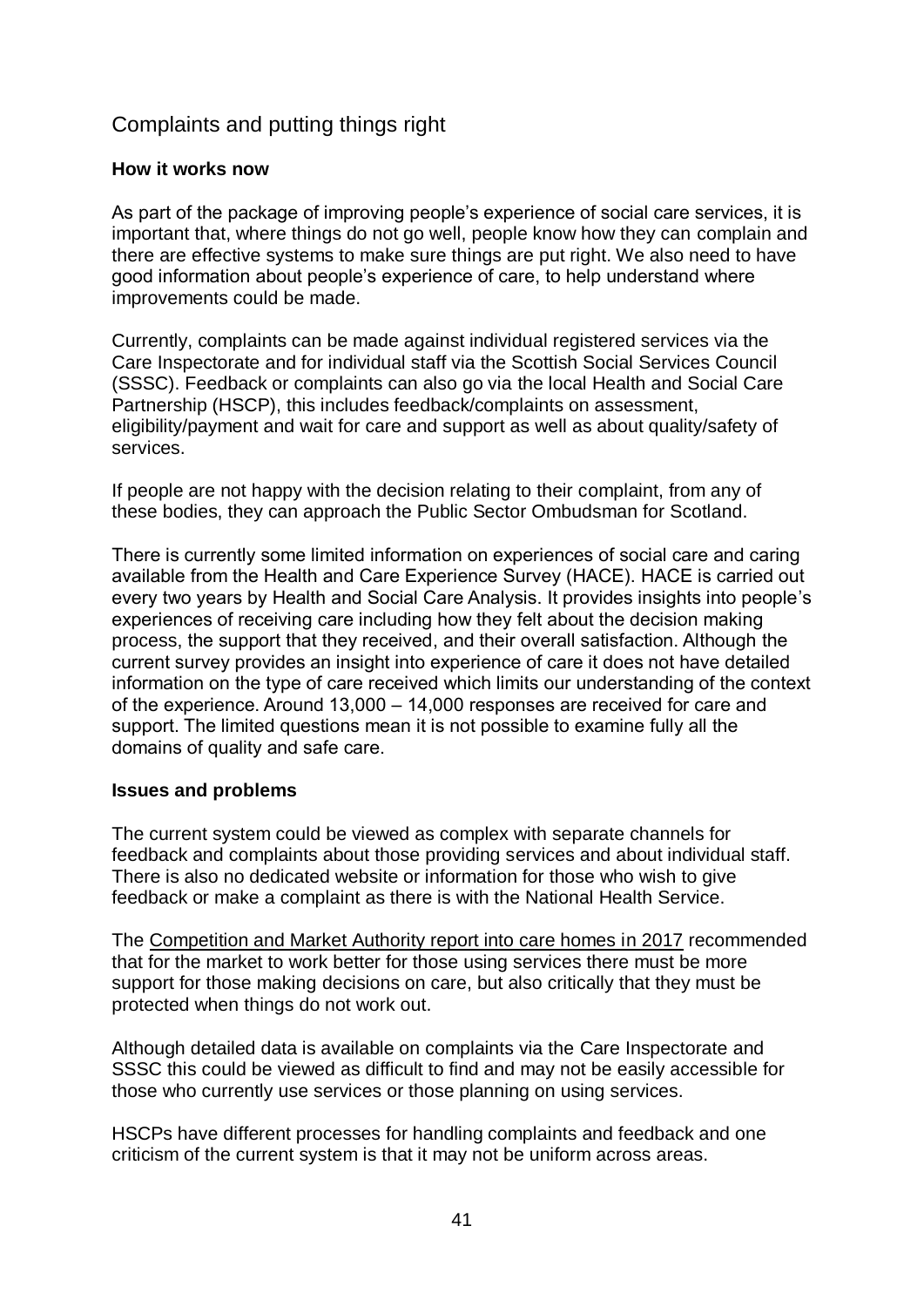Duty of candour legislation places a legal requirement on all health and care services (including independent and third sector organisations) that when things go wrong then people have a right to know what happened.

It is also recognised that people are not aware of advocacy services that are available to them or they are unable to access appropriate services. This can leave people without a voice and unable to articulate the issues they face.

A robust, credible system that people (or their advocates) can access easily to provide feedback and complaints is necessary for a well-functioning system. It is also critical that lessons are learned from feedback and complaints and a continuous response loop operates. Feedback and complaints should also be both monitored nationally to provide an overview of issues and used proactively by local bodies and the Care Inspectorate when reviewing the quality and safety of services. It is also critical to examine any previous feedback or complaints in light of adverse events.

It is also important that we are able to measure experience more broadly across social care than is currently the case. Experience is a key measure in any quality/safety framework and is directly related to outcomes. To date as the review states, "previous attempts to establish a single set of outcome measures across adult health and social care have been hampered by complexity and duplication. These obstacles need to be overcome to ensure clarity of purpose and transparency of the evidence base for progress".

#### **Relevant Independent Review of Adult Social Care Recommendations**

Recommendation 8: More independent advocacy and brokerage services, including peer services, must be made available to people to ensure that their voices are heard, and to help prepare for participation in planning and organising their support.

Recommendation 9: When things do not work well for people and their rights have not been upheld, they must have rapid recourse to an effective complaints system and to redress.

Recommendation 12: A new National Care Service should prioritise improved information and advice for carers, and an improved complaints process. It should take a human rights based approach to the support of carers.

Recommendation 21: The National Care Service in close co-operation with the National Health Service should establish a simplified set of outcome measures to measure progress in health and social care support, through which to oversee delivery of social care in local systems via reformed Integration Joint Boards and national care bodies.

#### **What we propose**

We propose that there should be a national single point of access for information on making a complaint or giving feedback about social care, providing links where necessary to relevant organisations. This would also include information on what people can do if they are not content with the process, and an overview of advocacy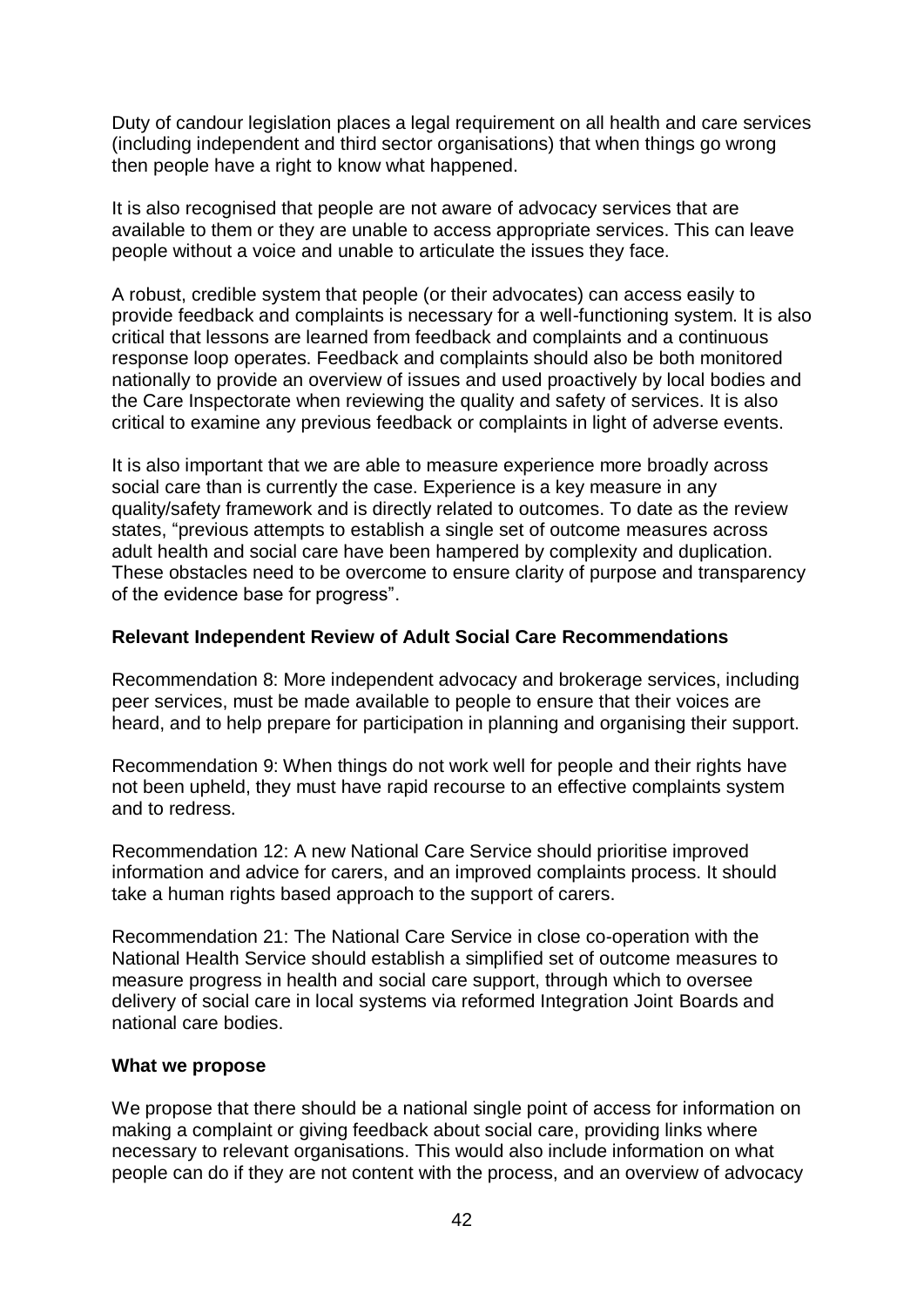rights and services. The same single point of access would provide relevant links to data/information on feedback and complaints.

Local systems for initial complaints and feedback should be strengthened so there are similar processes across local bodies who commission and deliver services. It is important that people feel that they can still approach local community health and social care bodies and that where possible feedback or complaints are dealt with at that level.

We will consider developing a charter for rights and responsibilities, as there are for health, for carers, and for Social Security Scotland. A charter would provide clarity as to what rights and responsible individuals, their families, and their carers can expect and outline clearly the process for feedback and complaints.

Local bodies will be required to demonstrate that they have informed clients, their families, and carers about advocacy services and their right to a voice.

We will consider whether it is appropriate to appoint a commissioner for social care. A commissioner would champion the rights of those who receive care and support, their families, and carers and ensure they are protected by the law. The commissioner and the office would act on behalf of those who receive care and support. We would need to consider carefully the role of such a commissioner, as it could overlap with the responsibilities of other existing commissioners, such as the Children and Young People's Commissioner, and others which have been proposed including the Patient Safety Commissioner.

Feedback and complaints should be used proactively with other data and intelligence to understand the quality and safety of services nationally and locally. Relevant national information should be fed back to local bodies who commission and work with services on a day to day basis. Specifically, any trends in feedback or complaints relevant to certain parts of the sector or across one provider should be proactively addressed.

Care providers will be required to demonstrate they have taken feedback and complaints on board when they are inspected. This will be used as a key outcome measure. Experience of care has been found to be a powerful indicator of people's outcomes. An outcome is the result or the effect of care and support, it will be directly impacted by the care or support received but also by the process around that care and support such as communication and timeliness of care and support.

We will carry out a review of capturing experience in adult social care. This may include a survey but also potentially other methods. A key theme to capture will be how people feel about communication as this is consistently raised in complaints. Other themes may include timeliness of care and support, how supported individuals were in decision making, and safety.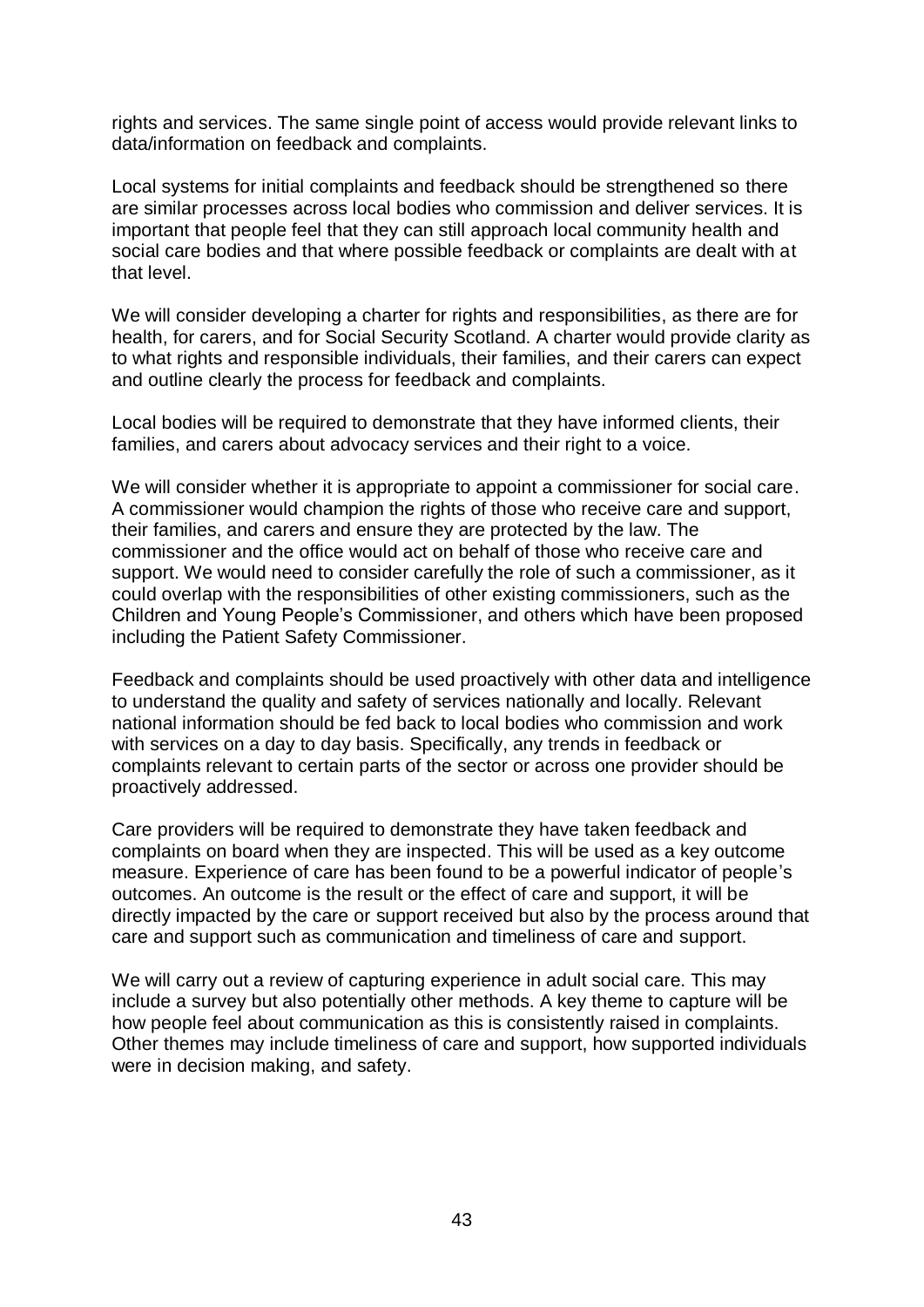#### **Questions**

| Q14. What elements would be most important in a new system for complaints about |  |  |  |
|---------------------------------------------------------------------------------|--|--|--|
| social care services? (Please select 3 options)                                 |  |  |  |

| $\Box$ Charter of rights and responsibilities, so people know what they can expect |  |  |
|------------------------------------------------------------------------------------|--|--|
|                                                                                    |  |  |

- $\Box$  Single point of access for feedback and complaints about all parts of the system
- $\Box$  Clear information about advocacy services and the right to a voice
- $\Box$  Consistent model for handling complaints for all bodies
- $\Box$  Addressing complaints initially with the body the complaint is about
- $\Box$  Clear information about next steps if a complainant is not happy with the initial response
- $\Box$  Other please explain

- **Q15.** Should a model of complaints handling be underpinned by a commissioner for community health and care?
	- Yes  $\mathbf{1}$

| ______ | ۰.<br>w |
|--------|---------|
|--------|---------|

Please say why.

**Q16.** Should a National Care Service use a measure of experience of those receiving care and support, their families and carers as a key outcome measure?

| ٠ |  |
|---|--|
|---|--|

| w<br>۰. |
|---------|
|---------|

Please say why.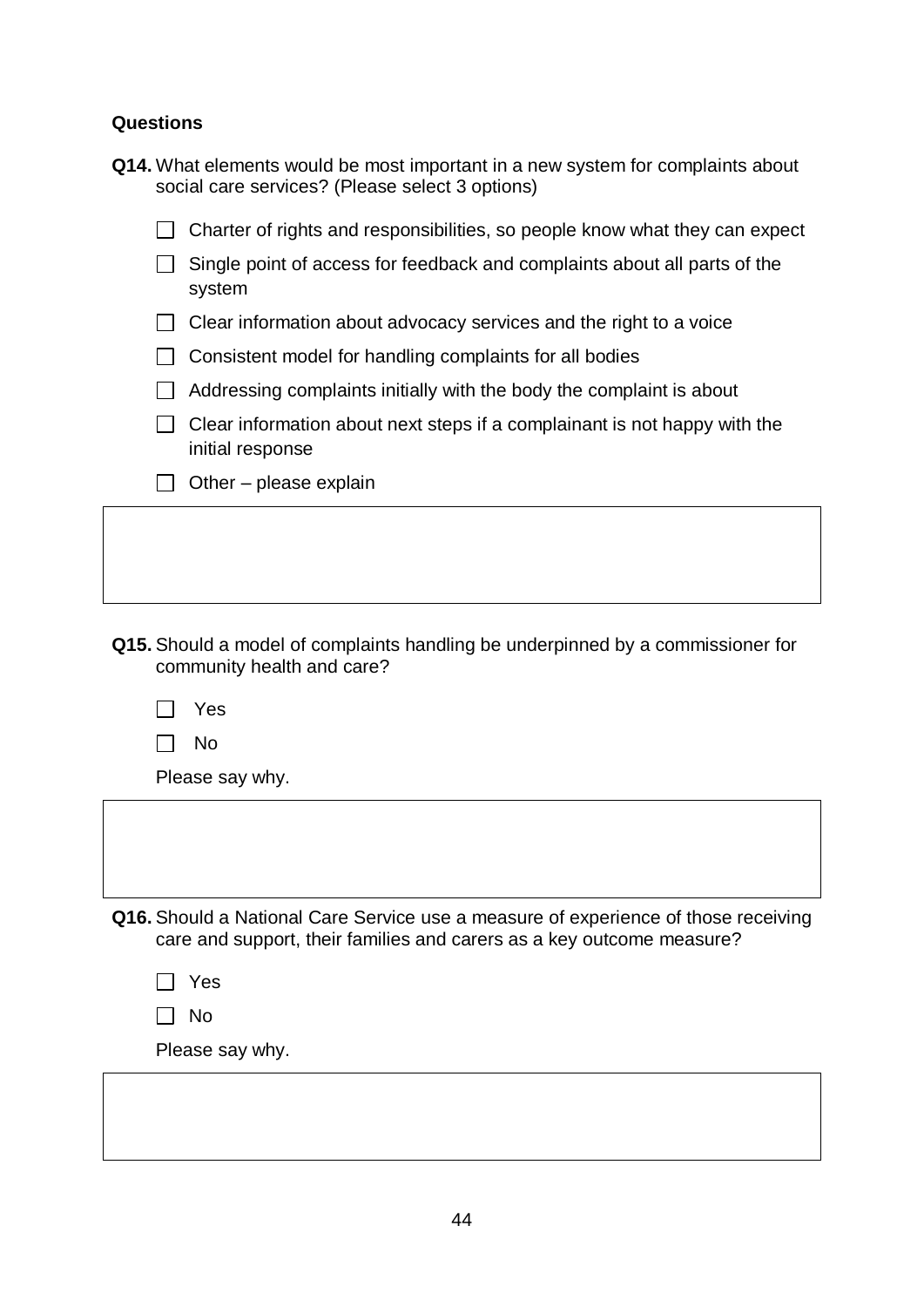## Residential Care Charges

#### **How it works now**

Current regulations and guidance provide the framework for local authorities to charge for the residential care that they provide or arrange. The local authority will carry out a financial assessment on any individual requiring or choosing to have residential care to determine how much someone is expected to contribute towards their care home costs.

The financial assessment looks at a person's resources compared to a number of set levels called 'capital limits'. Currently, anyone with capital (including property) of more than £28,750, must meet their care costs (over and above any assessed entitlement to free personal and nursing care) in full. These individuals are commonly referred to as 'self-funders'.

Where capital falls between £18,000 and £28,750 a resident will be expected to contribute a proportion of their assets towards the cost of care. If someone has capital of £18,000 or less, they will not ordinarily be asked to contribute towards the cost of their care and be placed within a care home on the National Care Home Contract (NCHC). The NCHC is negotiated annually between local authorities and care providers and provides a framework for national charging for residential care.

The Scottish Government are aware of instances where families are asked to contribute to care over and above the NCHC rate by care home operators.

These capital limits are ordinarily uprated each year in line with inflation

By comparison, England and Northern Ireland have a lower capital limit of £14,250 and an upper capital limit of £23,250. In Wales there is a single capital limit of £50,000.

Residents are expected to contribute to care home fees from income such as their pensions, but are entitled to keep an amount for personal expenses (the Personal Expenses Allowance). This is currently set at £29.30 per week.

Adults who have been assessed as requiring Personal Care do not pay for this service, regardless of their condition or means. Nursing Care is also free at the point of delivery. The local authority pay for these elements of the residential care for all those assessed as needing them. The current rates are £193.50 per week for Personal Care and £87.10 per week for Nursing Care. For self-funders, this payment is made directly to the provider on behalf of the resident.

These rates for Personal and Nursing Care are generally uprated each year by inflation. However, the cost of providing these services has increased above inflation in recent years, meaning the rates of payment have not kept pace. To help address this, for 2020/21 we increased the rates by 7.5%. However, some stakeholders expressed concern that care providers would increase their fees by an equivalent amount and self-funders will not see any benefit.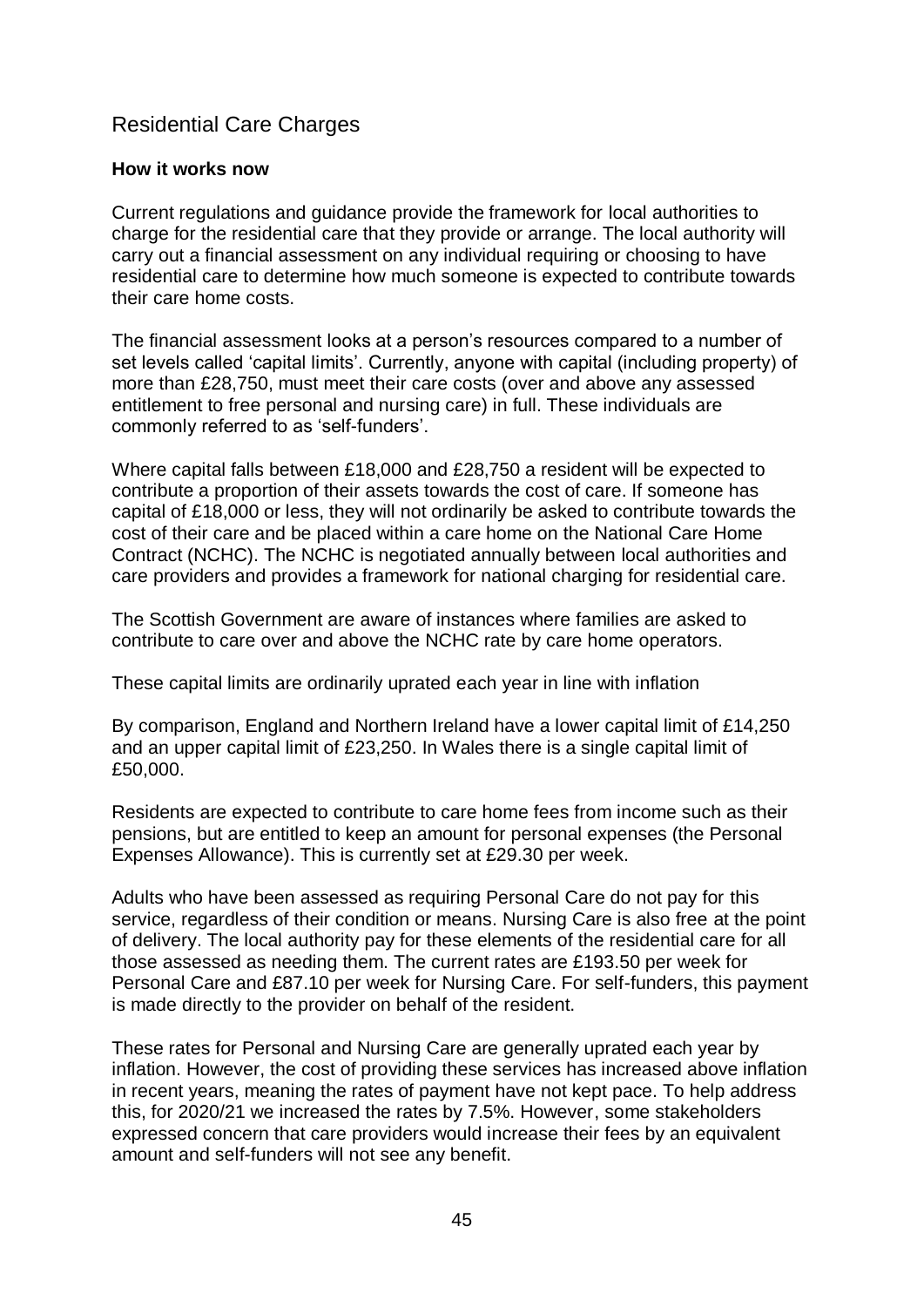#### **Issues and problems**

The Independent Review of Adult Social Care (IRASC) makes an associated recommendation to remove charging for non-residential social care. If this were to be implemented it should mean that the only cost for people in receipt of social care should be the means tested accommodation costs for care home residents.

However, in recent years the cost of providing Free Personal and Nursing Care has increased significantly and the payment made to providers by local authorities for self-funding residents has not kept pace with this. This is not an issue for local authority funded placements covered by the NCHC, which IRASC felt contains reasonable provision for the cost of Free Personal and Nursing Care.

IRASC estimated that the cost of increasing these payments on behalf of selffunders to the rate paid by local authority-funded placements to be in the region of £116 million per year.

IRASC did not consider in detail whether adjustments should be made to the means testing arrangements of the residential charging regime, though it suggested that this may be something the NCS may wish to consider in future.

Over a number of years the current level of capital limits have been criticised as they capture many middle and lower income households.

#### **Relevant Independent Review of Adult Social Care Recommendation**

Recommendation 51. Additional investment in order to increase the sums paid for Free Personal and Nursing Care for self-funders using care homes to the levels included in the NCHC.

#### **What we propose**

In line with the IRASC recommendation, increase the sums paid for Free Personal and Nursing Care for self-funded care home residents to the levels included in the NCHC or consider alternatives, such as revising means testing, to assist in ensuring self-funding residents are treated fairly in their financial assessment.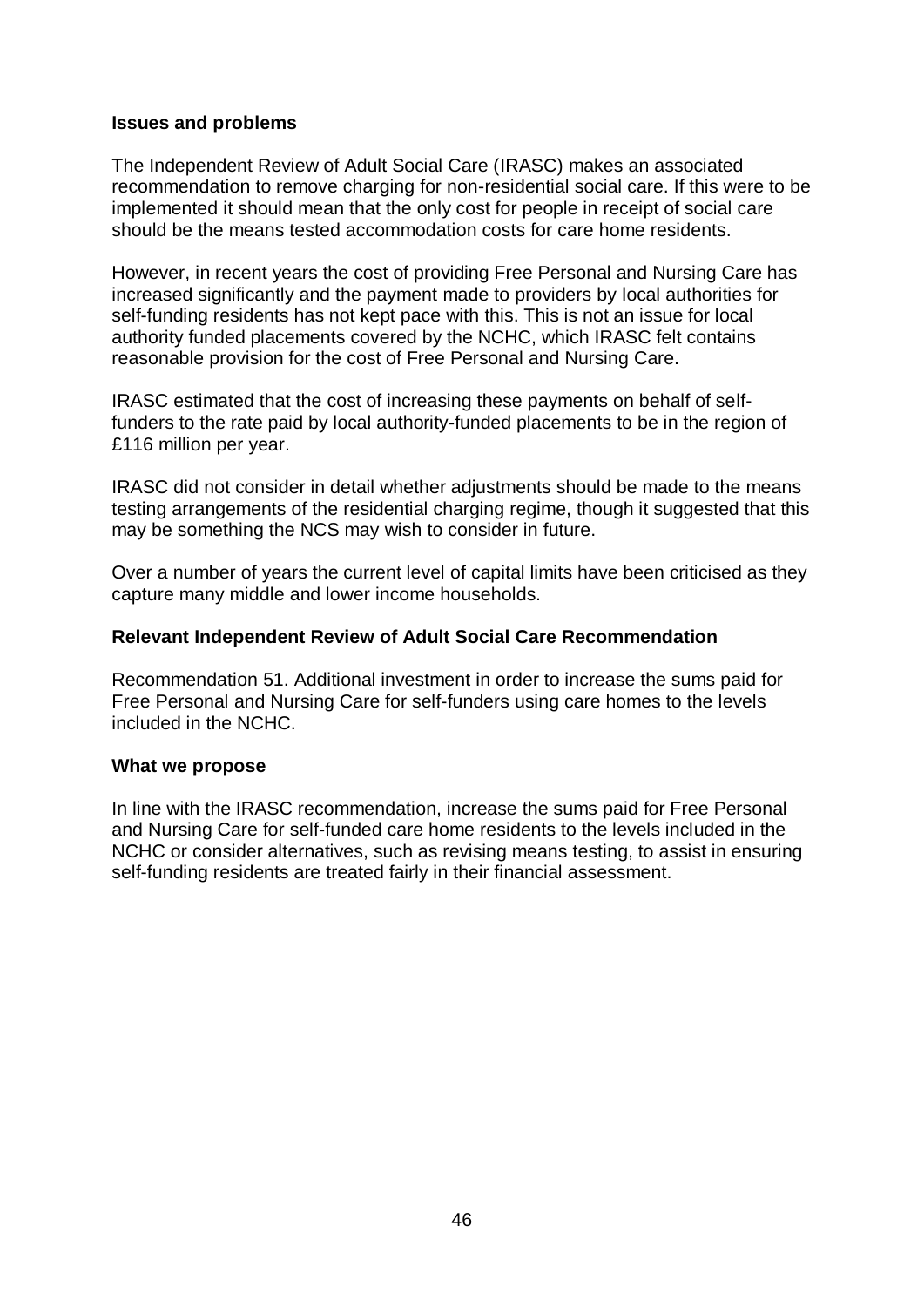#### **Questions**

**Q17.** Most people have to pay for the costs of where they live such as mortgage payments or rent, property maintenance, food and utility bills. To ensure fairness between those who live in residential care and those who do not, should self-funding care home residents have to contribute towards accommodation-based costs such as (please tick all that apply):

|        | Rent                       |
|--------|----------------------------|
|        | Maintenance                |
|        | Furnishings                |
|        | <b>Utilities</b>           |
|        | Food costs                 |
|        | Food preparation           |
|        | Equipment                  |
|        | Leisure and entertainment  |
|        | $\Box$ Transport           |
| $\Box$ | Laundry                    |
|        | Cleaning                   |
|        | Other – what would that be |
|        |                            |
|        |                            |

- **Q18.** Free personal and nursing care payment for self-funders are paid directly to the care provider on their behalf. What would be the impact of increasing personal and nursing care payments to National Care Home Contract rates on:
- Self-funders
- Care home operators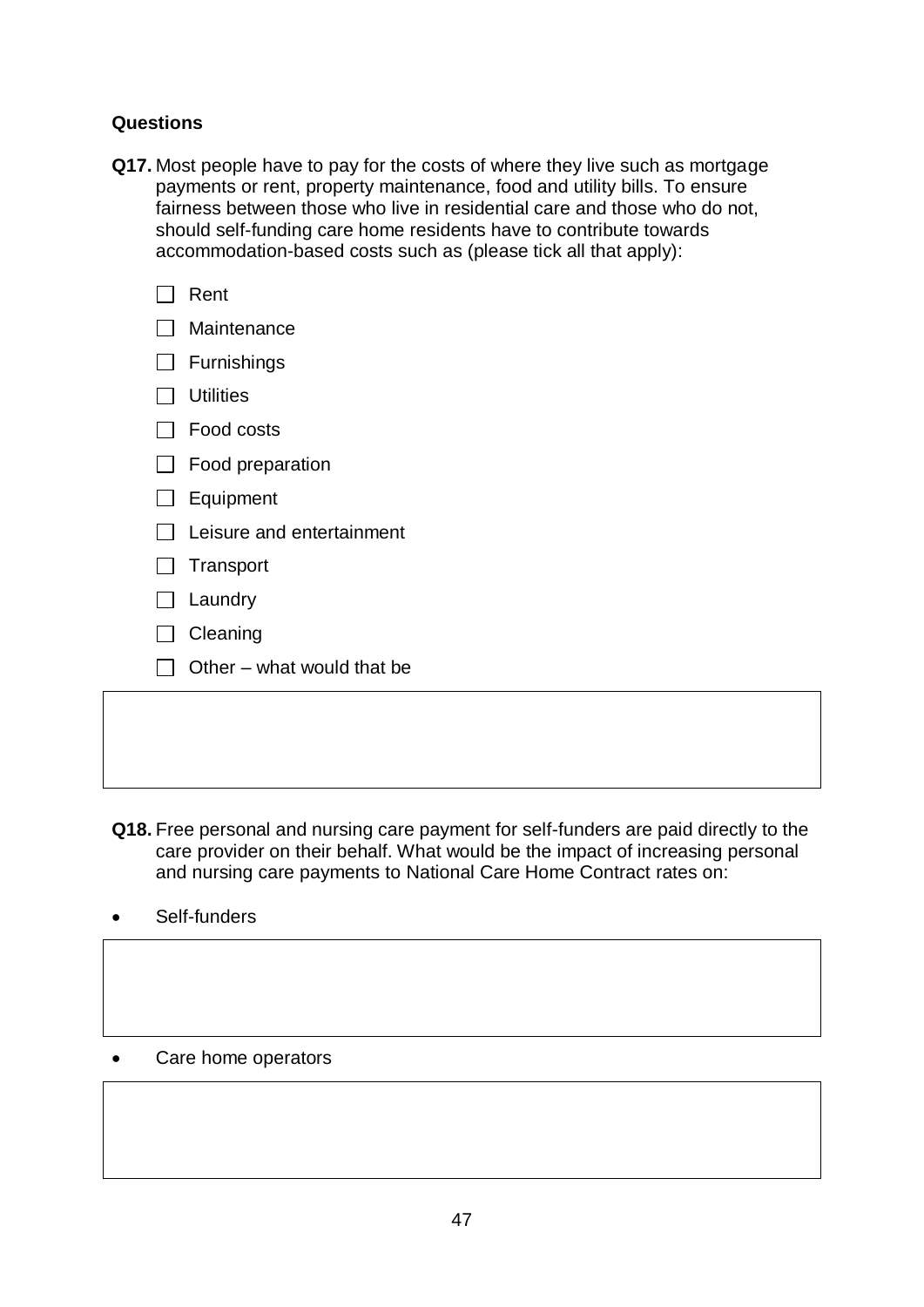• Local authorities

• Other

**Q19.** Should we consider revising the current means testing arrangements?

|--|

 $\Box$  No

If yes, what potential alternatives or changes should be considered?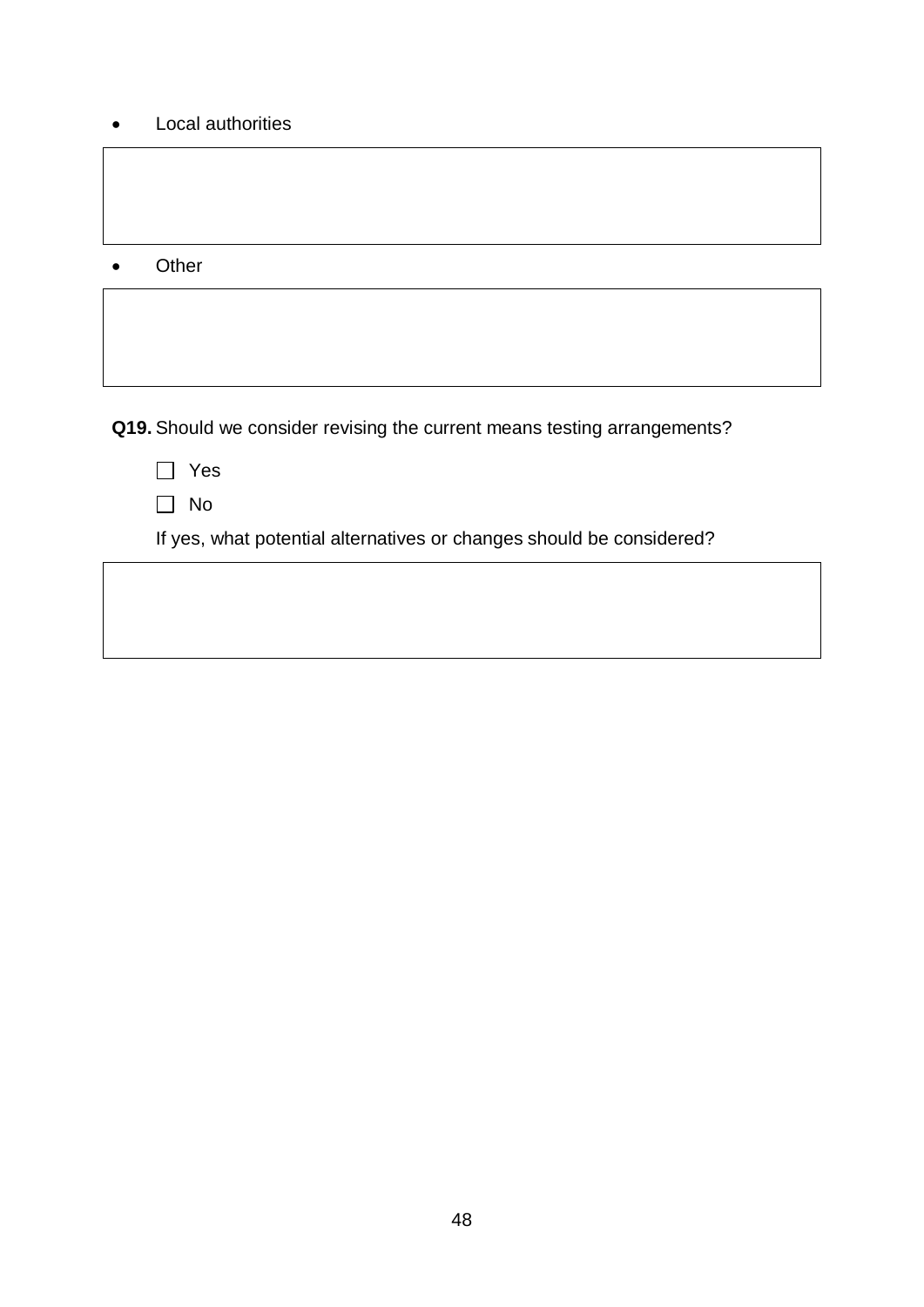# **National Care Service**

### **The case for change**

The priority is to ensure national minimum standards, improve consistency, and raise the quality of services across the country. Variation in quality and access to community health and social care has been raised as a concern by those in receipt of support and care and their families. The pandemic shone a spotlight on these issues and regardless of the systems in place people made clear that they saw the Scottish Government as accountable for failings and variations.

The establishment of a National Care Service (NCS), accountable to Scottish Ministers, will ensure that we can:

- achieve consistency across the country, and drive national improvements,
- ensure strategic level integration with the NHS that promotes preventative care and reduces the need for hospital stays,
- sets clear national standards and terms and conditions for the commissioning and delivery of services; and
- vitally bring national oversight and accountability to ensure that all individuals universally have access to the services needed.

In this chapter the proposed core scope, role, and remit for a new NCS are set out. These are considered the minimum national levers needed to deliver the pace and scale of improvement needed to improve and maintain outcomes for people across Scotland in a consistent way.

### **How it works now**

At present, local authorities have statutory responsibility for providing social care support, and Scottish Ministers, through local Health Boards, have responsibility for health care. Under the Public Bodies (Joint Working) (Scotland) Act 2014 (PBJWSA), and secondary legislation made using powers granted by that Act, local authorities and Health Boards are required to delegate certain functions (and budgets) to a local integration authority, and may delegate others. In most areas the integration authority is an Integration Joint Board (IJB) which includes members from both the local authority and local Health Board; Highland uses a Lead Authority approach, in which the Health Board takes responsibility for all adult health and social care services, and Highland Council takes responsibility for all children's services.

The integration authority then plans what care is needed in its area and directs (and provides funding to) the Health Board and the local authority to deliver it. The local authority is responsible for commissioning and directing procurement of social care support services.

The majority of adult social care is required to be delegated to the integration authority, as well as community-based healthcare, such as GPs' contracts, community nursing (general practice nursing, district nurses, community mental health and learning disability nurses, school nurses, health visitors, clinical nurse specialists, and prison health nurses), mental health services, and services provided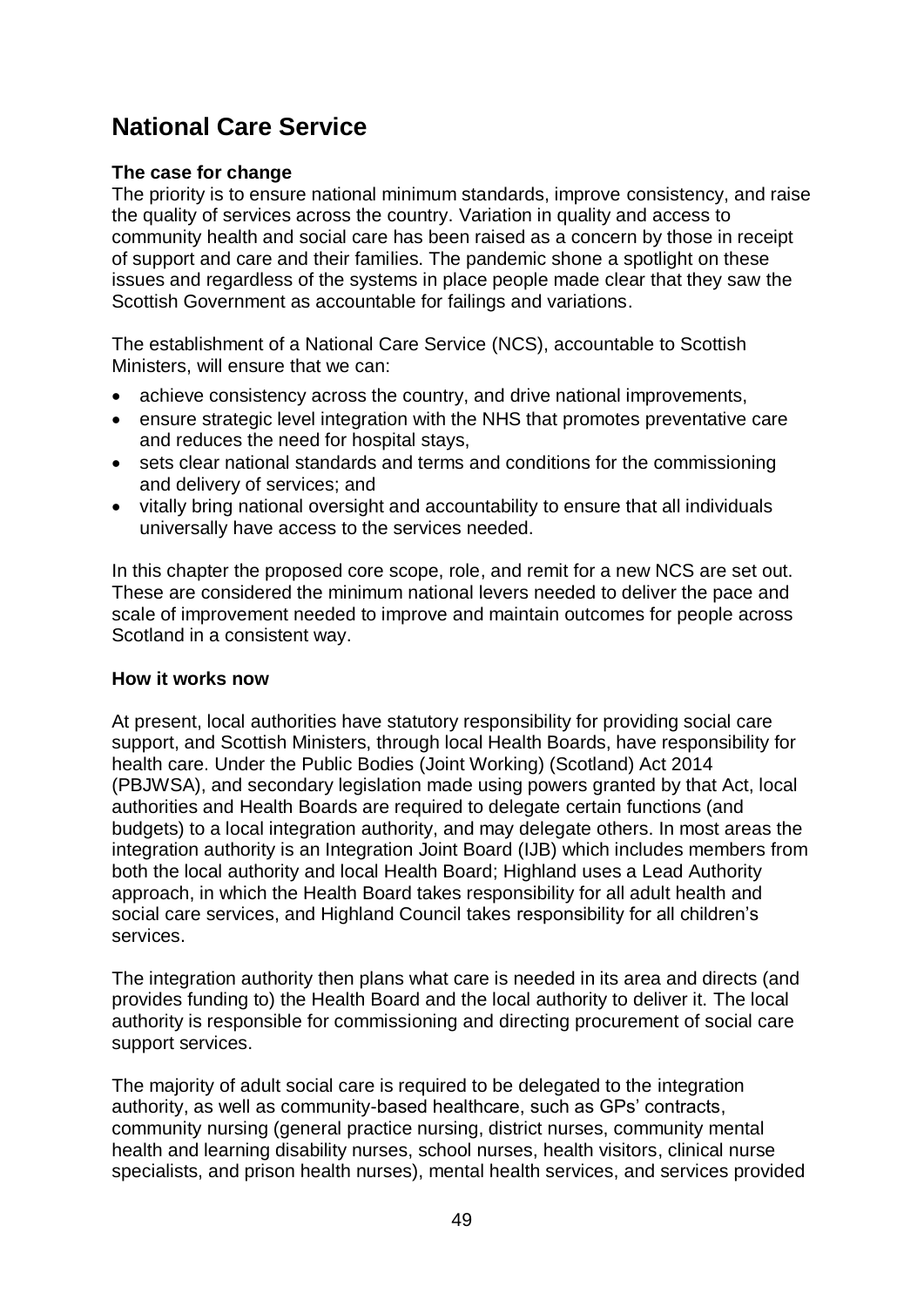by allied health professionals such as occupational therapists, podiatrists, and dieticians. Where there is local agreement, social care services for children and justice social work can also be delegated. While the Independent Review of Adult Social Care (IRASC) was concerned only with adult social care, it found that integration arrangements worked especially well where the widest range of functions were delegated.

The following local authority and NHS functions are required to be delegated to Integration Joint Boards (IJBs):

- The strategic planning for Accident and Emergency services provided in a hospital
- The strategic planning for inpatient hospital services relating to the following branches of medicine:
	- general medicine:
	- geriatric medicine;
	- rehabilitation medicine;
	- respiratory medicine.
- Palliative care services
- District nursing services
- Services provided by allied health professionals such as dieticians and occupational therapists
- Dental services
- Primary medical services (including out of hours)
- Some housing functions (adaptations and housing support)
- Assisted garden maintenance
- Ophthalmic services
- Pharmaceutical services
- Sexual Health Services
- Mental Health Services
- Alcohol and Drug Services
- Health improvement
- School Nursing and Health Visiting Services
- Social Care Services for adults and older people
- Carers support services

The following additional functions may be delegated by local agreement:

- Social Care Services provided to Children and Families, including:
	- Fostering and Adoption Services
	- **Child Protection**
- Homelessness Services
- Criminal Justice Services

#### **What are the problems?**

The IRASC identified that a key problem is a lack of national accountability and leadership for social care support. This has resulted in inequitable access to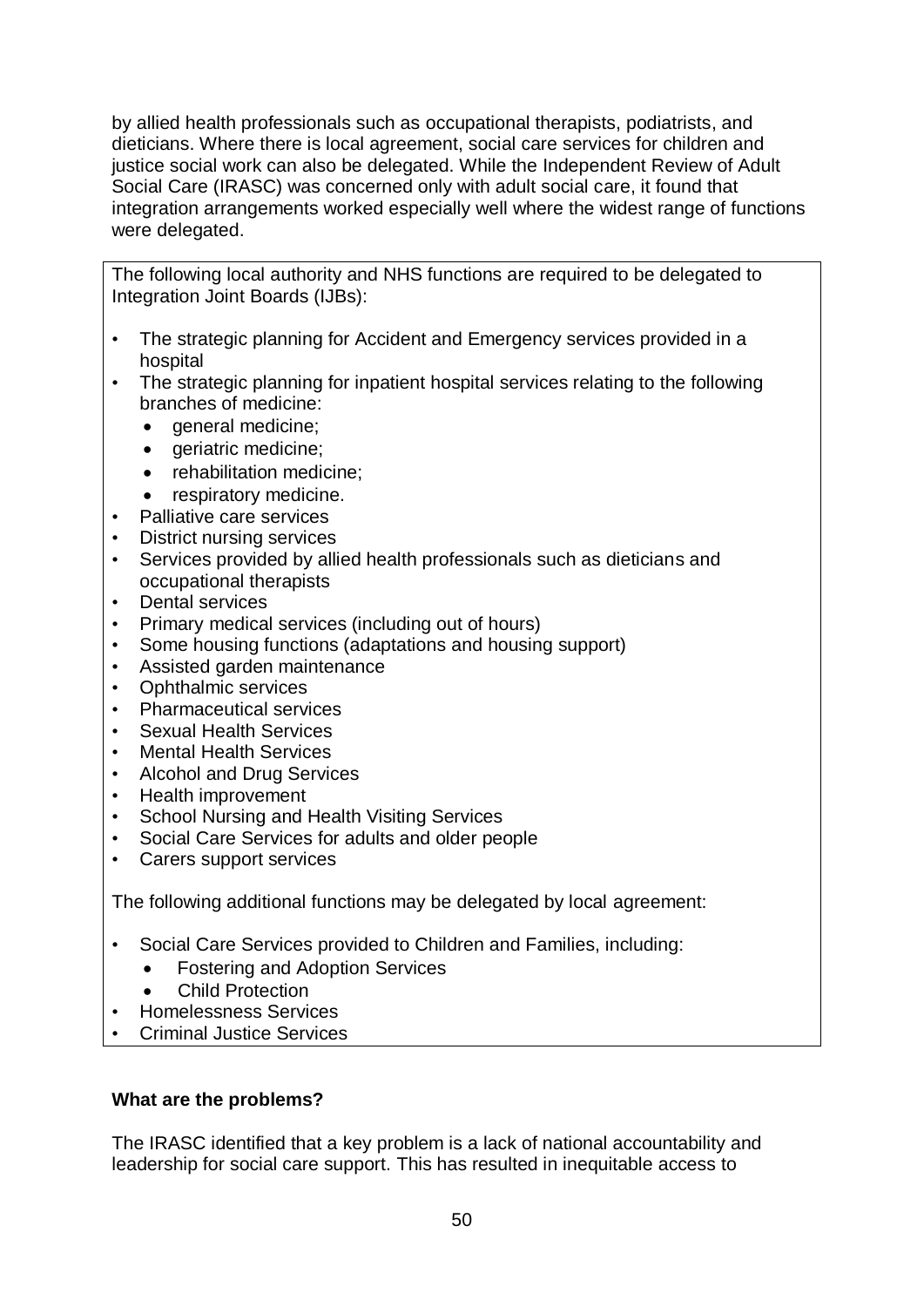community health and social care provision for people, and lack of consistency of experience of support and services across the country, with people who use supports and services often referring to a "postcode lottery". While there is good practice in many places, there is no mechanism for making sure this spreads across the country.

The aim of integration was to improve people's experience of social care, and to focus on early intervention and preventative approaches, rather than only intervening when people reach a crisis. This has not worked as well as it should have done, particularly due to a lack of collaborative leadership in some areas. Financial planning is not always integrated, long-term, or focused on providing the best outcomes for people who need support. This limits the ability of integration authorities to improve the health and social care system. There is also a lack of strategic capacity and a high turnover of integration authority staff to support planning, commissioning, and delivery. Current commissioning and procurement processes are characterised by mistrust, conflict, and market forces. Procurement methodology and practices in community health and social care have increasingly driven and sometimes undermined commissioning decisions.

#### **Relevant Independent Review of Adult Social Care Recommendations**

Recommendation 15: Accountability for social care support should move from local government to Scottish Ministers, and a Minister should be appointed with specific responsibility for Social Care.

Recommendation 16: A National Care Service for Scotland should be established in statute along with, on an equal footing, NHS Scotland, with both bodies reporting to Scottish Ministers.

Recommendation 17: The National Care Service should oversee local commissioning and procurement of social care and support by reformed Integration Joint Boards, with services procured from Local Authorities and third and independent sector providers.

Recommendation 18: The National Care Service should lead on the aspects of social care improvement and support that are best managed once for Scotland, such as workforce development and improvement programmes to raise standards of care and support.

Recommendation 19: The National Care Service should oversee social care provision at national level for people whose needs are very complex or highly specialist and for services such as prison social care that could be better managed on a once-for-Scotland basis.

Recommendation 20: The National Care Service's driving focus should be improvements in the consistency, quality and equity of care and support experienced by service users, their families and carers, and improvements in the conditions of employment, training and development of the workforce.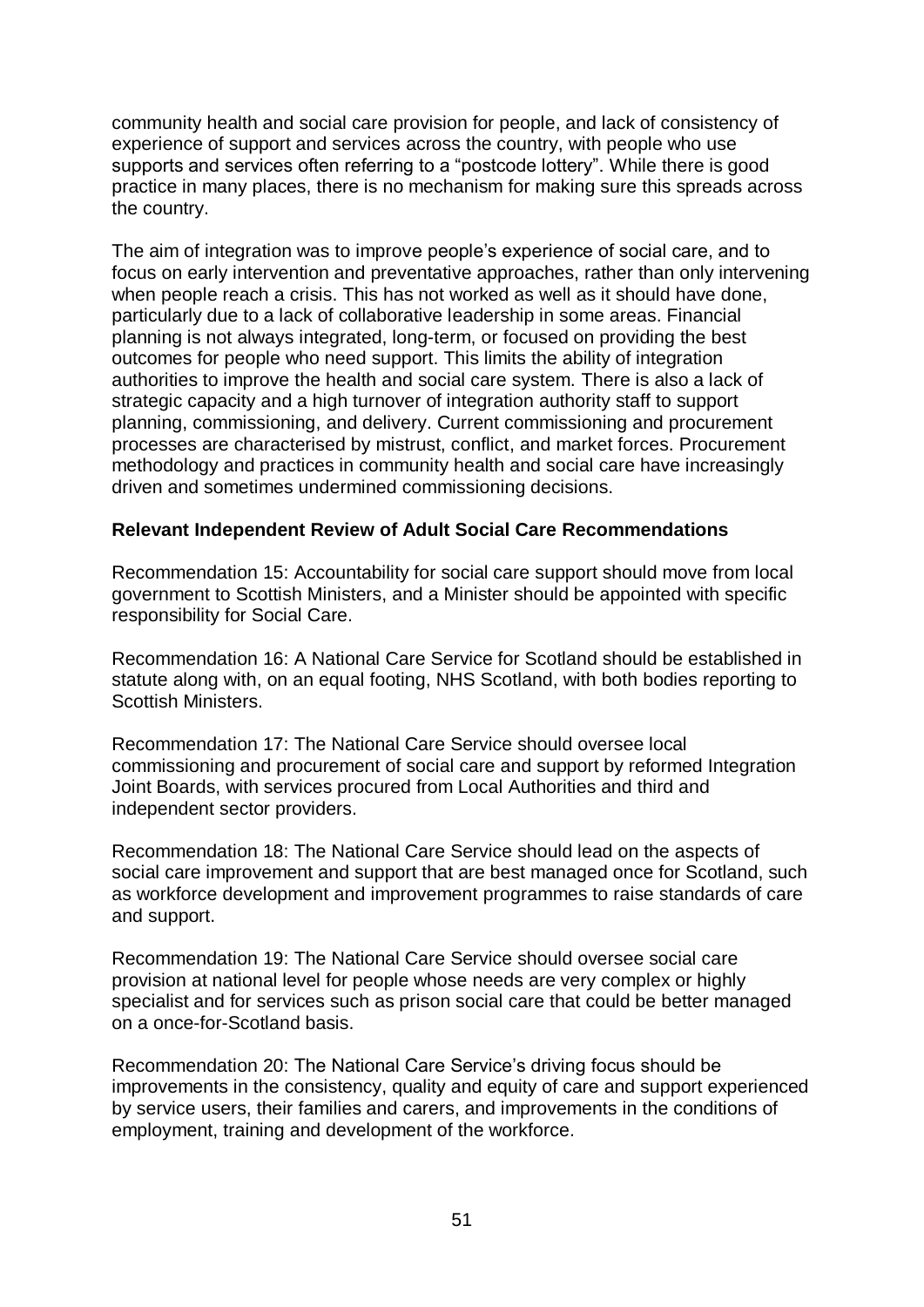Recommendation 22: A Chief Executive should be appointed to the National Care Service, equivalent to the Chief Executive of the National Health Service and accountable to Ministers.

Recommendation 25: The National Care Service should address gaps in national provision for social care and social work in relation to workforce planning and development, data and research, IT and, as appropriate, national and regional service planning.

Recommendation 26: The National Care Service should manage provision of care for people whose care needs are particularly complex and specialist, and should be responsible for planning and delivery of care in custodial settings, including prisons.

The report also suggests that a similar body should be established for NHS Scotland, and there should be a National Integration Joint Board, bringing together the NCS and NHS to agree national strategy and priorities.

#### **What we propose**

We will make Scottish Ministers accountable for social care as they are for health care within Scotland.

We will establish a National Care Service, accountable to Scottish Ministers, which will have a clear focus on positive outcomes for people and "Getting it Right for Everyone". The NCS will work in parallel and in partnership with Scotland's NHS, but independent of the NHS.

The NCS will involve the people of Scotland in the design, development and delivery of support and services from the outset and on a continual basis.

We propose that the NCS will define the strategic direction, quality standards and the framework for person-centred operational delivery of community health and social care in Scotland. It will ensure the delivery of consistent, high standards of care for everyone across Scotland.

IJBs will be reformed and will become Community Health and Social Care Boards (CHSCBs) and will be the local delivery body for the National Care Service. The National Care Service and CHSCBs will work in concert with the NHS, local authorities, and the third and independent sectors to plan, commission and deliver the support and services that the people of Scotland require.

The NCS itself will lead on aspects of community health and social care improvement and support that are best managed on a once for Scotland basis. It will also deliver community health and social care provision at a national level for people whose needs are very complex or highly specialist, and the planning and delivery of care in custodial settings, including prisons.

The NCS will be responsible for national workforce planning and development, data to support planning, commissioning and procurement, research to support improvement, digital enablement, and national and regional service planning.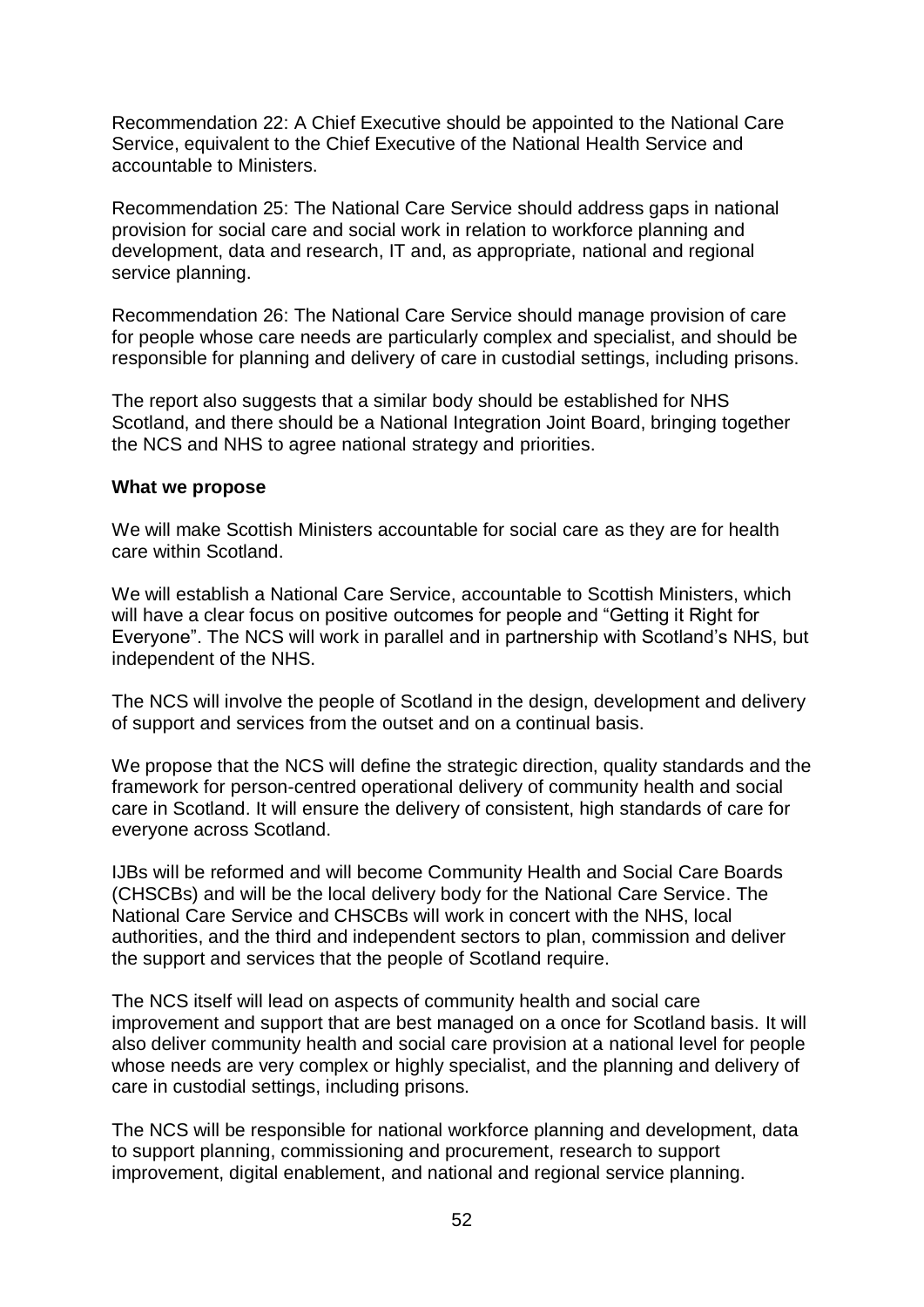The creation of a NCS does not mean that the Scottish Government would run all care homes or other services directly. There is no evidence that providing services through the public sector increases quality, in fact in community based services, quality is generally highest among third sector providers. The IRASC also identified that it would also be enormously expensive to take social care into public ownership, expenditure that could be better used working to improve care. While some services may be provided directly, we expect that the NCS and CHSCBs will continue to commission and procure services from a range of providers, as IJBs do at present.

When the outcomes of this consultation are clear, we will consider the implications and any necessary changes in structure, integration and alignment for and with the NHS, to ensure a coherent approach to national and local strategy and delivery.

#### **Questions**

|  | Q20. Do you agree that Scottish Ministers should be accountable for the delivery of |  |  |  |
|--|-------------------------------------------------------------------------------------|--|--|--|
|  | social care, through a National Care Service?                                       |  |  |  |

- Yes
- $\Box$  No, current arrangements should stay in place
- $\Box$  No, another approach should be taken (please give details)

**Q21.** Are there any other services or functions the National Care Service should be responsible for, in addition to those set out in the chapter?

**Q22.** Are there any services or functions listed in the chapter that the National Care Service should not be responsible for?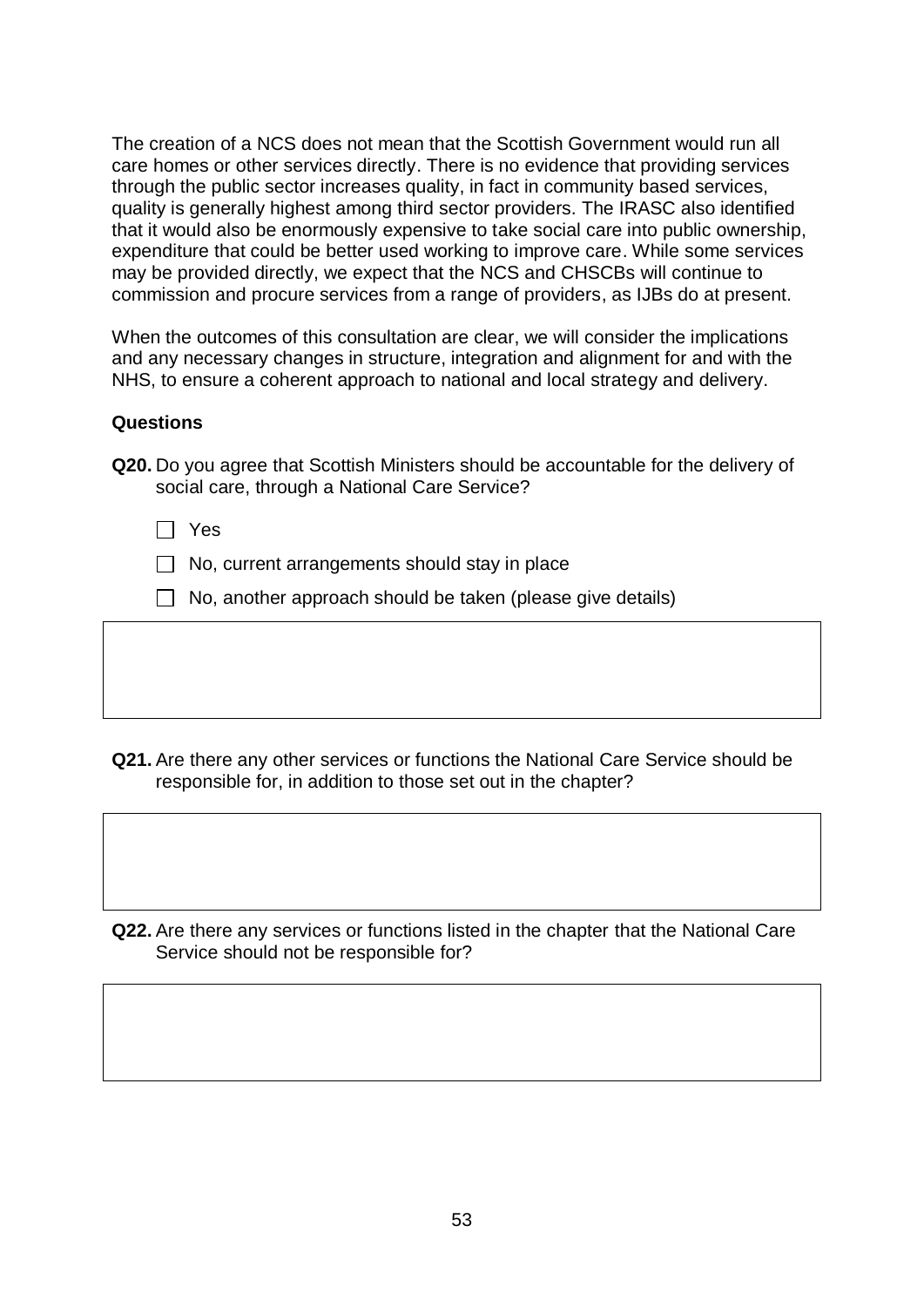## **Scope of the National Care Service**

## Children's services

#### **How it works now**

The provision of children's social work and social care services is inextricably related to the provision of services to adults. By children's services we mean any service provided to or for the benefit of children by either a local authority, Health Board, Third Sector, or commissioned provider, including those who are leaving or have left care, children with complex health conditions, young people involved in offending behaviour, or those with additional support needs.

A number of Integration Joint Boards (IJBs) already have children's services delegated to them with the remainder remaining within local authorities. For example of the 31 IJBs:

- 19 currently have Children's Health delegated,
- 10 have Children and Families Social Work
- 15 are responsible for Justice Social Work

Where children's services are not delegated to an IJB they have remained within the local authority, often within the Education Department.

Alongside this is a complex statutory framework for social work and care, contained in a number of pieces of legislation cutting across both adult and children's services, in addition to children-specific legislation.

The complexity is such that there are significant implications for children's social work and care services – given it can be particularly difficult to separate out social care support for adults with the social care needs of the children who live with them.

#### **Issues and problems**

Not including children's social work and social care within the National Care Service (NCS) risks fragmenting the current system of care and assessment and further adding to complexity for services users – a key issue highlighted by Independent Review of Adult Social Care (IRASC). Any changes to the adult social care system must also take account of the need for parents of children within or at risk of being involved in the care system being able to access treatment early to keep children in loving homes. Whilst for disabled children, continuity of care and support as they transition to adulthood is essential.

Separating the delivery arm of the process by creating a National Care Service focused solely on adult social care would also have consequences for the ambition that improved planning and commissioning functions will deliver through having both social work and social care within the NCS, whilst ensuring continuity of risk management and the protection of human rights.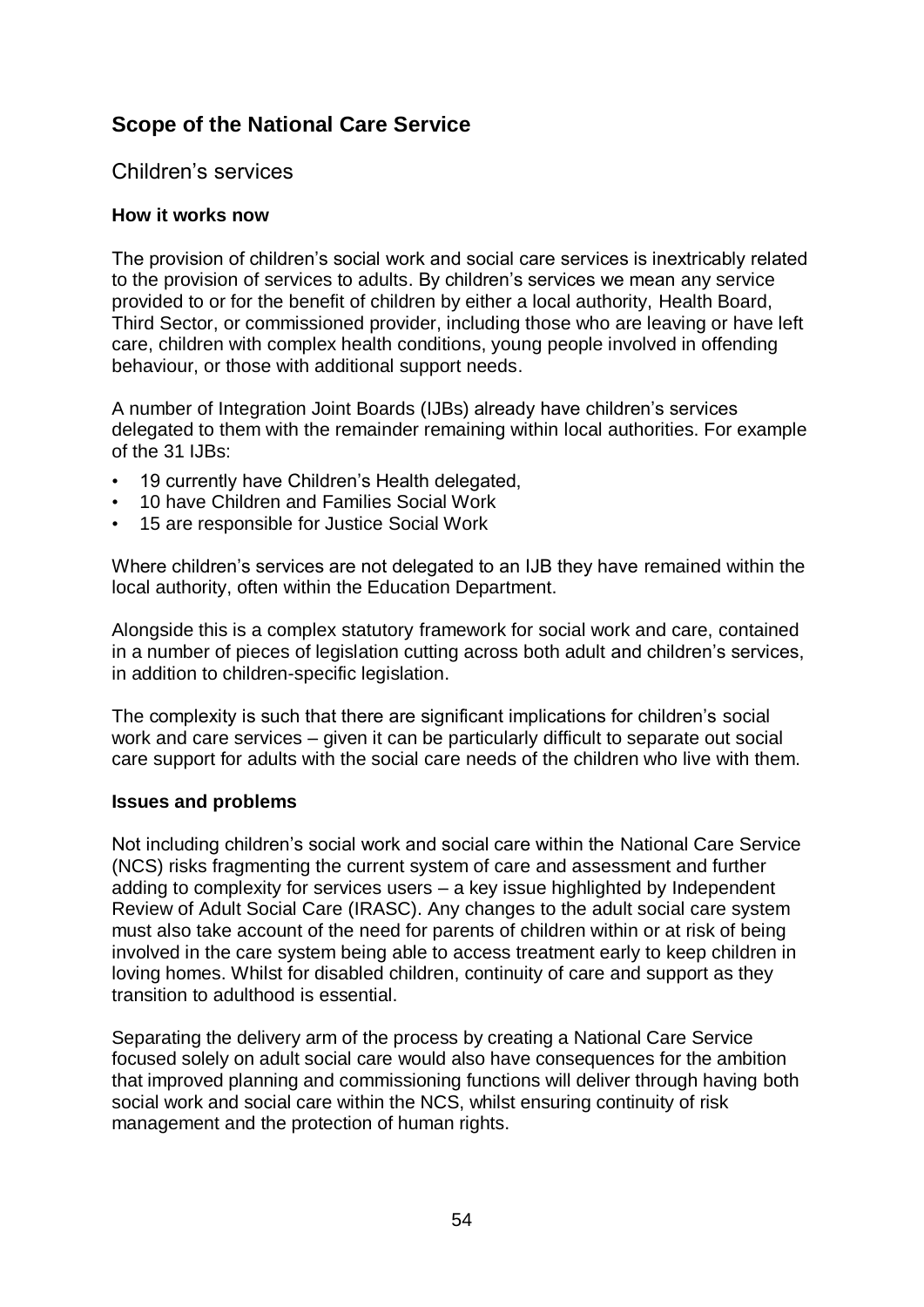Whilst the IRASC specifically focused on adult social care, it should be seen in the context of the Promise, the United Nation's Convention on the Rights of the Child (UNCRC), Getting It Right for Every Child (GIRFEC), and other children's policy areas such as increasing the Age of Criminal Responsibility.

The Promise concluded that "for Scotland to truly to be the best place in the world for children to grow up, a fundamental shift is required in how decisions are made about children and families". For this fundamental shift to happen services have to be designed in a truly collaborative way – IRASC therefore provides an opportunity to look holistically at the system of support for children, young people and their families.

#### **Relevant Independent Review of Adult Social Care Recommendations**

The IRASC was clear that its focus was on adult social care *-* it therefore did not consider issues relating to children and family services (by which we mean the provision of social work and social care services to children and families).

It did note though that "Social workers were also concerned about the impact possible fragmentation would have on children, families and adults needing support and who do not lead their lives according to administrative boundaries or arrangements. Careful consideration should be given to these concerns as changes are taken forward and close joint working forged between the implementation of The Promise and the recommendations in this report*".*

#### **What we propose**

Our proposal therefore is that children's social work and social care services should be located within the NCS to ensure a more cohesive integration of health, social work, and social care. By doing so, it affords the opportunity to address the unanticipated consequence of integration where children's social work is currently fragmented across different public bodies in different integration arrangements.

Having children's social work and social care within the NCS will provide the opportunity for services to become more cohesive – built around the child, family, or person who needs support – reducing complexity and ensuring improved transitions and support for those that need to access a range of services, including improved links with health. Location within the NCS would also permit us to have a system where access, assessment, funding, and accountability is in one body. In doing so we need to retain and strengthen the existing links with Education and Early Learning and Childcare.

The overarching purpose will be to ensure consistent delivery of services to the most vulnerable children and families, which is inextricably related to the provision of services to adults. In doing so we need to ensure that access to services and reduced complexity for service users is a fundamental principle – this being one of the key messages from the IRASC.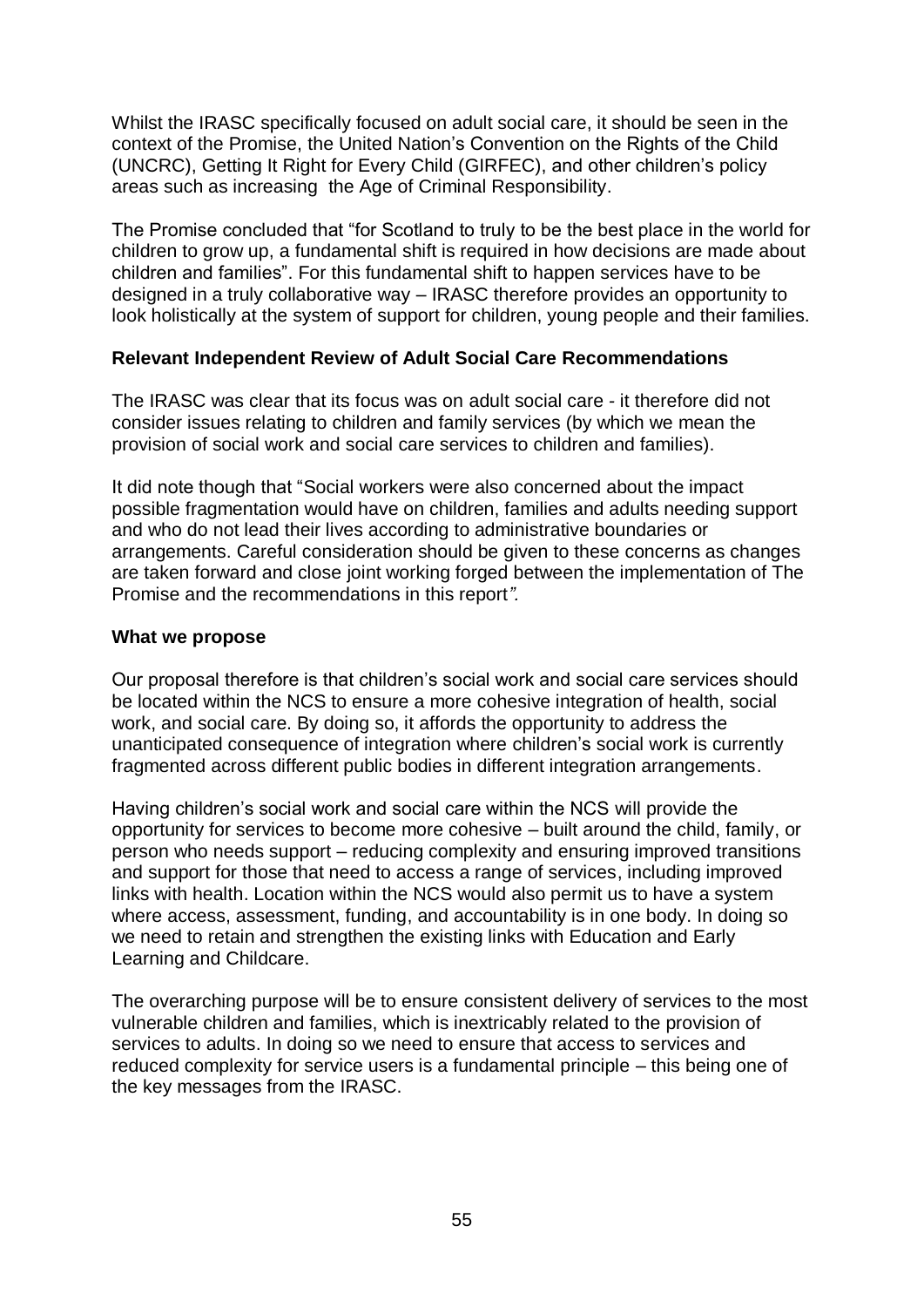#### **Questions**

**Q23.** Should the National Care Service include both adults and children's social work and social care services?

|--|

 $\Box$  No

Please say why.

**Q24.** Do you think that locating children's social work and social care services within the National Care Service will reduce complexity for children and their families in accessing services?

• For children with disabilities,

- □ Yes
- $\Box$  No

Please say why.

- For transitions to adulthood
- Yes
- $\Box$  No

Please say why.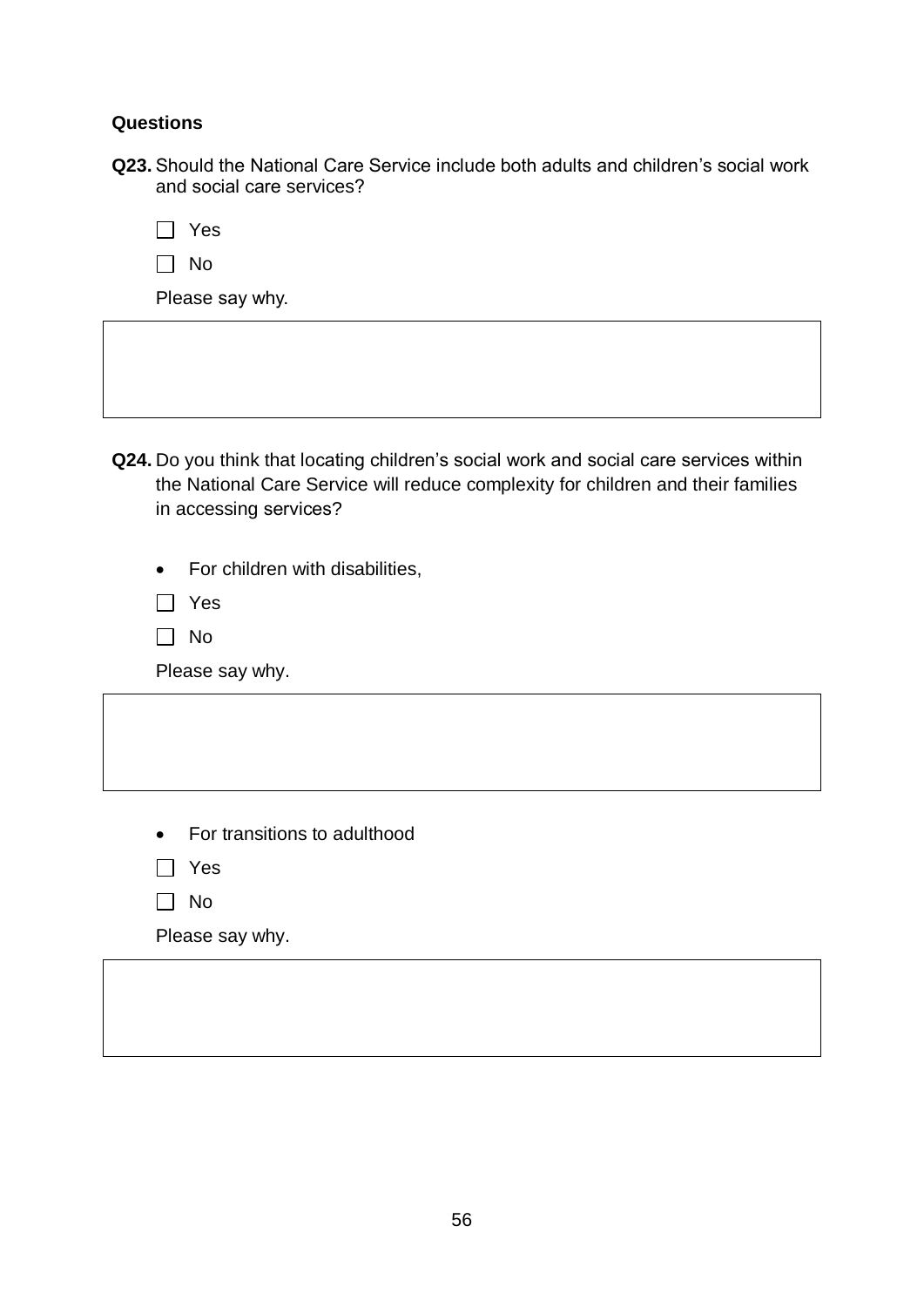|  | For children with family members needing support |  |  |  |  |
|--|--------------------------------------------------|--|--|--|--|
|--|--------------------------------------------------|--|--|--|--|

Yes

 $\Box$  No

Please say why.

| Q25. Do you think that locating children's social work services within the National |
|-------------------------------------------------------------------------------------|
| Care Service will improve alignment with community child health services            |
| including primary care, and paediatric health services?                             |

| ٠ |
|---|
|---|

| w |  |
|---|--|
|---|--|

Please say why.

| Q26. Do you think there are any risks in including children's services in the National |  |  |
|----------------------------------------------------------------------------------------|--|--|
| Care Service?                                                                          |  |  |

|--|--|

 $\Box$  No

If yes, please give examples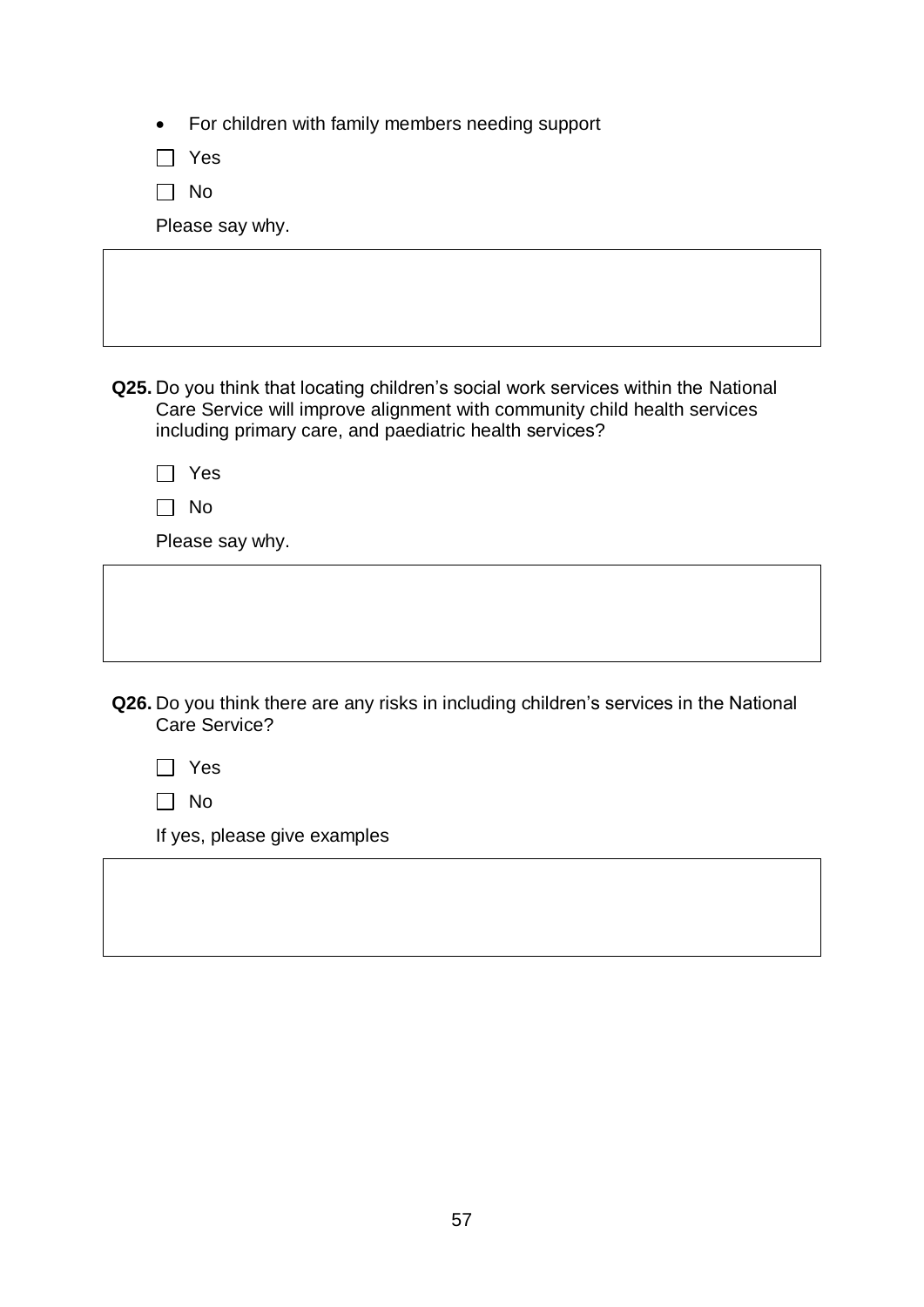## **Healthcare**

#### **How it works now**

Primary care is generally people's first point of contact with the NHS. This includes contact with community based services provided by general practitioners (GPs) and others including dentists, optometrists, pharmacists and physiotherapists.

Community based healthcare services in Scotland provided by the NHS and third and independent sectors play a key role in our health and care system and cover a wide range of services provided by registered nurses, midwives, and allied health professionals. This includes, for example, community nurses (district nursing, general practice nurses, prison health nurses, care home nurses, community mental health and learning disability nurses, clinical nurse specialists, health visitors, family nurses, school nurses, and community children's nurses) and allied health professionals such as physiotherapists, occupational therapists, podiatrists, dieticians, and speech and language therapists.

These services play a key role in keeping people well, providing holistic, rightsbased, and person-centred care. This includes assessing and anticipating care needs, supporting self-management, treating and managing acute illness, long-term conditions, supporting palliative and end of life care at home or in a community setting, and supporting people to live independently in their own homes.

Community health care teams work closely with Primary Care General Practice teams and alongside social work and social care teams to meet people's health and social care needs. The level of joined up working across community health and social care can vary across Scotland, often as a result of silo working or complex referral systems which impact on seamless care and continuity.

The Primary Medical Services (Scotland) Act 2004 amended the National Health Service (Scotland) Act 1978 by placing a duty on Health Boards to provide or secure "primary medical services" for their populations. Health Boards can contract with general practitioners to deliver services and/or run their own. The majority of GP practices in Scotland are run by GPs as independent contractors. They contract with the Health Board to deliver medical services and in turn they receive funding to provide those services based on the size of their patient list and other factors. The remaining practices are run by the Health Boards directly. The GP contract is nationally negotiated.

Other services such as dentistry, pharmacy, and optometry may also be provided by independent contractors in a similar way.

The Public Bodies (Joint Working) (Scotland) Act 2014 was introduced to ensure that health and social care services are well integrated, so that people receive the care they need at the right time and in the right setting, with a focus on shifting the balance of care from hospital to community settings with a focus on prevention, anticipatory care, and early intervention.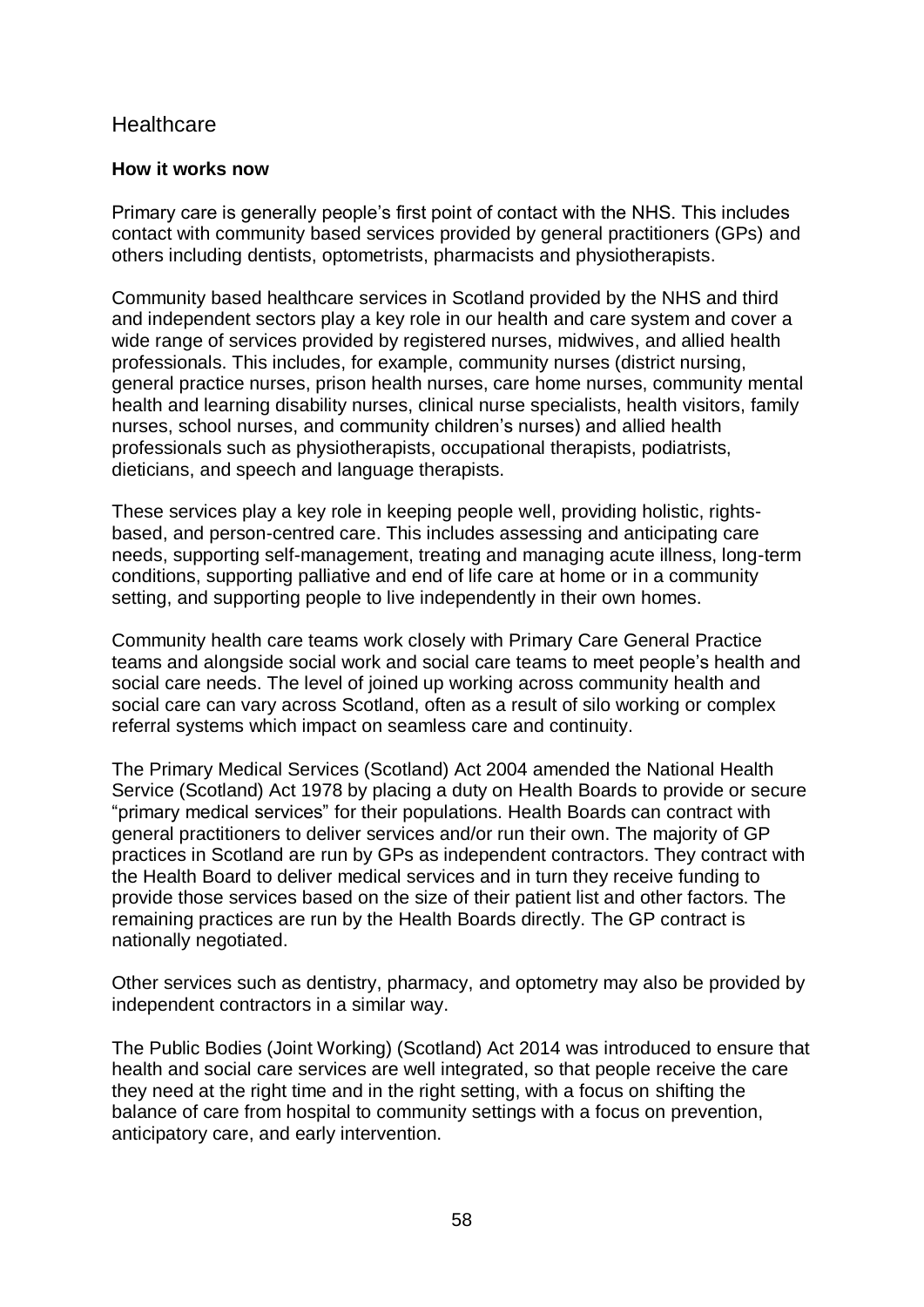The Act requires local authorities and Health Boards to delegate powers and funding to an integration authority, usually an Integration Joint Board (IJB). The integration authority is then responsible for planning what care is needed in its area and for directing (and providing funding to) the Health Board and the local authority to deliver it.

Integration authorities are responsible for planning and commissioning almost all primary care and community-based health care. They also carry out strategic planning for Accident and Emergency services and inpatient hospital services for certain types of medicine. This is intended to help integrate services to avoid the need for hospital care where it is preventable, for example where better social care could help a person to manage their health condition at home.

All healthcare commissioned by the Integration authorities is provided or contracted by the Health Board. NHS provided community based services fall under NHS legislation and are free at the point of access. Unlike social care there is no eligibility criteria for accessing community health care.

The fact that all healthcare continues to be provided through the Health Board, although commissioned by the integration authority, allows the Health Board to maintain responsibility for clinical and professional governance arrangements for services provided and professionals employed by the NHS. This is the process by which accountability for the quality of health care is monitored and assured, supporting staff in continuously improving the quality and safety of care.

#### **Issues and problems**

The Independent Review of Adult Social Care (IRASC) identified that integration of health and social care has not worked as well as it should have done, particularly due to a lack of collaborative leadership in some areas. Where there is tension between Health Boards, local authorities, and IJBs it can stifle progress and innovation. It can also lead to community health services not aligning adequately with social care and hospital-based health care to provide a whole system approach to health and social care.

As the GP contract is a nationally negotiated contract there are limits to the ability of the IJB to influence GP service delivery.

There can be challenges of communication and cultural differences between workers in different areas of health care, social work and social care. These can cause difficulties in providing integrated, person-centred care for an individual and on the approaches to governance and quality improvement. Effective professional and clinical and care governance structures are critical to supporting professionals to work together better across these traditional boundaries.

### **Relevant Independent Review of Adult Social Care Recommendations**

Recommendation 17: Integration Joint Boards should manage GPs' contractual arrangements, whether independent contractors or directly employed, to ensure integration of community care and support provision, to respect and support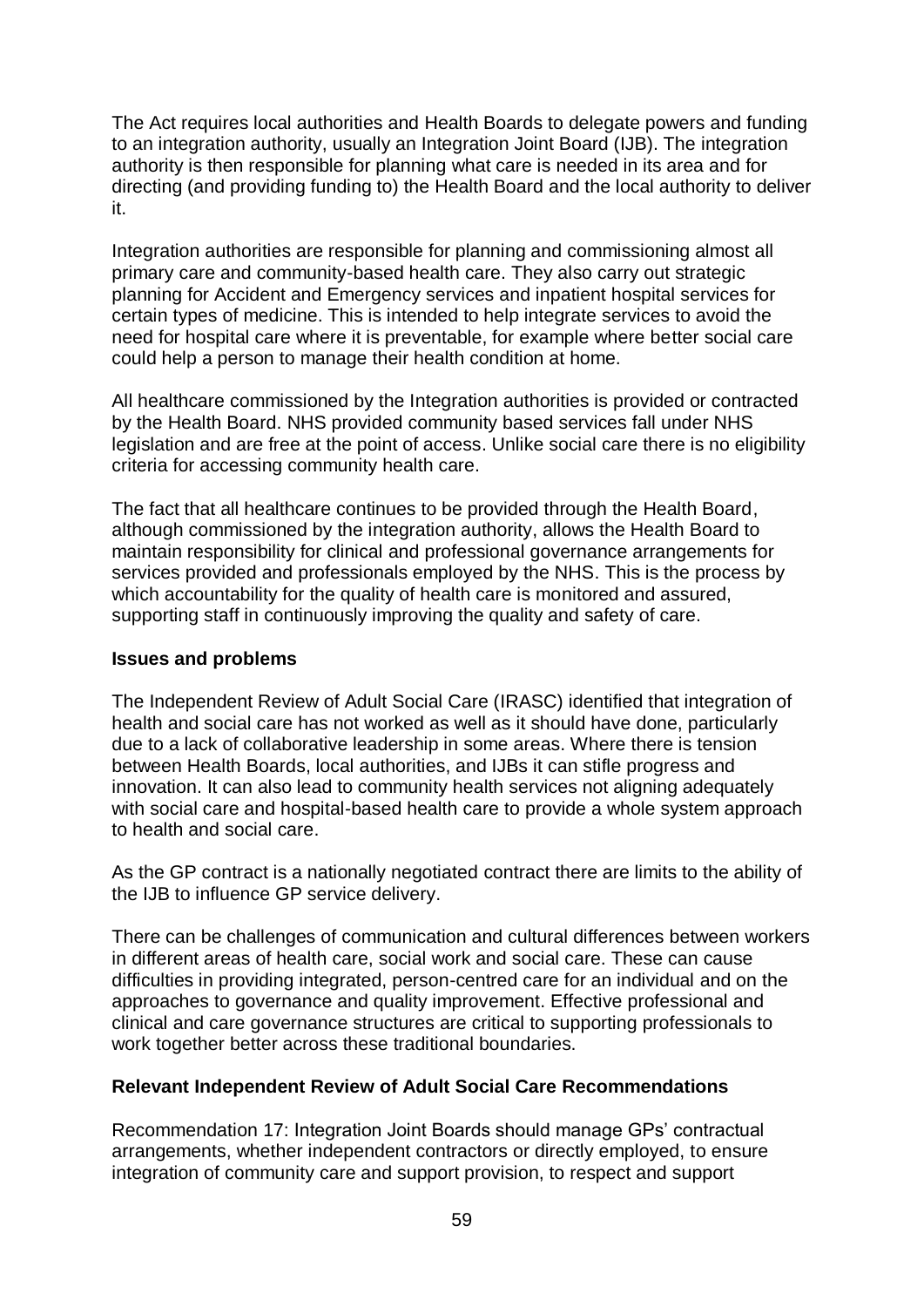professional interdependencies, and to remove the current confusion about where responsibility for primary care sits.

The IRASC suggests that a National Care Service should ensure effective working with NHS Scotland, establishing a joint approach where beneficial to people accessing care. This priority could be enabled by the creation of a similar board of governance for NHS Scotland and the creation of a National Integration Joint Board where the senior leadership of the National Care Service and NHS meet regularly to agree strategy and priorities.

It also proposes that The National Care Service should develop and maintain the distribution formula for direct allocation of budgets by the Scottish Government to Integration Joint Boards and national care bodies.

#### **What we propose**

IRASC was only concerned with adult social care, and therefore did not make further recommendations in relation to health. However, the ambition for the National Care Service is to go further and deliver consistent, person-centred, community health and social care services for all ages. It would also be possible to consider the National Care Service, and in turn, Community Health and Social Care Boards, taking responsibility for the commissioning and procurement of a range of health services, similar to (and potentially wider than) the range of services currently delegated to Integration Joint Boards. This commissioning is already done to an extent by IJBs. We are seeking your views on what services might be included in this responsibility.

In line with the recommendations of IRASC, we also propose that Community Health and Social Care Boards (CHSCBs) should manage GPs' contractual arrangements.

In doing so, and in any consideration of distribution formula for direct allocation of budgets by the National Care Service, it should take into account the recommendations of the Remote and Rural General Practice Working Group, in their report ["Shaping the Future Together",](https://www.gov.scot/publications/shaping-future-together-report-remote-rural-general-practice-working-group/) including the recommendation to "review the method of funding allocations to territorial Boards with significant remote and rural areas, including Island Boards, in the light of changing demographics, care needs and evolving models of care provision".

We recognise that any such reforms will need to make appropriate arrangements for clinical and professional governance, and to consider the opportunities available for staff. How any reforms align with the role of Healthcare Improvement Scotland will also need careful consideration. We do not envisage a wholesale change in employment status for people in the NHS, rather that robust commissioning and procurement arrangements are in place. Regardless of which organisation plans, commissions and delivers services, health and social care professionals will require to continue to work in an integrated way to support the person-centred approach to care that we seek to deliver.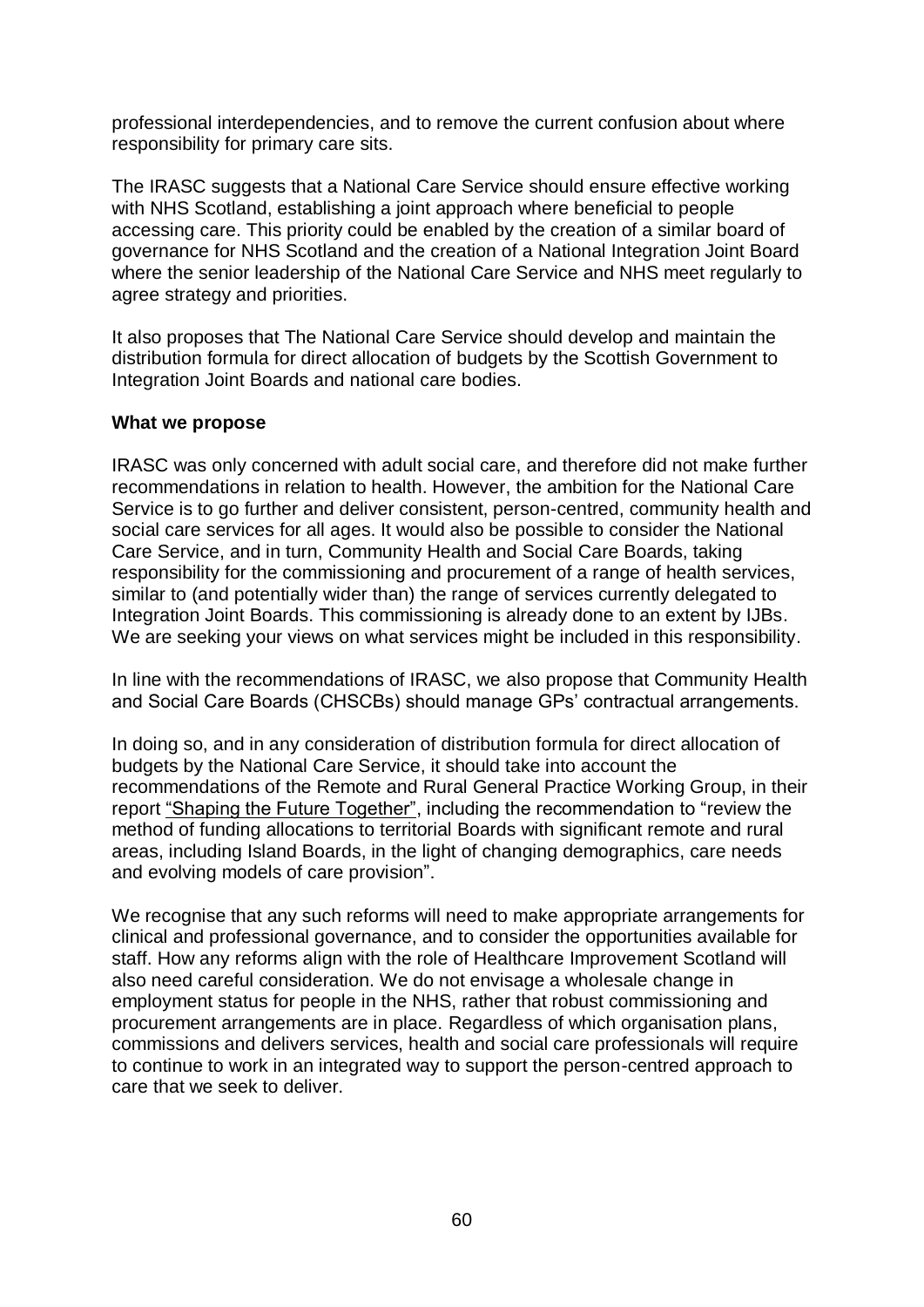#### **Questions**

**Q27.** Do you agree that the National Care Service and at a local level, Community Health and Social Care Boards should commission, procure and manage community health care services which are currently delegated to Integration Joint Boards and provided through Health Boards?

|--|--|

Please say why.

**Q28.** If the National Care Service and Community Health and Social Care Boards take responsibility for planning, commissioning and procurement of community health services, how could they support better integration with hospital-based care services?

- **Q29.** What would be the benefits of Community Health and Social Care Boards managing GPs' contractual arrangements? (Please tick all that apply)
	- $\Box$  Better integration of health and social care
	- $\Box$  Better outcomes for people using health and care services
	- $\Box$  Clearer leadership and accountability arrangements
	- $\Box$  Improved multidisciplinary team working
	- $\Box$  Improved professional and clinical care governance arrangements
	- $\Box$  Other (please explain below)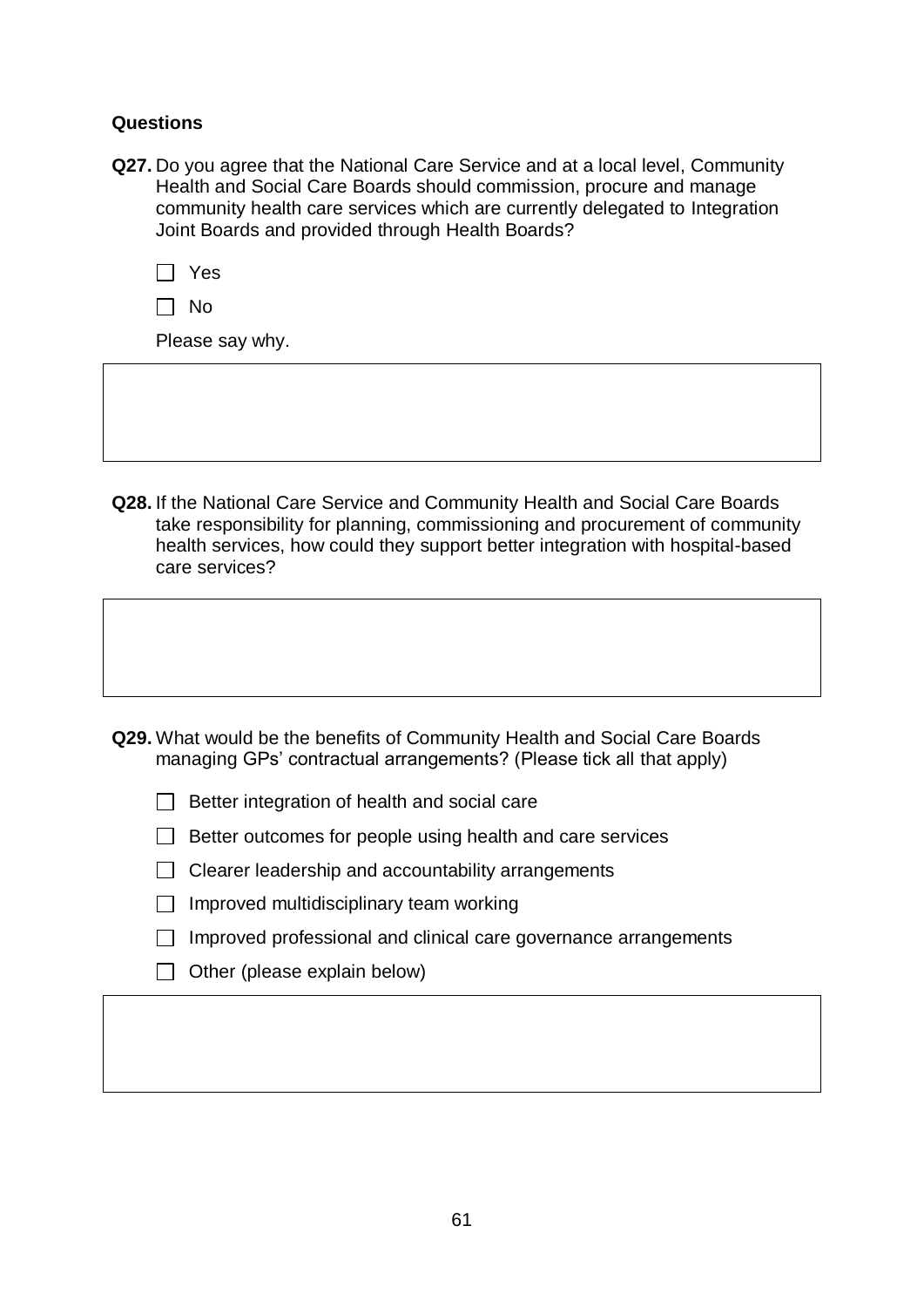**Q30.** What would be the risks of Community Health and Social Care Boards managing GPs' contractual arrangements? (Please tick all that apply)

 $\Box$  Fragmentation of health services

 $\Box$  Poorer outcomes for people using health and care services

 $\Box$  Unclear leadership and accountability arrangements

 $\Box$  Poorer professional and clinical care governance arrangements

 $\Box$  Other (please explain below)

**Q31.** Are there any other ways of managing community health services that would provide better integration with social care?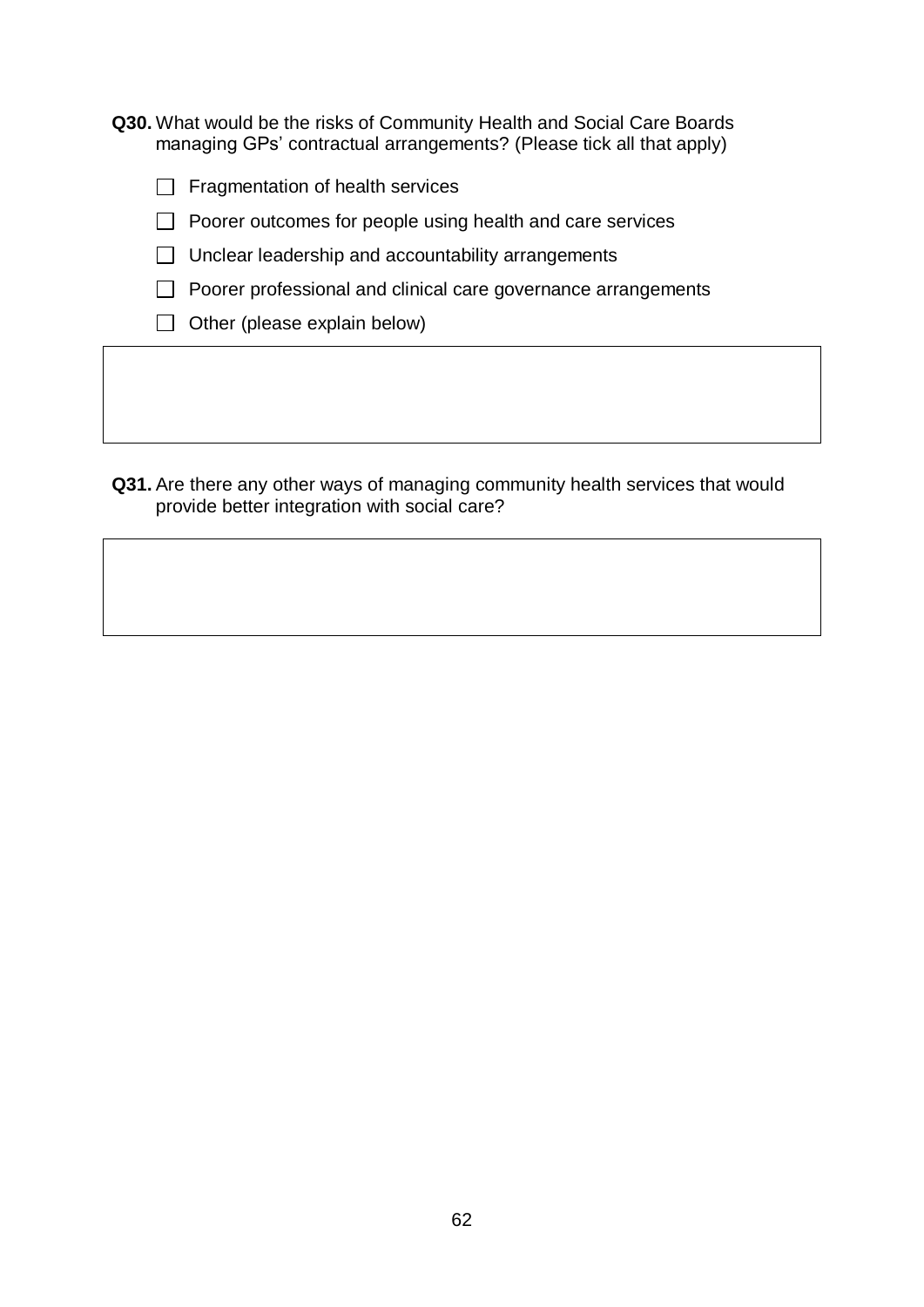## Social Work and Social Care

#### **How it works now**

Social work is a profession with responsibility for discharging statutory powers and duties and is deep rooted in human rights across all age ranges and care groups – it is also key to the assessment of need and the planning, commissioning, and delivery of social work and social care services.

Social work has a key role in the co-ordination and delivery of social care support for adults, children, and often whole families, supporting individuals and families to manage the transition from children and family services into adult care services. Social workers provide direct support, help, and signposting to people in assessing their need for social care. The assessed need is then delivered through social care services. Subsequently, social workers have a responsibility for monitoring and reviewing care to ensure the individual's needs continue to be met. They also ensure safeguarding through their statutory responsibilities including Adult Support and Protection, Child Protection, Mental Health Care and Treatment, Adults with Incapacity, and Public Protection.

Social work has a complex statutory framework cutting across adults' and children's services and criminal justice services. The Public Bodies (Joint Working) (Scotland) Act (2014) resulted in social work across these areas being delivered across a variety of structures within Integrated Joint Boards and Councils

#### **Issues and problems**

Careful consideration is needed about how to best use the professional qualified skills of social workers, recognising their direct relationship with social care across all age groups.

Not including all social work and children's social care within the National Care Service (NCS) risks fragmenting the current system of care and assessment and further adding to complexity for services users – a key issue highlighted by Independent Review of Adult Social Care (IRASC). It can be particularly difficult to separate out social work support for adults with the social work and social care needs of the child who live with them.

Creating a NCS to deliver only adult social care, whilst retaining social work duties and responsibilities within local authorities would have consequences for the NCS's ambition to improve planning and commissioning functions, and for ensuring continuity of risk management and the protection of human rights.

#### **Relevant Independent Review of Adult Social Care Recommendations**

Whilst IRASC focused on adult social care, its findings have led to further consideration about how adult, children and justice social work and social care are intrinsically linked, how we improve social work and health and social care outcomes for individuals and their families and how changes will empower people to engage with their care either in the short or longer term, depending on their needs.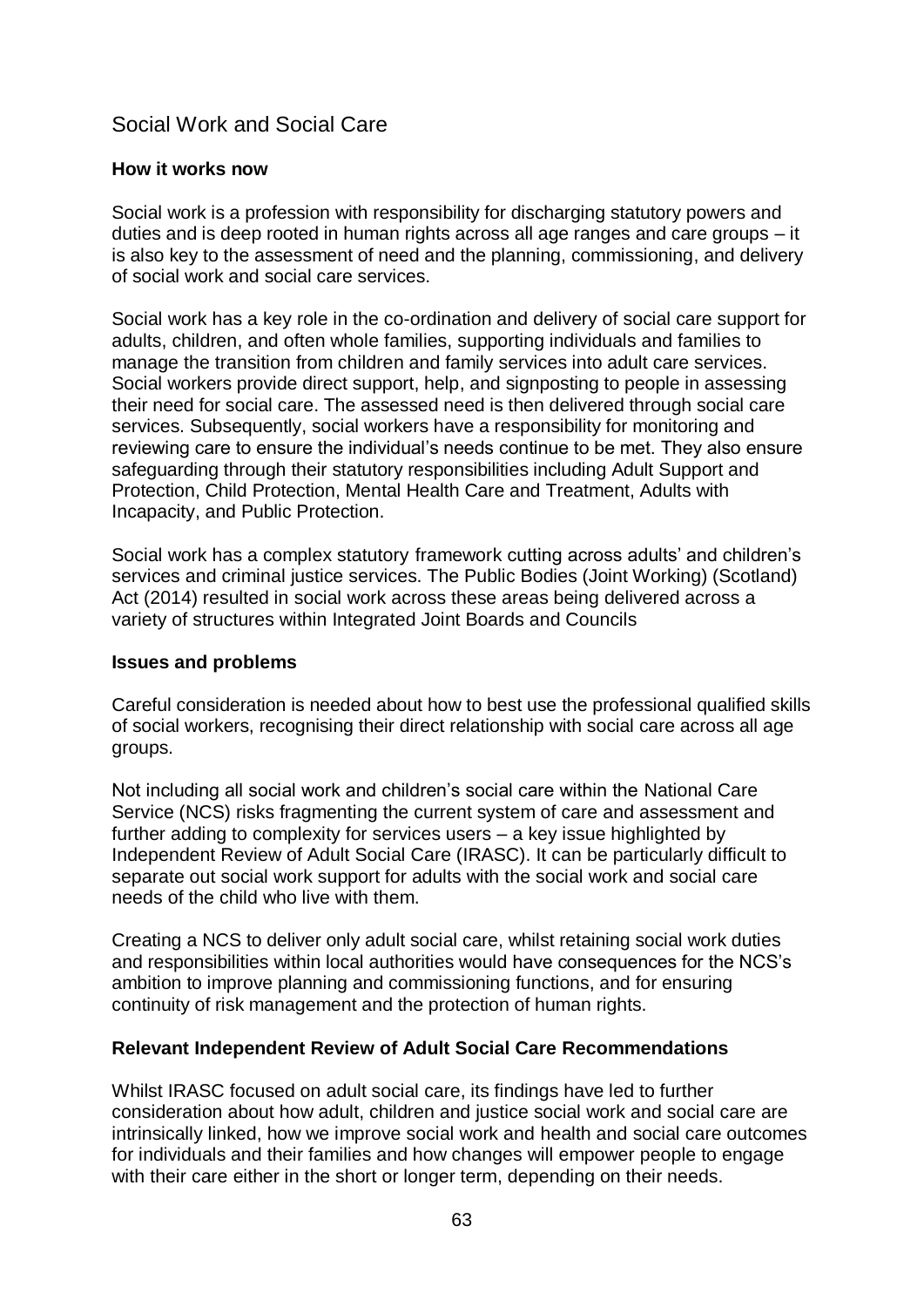IRASC noted that, "Social workers were also concerned about the impact possible fragmentation would have on children, families and adults needing support and who do not lead their lives according to administrative boundaries or arrangements. Careful consideration should be given to these concerns as changes are taken forward and close joint working forged between the implementation of The Promise and the recommendations in this report*".*

#### **What we propose**

Our proposal therefore is that duties and responsibilities for social work and adult and children and families' social care services should be located within the NCS to ensure a more equitable and cohesive integration of health, social work and social care. By doing so, it affords the opportunity to address the unanticipated consequence of integration where social work and social care is currently fragmented across different public bodies in different integration arrangements.

It will provide the opportunity for services to become more cohesive – built around the child, family, or person who needs support – reducing complexity and ensuring improved transitions and support for those that need to access a range of services. Location within the NCS would also permit us to have a system where access, assessment, funding and accountability is in one body.

Including social work within the NCS would mean social work's legal powers and expertise would remain inextricably linked with the delivery of care, and with the work of a National Social Work Agency (see page 88) to enable the consistent scaling up of good practice.

#### **Questions**

**Q32.** What do you see as the main benefits in having social work planning, assessment, commissioning and accountability located within the National Care Service? (Please tick all that apply)



|  |  |  |  | More consistent delivery of services |
|--|--|--|--|--------------------------------------|
|--|--|--|--|--------------------------------------|

- $\Box$  Stronger leadership
- $\Box$  More effective use of resources to carry out statutory duties
- $\Box$  More effective use of resources to carry out therapeutic interventions and preventative services
- $\Box$  Access to learning and development and career progression
- $\Box$  Other benefits or opportunities, please explain below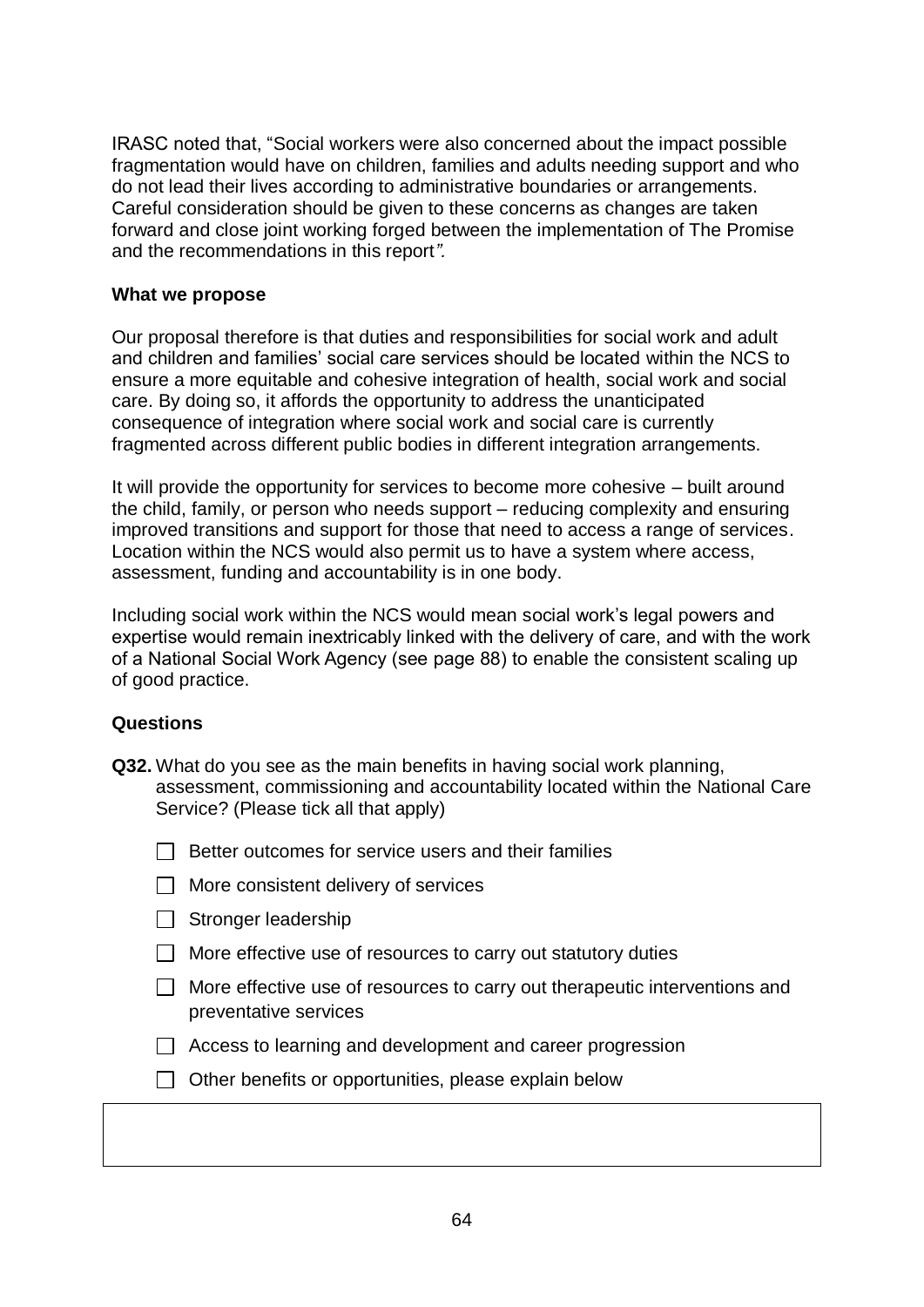**Q33.** Do you see any risks in having social work planning, assessment, commissioning and accountability located within the National Care Service?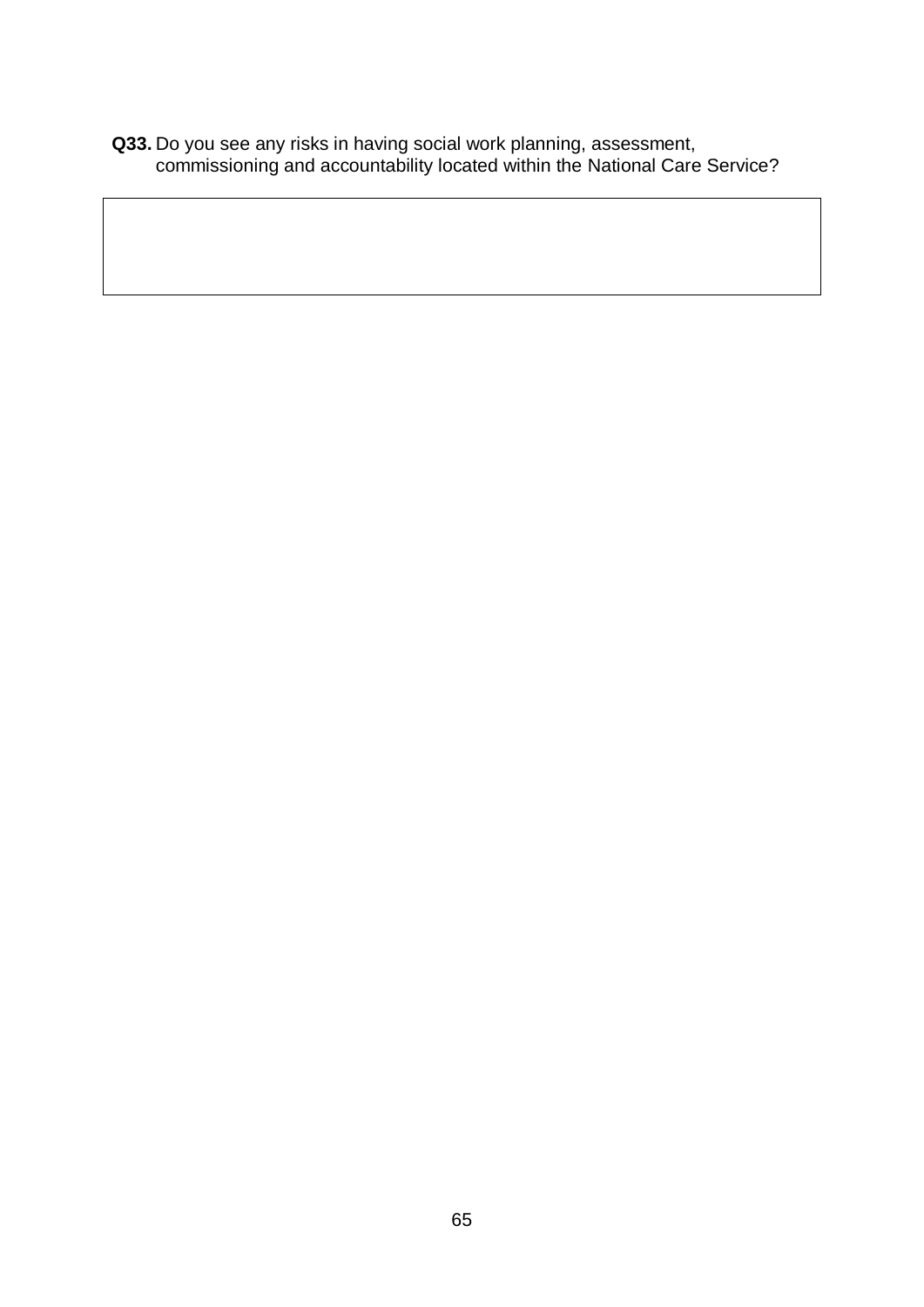## Nursing

#### **How it works now**

In Scotland registered nurses are the largest group of clinicians within the NHS responsible for the delivery of safe, person centred, and effective care and treatment. Social care services, mainly the independent care home sector, also employ registered nurses. Registered nurses within health and social care services play a pivotal role in prevention, anticipatory care planning, early intervention, assessment, treatment, recognition of deterioration, and palliative and end of life care. They play a key role as part of the wider integrated multi-disciplinary team working within the Health and Social Care Partnership (HSCP) as well as supporting the wider social care team.

Professional and clinical governance - for nursing, midwives, allied health professionals such as podiatrists, physiotherapists, speech and language therapists, dietitians, and clinical health care support workers working within the HSCP - is retained within the structures of the local Health Board which delegates the service to the integration authority. These groups are professionally accountable to the NHS Board Executive Director of Nursing.

NHS Board Executive Directors of Nursing, Midwifery and Allied Health Professionals (AHPs) are appointed by the Scottish Ministers and are responsible for professional and clinical care governance and providing the Health Board with assurance on the standards of care to ensure services are safe, person centred and effective. They do this through a delegated framework to other professional clinical leaders within the organisation.

Other clinical staff may be employed by services delegated or commissioned by the integration authority, such as independent care homes or GP contracted services. Under current legislation the NHS Board Executive Director of Nursing, Midwifery and AHPs does not have professional accountability or responsibility for these services. Professional and clinical governance for this group of staff is provided through their employer.

There is limited data on the nursing workforce within social care but' we know that there is a vast variation in the provision of and access to nursing support throughout Scotland. Whilst some independent services do employ specialist nurses, not all do. We estimate only around half of adult and older peoples care homes in Scotland have registered nurses. For care homes that do not employ registered nurses, nursing care is provided by NHS community nursing services, which may include district nursing, care home liaison nurses, community mental health and learning disability nurses, and Advanced Practice Models may be used.

All statutory regulated health care professionals such as registered nurses, allied health professionals, and doctors must comply with their regulatory bodies' standards of conduct and practice. Registered Nurses at all levels including Executive Directors of Nursing are regulated by the Nursing and Midwifery Council and must comply with the Nursing and Midwifery Code and revalidation requirements.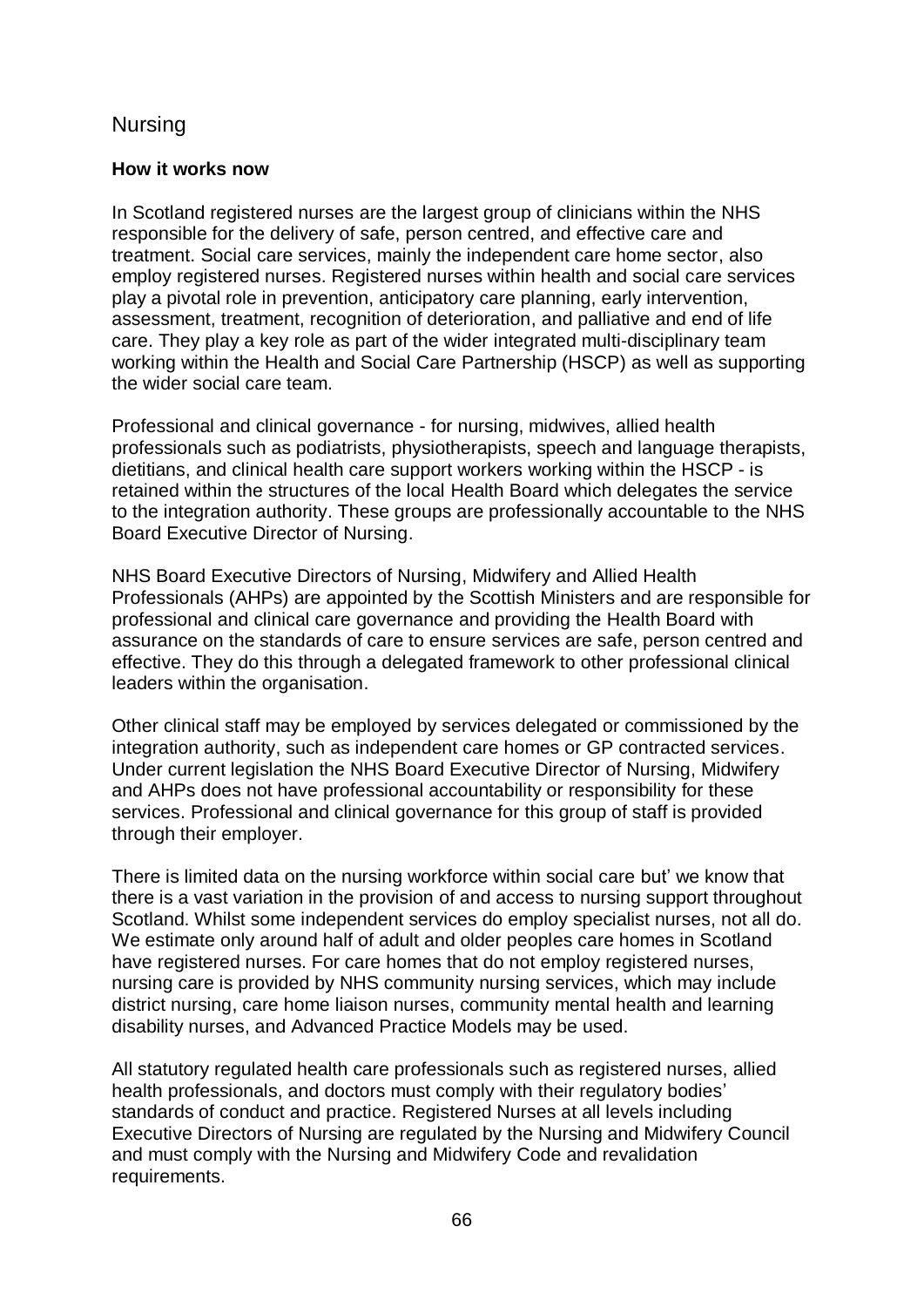#### **Issues and problems**

Throughout the COVID-19 pandemic, measures have been taken to provide additional oversight and support to the social care sector and to the care home sector in particular. The challenge of providing safe environments for often our most vulnerable of citizens during the COVID-19 pandemic is significant. The Cabinet Secretary for Health and Sport wrote to Health Boards on 17th May 2020 setting out new local oversight arrangements including Executive Directors of Nursing Midwifery and AHPs to provide support to the social care sector through their delegated nursing leadership frameworks within the HSCPs and acute hospitals. This largely focused on infection prevention and control and care assurance in care homes. NHS Board Executive Directors of Nursing, Midwifery and AHPs provided additional support from infection prevention and control nurses and community and speciality nursing teams, who have provided infection prevention and control advice, support and expertise and oversight throughout the COVID-19 pandemic..

On 23 March 2021 the then Cabinet Secretary for Health and Sport asked that enhanced multidisciplinary arrangements to support care homes and the wider social care sector, including care at home settings, be kept in place until at least March 2022. It was noted that through the direct involvement of Executive Directors of Nursing, significant improvements have been made in the standards of care and infection prevention and control within our care homes. Also, the efforts of Executive Directors of Nursing and their delegated nursing leads working with multidisciplinary teams and the care home sector have driven reductions in both outbreaks and deaths from COVID-19 in the sector.

The value of multi-disciplinary working has been key to the response to the pandemic. Understanding the roles, responsibilities, knowledge, expertise, and the unique contribution of each professional within a person's care is essential to ensuring good outcomes for people. We know that people who live in adult and older people's care homes have increasing levels of health and support needs, and are likely to have increasing levels of complexity and co-morbidity, living with frailty, dementia, disability, and neurological illness. Care homes are also one of the largest providers for palliative and end of life care. The role of the wider multidisciplinary team, in particular registered nurses, are key to ensuring peoples full health and care needs are met.

Registered nurses also provide leadership and expertise to the wider social care team in supporting them with education and training, attainment of competencies, care planning, recognition of deterioration and supporting palliative and end of life care. Whilst it is acknowledged that care homes are not clinical settings and nor should we wish them to be, it is important to recognise that many people who receive social care have health and social care needs and to enable them to live their best life it is important that all their needs are met. To achieve this it is important that we have collective and seamless working across all professional groups within health and social care. Shared learning across health and social care teams is critical to ensuring that people across Scotland receive the best care possible.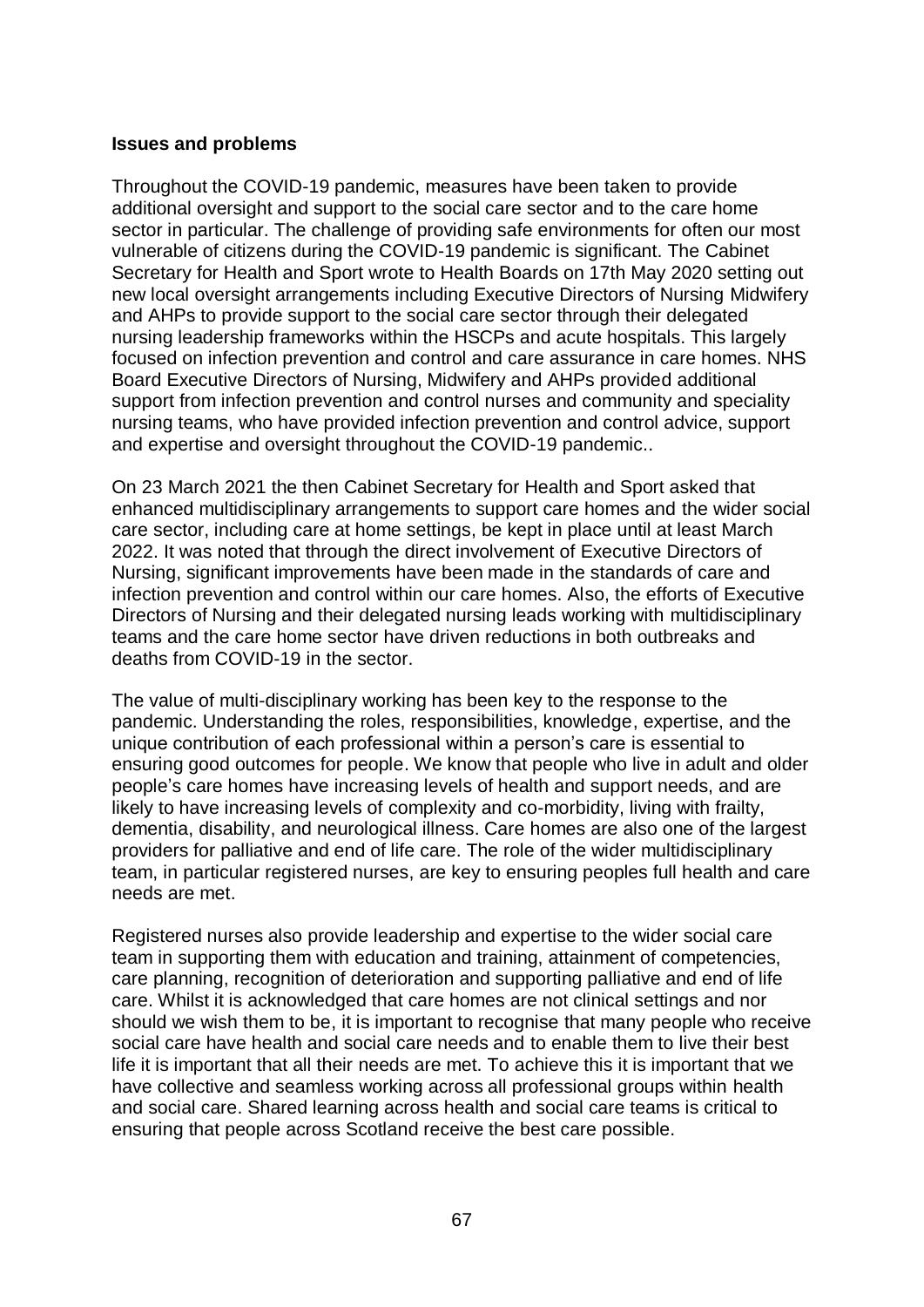## **Relevant Independent Review of Adult Social Care Recommendations**

Recommendation 21: The National Care Service in close co-operation with the NHS should establish joint outcome measures to measure progress in health and social care support, through which to oversee delivery of social care in local systems via reformed Integration Joint Boards.

Recommendation 27: The safety and quality of care provided in care homes must be improved to guarantee consistent, appropriate standards of care.

#### **What we propose**

It is important that we have professional nursing governance and assurance across community health and social care services. This should be of a similar standard to that provided for registered nurses and healthcare support workers working in hospitals and would build on the role that Executive Directors of Nursing, Midwifery and AHPs and their professional leadership teams have taken during the COVID-19 pandemic in care homes.

We propose to maintain the current Executive Director role to provide professional leadership across community health and social care. Executive Directors of Nursing will continue to:

- provide professional leadership to support the health and care needs of care home residents supporting prevention, anticipation, early intervention, recognition of deterioration, and palliative and end of life care.
- use information from the safety huddle tool and other mechanisms through the oversight arrangements to identify where specific nursing support may be required
- facilitate assurance/professional support for quality outcomes and safety through the provision of professional and clinical advice on standards of practice, education requirements and quality of care.
- ensure provision of specific infection protection and control expertise and support including reviewing and recommending actions to be taken in relation to infection protection and control practice, cleaning regimes, and appropriate and effective use of personal protective equipment to prevent transmission of infection
- continue to support the identification of education and training needs of staff in care homes, supporting them to enhance their skill and knowledge in infection protection and control and other clinical aspects of care and maintain standards of care.

The advisory role provided by Executive Directors for Nursing, Midwifery and AHPs and their teams are currently focussed on adult care homes. However to, ensure parity of care and support and early intervention this could, be extended to include other social care environments such as care at home services, where it could improve outcomes for people in their own homes who have health and social care needs.

The role could also be extended from the current advisory and oversight role to a role of accountability, with the National Care Service overseeing and ensuring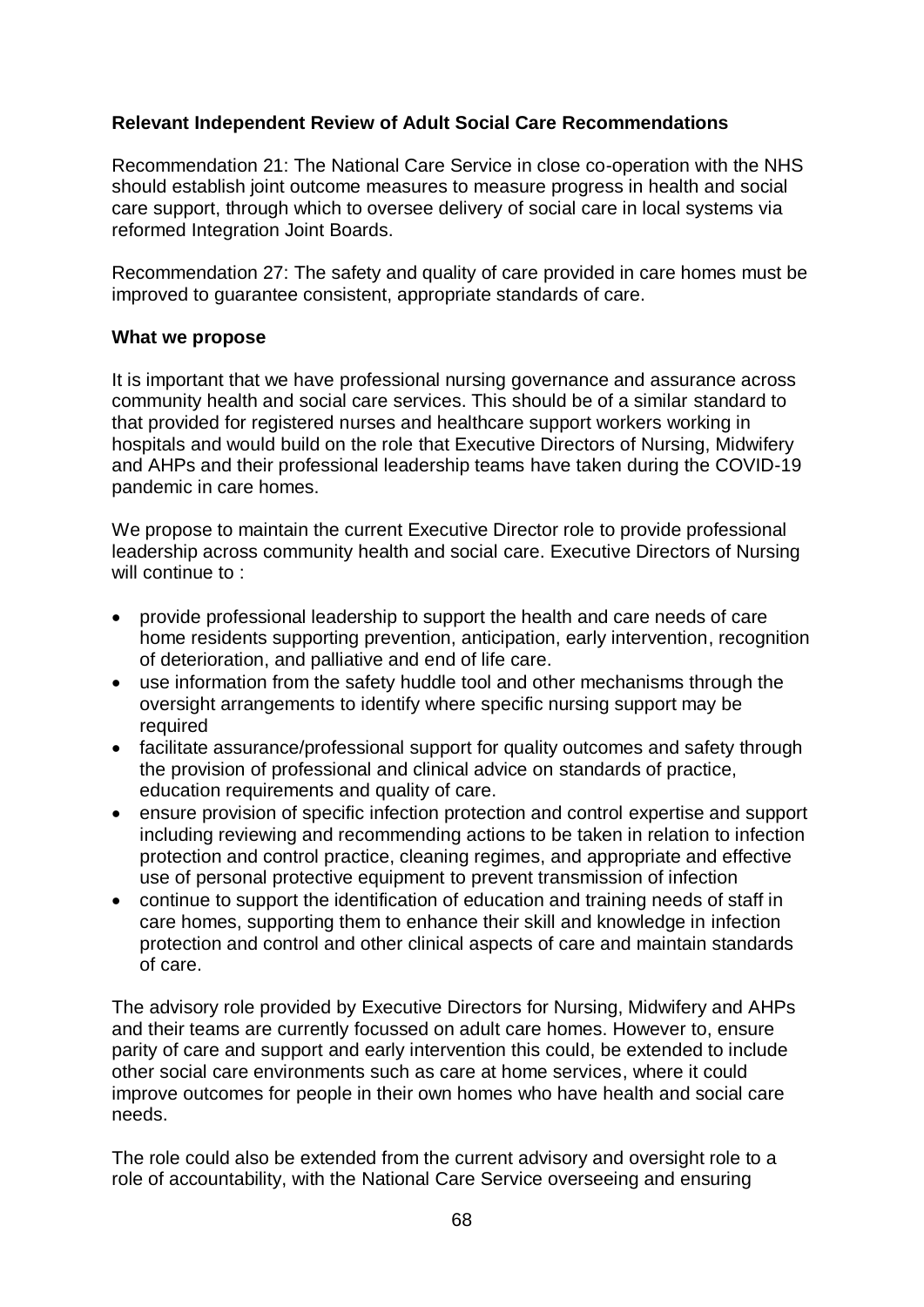consistency of access to education and professional development of social care nursing staff, standards of care, and governance of nursing providing within social care service. The National Care Service could also be responsible for the commissioning of nursing in social care.

#### **Questions**

**Q34.** Should Executive Directors of Nursing have a leadership role for assuring that the safety and quality of care provided in social care is consistent and to the appropriate standard? Please select one.

| Yes                                                                                                                                                                                                                                                         |
|-------------------------------------------------------------------------------------------------------------------------------------------------------------------------------------------------------------------------------------------------------------|
| No.                                                                                                                                                                                                                                                         |
| Yes, but only in care homes                                                                                                                                                                                                                                 |
| Yes, in adult care homes and care at home                                                                                                                                                                                                                   |
| Please say why                                                                                                                                                                                                                                              |
|                                                                                                                                                                                                                                                             |
|                                                                                                                                                                                                                                                             |
|                                                                                                                                                                                                                                                             |
| <b>Q35.</b> Should the National Care Service be responsible for overseeing and ensuring<br>consistency of access to education and professional development of social care<br>nursing staff, standards of care and governance of nursing? Please select one. |
| Yes                                                                                                                                                                                                                                                         |
| No, it should be the responsibility of the NHS                                                                                                                                                                                                              |
| No, it should be the responsibility of the care provider                                                                                                                                                                                                    |
|                                                                                                                                                                                                                                                             |

Please say why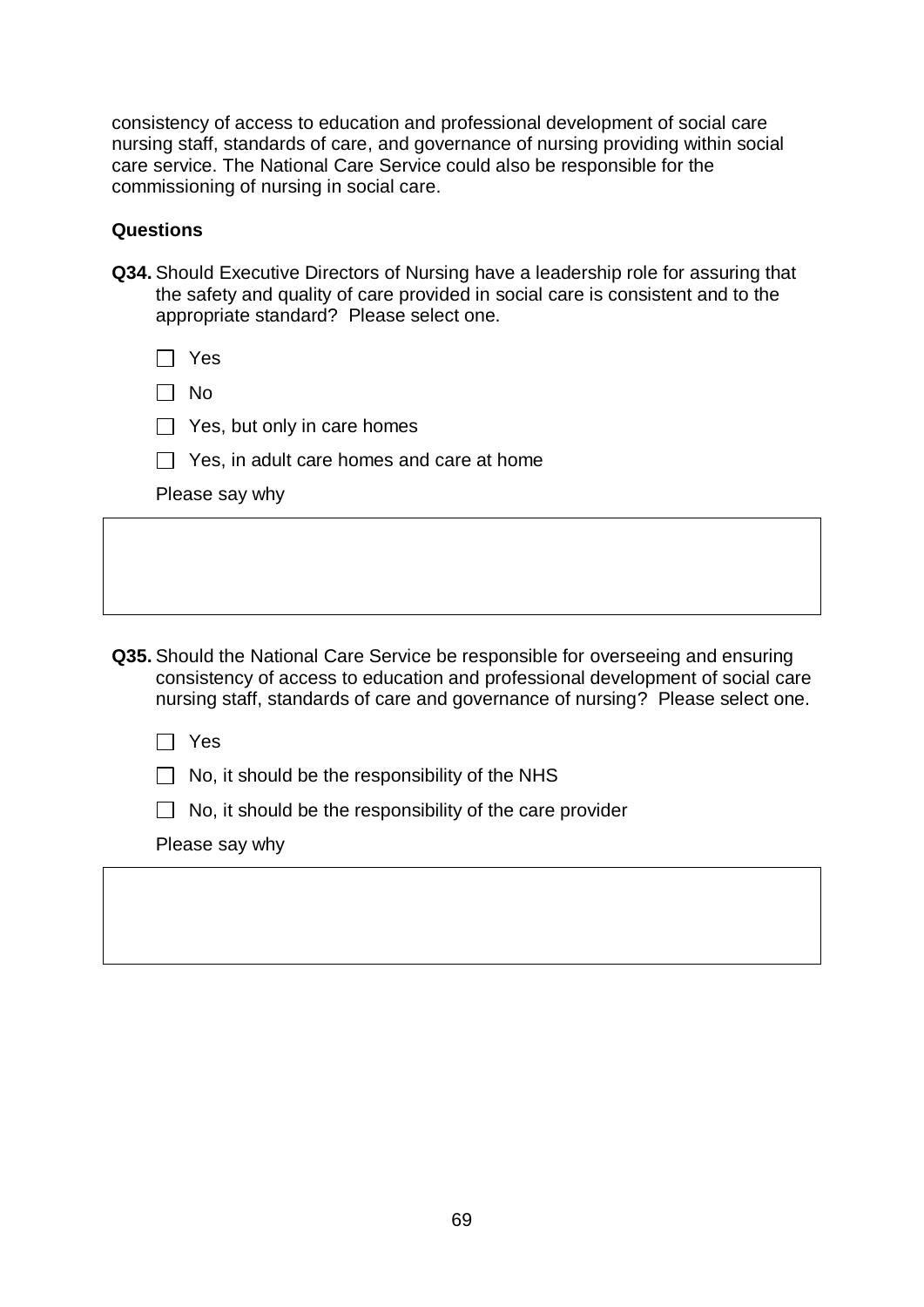**Q36.** If Community Health and Social Care Boards are created to include community health care, should Executive Nurse Directors have a role within the Community Health and Social Care Boards with accountability to the National Care Service for health and social care nursing?

| ×<br>٧ |
|--------|
|--------|

 $\Box$  No

If no, please suggest alternatives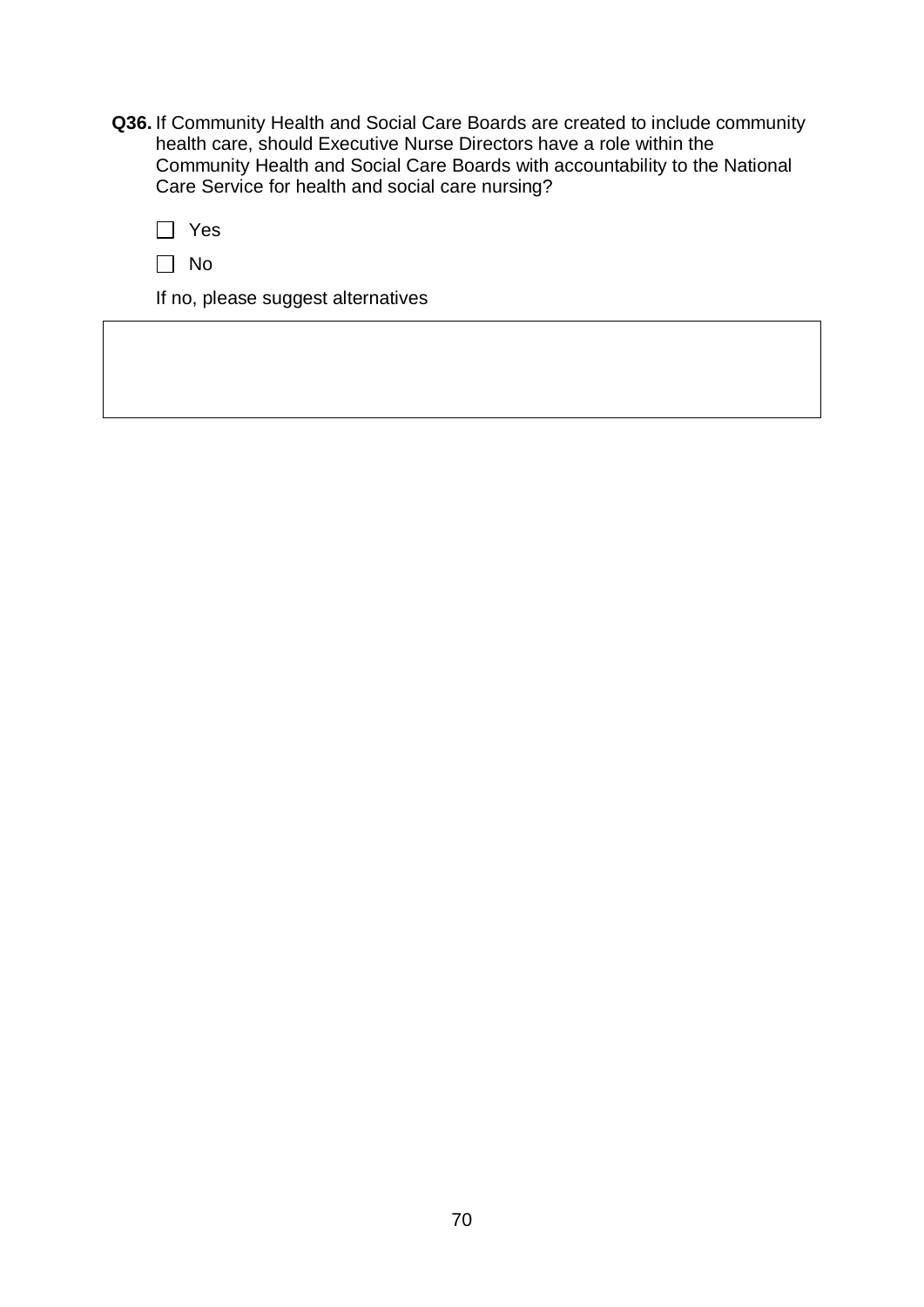## Justice Social Work

#### **How it works now**

Community justice has a vital role in preventing offending and delivering effective interventions which keep communities safe and tackle offending behaviour. At the core of community justice is effective delivery of community sentences, other community-based interventions (such as supervision of those on bail) imposed by the courts, and the supervision of relevant individuals upon release from custody. Justice social work (JSW) services, as part of local authorities, take a lead role in the delivery of community interventions, with support from partners including third sector organisations.

A large number of people who come into contact with the justice system have a wide range of often complex needs. Holistic approaches are required which take account of an individual's health - including mental health, trauma, and drug and alcohol related issues - housing, employability, and risk of harm to self and others. Collaboration with victims organisations and communities is also needed to help increase public understanding of and confidence in community interventions. The Scottish Government has a long-stated ambition to take an approach to criminal justice that focuses on prevention, treatment, and rehabilitation, rather than a model solely focused on punishment and containment.

The current model for community justice came into operation on 1 April 2017, underpinned by the Community Justice (Scotland) Act 2016 (the 2016 Act), which places duties on a group of statutory partners to engage in community justice planning and to report against a set of nationally-determined outcomes. This relies on effective partnership working at both local and national levels. Community justice partnerships in local authority areas are made up of a number of statutory partners and are supported by Community Justice Scotland, which was established by the 2016 Act. Although some community justice partnerships are aligned to governance arrangements associated with Integration Joint Boards (IJBs), others are not. The proposed creation of a National Care Service (NCS) with directly funded Community Health and Social Care Boards (CHSCBs) to deliver services locally may provide an opportunity to improve accountability create more consistency, and improve outcomes for people working with community justice services.

A focus on prevention and effective community interventions has helped see Scotland's reconviction rate fall to its lowest level since comparable records began. The average number of reconvictions per offender has decreased by 23% over the past decade from 0.60 in 2008-09, to 0.46 in 2017-18. This approach is based on strong evidence that community interventions are more effective than short custodial sentences. The presumption against short sentences was extended to apply to custodial sentences of 12 months or less in 2019, to help enable a further shift to community sentencing and help prevent reoffending.

However, Scotland still has one of the highest prison populations per capita in Western Europe and a range of measures are being taken to increase availability of and confidence in community interventions. We will continue to take forward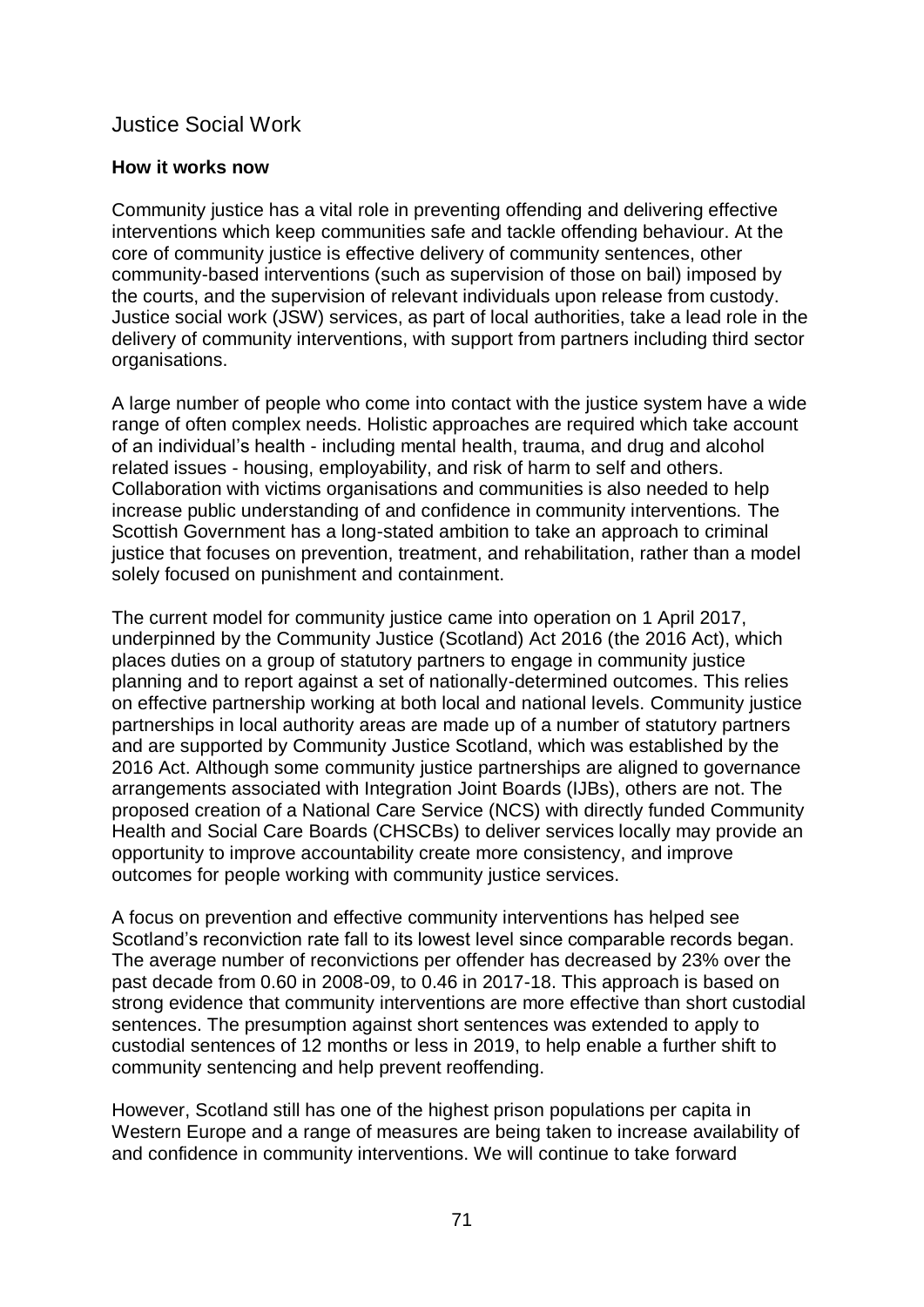commitments made by the Scottish Government in relation to community justice, whatever the outcome of this consultation.

In particular, the Scottish Government will review the National Strategy for Community Justice this year, and will consider how to build on progress over recent years to further encourage the use of community interventions where appropriate, including through a substantial expansion in the availability of diversion from prosecution and of community justice services.

The Scottish Government has also committed to exploring legislative options for a sustainable reduction in the prison population, with a focus on managing offending behaviour – and reducing re-offending – in the most effective way.

Social work services play a critical role in the delivery of adult social care and as such, if social work in general were to become part of the NCS, there could be value in considering the integration of JSW services as well, to ensure a consistent approach. This may also help address some identified issues around consistency and equity of access in relation to JSW services, and to enable a shift towards a public health based approach to preventing offending, community based interventions, and rehabilitation.

### **Issues and problems**

There are a number of issues affecting community justice and JSW services which are relevant to consideration of future options.

Ensuring consistency of access to services across Scotland is a challenge, and has been a longstanding concern. With better coordination, a set of minimum standards, and the appropriate resources, the delivery of effective and person-centred community justice services could be made much more consistent across the country and improve outcomes for individuals, families, and communities. There are a number of ways to achieve this and one may be through inclusion of aspects of community justice in the NCS.

It is noted that the proposed changes will not preclude work on the strategic approach to community justice being taken forward, or work with Community Justice Scotland, Social Work Scotland, and others linked to the Recover, Renew, and Transform programme which is focused on the impact of coronavirus on the justice system.

### **Relevant Independent Review of Adult Social Care Recommendations**

The Independent Review of Adult Social Care (IRASC) found compelling evidence of where current integrated arrangements were working well under IJBs and their delivery arm, Health and Social Care Partnerships (HSCPs). This was especially the case where all social care, social work and community based healthcare were delegated to its greatest extent. The review noted that there is scope to be more consistent in these arrangements and embed the effective working they saw throughout the country.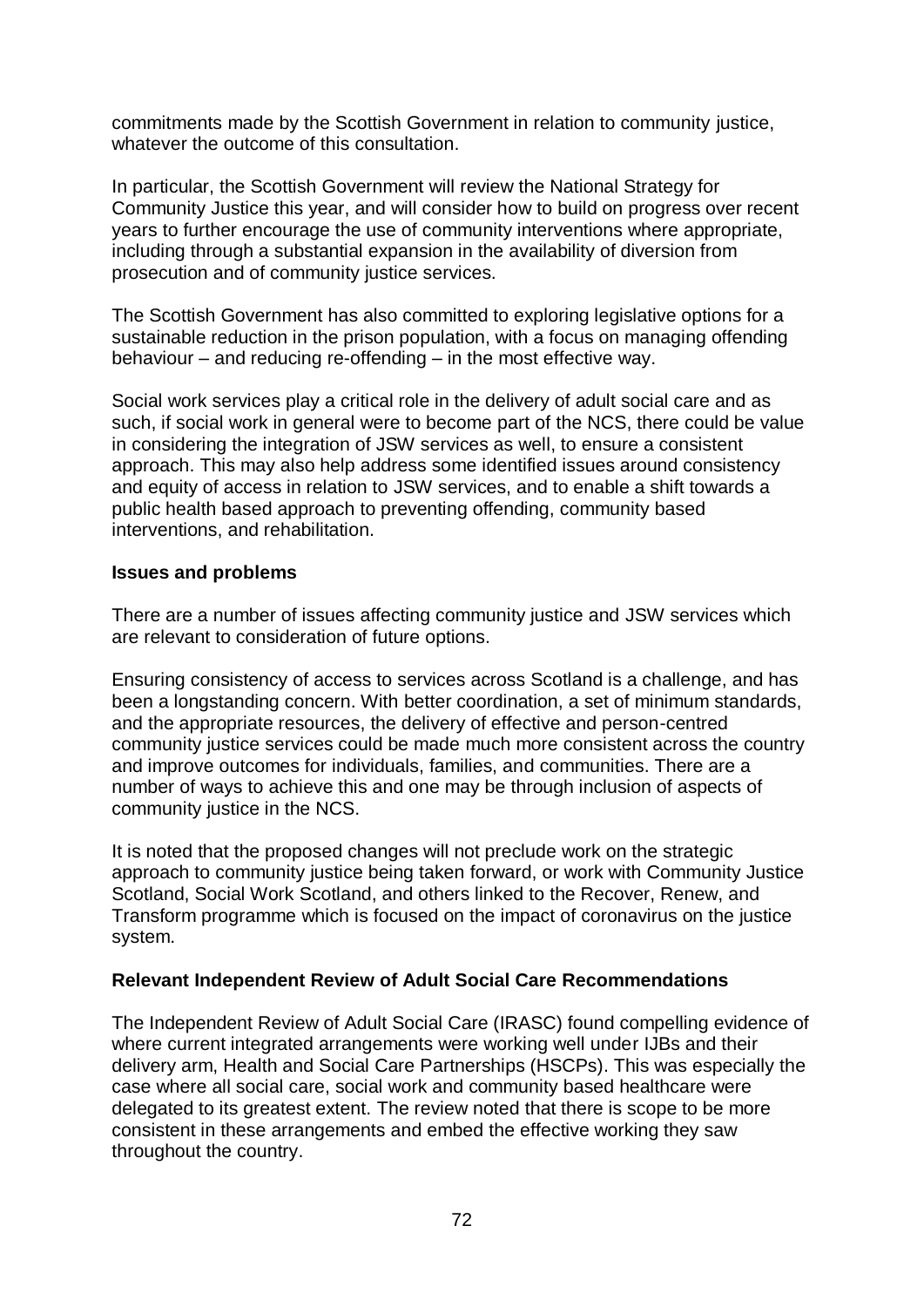IRASC was clear that its focus was on adult social care *-* it therefore did not consider issues relating to JSW services.

However it did note that: "Social workers were also concerned about the impact possible fragmentation would have on children, families and adults needing support and who do not lead their lives according to administrative boundaries or arrangements. Careful consideration should be given to these concerns as changes are taken forward".

As such, the establishment of a NCS could have a significant impact on JSW services, the delivery of community interventions, and accountability within community justice.

IRASC also recommended establishing a national organisation for training, development, recruitment and retention for adult social care support, including a specific Social Work Agency for oversight of professional development (Recommendation 45). IRASC highlighted that training and professional development needs to be appropriately resourced.

### **What we propose**

Including JSW services as part of the NCS could have some benefits, including addressing longstanding concerns about the consistency and availability of community justice services, and creating greater links to related public health services. The future model for the delivery of community justice services continues to be a live issue, particularly in the context of wider priorities around reducing the prison population and encouraging a further shift towards community interventions, and moving to a more national approach could aid these developments. In addition, if a NCS is established which includes some or all social work services with the exception of JSW, there is a risk that service provision could become more disjointed, and that JSW would not benefit from other reforms to the social work profession.

However, if JSW were to be included with the NCS, this would (as with other elements of social work and social care) involve transferring the relevant statutory responsibilities and revising highly complex funding and delivery arrangements, while ensuring that effective partnership working and service provision is not disrupted. This would require significant time and resources. If JSW services are to be included in the NCS, therefore, we suggest they might be transferred in a later phase of the process. However, we are inviting views now on whether they should, ultimately, be included.

Views from partners on the opportunities, risks, and potential benefits and challenges of any proposed changes that the NCS may bring to the model of community justice, and the relationship of community justice partnerships to CHSCBs, are crucial. Ultimately, the aim is to ensure the availability of community justice services that can command confidence, and better respond to the needs, and circumstances of individuals involved in the justice system, their families, and communities.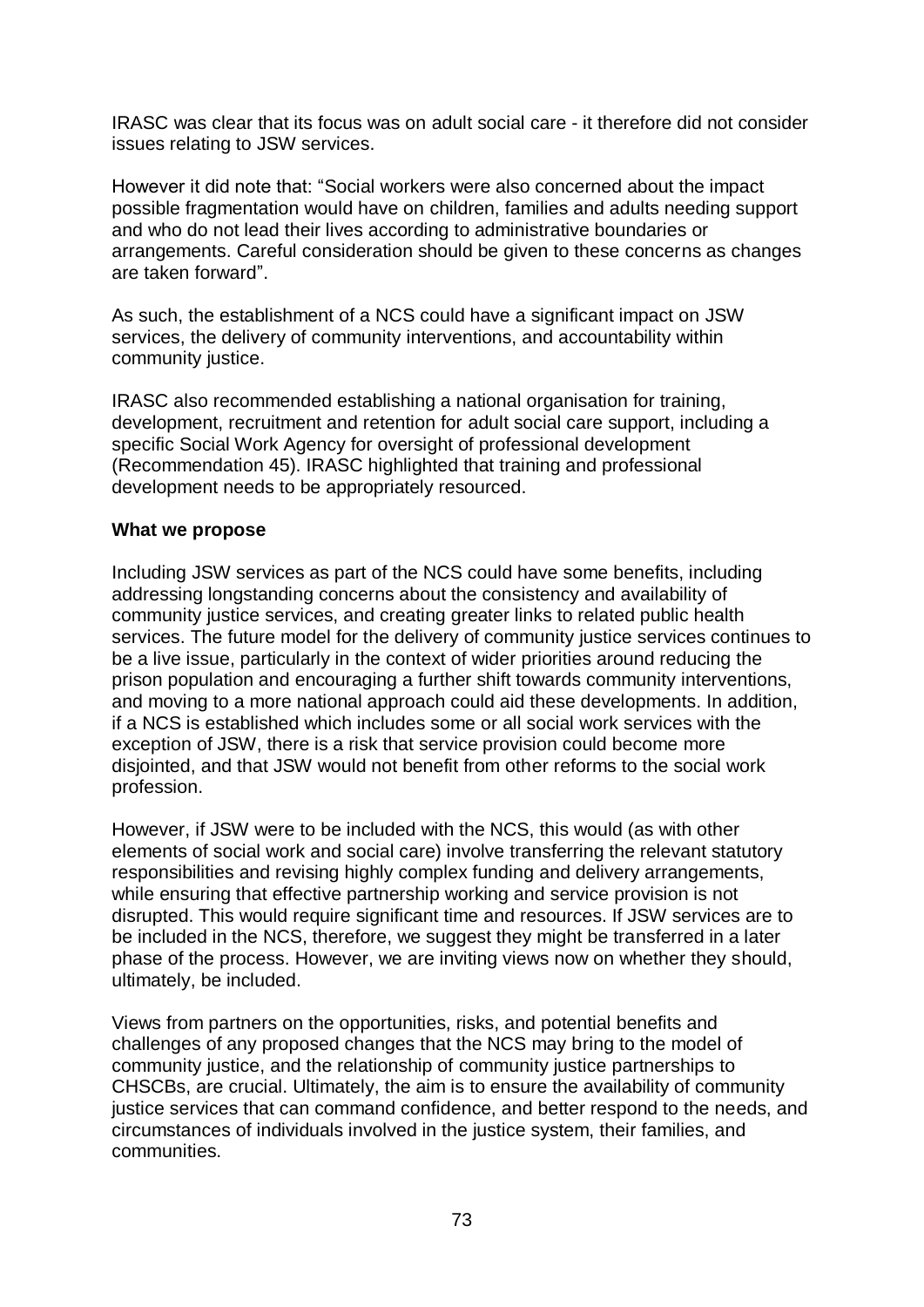### **Questions**

**Q37.** Do you think justice social work services should become part of the National Care Service (along with social work more broadly)?

 $\Box$  No

Please say why.

**Q38.** If yes, should this happen at the same time as all other social work services or should justice social work be incorporated into the National Care Service at a later stage?

 $\Box$  At the same time

|  |  |  | $\Box$ At a later stage |
|--|--|--|-------------------------|
|--|--|--|-------------------------|

Please say why.

**Q39.** What opportunities and benefits do you think could come from justice social work being part of the National Care Service? (Tick all that apply)

| $\Box$ More consistent delivery of justice social work services |  |
|-----------------------------------------------------------------|--|
|-----------------------------------------------------------------|--|

|  | $\Box$ Stronger leadership of justice social work |  |  |
|--|---------------------------------------------------|--|--|
|  |                                                   |  |  |

| $\Box$ Better outcomes for service users |
|------------------------------------------|
|                                          |

- $\Box$  More efficient use of resources
- $\Box$  Other opportunities or benefits please explain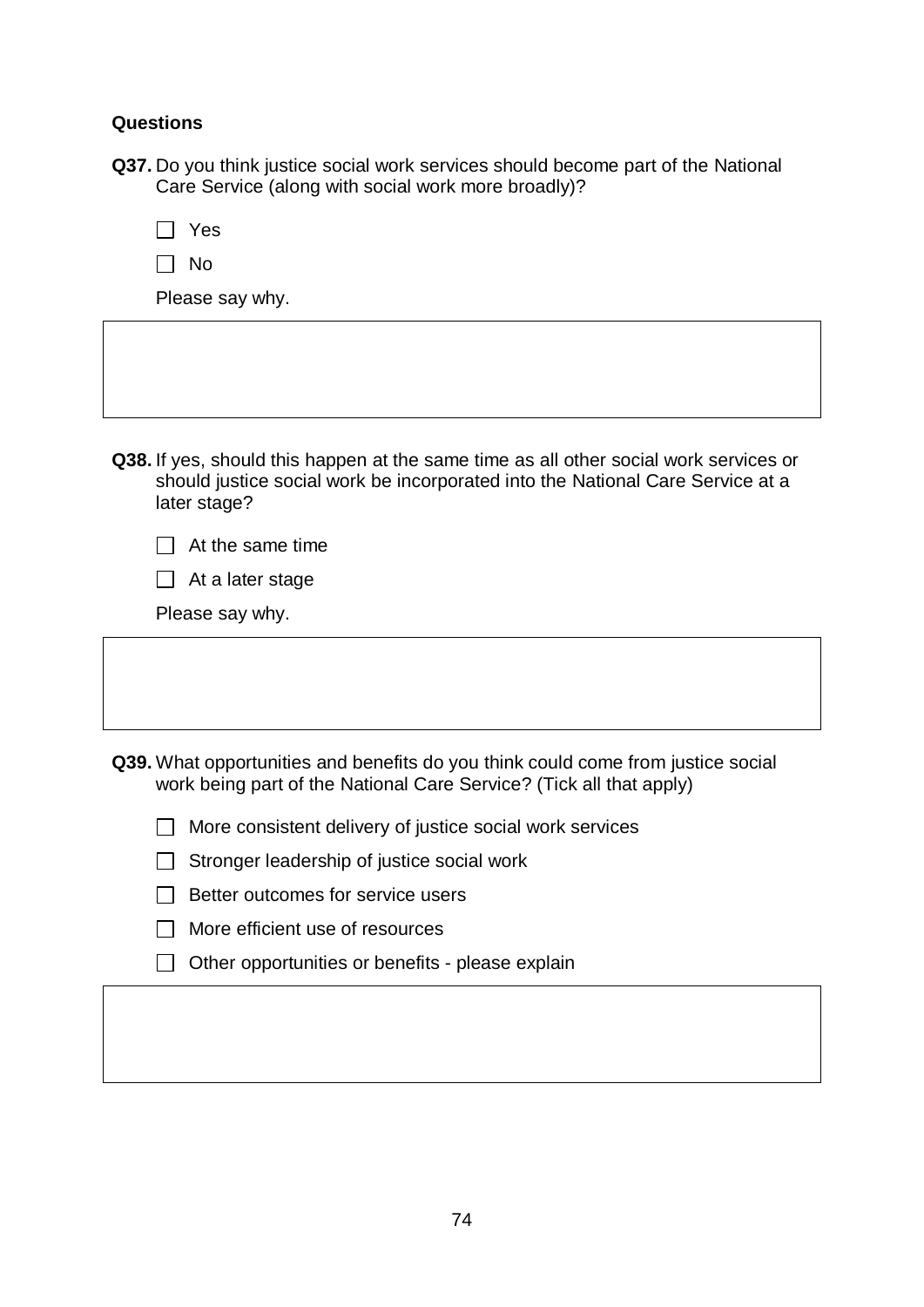**Q40.** What risks or challenges do you think could come from justice social work being part of the National Care Service? (Tick all that apply)

 $\Box$  Poorer delivery of justice social work services

- $\Box$  Weaker leadership of justice social work
- $\Box$  Worse outcomes for service users
- $\Box$  Less efficient use of resources
- $\Box$  Other risks or challenges please explain

**Q41.** Do you think any of the following alternative reforms should be explored to improve the delivery of community justice services in Scotland? (Tick all that apply)

| $\Box$ Maintaining the current structure (with local authorities having responsibility |
|----------------------------------------------------------------------------------------|
| for delivery of community justice services) but improving the availability and         |
| consistency of services across Scotland                                                |

- $\Box$  Establishing a national justice social work service/agency with responsibility for delivery of community justice services
- $\Box$  Adopting a hybrid model comprising a national justice social work service with regional/local offices having some delegated responsibility for delivery
- $\Box$  Retaining local authority responsibility for the delivery of community justice services, but establishing a body under local authority control to ensure consistency of approach and availability across Scotland
- $\Box$  Establishing a national body that focuses on prevention of offending (including through exploring the adoption of a public health approach)
- $\Box$  No reforms at all
- $\Box$  Another reform please explain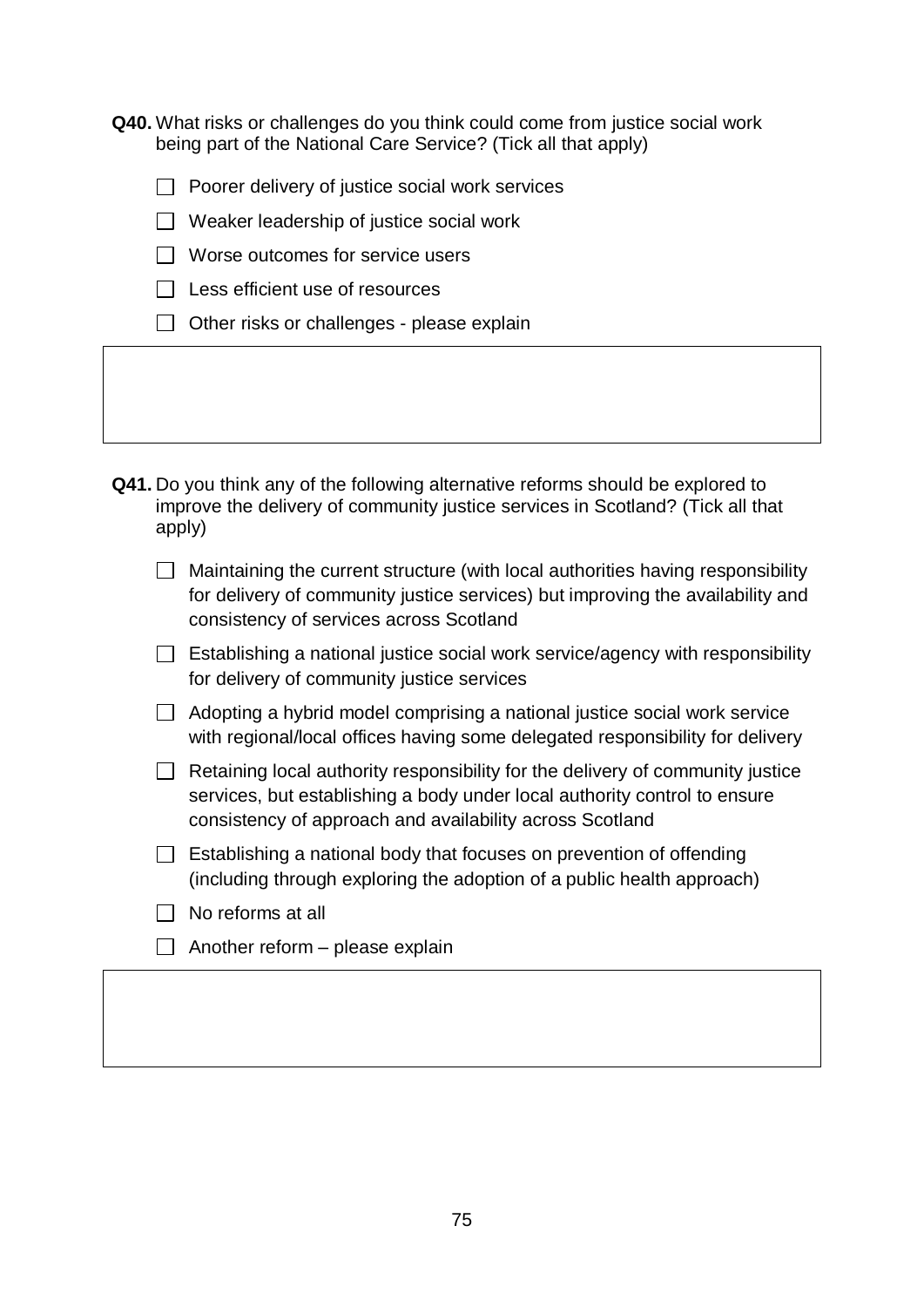**Q42.** Should community justice partnerships be aligned under Community Health and Social Care Boards (as reformed by the National Care Service) on a consistent basis?

Yes

| ۰.<br>w |
|---------|
|---------|

Please say why.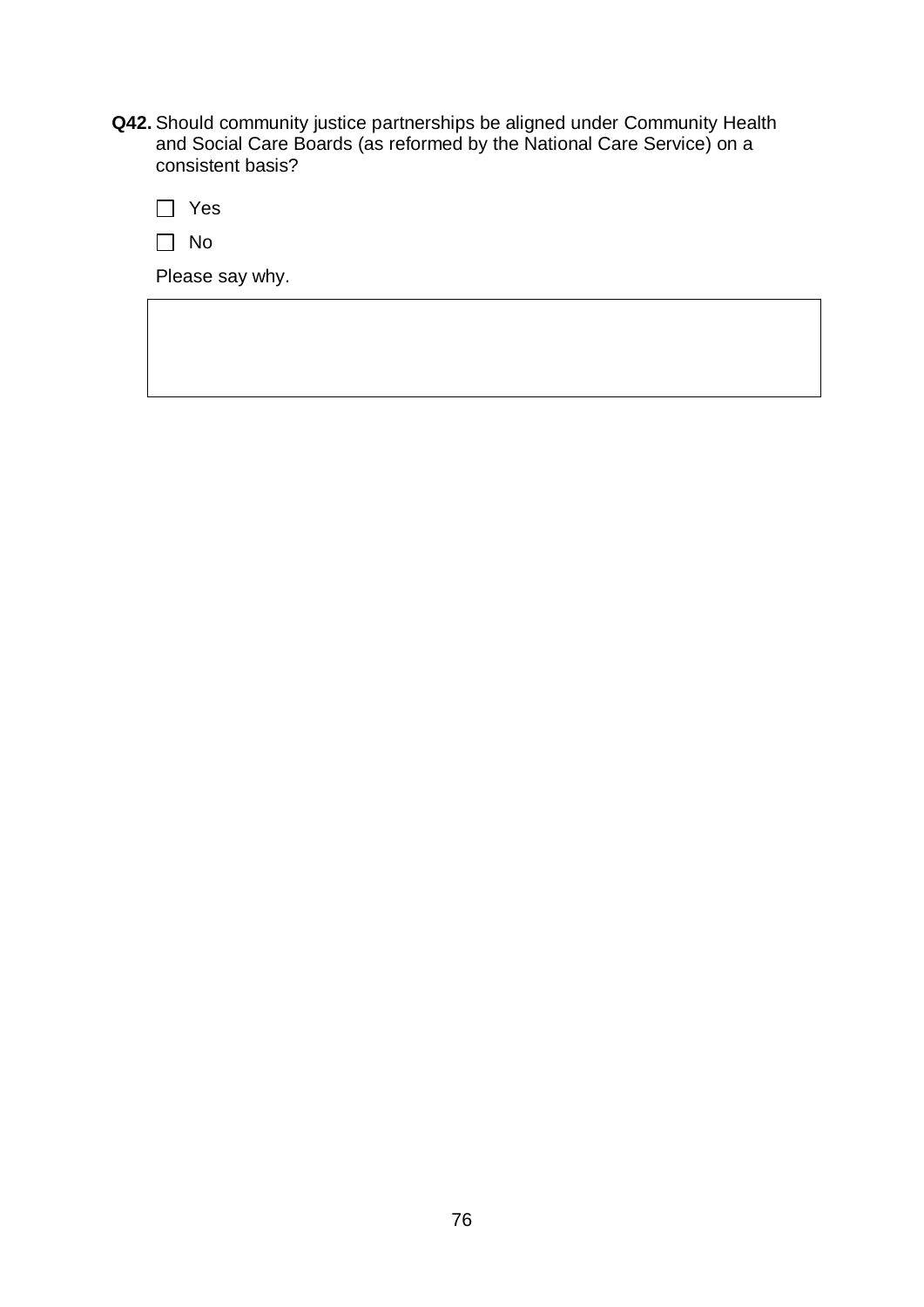## Prisons

## **How it works now**

Responsibility for healthcare in prisons was transferred to the NHS in 2011 and is delegated to integration authorities as a result of the Public Bodies (Joint Working) (Scotland) Act 2014. However, social care in prisons is not integrated and continues to be delivered by the Scottish Prison Service.

Over the past two years the Health and Social Care Integration in Prisons Workstream of the Scottish Government's Health and Social Care in Prisons Programme has collaborated with key stakeholders to carry out a pilot in six prisons to look at ways to achieve better integrated health, social work, and social care services and support for people in prison. Work was also commissioned with the aim of better [understanding the social care support needs of Scotland's prison](https://www.gov.scot/publications/understanding-social-care-support-needs-scotlands-prison-population/#:~:text=The%20Scottish%20Government%20has%20recognised%20the%20increasing%20need,rights%20as%20a%20citizen%22%20%28Levy%20et%20al.%2C%202018%29.)  [population.](https://www.gov.scot/publications/understanding-social-care-support-needs-scotlands-prison-population/#:~:text=The%20Scottish%20Government%20has%20recognised%20the%20increasing%20need,rights%20as%20a%20citizen%22%20%28Levy%20et%20al.%2C%202018%29.) A report on the workstream findings is due to be published later in 2021

### **Issues and problems**

The workstream recognised the positive work already happening in prisons that supports people in custody and those being liberated. However, it also identified opportunities to improve and strengthen the multi-disciplinary approaches in key areas, including integrated services.

People in prison with physical health needs already receive personal care arranged directly by the Scottish Prison Service. However, those with needs that may be less visible, such as learning disability, mental health difficulties, and substance use are not getting access to integrated services that encompass health, social work, and social care which would include the opportunity for a holistic assessment of needs.

The issue of how to make best use of social work resources was present throughout the project. Whilst both social workers based in prisons and community-based social workers have distinct functions, opportunities were identified for a more cohesive approach to social work delivery. This could maximise opportunities for individuals to access treatment, care, and rehabilitation to support them to lead positive lives within prison and then to move on and seek employment, support their families, and contribute positively to their communities on liberation. With greater support on their return to the community the likelihood of crisis, and thereby return into the justice system, could be reduced.

Barriers to achieving integrated services were identified in the report with challenges relating to data sharing being one of particular complexity. There is a lack of joined up systems enabling data to be shared and often Integration Joint Boards (IJBs) and local authorities do not have robust data about the needs of people who are imprisoned.

## **Access to care and support**

The workstream found that eligibility criteria designed to be applied in the community, which are heavily weighted towards physical needs, meant that some people may not be able to access support while in prison. These could include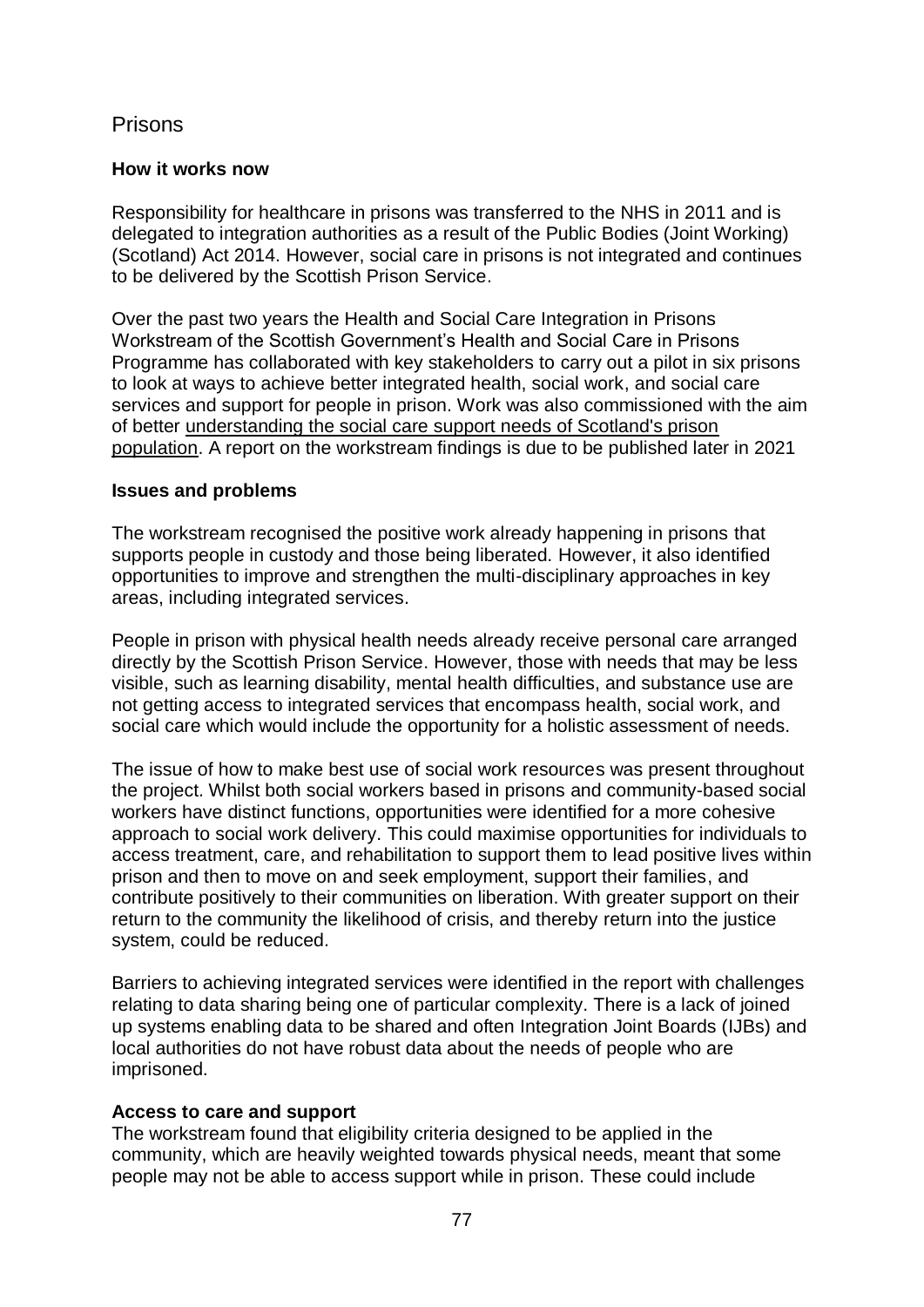people with complex needs, including chronic but low level mental health and substance use, or with cognitive decline who are unable to work, attend education, or maintain relationships. Also, whilst there are a number of wellbeing services in prisons, these have generally arisen organically rather than being based on strategic needs assessments and commissioning plans. Although there are some peer support opportunities and listening services in prison, opportunities to access informal support opportunities similar to those in the community are much reduced e.g. support from families, friends, libraries, and churches. The workstream identified the need for any future work on access to care and support to explicitly recognise the impact of the prison environment on the availability of informal and third sector support, and to take into account the capacity of individuals in prison to access such support

Services in prisons often seek to be similar to those in the community, for example in terms of access to healthcare. However the limited choice and restricted access to care services in prison can mean this is more difficult to achieve, making equivalence unachievable or unsuitable. Achieving equivalence may mean access to services being considered in a different way in custodial settings.

### **Relevant Independent Review of Adult Social Care Recommendations**

Recommendation 4: People should understand better what their rights are to social care and supports, and "duty bearers", primarily social workers, should be focused on realising those rights rather than being hampered in the first instance by considerations of eligibility and cost.

Recommendation 19: The National Care Service should oversee social care provision at national level for people whose needs are very complex or highly specialist and for services such as prison social care that could be better managed on a once-for-Scotland basis.

Recommendation 26: The National Care Service should manage provision of care for people whose care needs are particularly complex and specialist, and should be responsible for planning and delivery of care in custodial settings, including prisons.

### **What we propose**

The Independent Review of Adult Social Care recommends that the National Care Service (NCS) should oversee social care provision for people in prison and be responsible for the planning and delivery of care in prisons,

This will also form a part of work to create a single, outcomes focused approach to care and support which stretches from prevention and early intervention through to acute and specialist provision.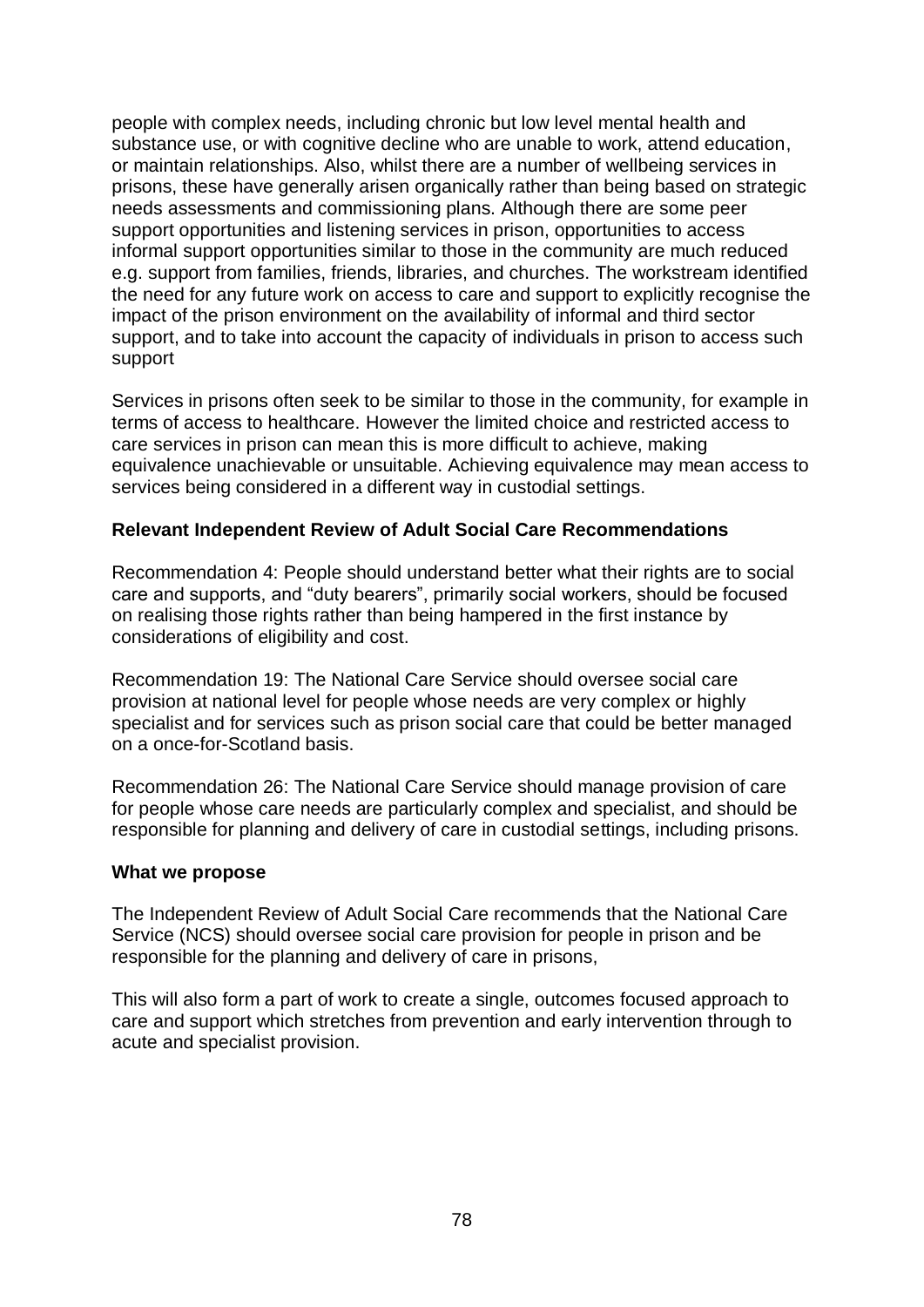### **Questions**

**Q43.** Do you think that giving the National Care Service responsibility for social care services in prisons would improve outcomes for people in custody and those being released?

|--|--|

 $\Box$  No

Please say why.

**Q44.** Do you think that access to care and support in prisons should focus on an outcomes-based model as we propose for people in the community, while taking account of the complexities of providing support in prison?

| ٠<br>×<br>_____ |
|-----------------|
|-----------------|

 $\Box$  No

Please say why.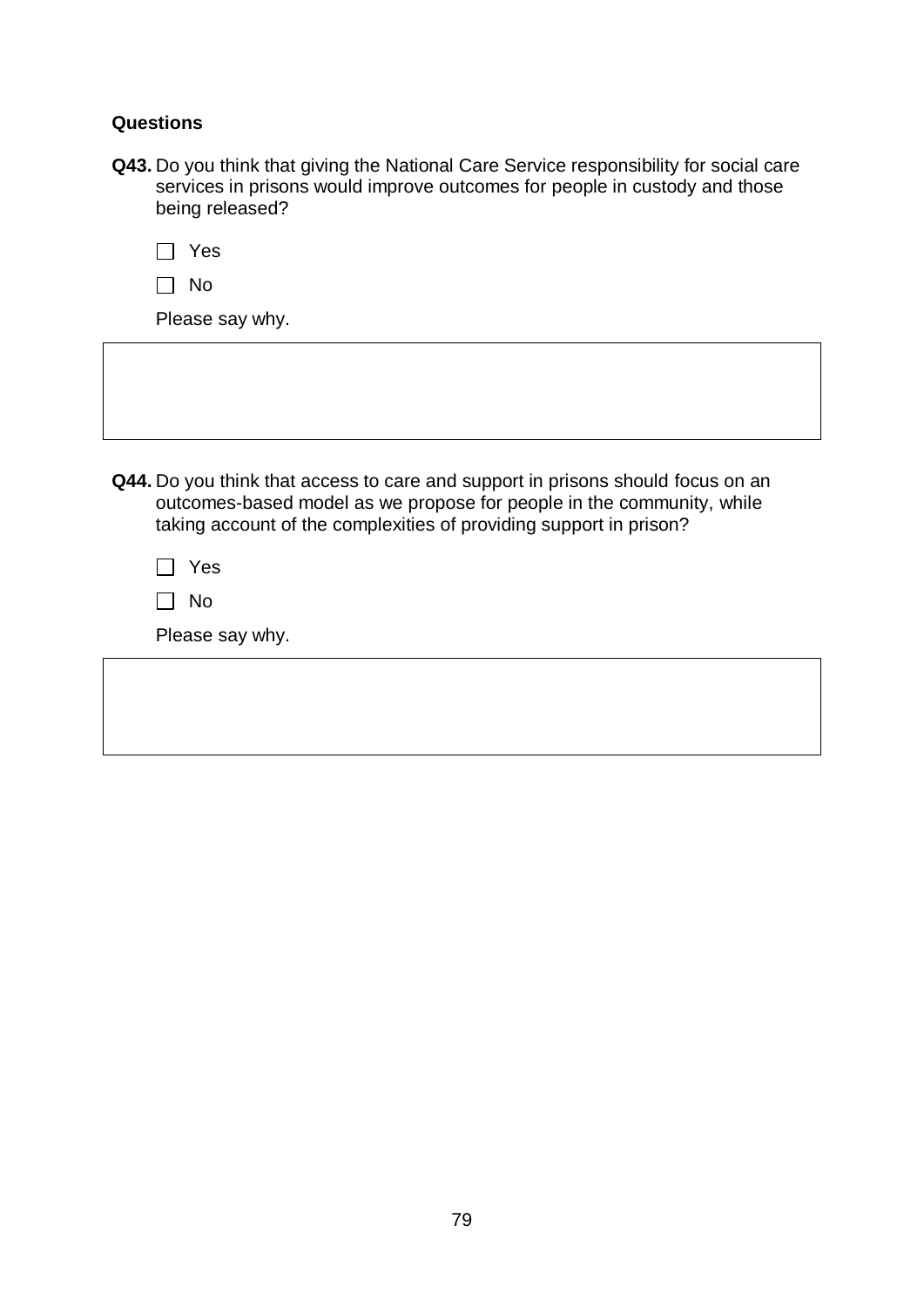# Alcohol and Drug Services

### **How it works now**

The responsibility for the provision of specialist adult drug and alcohol service provision is entirely delegated to the integration authority.

The services provided are generally a combination of clinical services, social work and social care provision. Elements of social care provision will be contracted from the third sector. Services will have varying degrees of integration and joint working. In addition there can be community, voluntary and mutual aid support for people.

People with severe and enduring issues with alcohol/drugs will often have other complex issues that overlap with mental health, children's services, housing, and justice as well as physical health issues. There is variation between different areas as to whether justice and children's services are delegated to the integration authority.

Specialist services for children who use alcohol/drugs would generally be provided through children's services rather than the specialist drug and alcohol services.

Each local authority area has an Alcohol and Drug Partnership (ADP). The ADP has a responsibility for strategic planning and performance across the spectrum of drug and alcohol issues including education, prevention, early intervention, treatment, support, recovery, and licensing/legislation. ADPs membership is made up from various public services, including the NHS, the local authority, Police Scotland, Scottish Prison Service, and the Scottish Fire and Rescue Service, plus third sector organisations and community representatives. There will be variation in chairing arrangements for ADPs and some have independent chairs. ADPs also have a role in some areas supporting the public protection agenda and reporting to Chief Officer Groups, which bring together the chief executives of relevant organisations. Governance, finance and procurement is provided via the integration authority.

### **Issues and problems**

People with drug and alcohol issues often have multiple complex needs that span a range of health and social care issues. They may have experienced multiple adverse childhood events and be deeply affected by trauma which can make engagement and change difficult. Drug and alcohol issues can be chronic and relapsing meaning that people may need long term and/or multiple episodes of treatment, care, and support.

It can be difficult and complicated to create individual care plans for people across systems and ensure care is joined up across complex systems. For some, multiple services may need to "wraparound" people at acute stage and many people face stigma which can prevent them seeking help or progressing towards recovery.

Governance and accountability for alcohol and drugs services is challenging given that services range across the NHS, local authorities, and third sector organisations.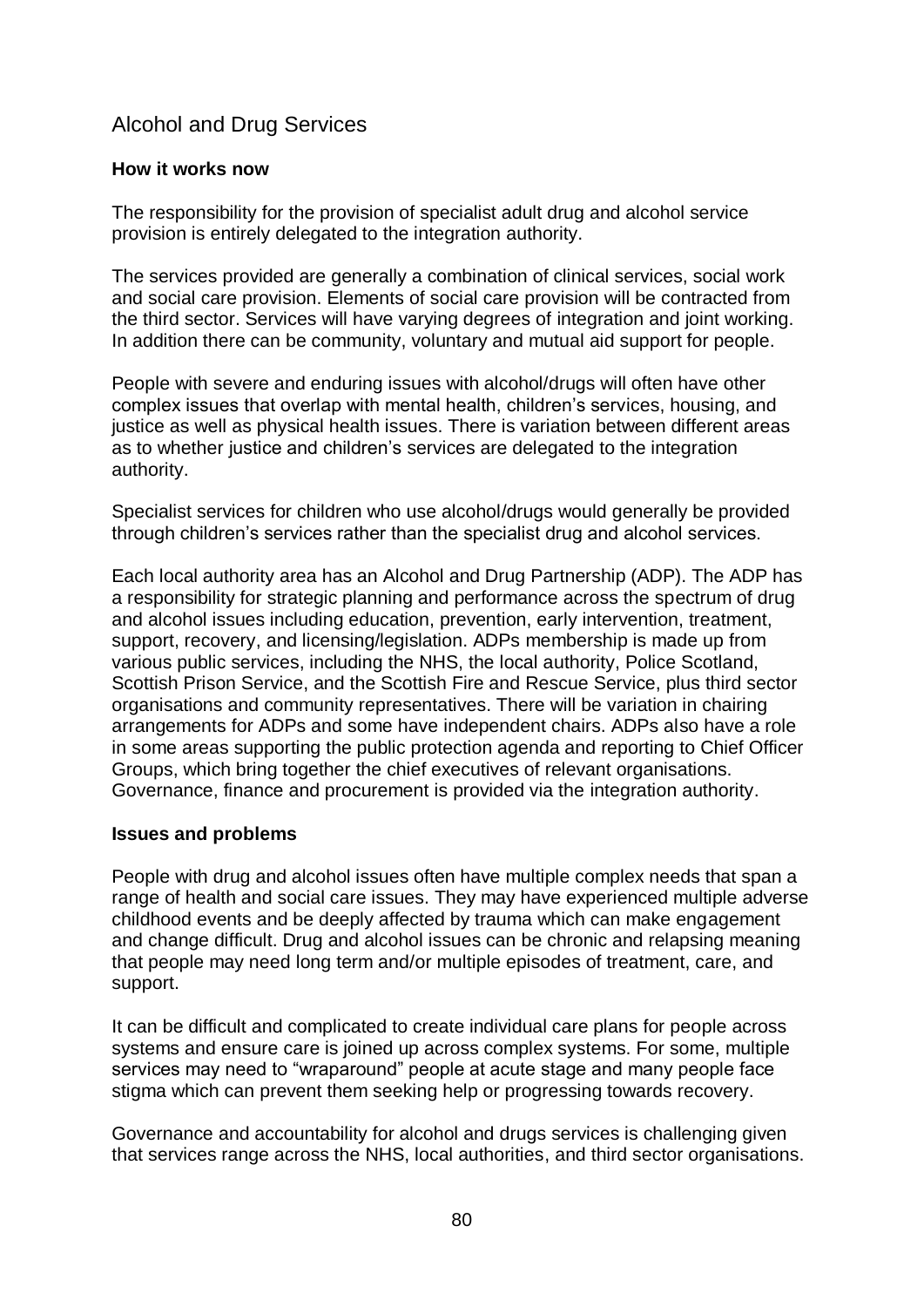Many stakeholders feel that the system is focussed on treatment (which is mainly delivered by the NHS and local authorities), with recovery and wider support services (delivered by the third sector) not given the same level of priority. However, evidence shows that earlier connections to recovery services dramatically increase the likelihood of successful treatment. There is also evidence that many people can fall through the gaps of the system, for example when moving from hospital to the community, from treatment to recovery.

There is a need to ensure a "no-wrong-door" approach to accessing support for drug and alcohol issues, as the initial contact may not always be through specialist drug and alcohol services. Additionally, some elements of care may fall out with the remit of those services, such as housing/homelessness support, justice, children's support, welfare, hospital, and acute care. Crucially as part of this approach, mental health and alcohol and drug services must be better connected to ensure that people presenting with multiple complex needs are not excluded from treatment and care at either of these services.

There is a need to develop a trauma informed workforce, with skills and knowledge across specialist and non-specialist services, and able to work with people with multiple complex needs presenting for help.

### **What we propose**

People with problematic substance use are often one of the most marginalised in society, and those with lived and living experience of problematic use of substances should be included in a collaborative, rights based and participative approach to the design and monitoring of services. This should recognise that additional support may be needed to facilitate full participation.

We expect that Community Health and Social Care Boards (CHSCBs) will continue to be key partners in ADPs, taking the place of Integration Joint Boards (IJBs) and will continue to provide the governance, finance and procurement functions for them. However, we will consider whether changes can be made to make ADPs more effective and whether they should become part of the National Care Service (NCS) nationally and part of CHSCBs. We would like to hear your views on what changes might be helpful.

We are also considering whether it would be more effective for the NCS to commission specialist provision, such as residential rehabilitation services, on a national level. The aim of this would be to increase accessibility of rehabilitation programmes, and aid in developing good practice on referral pathways, and ensuring funding models are clear and deliver value for money. We are also interested in views on whether other alcohol and drugs services might be better organised on a national basis.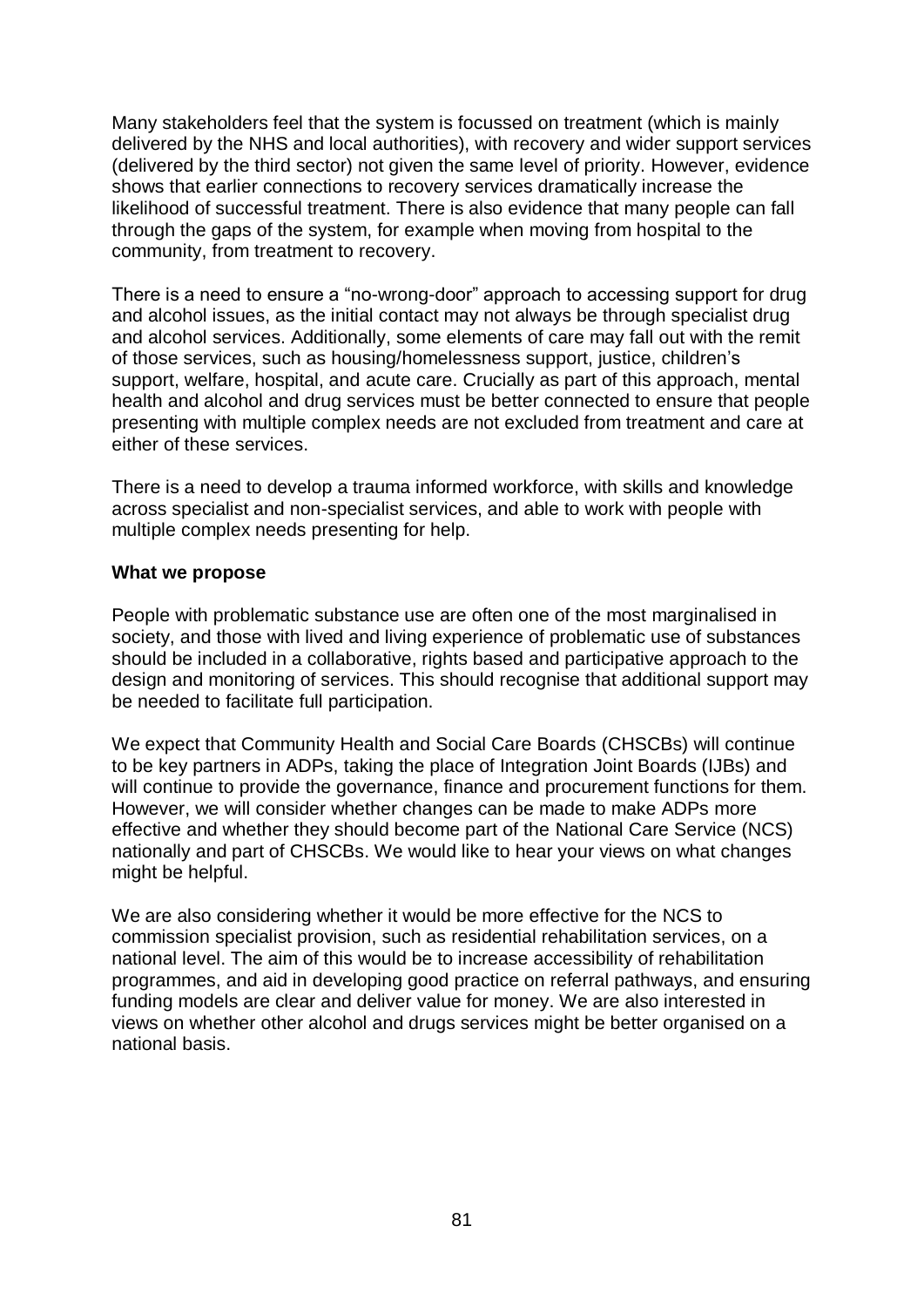## **Questions**

| Q45. What are the benefits of planning services through Alcohol and Drug |  |  |
|--------------------------------------------------------------------------|--|--|
| Partnerships? (Tick all that apply)                                      |  |  |

 $\Box$  Better co-ordination of Alcohol and Drug services

 $\Box$  Stronger leadership of Alcohol and Drug services

- $\Box$  Better outcomes for service users
- $\Box$  More efficient use of resources
- $\Box$  Other opportunities or benefits please explain

**Q46.** What are the drawbacks of Alcohol and Drug Partnerships? (Tick all that apply)

 $\Box$  Confused leadership and accountability

 $\Box$  Poor outcomes for service users

- $\Box$  Less efficient use of resources
- $\Box$  Other drawbacks please explain

**Q47.** Should the responsibilities of Alcohol and Drug Partnerships be integrated into the work of Community Health and Social Care Boards?

| ٠<br>۰,<br>___ |
|----------------|
|----------------|

 $\Box$  No

Please say why.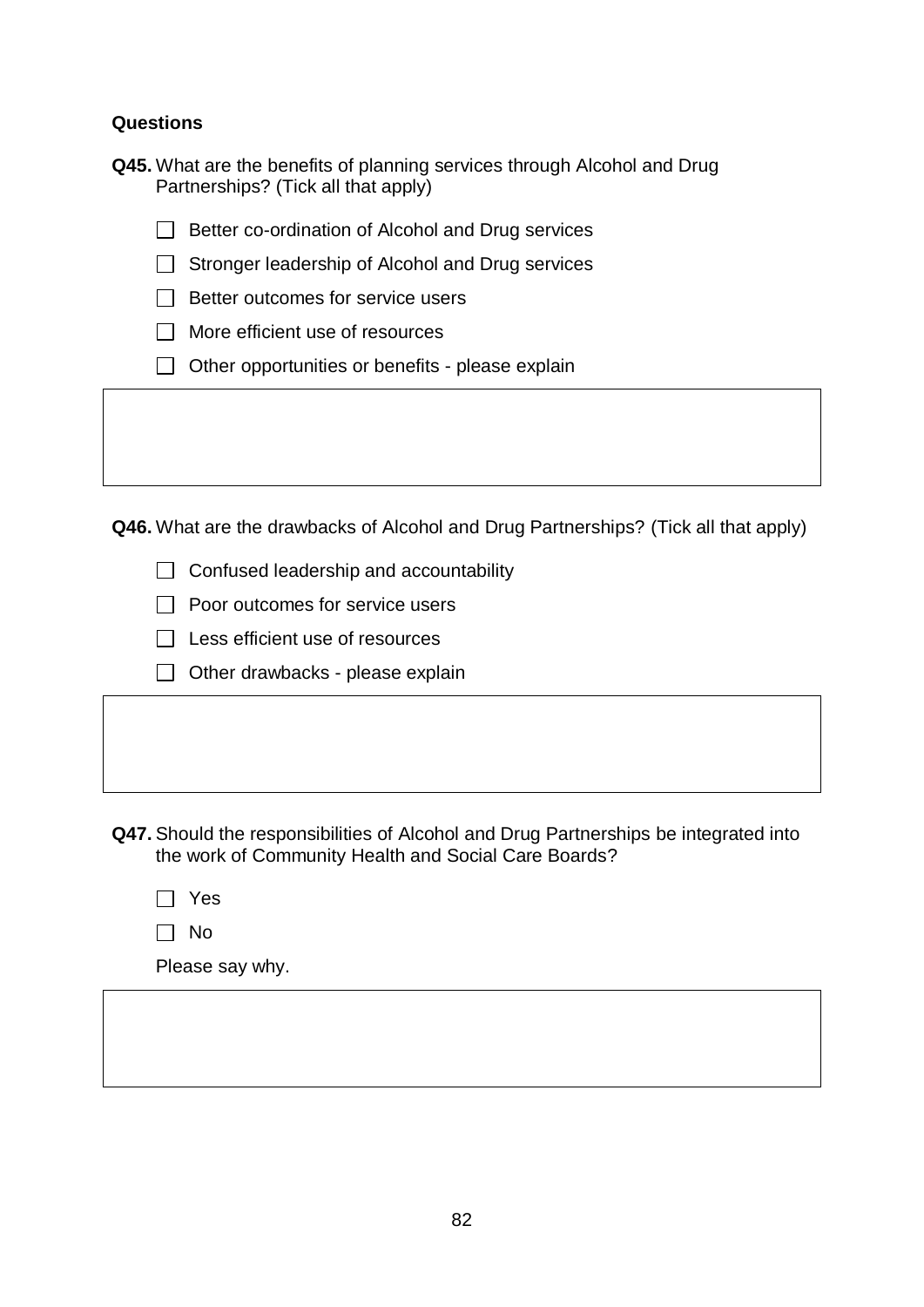**Q48.** Are there other ways that Alcohol and Drug services could be managed to provide better outcomes for people?

**Q49.** Could residential rehabilitation services be better delivered through national commissioning?

Yes

No

Please say why.

**Q50.** What other specialist alcohol and drug services should/could be delivered through national commissioning?

**Q51.** Are there other ways that alcohol and drug services could be planned and delivered to ensure that the rights of people with problematic substance use (alcohol or drugs) to access treatment, care and support are effectively implemented in services?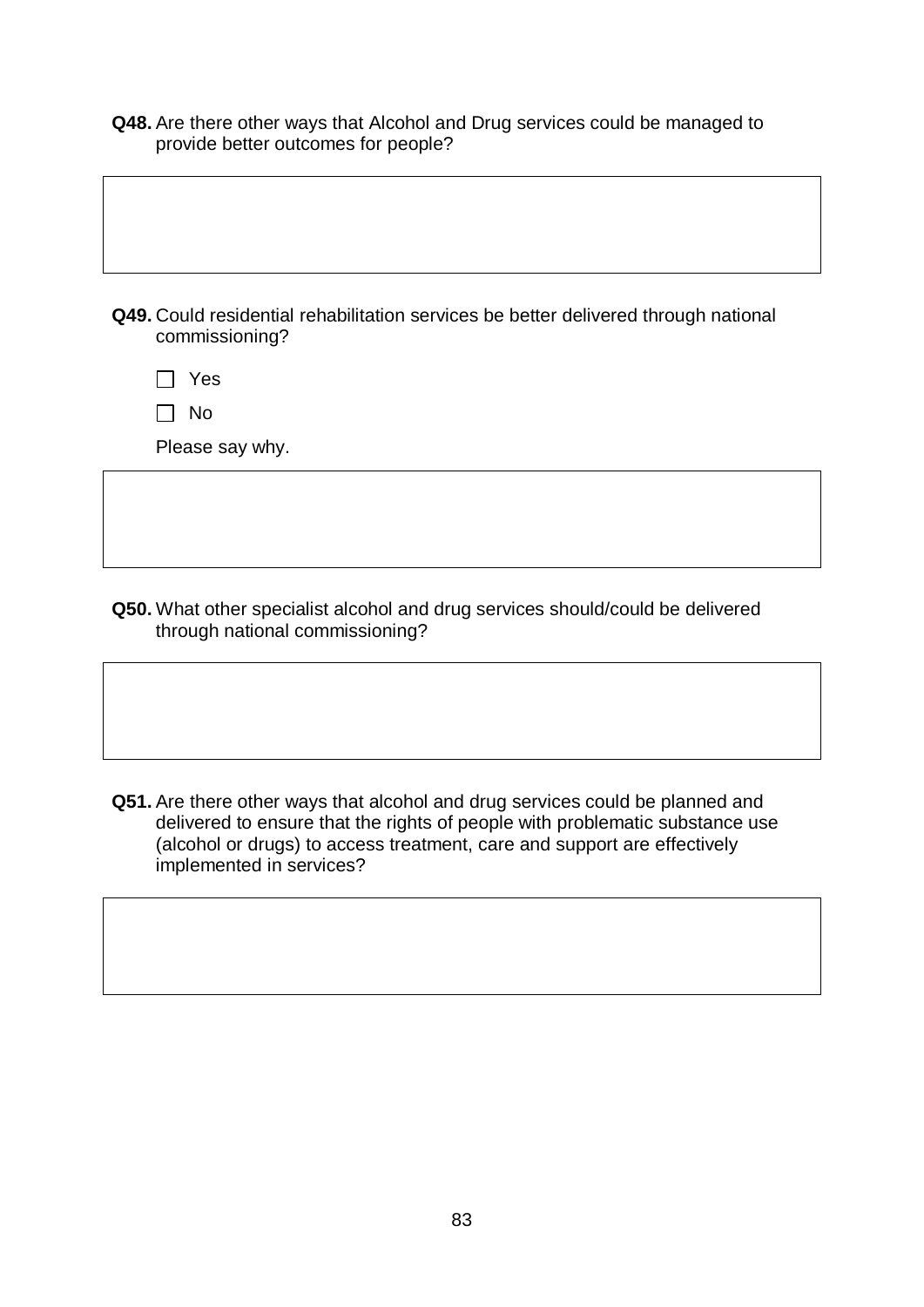## Mental Health Services

### **How it works now**

Mental health services include a wide range of activities and professionals, including primary mental health services, Child and Adolescent Mental Health Services (CAMHS), community mental health teams, crisis services, mental health officers and mental health link workers.

Some elements of mental health services are currently delegated to Integration Joint Boards (IJBs), however this is not consistent across Scotland and there is significant variation in terms of management arrangements and performance.

### **Issues and problems**

The current model can cause difficulties for staff working within services and service users. It is also difficult to operate a consistent financial allocation model to support improvement. As a result there is evidence of inconsistent integration of mental health care and social care to the detriment of service users.

### **Relevant Independent Review of Adult Social Care Recommendations**

Recommendation 20: The National Care Service's driving focus should be improvements in the consistency, quality and equity of care and support experienced by service users, their families and carers, and improvements in the conditions of employment, training and development of the workforce.

The review specifically includes support for people with mental health problems in its scope. It states that mental health accounts for £187 million out of £3.8 billion spend on adult social care.

#### **What we propose**

We propose that appropriate elements of mental health services should be consistently delegated to the National Care Service. Responsibilities within and between organisations should be consistently applied in all parts of Scotland and understood by all.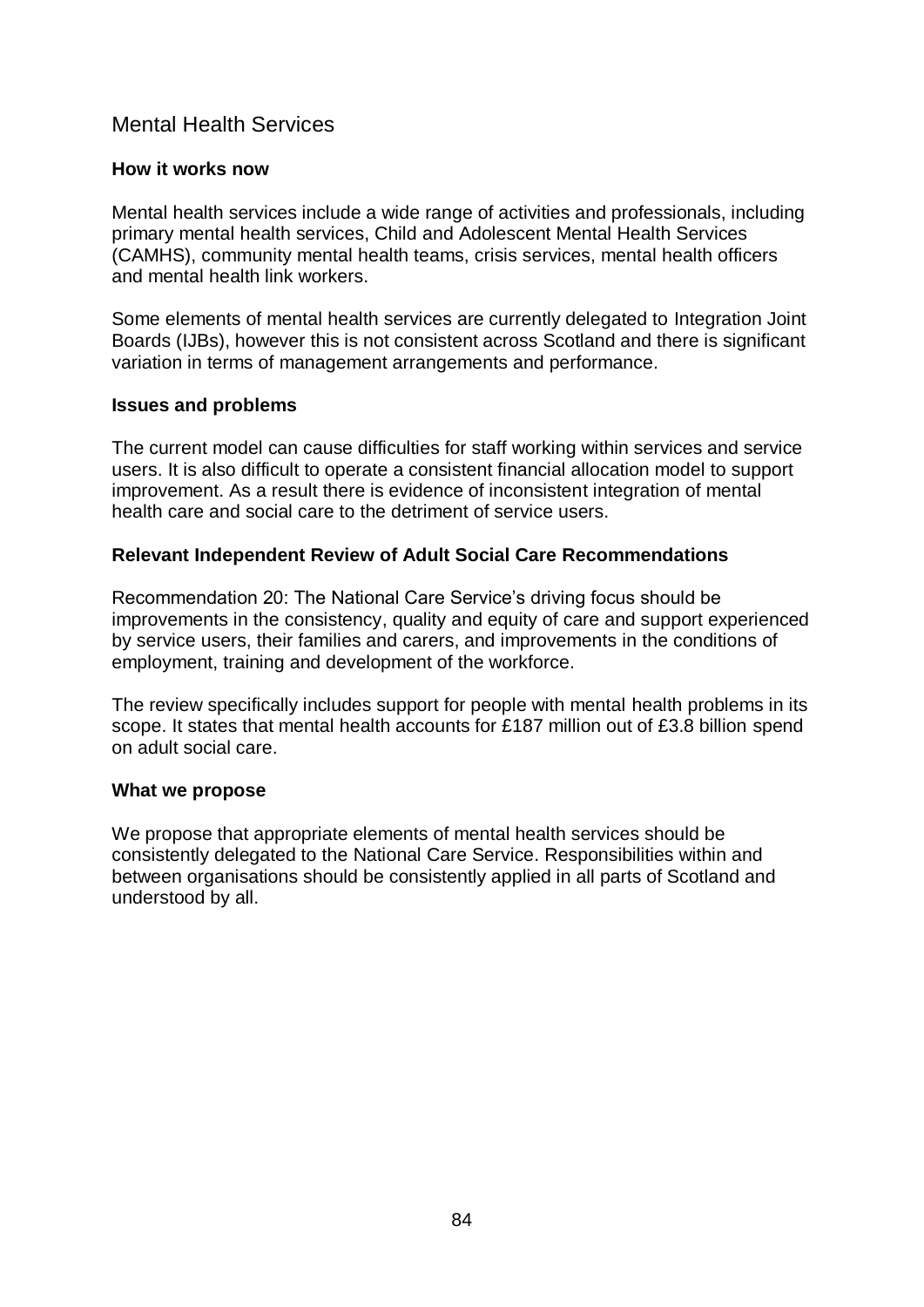## **Questions**

|  | Q52. What elements of mental health care should be delivered from within a National |  |  |
|--|-------------------------------------------------------------------------------------|--|--|
|  | Care Service? (Tick all that apply)                                                 |  |  |

- $\Box$  Primary mental health services,
- □ Child and Adolescent Mental Health Services,
- $\Box$  Community mental health teams,
- $\Box$  Crisis services,
- $\Box$  Mental health officers
- $\Box$  Mental health link workers
- $\Box$  Other please explain

**Q53.** How should we ensure that whatever mental health care elements are in a National Care Service link effectively to other services e.g. NHS services?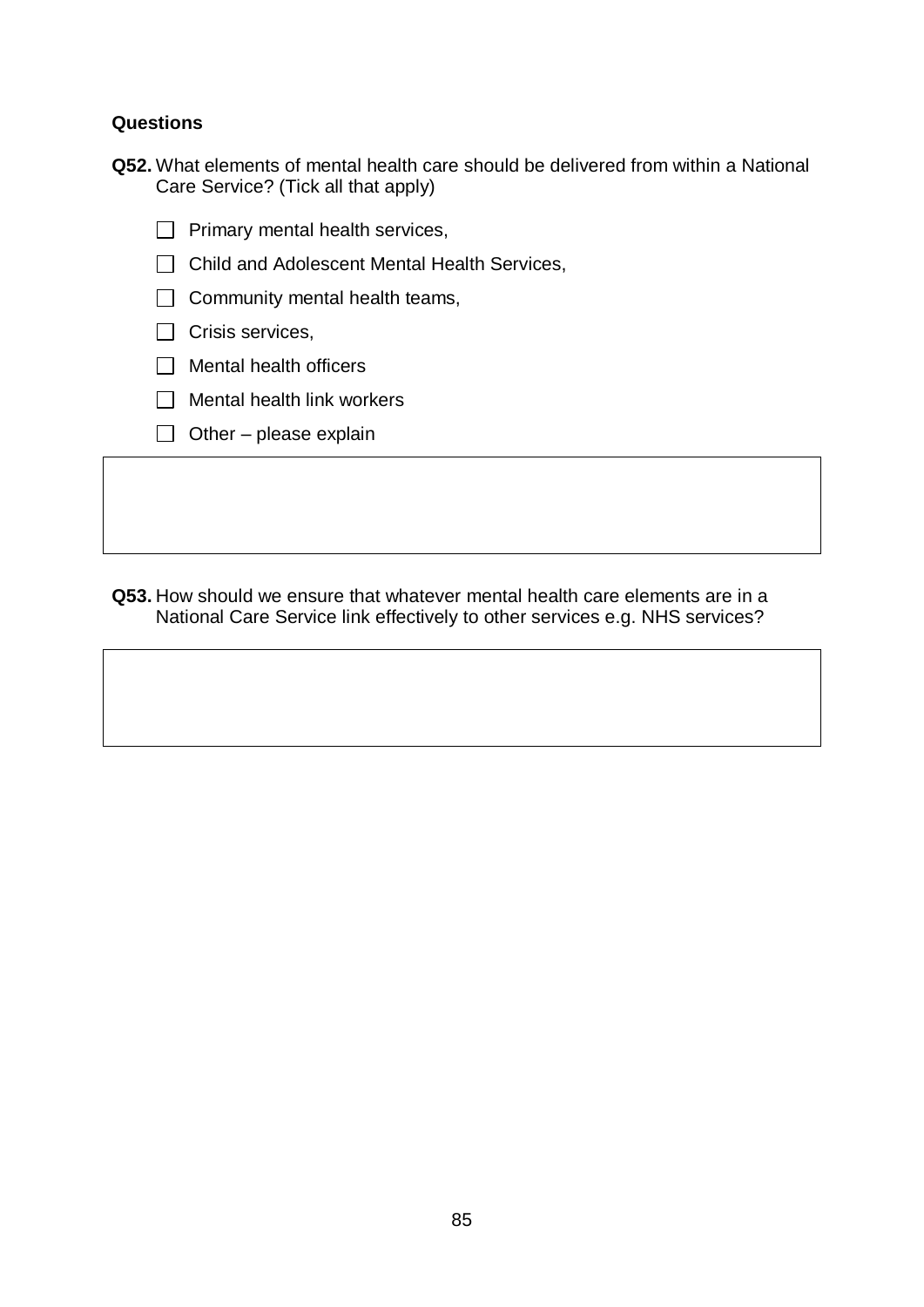## National Social Work Agency

## **How it works now**

There is currently no national oversight or support for social work. Social work is dynamic and complex, requiring professionally qualified social workers to work alongside people and families during their most challenging times. Making sure there are enough social workers, and that they have high quality training and continuous professional development, is therefore essential to improving people's experience of social care.

In Scotland, there are currently around 10,000 registered social workers, with around 6,000 working in frontline services. The workforce relies on the supply of newly qualified social workers - approximately 500 per year. Most social workers are employed by councils.

Key to the professionalism of social work is education, continuous professional development, and improvement, all of which are supported and provided by several organisations and agencies.

### **Issues and Problems**

There is no single national body tasked with having oversight and leading social workers' professional development, education, and improvement. Terms and conditions are set by individual employers, resulting in local variations in social workers' pay and grading.

Currently, social work is funded to deliver its statutory functions, but the workforce is facing increasing pressure from a growing demand for its services, for example addressing the population's growing mental health issues. The pressure on the workforce also means that their focus is primarily on people in crisis or with significant needs, with much less time spent on preventative and anticipatory work. This increasing demand on social workers makes workforce planning challenging, and restricts opportunities for professional development. Each year, securing over 1,000 social work student placements is reliant on employers' capacity and would benefit from national workforce planning.

As several organisations advocate, deliver and advise on social work education, development, and improvement and research it has not been possible to scale up good practice.

## **Relevant Independent Review of Adult Social Care Recommendations**

Recommendation 45: Establishing a national organisation for training, development, recruitment and retention for adult social care support, including a specific Social Work Agency for oversight of professional development. The current role, functions and powers of the Scottish Social Services Council should be reviewed and appropriate read-across embedded for shared and reciprocal learning with the NHS workforce.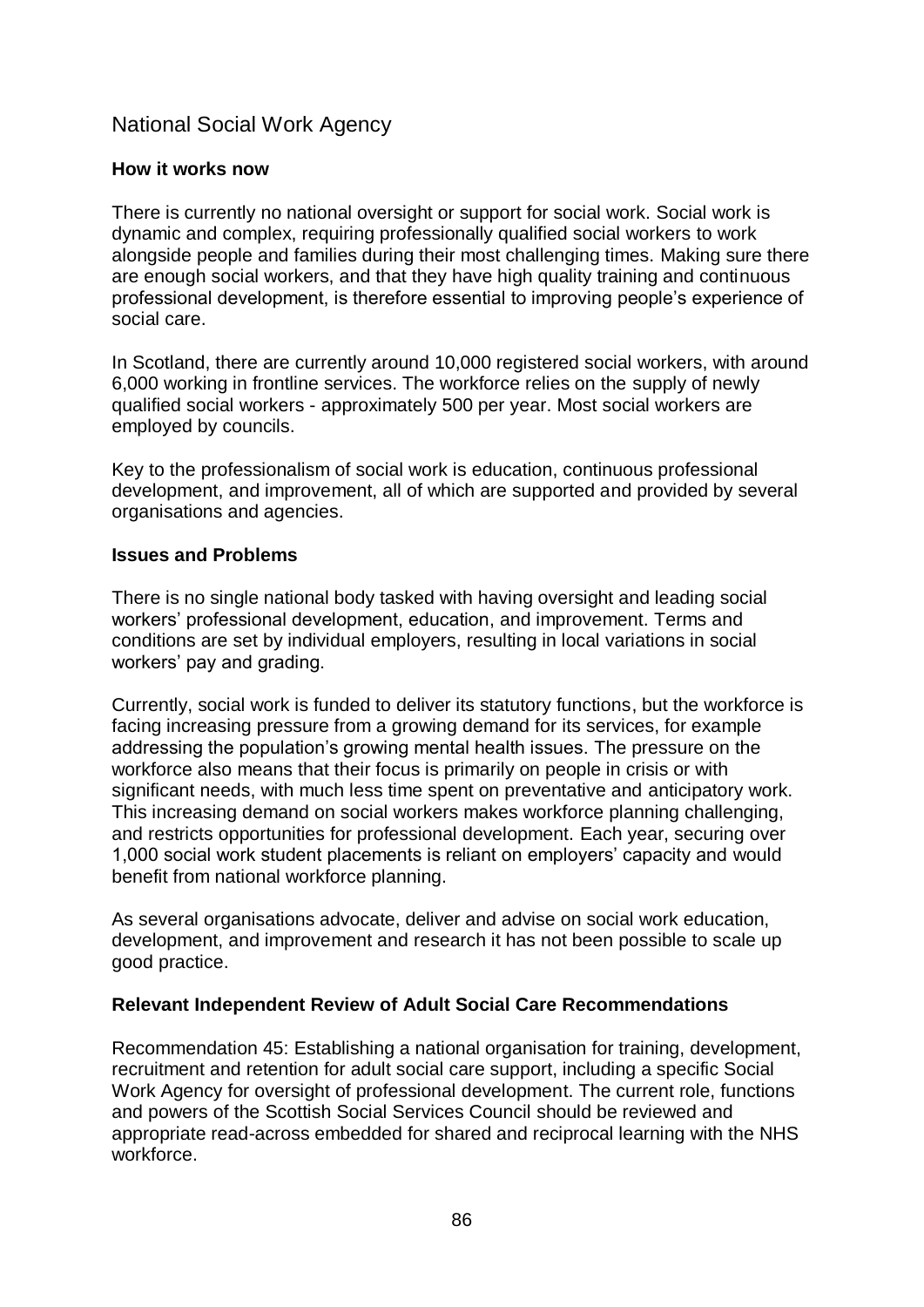The Independent Review of Adult Social Care (IRASC) also highlighted that training and professional development needs to be appropriately resourced.

### **What we propose**

We propose that a National Social Work Agency (NSWA) should be established, in line with the recommendation, alongside a centre of excellence for applied research for social work to support improvement activity (see Improvement). Both should be part of the National Care Service (NCS) infrastructure and inextricably linked to wider planning and improvement activity.

The NSWA would have national oversight and leadership over social work qualifications, workforce planning, improvement, training, continuous professional development and pay and grading within a national framework. It would invest in and raise the profile of social workers throughout the NCS and partner organisations, ensuring parity with other professions.

### **Questions**

- **Q54.** What benefits do you think there would be in establishing a National Social Work Agency? (Tick all that apply)
	- $\Box$  Raising the status of social work
	- $\Box$  Improving training and continuous professional development
	- $\Box$  Supporting workforce planning
	- $\Box$  Other please explain

### **Q55.** Do you think there would be any risks in establishing a National Social Work Agency?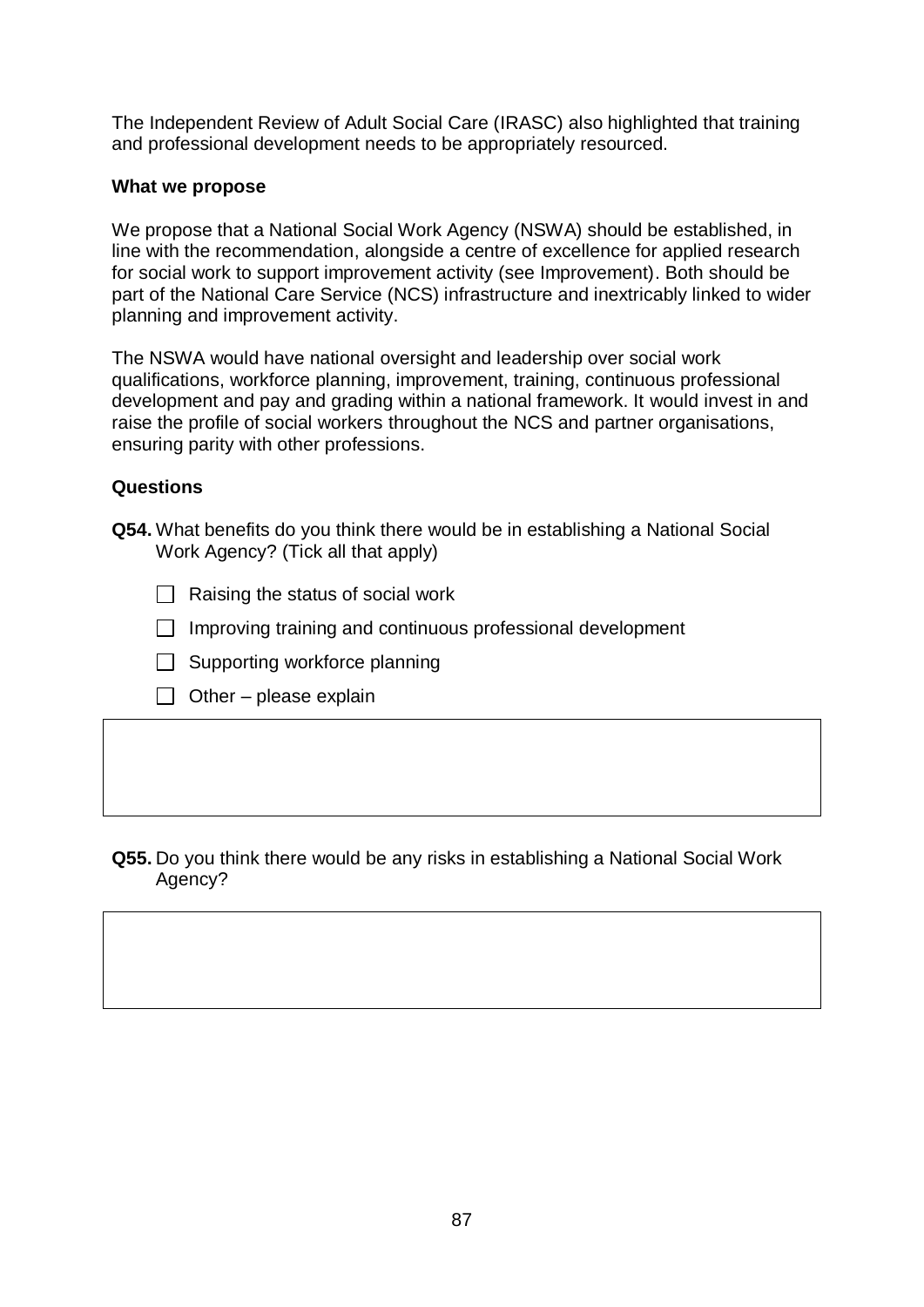**Q56.** Do you think a National Social Work Agency should be part of the National Care Service?

Yes

No

Please say why

- **Q57.** Which of the following do you think that a National Social Work Agency should have a role in leading on? (Tick all that apply)
	- $\Box$  Social work education, including practice learning
	- $\Box$  National framework for learning and professional development, including advanced practice
	- $\Box$  Setting a national approach to terms and conditions, including pay
	- □ Workforce planning
	- $\Box$  Social work improvement
	- $\Box$  A centre of excellence for applied research for social work
	- $\Box$  Other please explain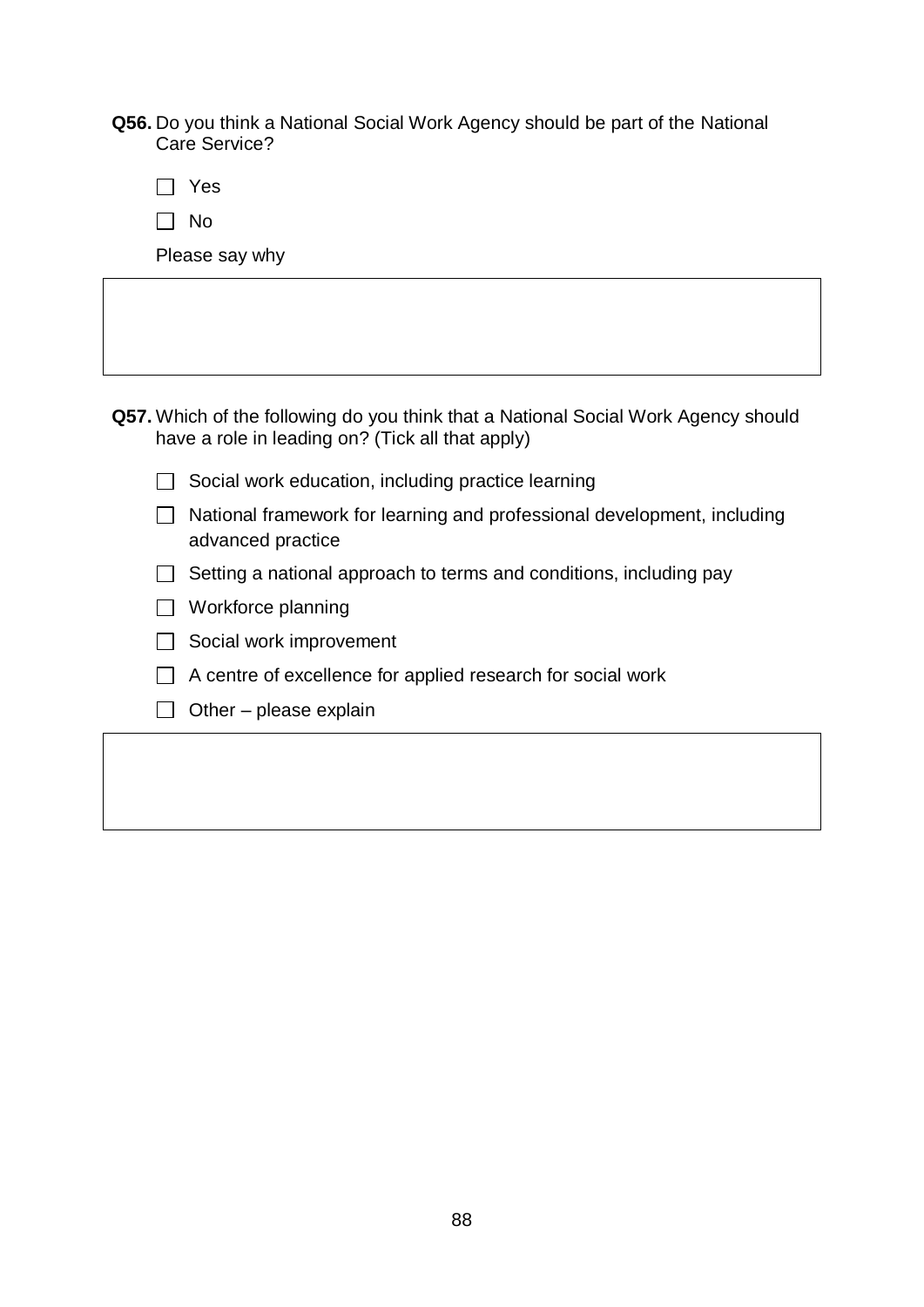## **Reformed Integration Joint Boards: Community Health and Social Care Boards**

### **The case for change**

If we want a better system, we need to do things differently. For too long the current system has operated with multiple complex processes. It has been affected by inflexible supplier contracts, local supplier limitations, and the perception that resources are scarce.

We need to improve local discretion and decision making. We need to focus on people who need support and care, and people who currently receive support and care. To do that we must design focused services based on need. These must be produced together with people who need these services, and with those who support them, whether paid or unpaid. National standards must be clear and consistent, with robust performance monitoring of local systems through regulation, and a commitment to continuous improvement. New local structures would be funded by – and accountable to – the National Care Service (NCS) and Scottish Ministers. These clear lines of accountability will ensure that we can best address future concerns and challenges raised by the people we serve.

In this chapter we set out the plan for reforming current Integration Joint Boards (IJBs) to ensure the ambition for consistent, quality delivery across services.

### **How it works now**

The Public Bodies (Joint Working) (Scotland) Act 2014 (PBJWSA) requires Health Boards and local authorities to work together to form integration authorities, which are responsible for ensuring that health and social care services are well integrated.

There are a total of 31 integration authorities in Scotland; Highland is the only area to adopt the lead agency arrangement, in which the local authority takes responsibility for children's health and social care services and the Health Board has responsibility for adult health and social care. Other areas have adopted the body corporate model of an Integration Joint Board (IJB). Clackmannanshire and Stirling local authorities have combined to establish a single IJB across their two council areas.

The PBJWSA sets out the governance and financial arrangements for these integration authorities, and sets out requirements about the membership of an IJB. This includes minimum required membership, and provision for additional members to be appointed. IJB membership consists of voting members, who are representatives of the local authority and the Health Board, and non-voting members representing various professional groups, social care providers, people who receive social care support, and unpaid carers.

The local authority and Health Board are required to delegate functions (and budgets) to the integration authority. The integration authority then plans what care is needed in its area and directs (and provides funding to) the Health Board and the local authority to deliver it. As a separate legal entity an IJB has full autonomy and capacity to act on its own behalf. IJBs retain strategic responsibility and "operational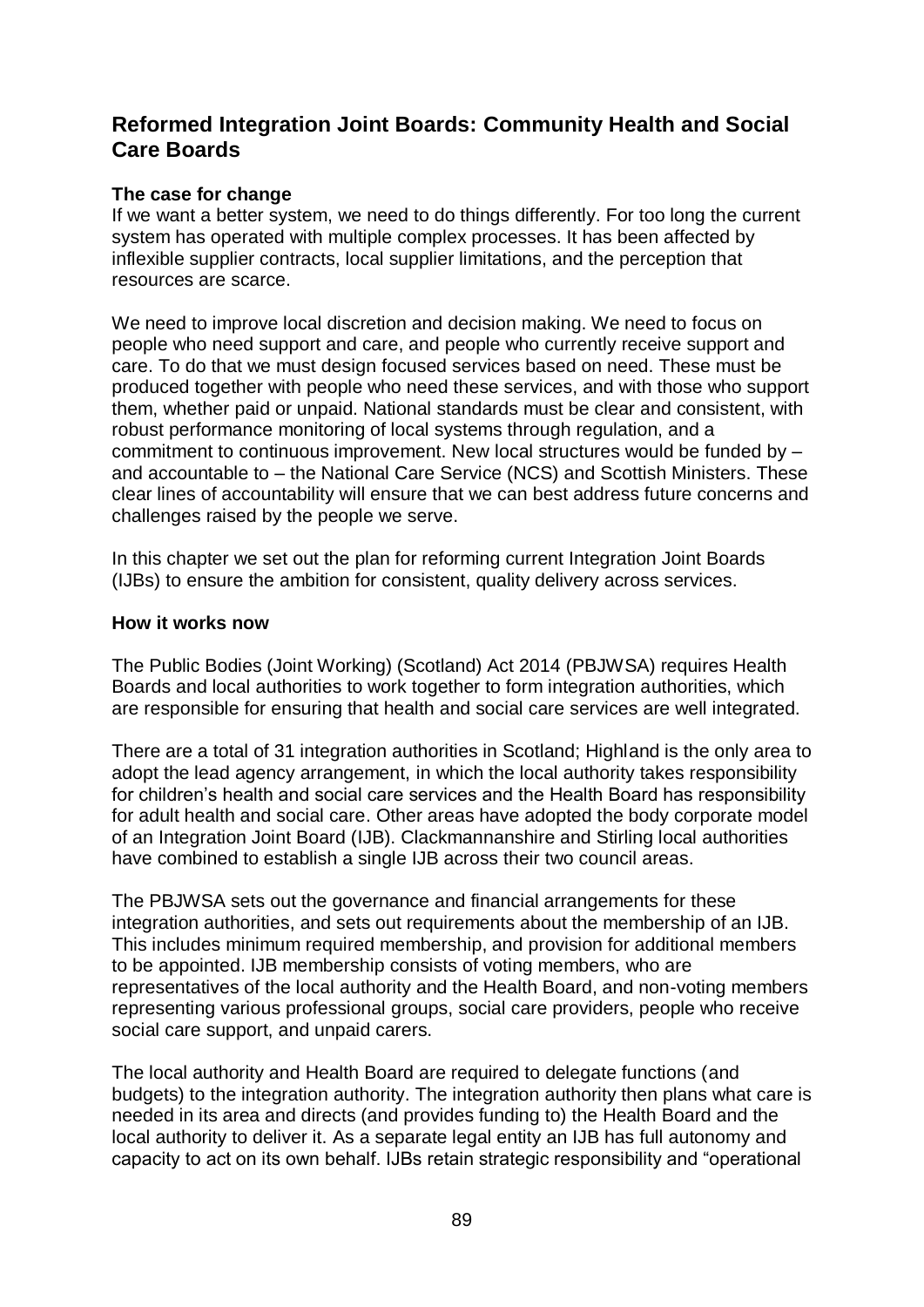oversight", but not operational responsibility which remains with Health Boards and local authorities.

The PBJWSA identifies the services for which integration authorities must be responsible, and also identifies some services that, with local agreement, integration authorities may take responsibility for.

### **Issues and problems**

The Independent Review of Adult Social Care (IRASC) identified that a lack of collaborative leadership in both health and social care has affected the progress of integrated health and social care support for people in some areas. There is also a lack of strategic capacity and a high turnover of integration authority staff to support planning, commissioning and delivery.

Financial planning is not integrated, long-term, or focused on providing the best outcomes for people who need support. This limits the ability of integration authorities to improve the health and social care system.

There is flexibility available in the procurement legislation for social care services, however commissioning and procurement through local authorities are inconsistent in their approach. Using this flexibility has resulted in an implementation gap, and negatively impacted on their ability to support commissioning decisions and truly meet people's needs.

## **Relevant Independent Review of Adult Social Care Recommendations**

Recommendation 17: The National Care Service should oversee local commissioning and procurement of social care and support by reformed Integration Joint Boards, with services procured from local authorities and third and independent sector providers. Integration Joint Boards should manage GPs' contractual arrangements…

Recommendation 23: Integration Joint Boards should be reformed to take responsibility for planning, commissioning and procurement and should employ Chief Officers and other relevant staff. They should be funded directly by the Scottish Government.

The IRASC also suggested that all members of the strategic planning group should be included as full voting members of reformed IJBs.

### **What we propose**

In line with the relevant IRASC Recommendations, we propose that IJBs will become Community Health and Social Care Boards (CHSCBs) and will be the local delivery body for the NCS, funded directly by the Scottish Government. This will be the sole model for local delivery of community health and social care in Scotland. The functions of CHSCBs will be consistent across the country and will include all community health and social care support and services that the Scottish population requires.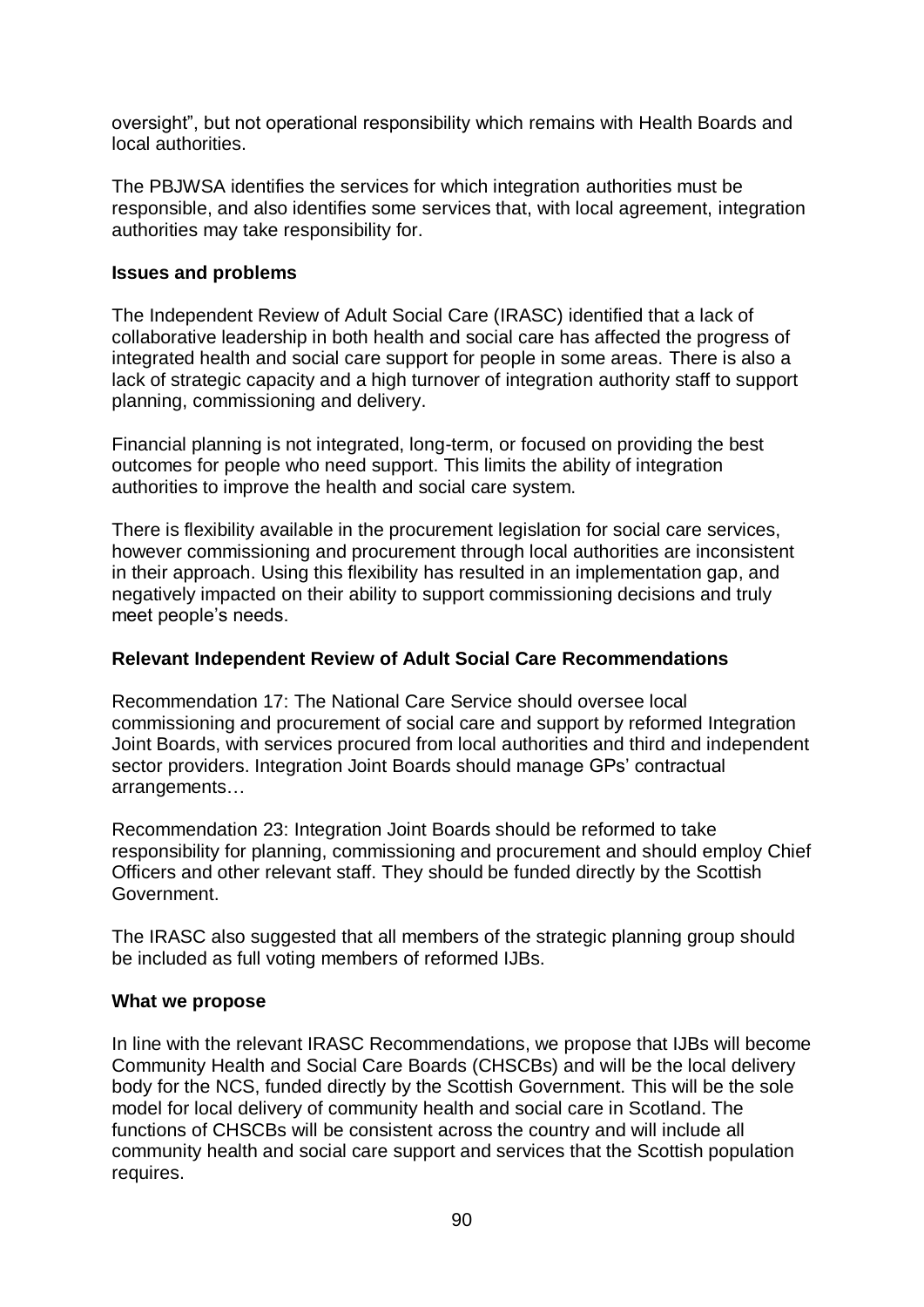CHSCBs will be accountable to Ministers and will have members who will represent the local population, including people with lived and living experience, and carers. We expect that CHSCBs will be aligned with local authority boundaries, unless otherwise agreed at local level. The members will include local elected members to preserve local democratic accountability. CHSCBs will employ their own chief executives and staff who plan, commission and procure care and support. Consideration will be given to employing other relevant staff to discharge their duties, such as chief finance officers. The chief executive of each CHSCB will report to the chief executive of the NCS.

CHSCBs will oversee the delivery of all community health and social care services and support within their local area, monitoring and improving impact, performance and outcomes for people. Their work will be guided by the strategic direction, quality standards and operational framework set out by the NCS.

CHSCBs will work together across Scotland, across local boundaries, and as part of the NCS and with the NHS, local authorities, and the third and independent sectors, to improve support for people at a regional and national level. In their local areas they will work with other public, third, and independent sector partners to ensure that support and services for people are safe, effective, seamless, and person centred. Local people will be embedded in the design, development, and delivery of support and services.

CHSCBs will have responsibility and authority for planning, commissioning, and procurement of community health and social care and other relevant support, and for the management of GP contractual arrangements. They will be able to commission services from local authorities, the NHS and the third and independent sectors. CHSCBs will commission and procure support and services based on people's needs and quality of service, and will apply the core requirements for ethical commissioning, once established.

It will still be necessary for the services overseen by the NCS to link closely to services provided by other organisations at the local level. CHSCBs will be members of community planning partnerships, taking the place of IJBs on those groups. This will support the wider integration and co-ordination of community health and social care services with other public services to improve local outcomes and reduce inequality. Similarly they will be members of other local partnerships which coordinate services to improve outcomes for people, such as Alcohol and Drugs Partnerships and Adult Protection Committees.

We will consider how best to ensure effective joint working with other services such as housing, education, and policing. One way to achieve this may be to make the CHSCB a statutory consultee for strategic planning on various issues. We also expect that CHSCBs will also be involved in joined up planning to tackle homelessness, and will be subject to the shared prevention duty that we are committed to develop under the [Ending Homelessness Together Action Plan.](file:///C:/Users/u208441/Downloads/ending-homelessness-together-updated-action-plan-october-2020%20(9).pdf)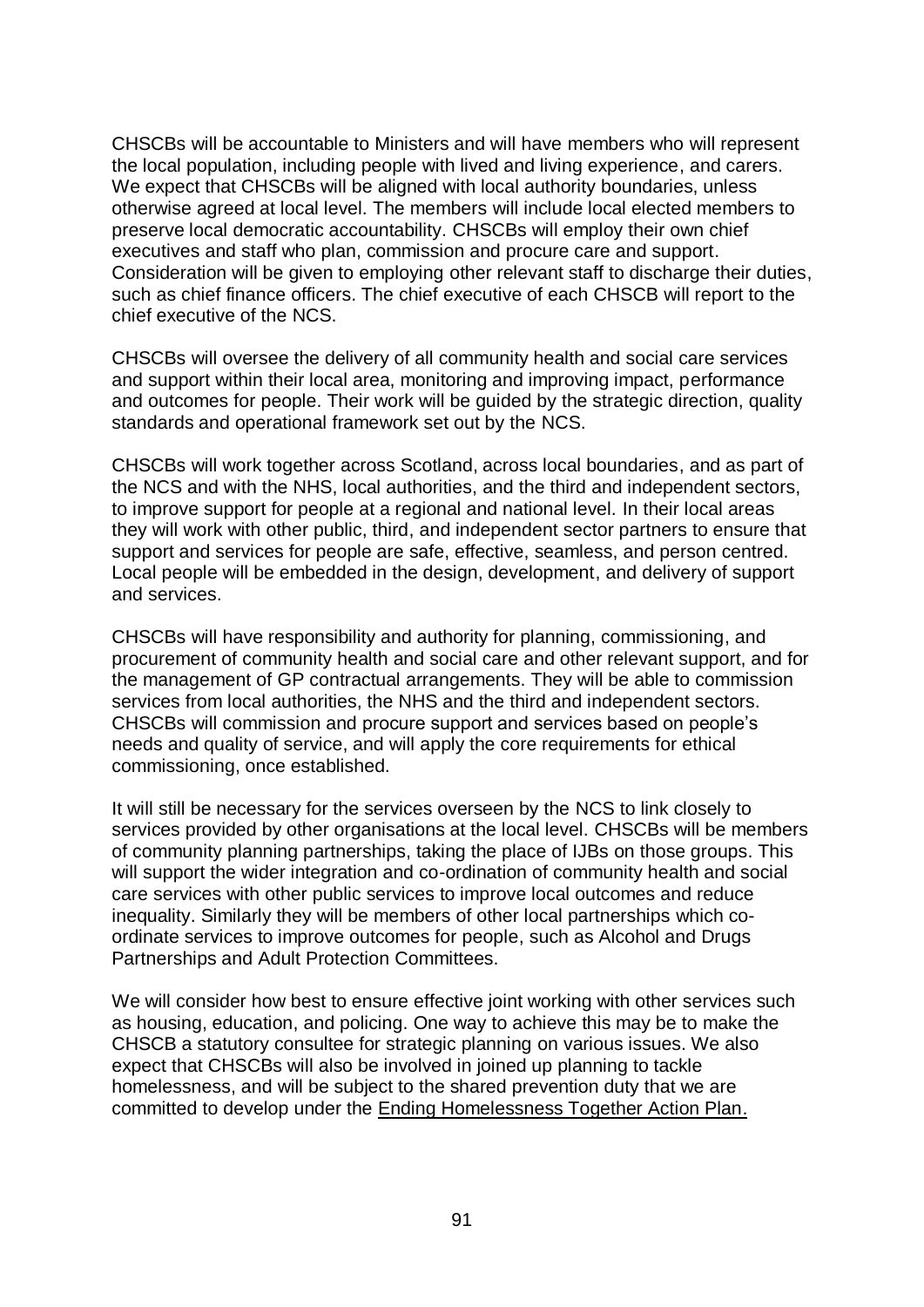### **Questions**

### **Governance model**

**Q58.** "One model of integration… should be used throughout the country." [\(Independent Review of Adult Social Care,](https://www.gov.scot/publications/independent-review-adult-social-care-scotland/) p43). Do you agree that the Community Health and Social Care Boards should be the sole model for local delivery of community health and social care in Scotland?

Yes

 $\Box$  No

Please say why.

**Q59.** Do you agree that the Community Health and Social Care Boards should be aligned with local authority boundaries unless agreed otherwise at local level?

Yes  $\Box$  No

**Q60.** What (if any) alternative alignments could improve things for service users?

**Q61.** Would the change to Community Health and Social Care Boards have any impact on the work of Adult Protection Committees?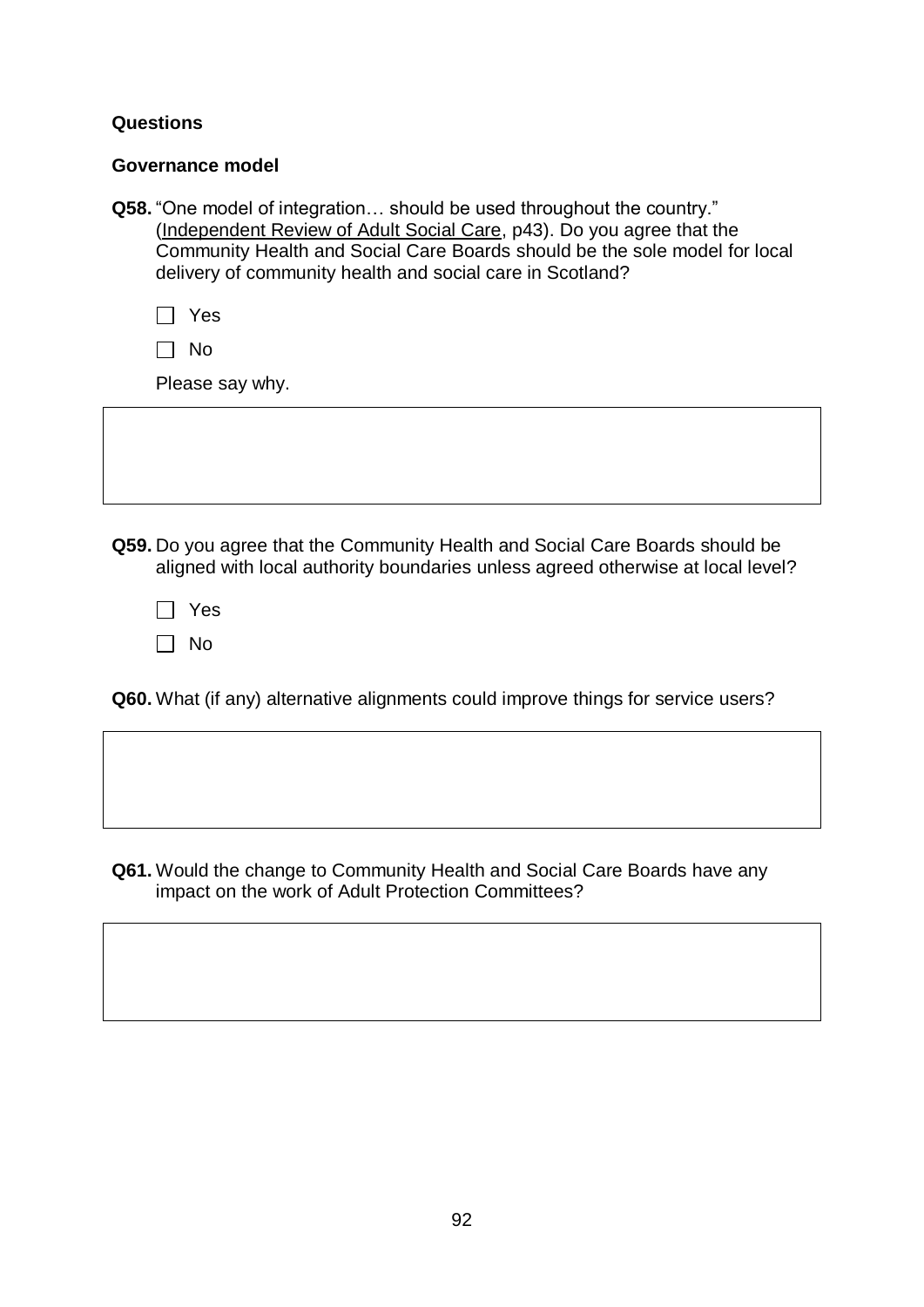## **Membership of Community Health and Social Care Boards**

**Q62.** The Community Health and Social Care Boards will have members that will represent the local population, including people with lived and living experience and carers, and will include professional group representatives as well as local elected members. Who else should be represented on the Community Health and Social Care Boards?

| Q63. "Every member of the Integration Joint Board should have a vote" (Independent |
|------------------------------------------------------------------------------------|
| Review of Adult Social Care, p52). Should all Community Health and Social          |
| Care Boards members have voting rights?                                            |

Yes

 $\Box$  No

**Q64.** Are there other changes that should be made to the membership of Community Health and Social Care Boards to improve the experience of service users?

### **Community Health and Social Care Boards as employers**

"[Integration Joint Boards] should employ Chief Officers and relevant other staff." [\(Independent Review of Adult Social Care,](https://www.gov.scot/publications/independent-review-adult-social-care-scotland/) p53). Currently, the Integration Joint Boards' chief officers, and the staff who plan and commission services, are all employed either by the local authority or Health Board. The Independent Review of Adult Social Care proposes that these staff should be employed by the Community Health and Social Care Boards, and the chief executive should report directly to the chief executive of the National Care Service.

**Q65.** Should Community Health and Social Care Boards employ Chief Officers and their strategic planning staff directly?

| $\mathsf{L}$ | Yes |
|--------------|-----|
| $\mathsf{L}$ | No  |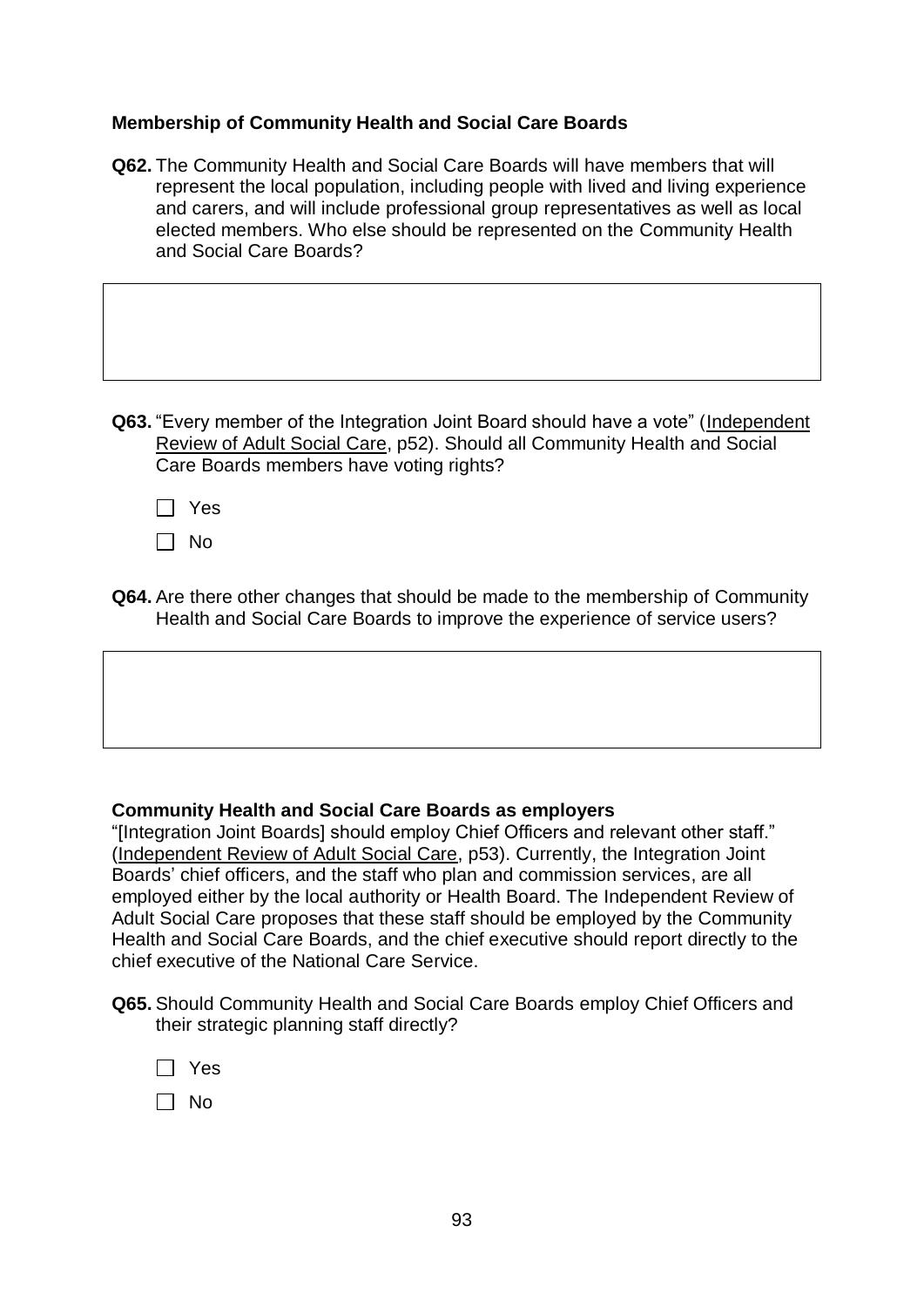**Q66.** Are there any other staff the Community Health and Social Care Boards should employ directly? Please explain your reasons.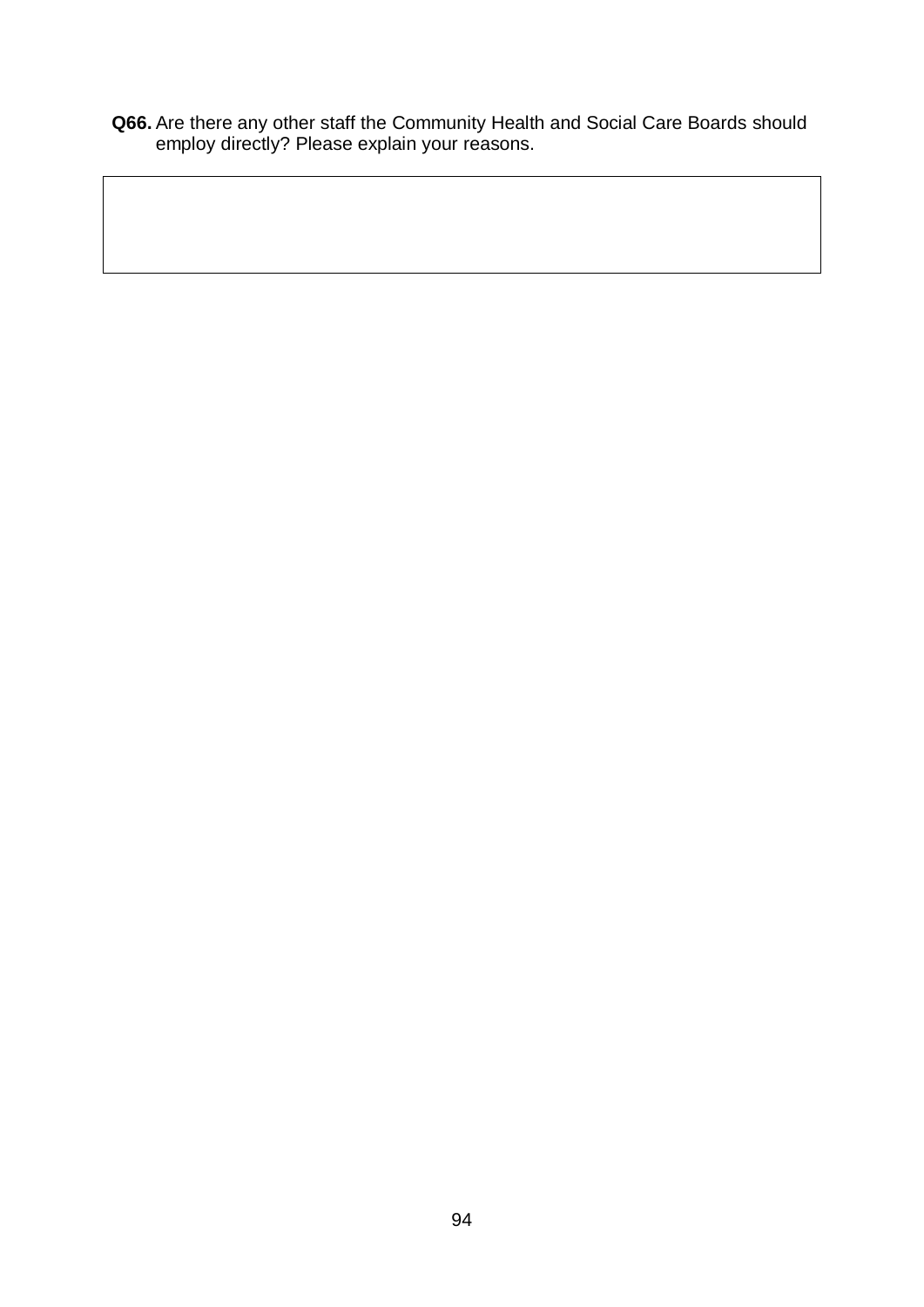# **Commissioning of services**

### **The case for change**

How we identify need and then commission community health and social care services at a local level will look and feel different moving forward. Ethical Commissioning will become a cornerstone that the National Care Service will use to oversee continuity of approach at a local level. Continuity of approaches to commissioning, the process to determine needs and how we will deliver services, supports and solutions, will deliver better consistency of access across Scotland.

This chapter sets out the role the National Care Service will have in embedding ethical commissioning at a local level, including driving up quality and securing person centred outcomes and fair work practices. It will ensure full engagement with those who access care and support, those who support people to access care and support, families and friends, unpaid carers, the workforce and providers. It also proposes services for which a "once for Scotland" commissioning and procurement approach may benefit individuals.

## **Terminology**

"Commissioning" and "procurement" are terms used generally to describe how goods and services are planned and obtained.

**Commissioning** is the process of assessing and identifying the needs and the market available; developing a vision, strategy, policy, and forward plan to meet these needs; and designing a service or system for delivery which includes monitoring and continually improving the effectiveness of how these needs are met in practice. Commissioning may include a decision on whether to buy something from someone else or provide it within the organisation, and will not automatically lead to a procurement - that's just one choice.

**Ethical commissioning**, in relation to social care services, has a person-centred care first/human rights approach at its core, ensuring that strategies focus on high quality care. This includes fair work practices which encourage the development of a quality, sustainable, and appropriately valued work force; climate and circular economy considerations in our service footprint to support a just transition to net zero; financial transparency and commercial viability of any outsourced services; full involvement of people with living experiences throughout, putting the person at the centre of making the choice; and a shared accountability between all partners and stakeholders involved in delivery.

Where a service is to be outsourced, **Procurement** is the process of engaging collaboratively with the market, key stakeholders, strategic partners, and representative users of the service to deliver the commissioning strategy, policy, and service in practice. **Ethical and Sustainable Procurement** ensures that these are not only delivered to the right quality, in a timely, efficient, legal, and commercially sustainable way, but that we use the power of procurement to meet those broader social, economic and environmental objectives agreed in the vision.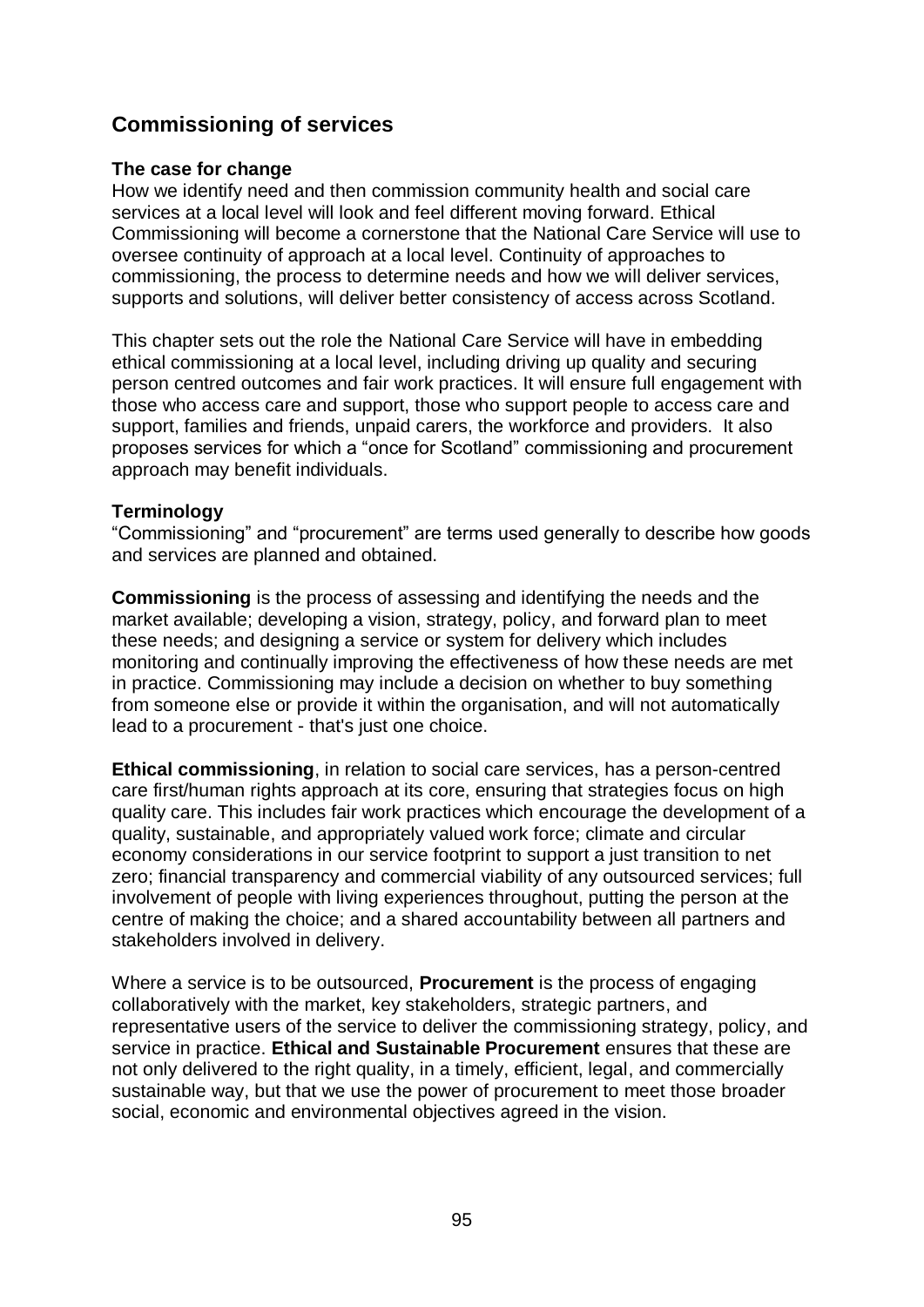### **How it works now**

For integrated health and social care services, at present, local authorities and Health Boards delegate commissioning responsibility for the agreed services to integration authorities. For all but one area, the integration authority is the Integration Joint Board (IJB) (Highland is the exception where services are delegated between the Health Board and local authority).

The IJB then agrees a budget with the local authority and Health Board for the delivery of those integrated services, and the ambitions set out in the Strategic Plan, within their area. Spend on these public services is significant: local authorities spend around £3.4 billion on adult social care alone, much of it with third and independent sector care providers, in addition to significant investment in primary and community healthcare. Once the budget is agreed the IJB allocates the approved proportion of the budget for the specific service (for example a specific social care service) back to the local authority and Health Board as necessary. The IJB then directs the local authority and Health Board to use that budget to deliver the agreed services as per the strategic plan. The teams delivering those services are often referred to as Health and Social Care Partnerships (HSCPs).

Under the Public Bodies (Joint Working) (Scotland) Act 2014 (PBJWSA), IJBs are required to draw up a strategic plan to meet Scotland's national health and wellbeing outcomes. This strategic plan is then used as the commissioning strategy and includes assessing and making decisions on the following:

- Models of care and nature of services needed
- Quality and outcomes of service as agreed with local authority and Health Board
- Budget available for service
- Estimating and forecasting the future need of the local area
- The capacity of the local market to provide services
- Recommendations on whether services should be delivered in house (by the local authority or Health Board) or by out sourcing,
- Whether out-sourced services should be obtained through Public Social Partnerships, by grants or by procurement
- How to spend the pooled budgets from local authorities and Health Boards
- IJB are also responsible for assessing the market and whether the outcomes within the commissioning strategy have been met
- Managing relationships with service providers where appropriate

Health Boards and local authorities take forward the delivery and implementation of social care services based on the needs identified in the commissioning strategy. As services are often considered both health and social care, or are interconnected to other services, IJBs bring staff together for the delivery of integrated services. These services may be delivered by the local authority and/or Health Board directly employing staff themselves, or they may pay other companies or organisations to do so.

Where the local authority or Health Board decides to pay another organisation or company to deliver the service, as a service provider, this may be arranged through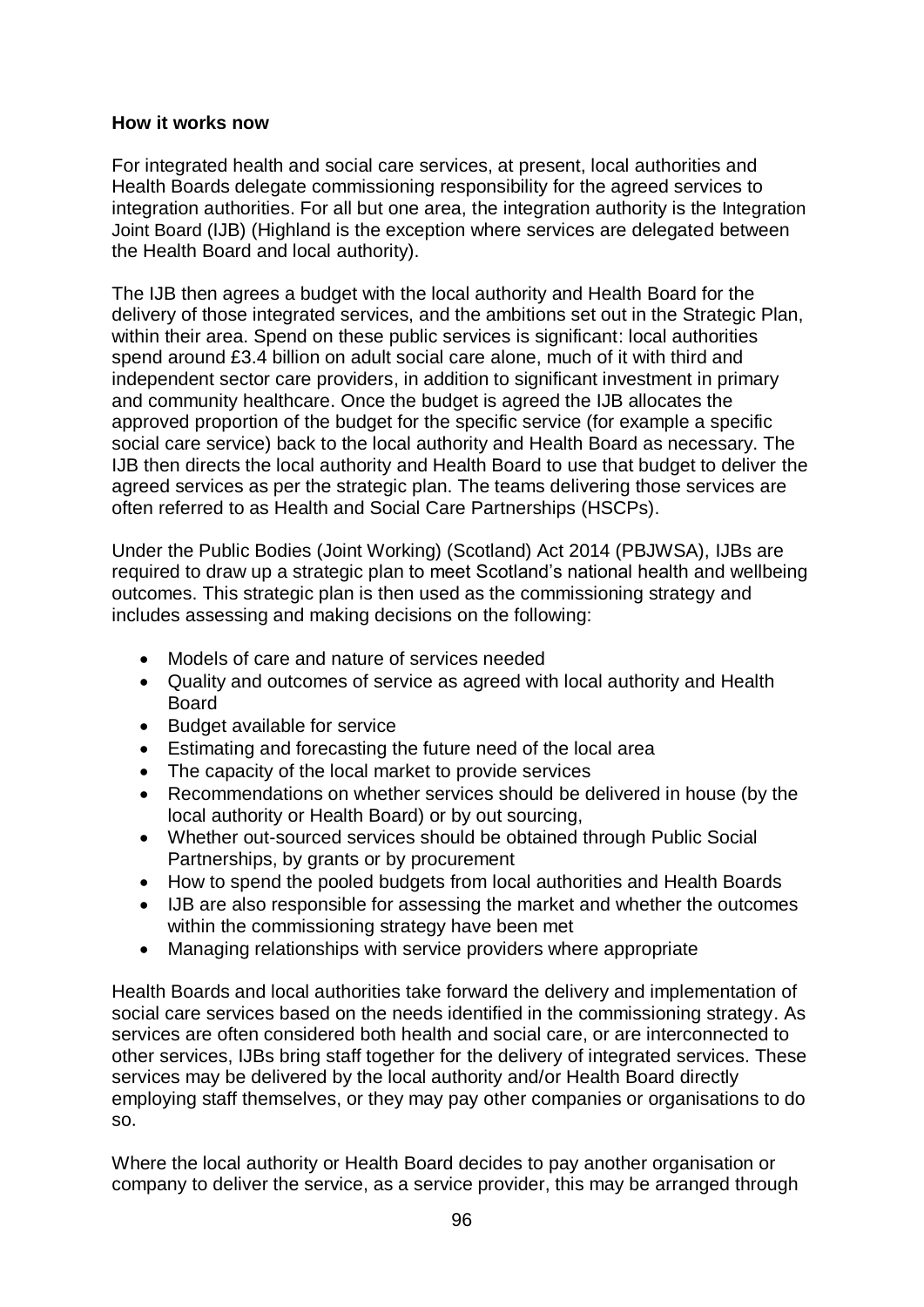a grant or procurement process. Procurement is currently a key method used to establish these services, with local authorities contracting out as much as 80% of the care home and care at home provision to private and third sector providers. Alternatively they may also develop public social partnerships with third sector bodies (not commonly used and also known as alliancing).

Where a local authority or Health Board uses a service provider to deliver the service, the local authority or Health Board who entered into the agreement are responsible for the oversight and management of the services against the agreed specification (i.e. service description including how the organisation will deliver the service), quality standards, and terms and conditions.

Some people receiving support may also choose to receive direct payments, and buy their own care or employ staff themselves.

Where procurement is identified as the method of obtaining the service or support for social care, local authorities' procurement professionals will source the services and support from a range of private sector, third sector and other public sector bodies via a combination of the following methods. Health Boards will source services for health care, often through the NHS National Procurement:

- call off contracts from collaborative framework agreements. A framework agreement is an agreement with service providers to establish terms governing contracts that may be awarded during the life of the agreement. In other words, the framework agreement sets out terms and conditions for which local authorities can make specific purchases (call-offs)
- direct award contracts, for example using the National Care Home Contract which has agreed pricing, or where this method has been deemed appropriate by procurement professionals after the consideration of equal treatment and non-discrimination principles
- tendering services, through a variety of procurement processes which give multiple organisations the opportunity to submit bids to deliver the service or support, such as through using Quick Quotes, Open Procedures or the Light Touch Regime.
- Service Level Agreements with other public sector bodies
- Public Social Partnerships also known as alliancing as the end result of a procurement process

Currently the most commonly used method of procurement for social care services and supports are tendering and call-offs from frameworks agreements. Framework agreements are non-obligatory meaning the local authority does not need to use the framework agreement nor are they committed to a specific value of spend through the framework agreement. Once a local authority establishes a specific requirement, or has a confirmed budget it can call-off from a framework agreement to meet that particular local requirement. For social care services, framework agreements have most commonly been established by local authorities or by Scotland Excel, the Centre of Procurement Expertise for local authorities.

Public Sector procurement is required to comply with the following:

• Procurement Reform (Scotland) Act 2014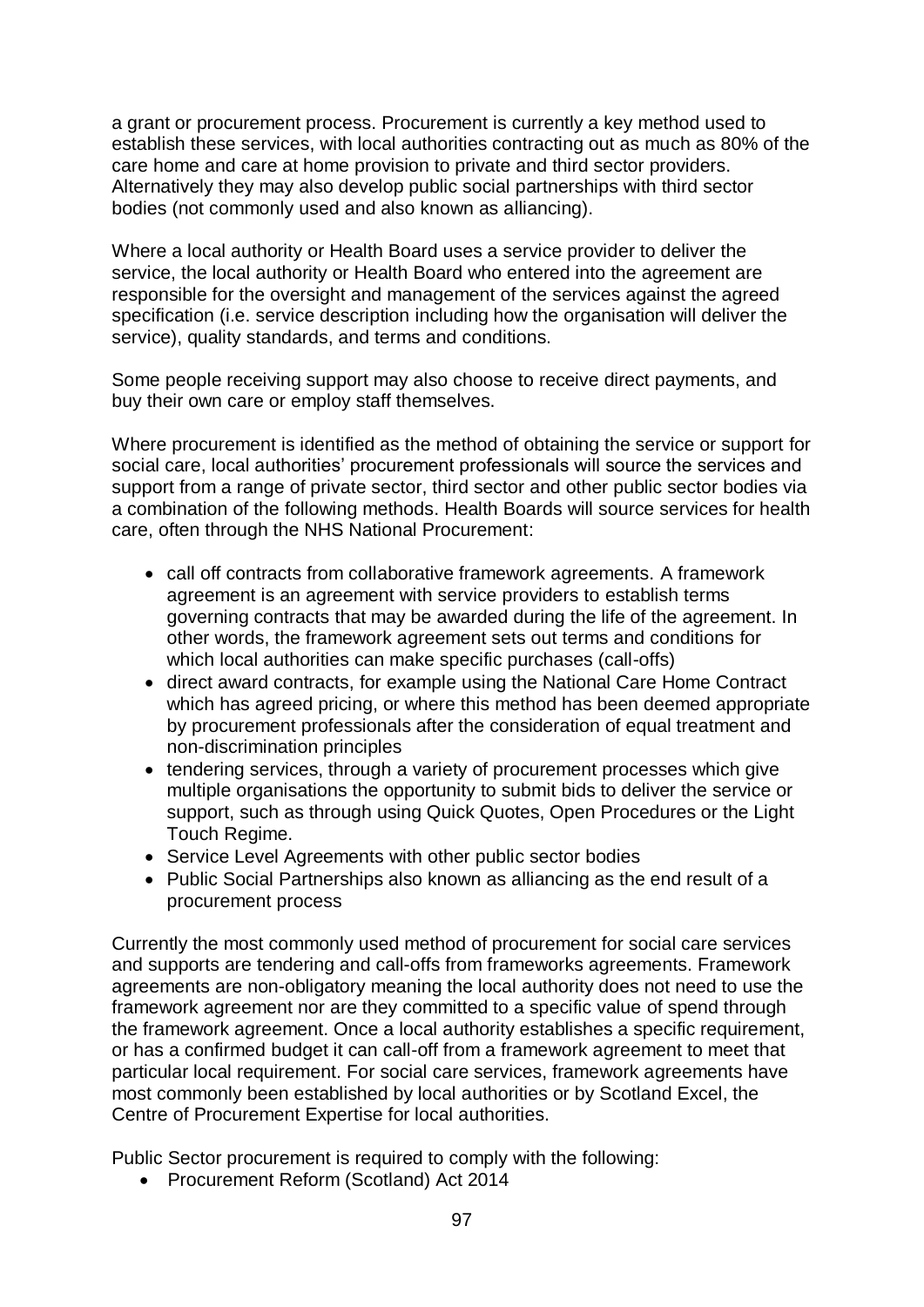- Public Contracts (Scotland) Regulations 2015
- Procurement (Scotland) Regulations 2016
- The World Trade Organisation's Government Procurement Agreement
- Any relevant case law

**The Public Contracts (Scotland) Regulations 2015** describe the detailed procedural rules that apply to the end to end process for awarding a public contract, and set the limited terms for applying the Light-Touch Regime that applies to social care and other specific services. In applying these regulations public bodies must adhere to the principles of non-discrimination, equal treatment, transparency, and proportionality.

**The Procurement Reform (Scotland) Act 2014** requires additional transparency obligations, including an obligation to comply with the sustainable procurement duty to consider how to deliver on improved outcomes for the economy, the environment and society and to promote fair work practices, including payment of the real Living Wage.

Public funding through grants and procurement promote Fair Work First, which includes effective staff voice, workforce development, no inappropriate use of zero hour contracts, action to tackle the gender pay gap and diversity and fair pay, including the real Living Wage.

In respect of primary care IJBs are also responsible for planning, design and commissioning of the primary care functions (including general medical services) delegated to them under the 2014 Act based on an assessment of local population needs, in line with the IJB Strategic Plan.

This includes collaboration with Health Boards on the local arrangements for delivery of the 2018 Scottish GP contract. This involves development of a Health and Social Care Partnership Primary Care Improvement Plan, in partnership with GPs and collaborating with other key stakeholders, that reflects local population health care needs.

### **Issues and problems**

The Independent Review of Adult Social Care (IRASC) identified we have world leading policies for delivering social care, but they are not effectively implemented throughout Scotland. There is a lack of consistency of services provided, integration of health and social care, and practices within commissioning and procurement to implement the policies. Differences in commissioning and procurement practices is also one of the factors considered to contribute to the lack of consistency and parity of service across Scotland and the ability to have portable packages of support, in addition to availability of services, and accessibility criteria. Access to service and support is addressed in more detail in the section of the consultation on Access to Care and Support.

The IRASC found that budget constraints, and a focus on price, lead to poor outcomes for people who use services and negatively impacts on the level of provision, including preventative and collaborative interventions. In particular, using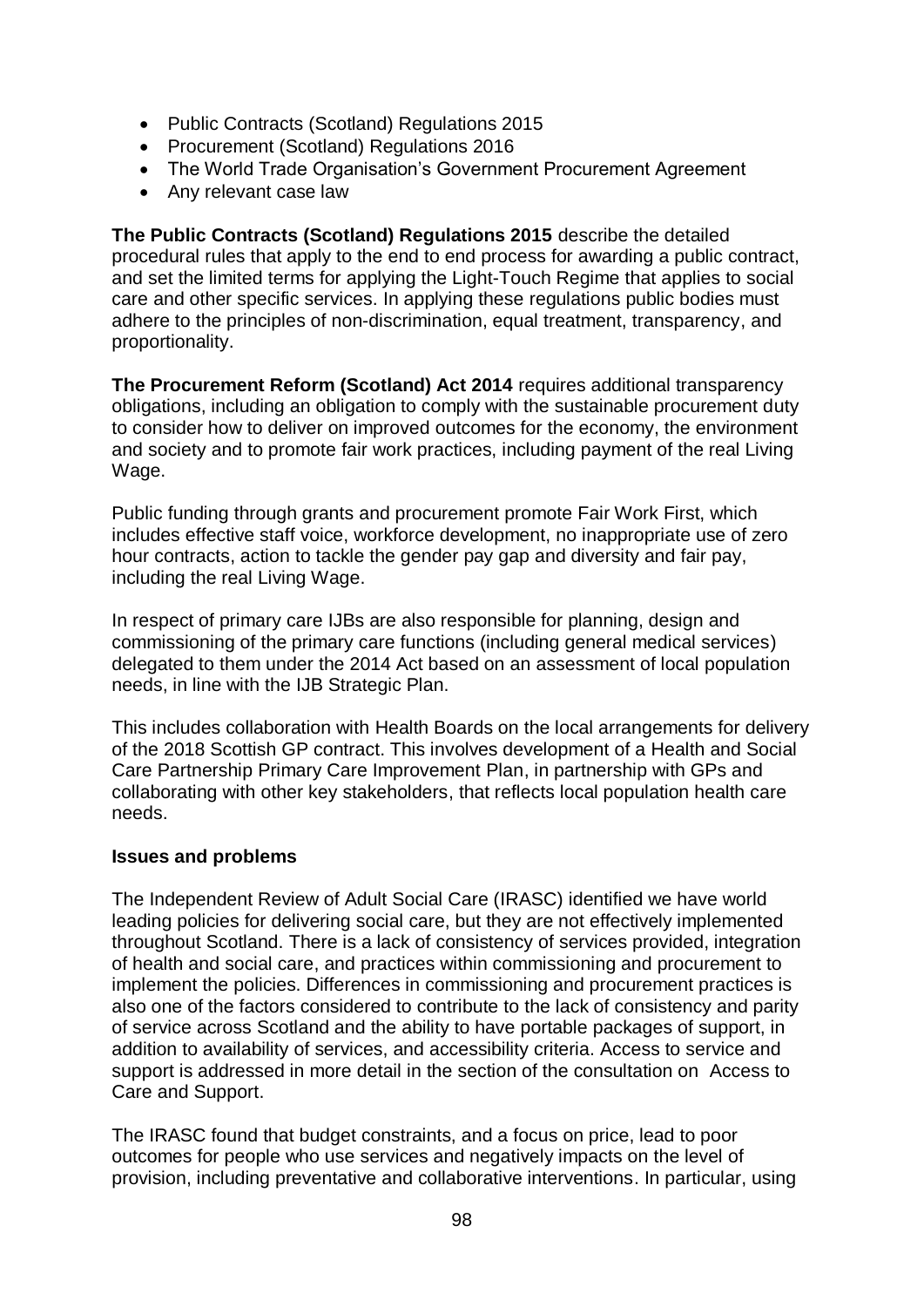generic framework agreements or contracts where based on defined services or hourly rates does not work well for people with fluctuating needs for support, nor does it support sustainability for service providers. There is limited involvement of people with lived and living experience, including users of services and unpaid carers, in commissioning and procurement, and limited market engagement in service design

The market-led approach to commissioning and procurement can foster "competition, not collaboration", which, in turn, can lead to too much focus on costs rather than high quality, person-centred care and support. It can also result in poor conditions for the work force including a lack of fair pay. This is further aggravated with a lack of cost transparency.

"Short-termism" results in providers spending significant time and resources applying and reapplying for contracts. This results in uncertainty for providers and the workforce, which makes it difficult to attract and retain staff and impacts on the continuity of care and support provision.

The methods for service providers to challenge local authorities or Health Boards on the decisions to award contracts or frameworks agreements are deemed too difficult, therefore they need to be easier and more accessible.

There is inconsistent service monitoring and quality management by local authorities and Health Boards. Improvement across localities is therefore not consistent and is primarily driven by external verification processes such as Care Inspectorate inspections.

### **Relevant Independent Review of Adult Social Care Recommendations**

Recommendation 32: Commissioners should focus on establishing a system where a range of people, including people with lived experience, unpaid carers, local communities, providers and other professionals are routinely involved in the codesign and redesign, as well as the monitoring of services and supports. This system should form the basis of a collaborative, rights based and participative approach.

Recommendation 33: A shift from competitive to collaborative commissioning must take place and alternatives to competitive tendering developed and implemented at pace across Scotland. Commissioning and procurement decisions must focus on the person's needs, not solely be driven by budget limitations.

Recommendation 34: The establishment of core requirements for ethical commissioning to support the standardisation and implementation of fair work requirements and practices must be agreed and set at a national level by the new National Care Service, and delivered locally across the country.

Recommendation 35: To help provide impetus and support to the adoption of a collaborative and ethical approach to commissioning, the idea from CCPS (Coalition of Carers and Support Providers) of pressing pause on all current procurement should be fully explored in the context of a National Care Service, with a view to rapid, carefully planned implementation.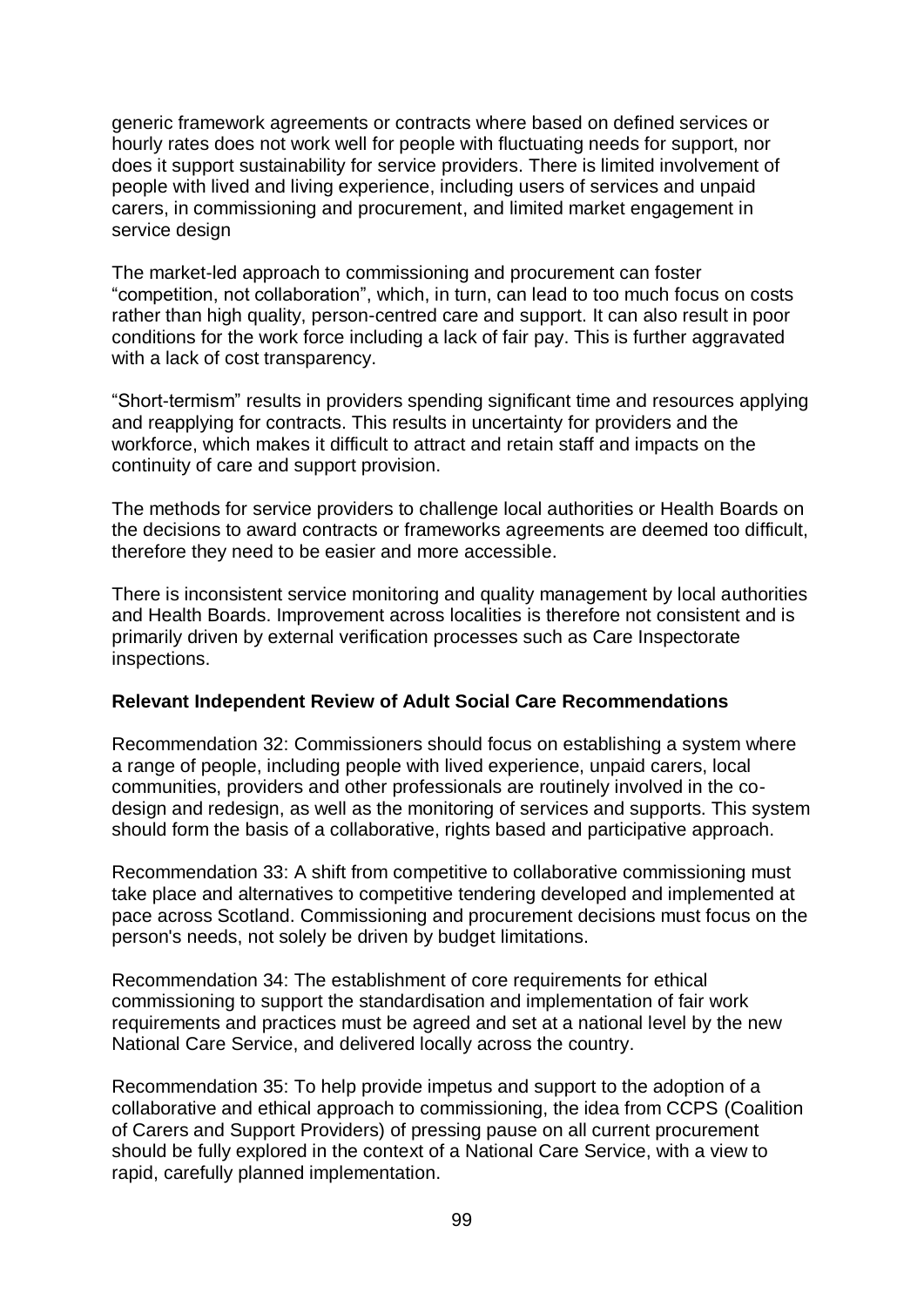Recommendation 36: The care home sector must become an actively managed market with a revised and reformed National Care Home Contract in place, and with the Care Inspectorate taking on a market oversight role. Consideration should be given by the National Care Service to developing national contracts for other aspects of care and support. A 'new deal' must form the basis for commissioning and procuring residential care, characterised by transparency, fair work, public good, and the re-investment of public money in the Scottish economy.

Recommendation 37: National contracts, and other arrangements for commissioning and procurement of services, must include requirements for financial transparency on the part of providers along with requirements for the level of return that should be re-invested in the service in order to promote quality of provision and good working conditions for staff.

Recommendation 38: A condition of funding for social care services and supports must be that commissioning and procurement decisions are driven by national minimum quality outcome standards for all publicly funded adult social care support.

Recommendation 39: A decisive and progressive move away from time and task and defined services must be made at pace to commissioning based on quality and purpose of care – focused upon supporting people to achieve their outcomes, to have a good life and reach their potential, including taking part in civic life as they themselves determine.

Recommendation 40: Commissioning decisions should encourage the development of mutually-supportive provider networks as described above, rather than inhibiting co-operation by encouraging fruitless competition.

Recommendation 41: Commissioning and planning community based informal supports, including peer supports, is required to be undertaken by Integration Joint Boards and consideration of grant funding to support these is needed.

Recommendation 44: Putting in place national minimum terms and conditions as a key component of new requirements for commissioning and procurement by Integration Joint Boards. Specific priority should be given to pay, travel time, sick pay arrangements, training and development, maternity leave, progression pathways, flexible pathways and pension provision. The national evaluation of terms and conditions should be undertaken to inform these minimum standards and these should be reviewed as required.

#### **What we propose**

The Scottish Government has committed to implementing the recommendation to create a National Care Service (NCS), and to reform IJBs to become Community Health and Social Care Boards (CHSCBs) to be the delivery arm of the NCS.

We propose that the NCS will develop and manage a National Commissioning and Procurement Structure of Standards and Processes for ethical commissioning and procuring of social care services and supports.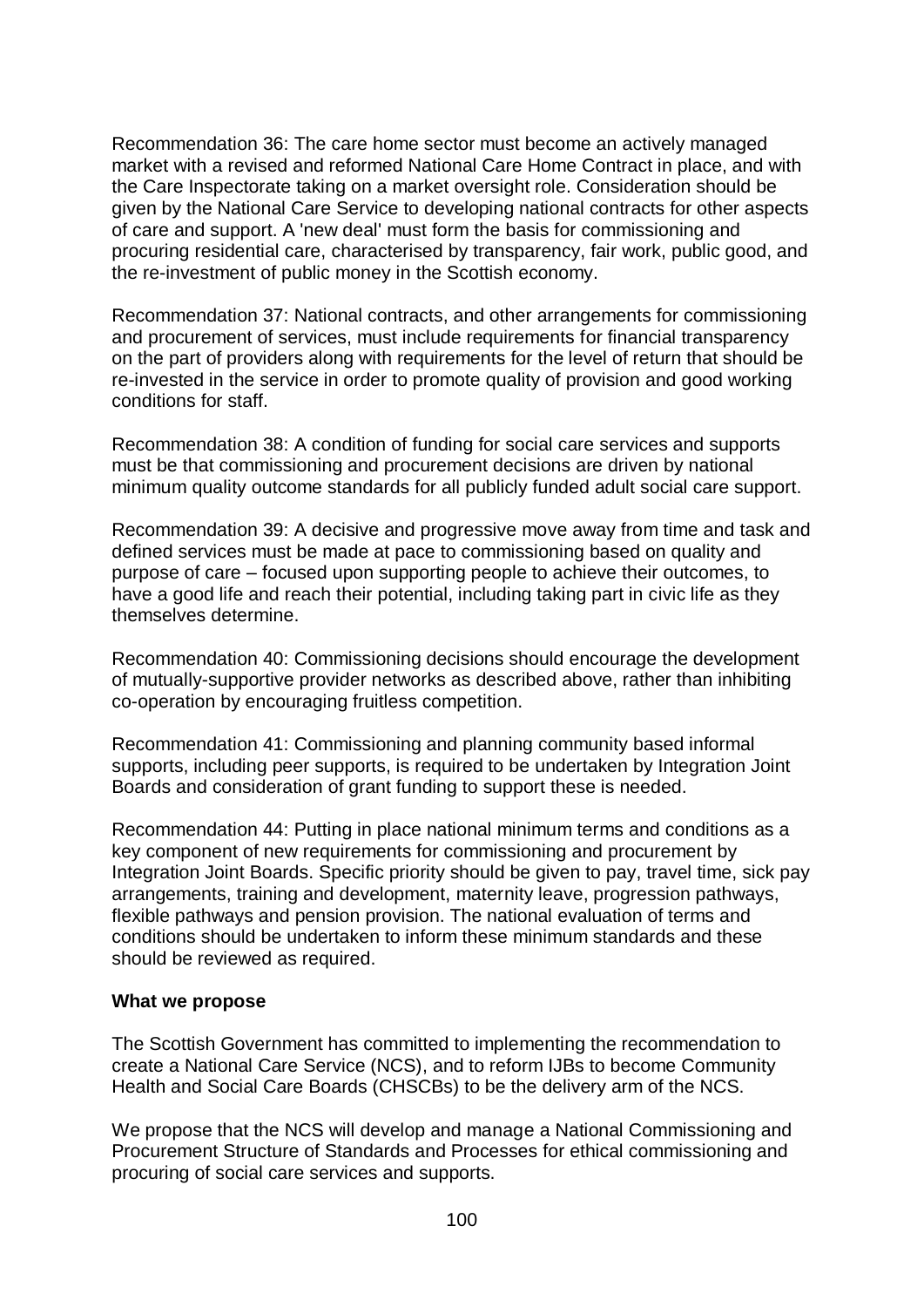The Structure of Standards and Processes will:

- define the approach to national and local level ethical commissioning and procurement
- provide templates to support decision making and procurement processes
- detail core criteria that must be considered when decisions are being made on how to meet the needs of the individual and deliver the service, including quality standards for the evaluation of services. Core criteria will include emphasis on workforce terms and conditions that support, develop, empower, and value their staff, the need to meet personal outcomes, and requirements for a level of financial transparency of publically funded service providers.
- be driven by national minimum quality outcome standards
- define stakeholders who must be engaged as part of the co-production process, including unpaid carers and those with lived and living experience
- embed standard terms and conditions
- support work to create a single, outcomes-focused approach to care and support which stretches from prevention and early intervention through to acute and specialist provision
- identify best practices examples and lessons learned and provide a space to share this on a national level
- expect and benchmark people standards (skills, capabilities and capacity) required to commission and procure quality services

The purpose of this is to ensure commissioning and procurement delivers a personcentred, human rights based approach that supports the outcomes and needs of the individual, meets minimum quality standards established for social care services, ensures fair work, promotes sustainability and ensures consistent implementation and equitable quality of service throughout Scotland.

The NCS will be responsible for governance and assurance that CHSCBs comply with the Structure of Standards and Processes, through oversight of commissioning and procurement processes at a local level. CHSCBs will report their progress to the NCS national commissioning and procurement team.

The NCS will create and manage a professional development programme to ensure all commissioning and procurement professionals working within social care have the appropriate skills to effectively implement ethical commissioning and procurement.

The NCS will be responsible for market analysis and will work with partners to develop a thorough understanding of the market and share this information with CHSCBs.

The NCS will be responsible for the commissioning, procurement and contract management of national contracts and framework agreements for complex and specialist services including the following:

- care for people whose care needs are particularly complex and specialist
- custodial settings including prison
- residential care homes
- care home contract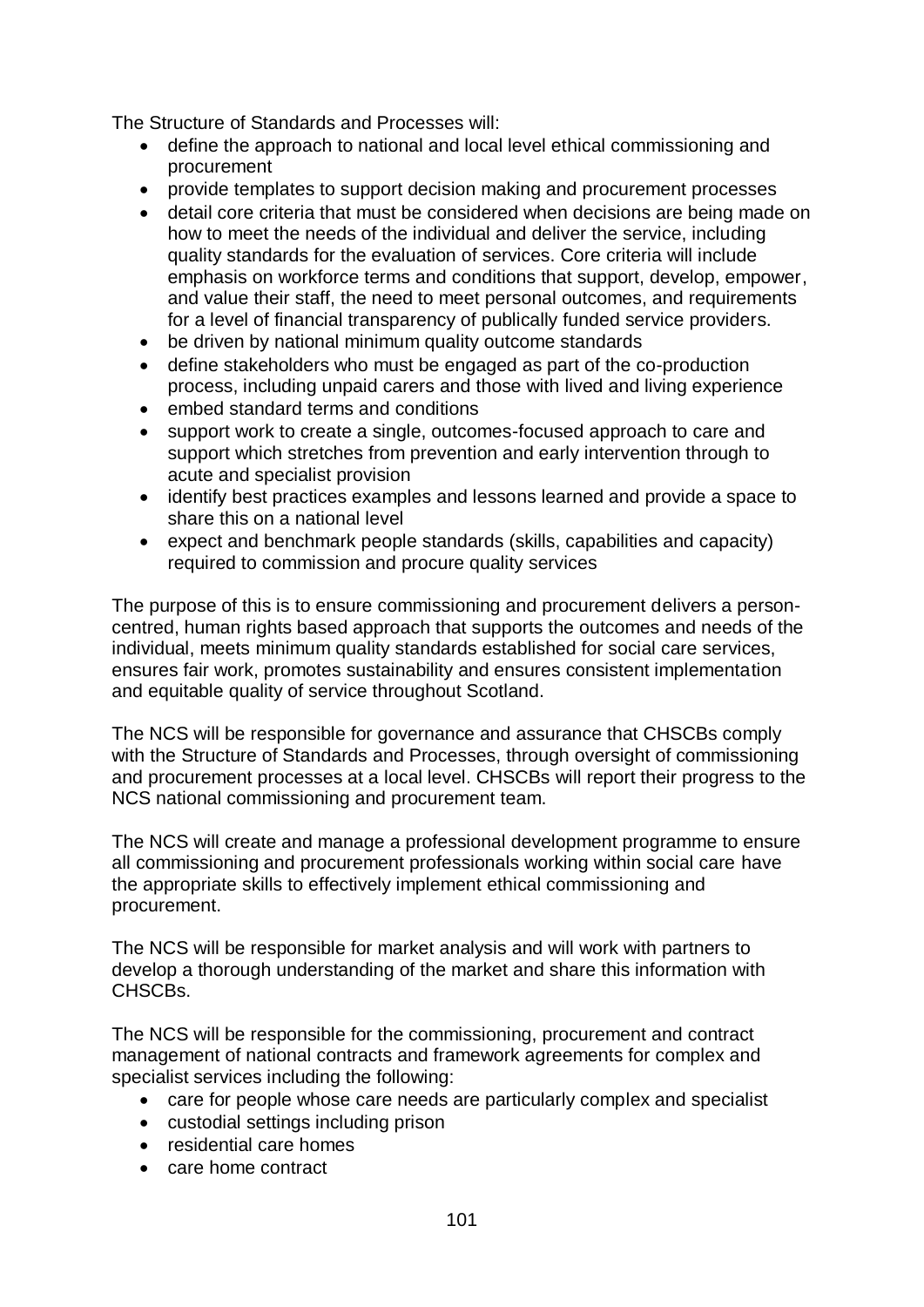The NCS will establish a national commissioning and procurement team to deliver this role.

## **Questions**

## **Structure of Standards and Processes**

The National Care Service will develop a Structure of Standards and Processes for ethical commissioning including procurement which Community Health and Social Care Boards will follow and provide assurance against to the National Care Service. The Structure of Standards and Processes will:

- define the approach to national and local level ethical commissioning and procurement
- provide templates to support decision making and procurement processes
- detail core criteria that must be considered when decisions are being made on how to meet the needs of the individual and deliver the service, including quality standards for the evaluation of services. Core criteria will include emphasis on workforce terms and conditions that support, develop, empower and value their staff, the need to meet personal outcomes, and requirements for a level of financial transparency of publically funded service providers.
- be driven by national minimum quality outcome standards
- define stakeholders who must be engaged as part of the co-production process, including unpaid carers and those with lived and living experience
- embed standard terms and conditions
- support work to create a single, outcomes-focused approach to care and support which stretches from prevention and early intervention through to acute and specialist provision
- identify best practices examples and lessons learned and provide a space to share this on a national level
- expect and benchmark people standards (skills, capabilities and capacity) required to commission and procure quality services
- **Q67.** Do you agree that the National Care Service should be responsible for the development of a Structure of Standards and Processes?
	- Yes
	- $\Box$  No

If no, who should be responsible for this?

- □ Community Health and Social Care Boards
- $\Box$  Scotland Excel
- □ Scottish Government Procurement
- $\Box$  NHS National Procurement
- $\Box$  A framework of standards and processes is not needed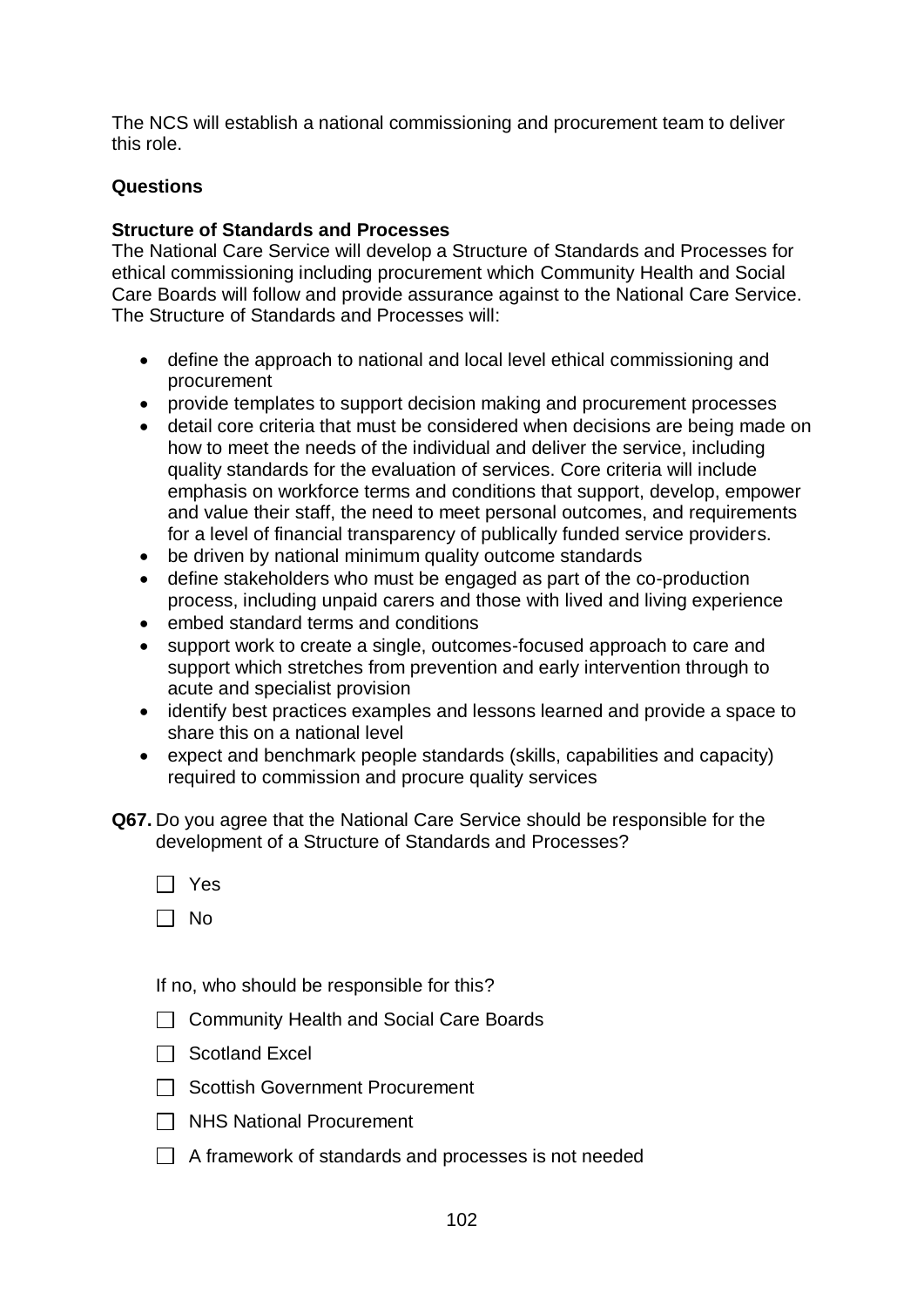- **Q68.** Do you think this Structure of Standards and Processes will help to provide services that support people to meet their individual outcomes?
	- □ Yes  $\Box$  No
- **Q69.** Do you think this Structure of Standards and Processes will contribute to better outcomes for social care staff?
	- Yes
	- $\Box$  No
- **Q70.** Would you remove or include anything else in the Structure of Standards and Processes?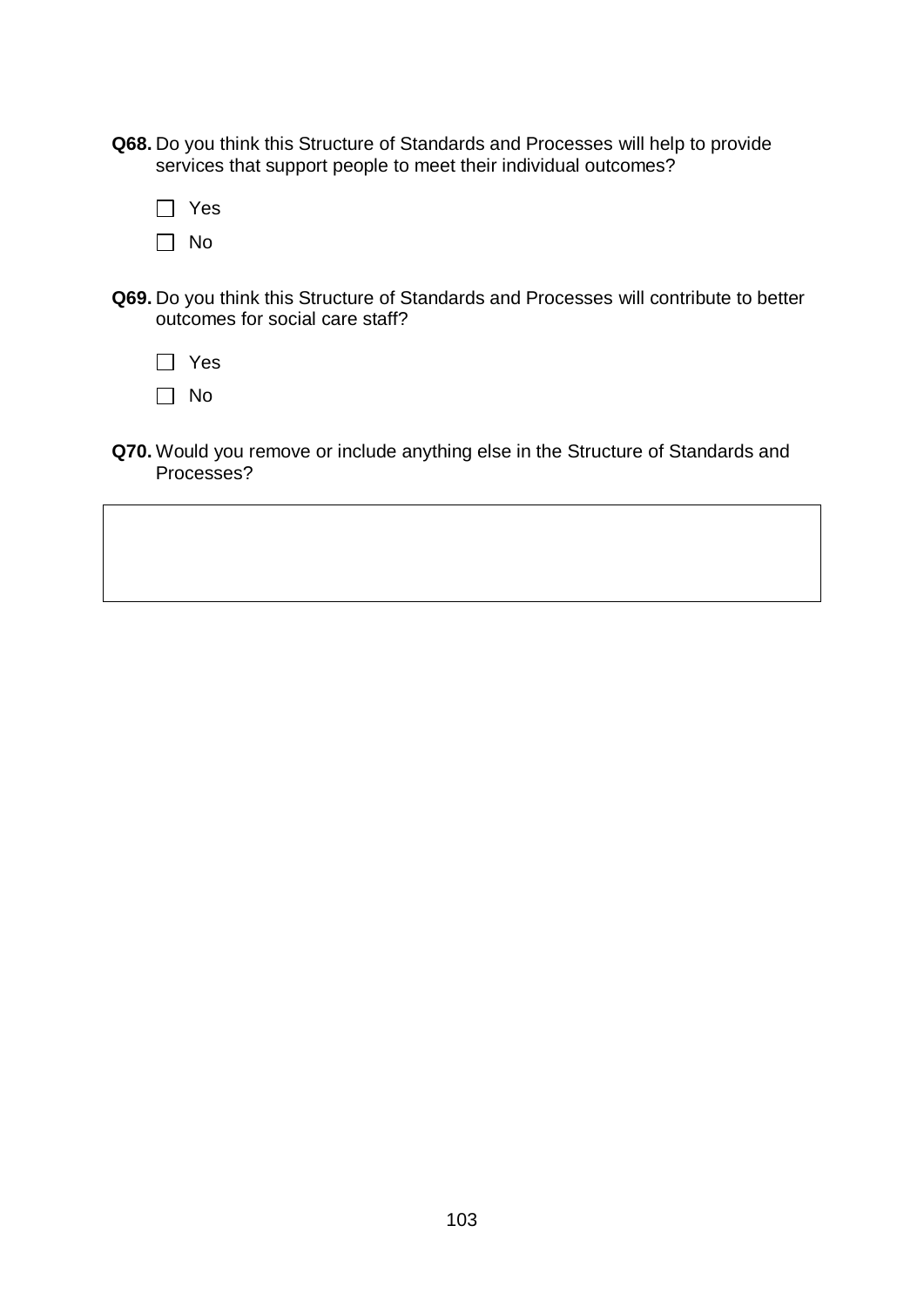### **Market research and analysis**

The National Care Service will be responsible for market research. This will include market analysis to identify the structure of the market, behaviours, supply chain risks, barriers to market entry, environmental factors, and ethical considerations, to better understand how the health and social care market works, the direction in which the market is going, the competitiveness and the key suppliers within the market**.** In addition to this the National Care Service will work with the national regulatory and market oversight body to share information and use shared data to support ethical commissioning, decisions making on procurement routes and processes and contract management to minimise the risk of supplier failure.

**Q71.** Do you agree that the National Care Service should be responsible for market research and analysis?

| Yes |
|-----|
| N٥  |

If no, who should be responsible for this?

- □ Community Health and Social Care Boards
- $\Box$  Care Inspectorate
- $\Box$  Scottish Social Services Council
- $\Box$  NHS National Procurement
- $\Box$  Scotland Excel
- $\Box$  No one
- $\Box$  Other- please comment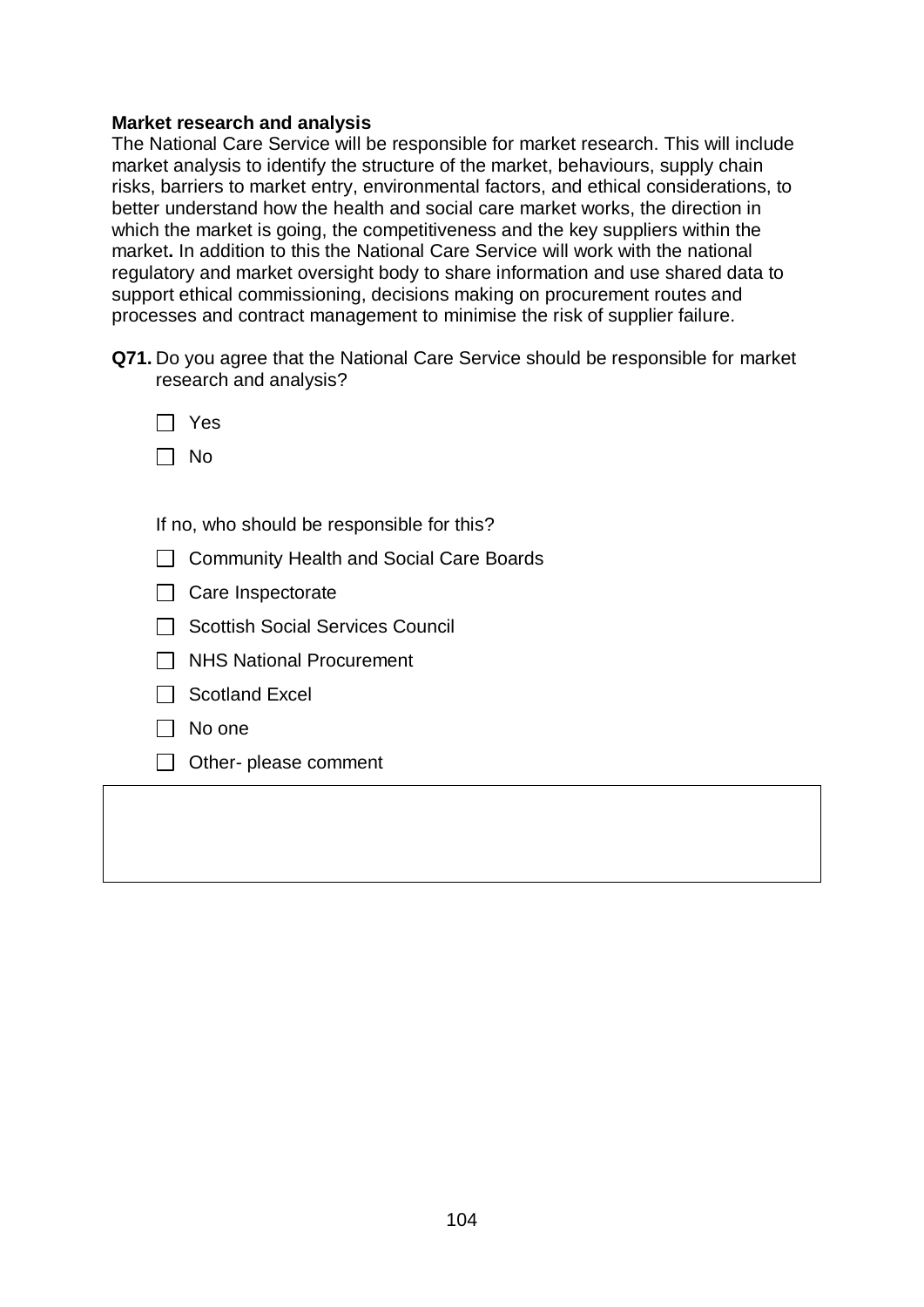### **National commissioning and procurement services**

The National Care Service will establish a national commissioning and procurement team to commission and procurement national contracts and framework agreements where it is deemed that individuals needs and outcomes will be better met through national service provision.

**Q72.** Do you agree that there will be direct benefits for people in moving the complex and specialist services as set out to national contracts managed by the National Care Service?

| I<br>t, |
|---------|
|---------|

 $\Box$  No

If no, who should be responsible for this?

- □ Community Health and Social Care Boards
- □ NHS National Procurement
- $\Box$  Scotland Excel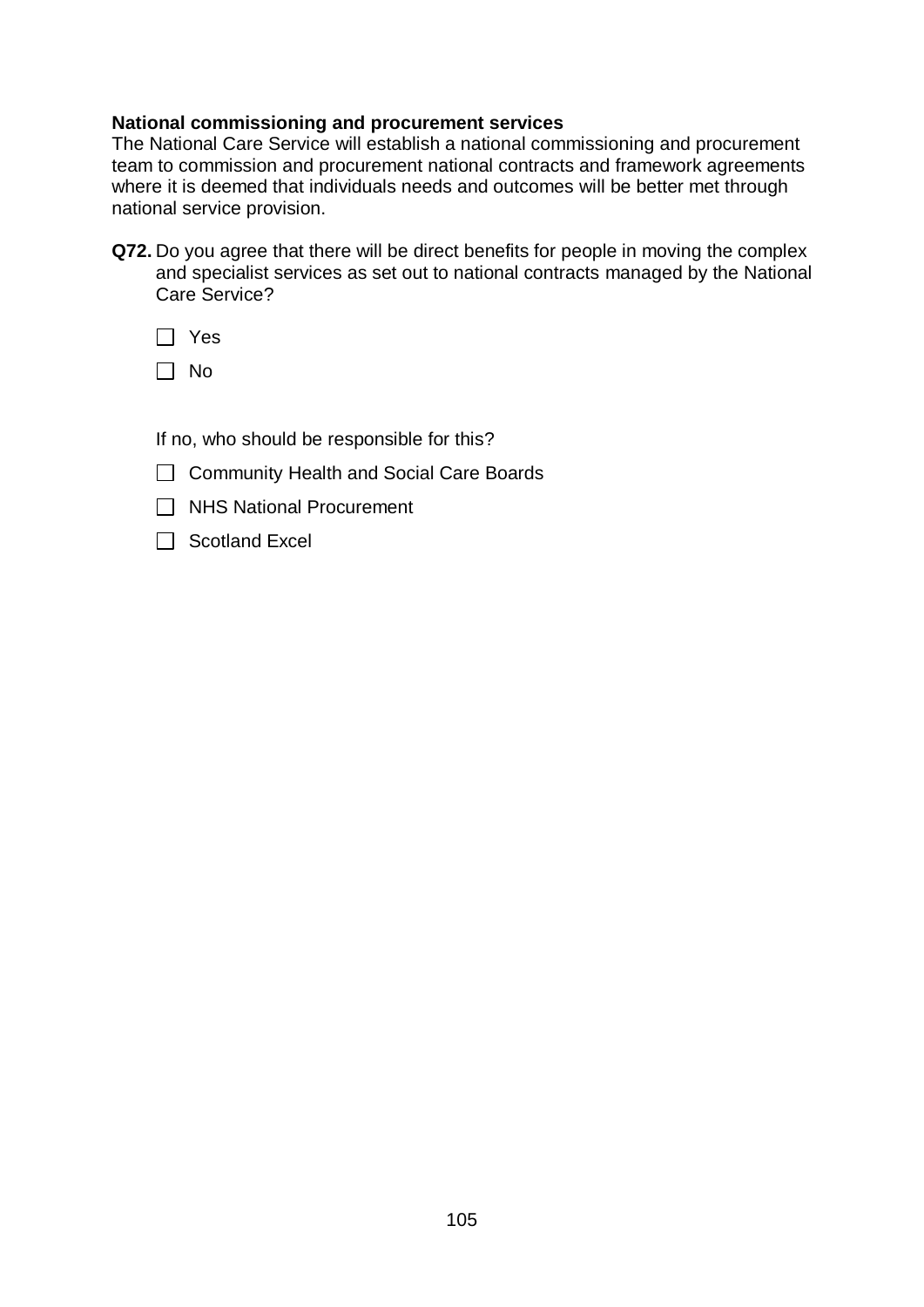# **Regulation**

### **The case for change**

National regulators will continue to play an important role in ensuring consistent and high standards of social care and support. Through regulation we will continue to scrutinise the quality of care in Scotland to support consistent and high standards. It is important that the role of regulating both services and the workforce remains independent of the National Care Service (NCS). This independence will also allow the regulator to operate and to regulate any services commissioned directly by a NCS.

Once established the NCS will be responsible for setting national care standards, which will provide the framework for regulation moving forward. Future regulation at its heart needs to support better outcomes for people. The views of individuals accessing services and people supporting individuals to access services should be embedded and prioritised within the process.

This chapter sets out what we need from a modern and ambitious regulation process that drives quality, improvement, and the best outcomes for people. It covers arrangements for scrutiny, assurance and inspection of care services provided under the National Care Service (NCS) and for the education and professional development of those working within these sectors. It sets out proposals for how to strengthen and improve enforcement powers when services fail to provide the quality of care people require and to ensure the social care workforce is supported.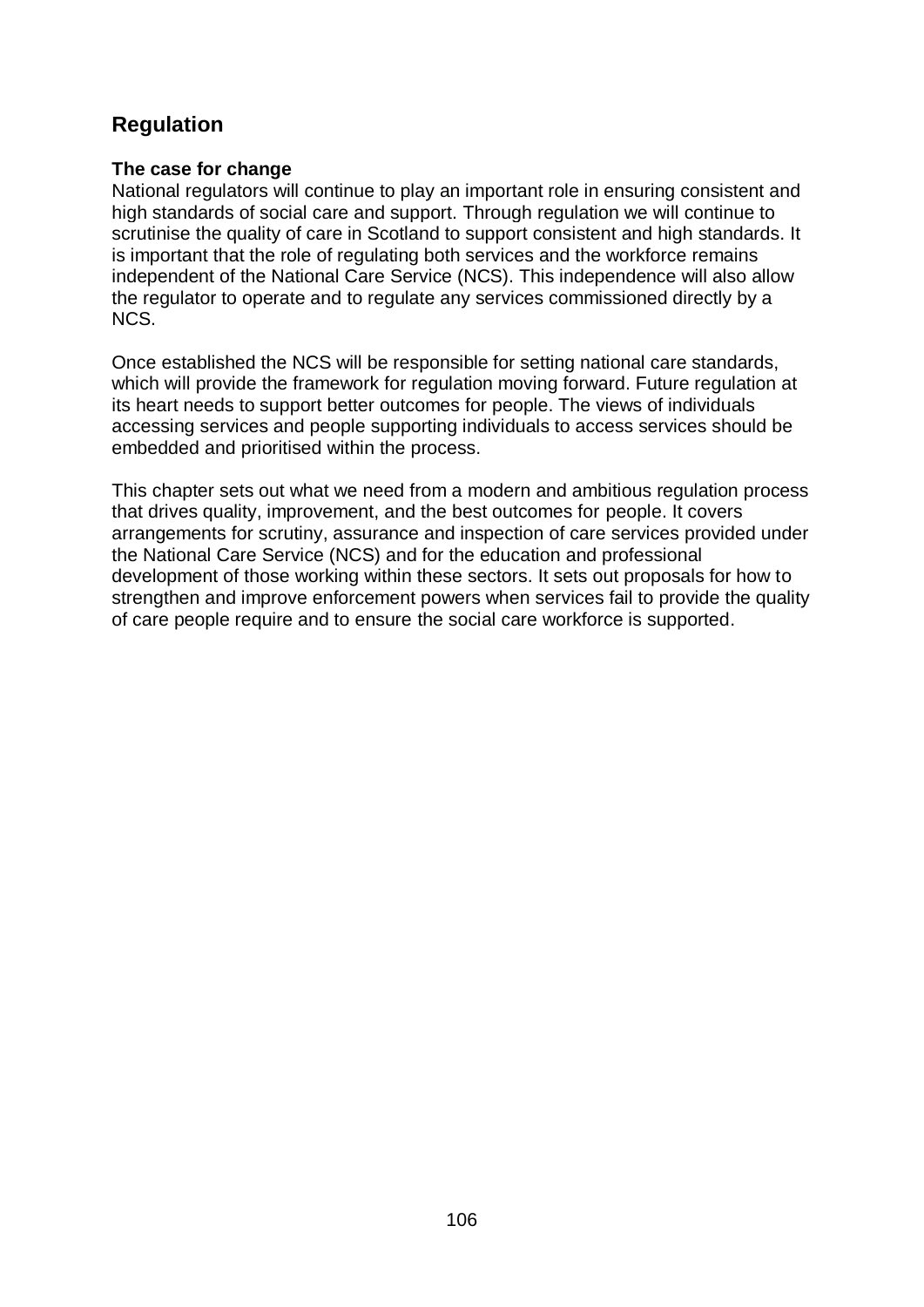The Care Inspectorate, Scottish Social Services Council, and Healthcare Improvement Scotland.

The Care Inspectorate is the national scrutiny body responsible for the registration and regulation of care services. It scrutinises and inspects services, to ensure they meet high standards. Where the need for improvement is identified, they support services to make positive changes. Improvement notices can be issued and enforcement action taken.

The Scottish Social Services Council (SSSC) is the professional regulator of social service workforce and maintains registers of social workers, social care and early years workers. The SSSC has a statutory role in setting standards for their practice, conduct, training and education and by supporting their professional development and collecting workforce data from across the sector. Where people fall below the standards of practice and conduct they can investigate and take action.

Both the Care Inspectorate and the SSSC are established in statute, by the Public Services Reform (Scotland) Act 2010 and the Regulation of Care (Scotland) Act 2001, respectively. They are independent bodies which report directly to the Scottish Ministers.

During the pandemic the Care Inspectorate has worked even more closely with a range of health and social care partners, including Chief Social Work Officers and Healthcare Improvement Scotland, on a wide variety of important social care matters.

Healthcare Improvement Scotland (HIS) was set up under the [Public Services](https://www.legislation.gov.uk/asp/2010/8/contents?text=%22Healthcare%20Improvement%20Scotland%22#match-1)  [Reform \(Scotland\) Act 2010](https://www.legislation.gov.uk/asp/2010/8/contents?text=%22Healthcare%20Improvement%20Scotland%22#match-1) (PSRA) and took over the functions of NHS Quality Improvement Scotland and the regulatory functions of the Care Commission in relation to independent healthcare services. HIS is the national scrutiny and improvement body for all health services and is accountable to Scottish Ministers for the delivery of its strategic objectives.

The establishment of HIS was part of the drive to improve the scrutiny of public services in Scotland, following the [Crerar review,](https://www.gov.scot/publications/crerar-review-report-independent-review-regulation-audit-inspection-complaints-handling/) and was intended to promote the use of improvement and evidence to support the scrutiny process and to identify, develop and implement continuous quality improvement at ground level rather than focus solely on compliance against minimum standards.

#### **Issues and problems**

A number of issues have been raised, through the Independent Review of Adult Social Care (IRASC) and previously, highlighting improvements which could be made to national scrutiny of the quality of community health and social care to ensure consistent and high standards of care and support for everyone using community health and social care. Some of these issues, for example, in relation to the regulator's enforcement powers, are likely to require changes to primary legislation, and therefore the Bill for creation of the NCS offers an opportunity to address them.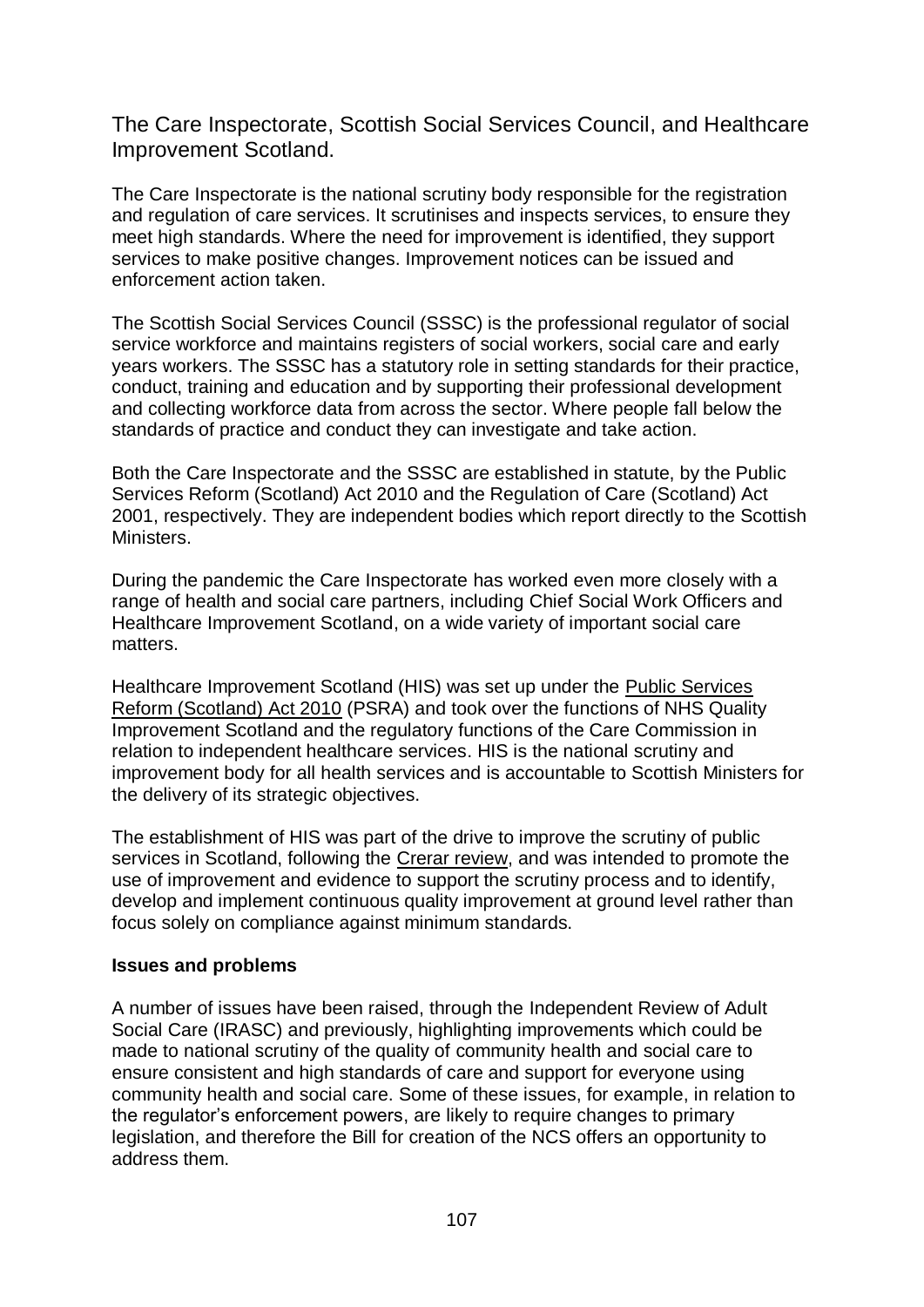# **Relevant Independent Review of Adult Social Care Recommendations**

Recommendation 24: The role of existing national care and support bodies – such as the Care Inspectorate and Scottish Social Services Council – should be revisited to ensure they are fit for purpose in a new system.

The Review envisaged these agencies becoming national care bodies for social care under the NCS. However, we believe it is more appropriate for regulation and scrutiny functions to operate independently of the NCS.

Recommendation 36: The care home sector must become an actively managed market with a revised and reformed National Care Home Contract in place, and with the Care Inspectorate taking on a market oversight role….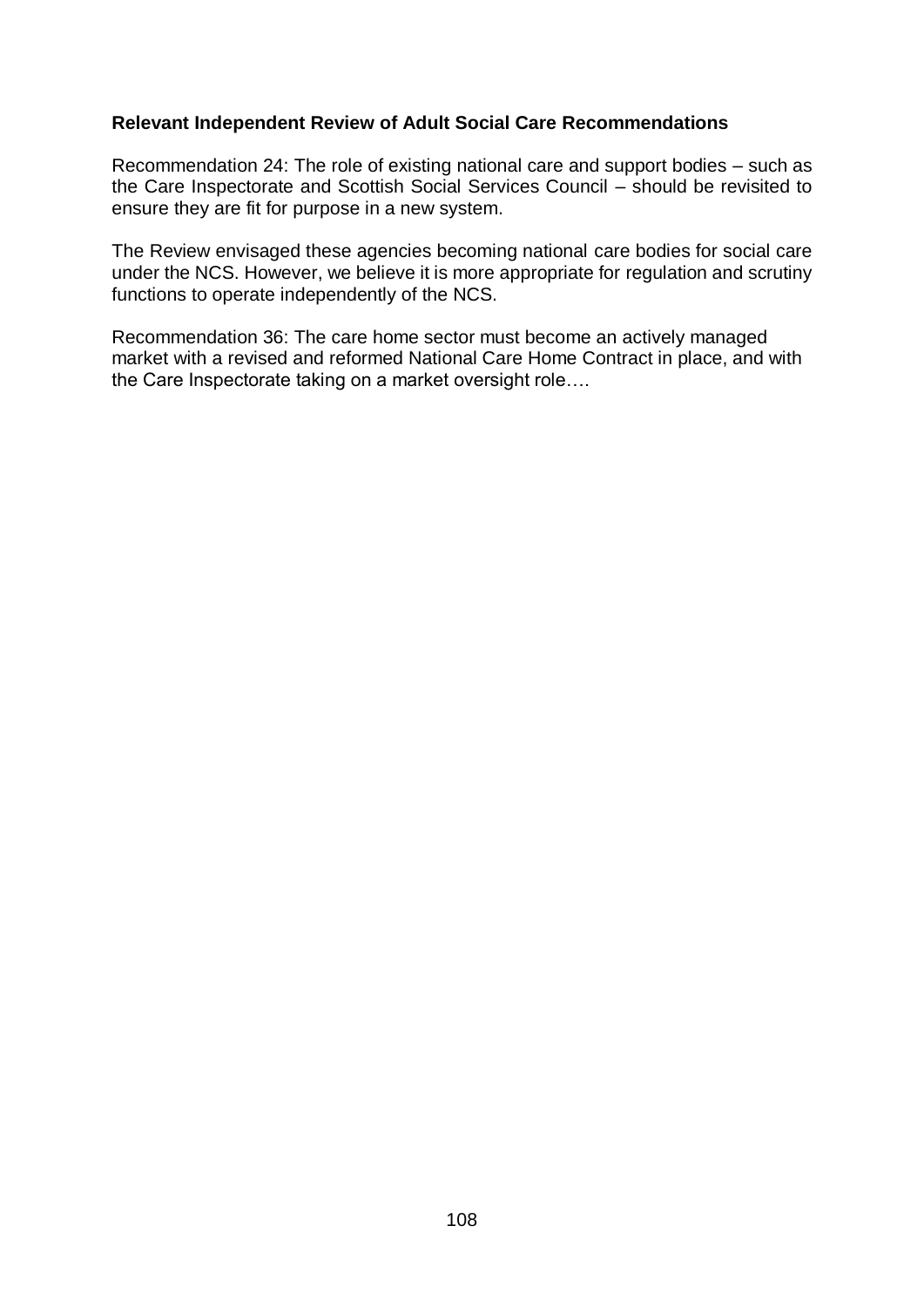# Core principles for regulation and scrutiny

We propose that scrutiny, inspection, and regulation of care services and the workforce should be undertaken independently of the National Care Service (NCS). The design and arrangements for regulation should be guided by an important set of principles shared by people who use services and the sector. A people centred and human rights based approach should be at the heart of the principles and inform their design. These arrangements should ensure consistent and high standards of care and support are delivered and robust and effective action is taken, particularly when there is a risk to the safety and wellbeing of people.

We propose the following core principles. We have numbered these to make it easier when answering the questions, but they are all equally important.

- 1. Scrutiny and assurance should support human rights-based care, focus on outcomes for people, and the positive impact community health and social care services are making to their lives, including the relationships staff have with them.
- 2. Activity should be targeted, proportionate, intelligence-led, and risk-based. This approach will allow the regulator to choose different types of scrutiny, assurance, or quality improvement intervention relative to the individual service and how it is performing.
- 3. The NCS should generally seek to review, update, and improve standards and practices as an organisation and across the care sector on a regular and ongoing basis (this is a separate role and process from any improvements which those who have responsibility for delivering social care services (or overseeing those) may be required to make arising from enforcement or other action by the regulator).
- 4. There should be a strong link between the regulation of the workforce and their professional standards and the inspection and scrutiny of the services they work in.
- 5. Overall national scrutiny should involve the regulator working collaboratively, where possible, with other professions and agencies and continue to be informed by lessons learnt and good practice arising from the experience of the pandemic.
- 6. Regulation is fundamental to ensure a qualified and skilled social care workforce which enables employers to deliver high quality, responsive care and support.
- 7. Regulation is a key element in ensuring the safety of vulnerable people, ensuring high standards for practice, conduct, training and education across the workforce.
- 8. Scrutiny and assurance should aim to reduce inequalities with an emphasis on people, prevention, partnership and performance.
- 9. Where possible, regulators should involve people in the development and delivery of scrutiny approaches and amplify the voice of people experiencing care.
- 10. Where appropriate, scrutiny and assurance should take account of legislative requirements, Scottish Government policy, national standards, and codes of practice.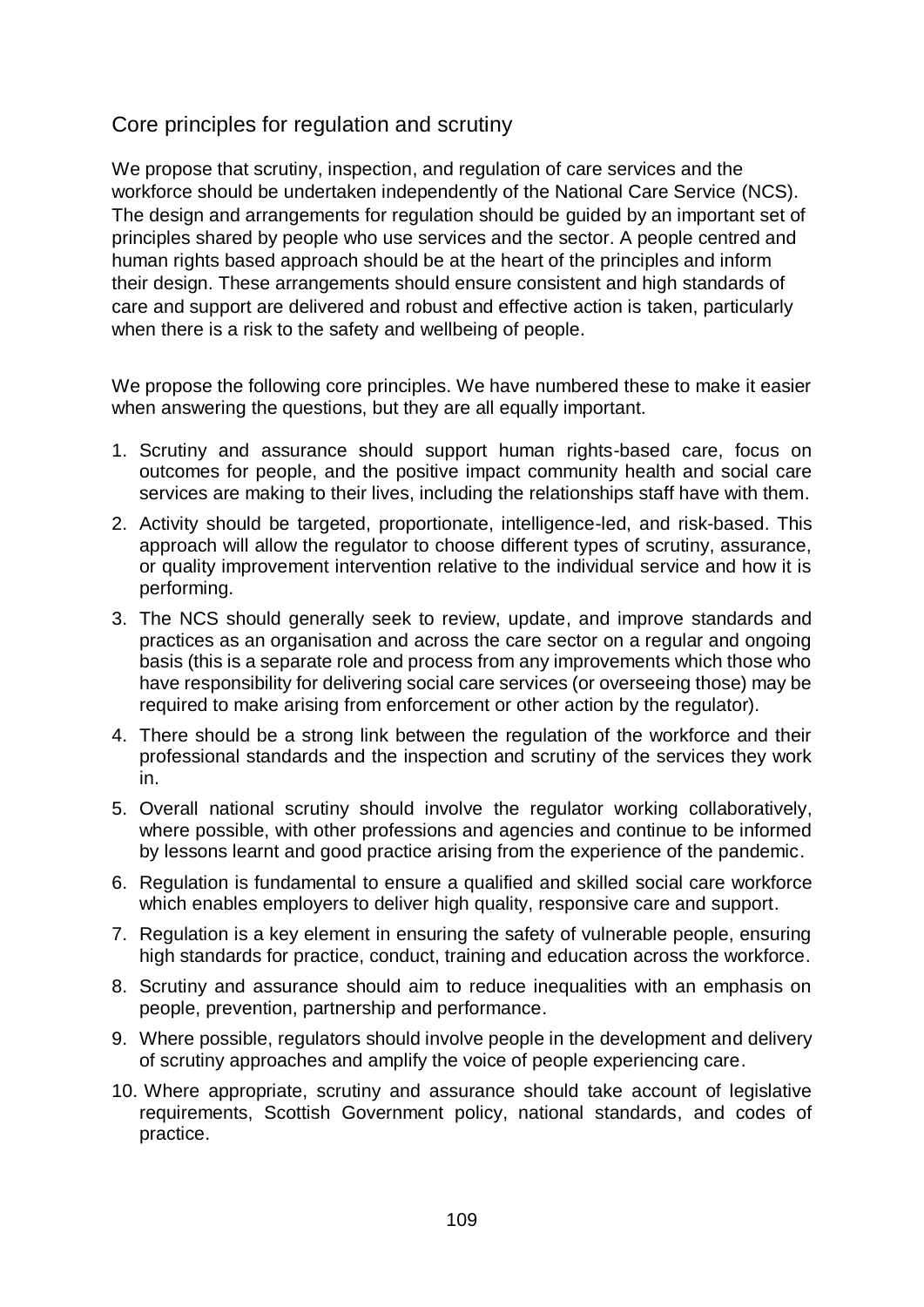# **Questions**

**Q73.** Is there anything you would add to these core principles?

**Q74.** Are there any principles you would remove?

**Q75.** Are there any other changes you would make to these principles?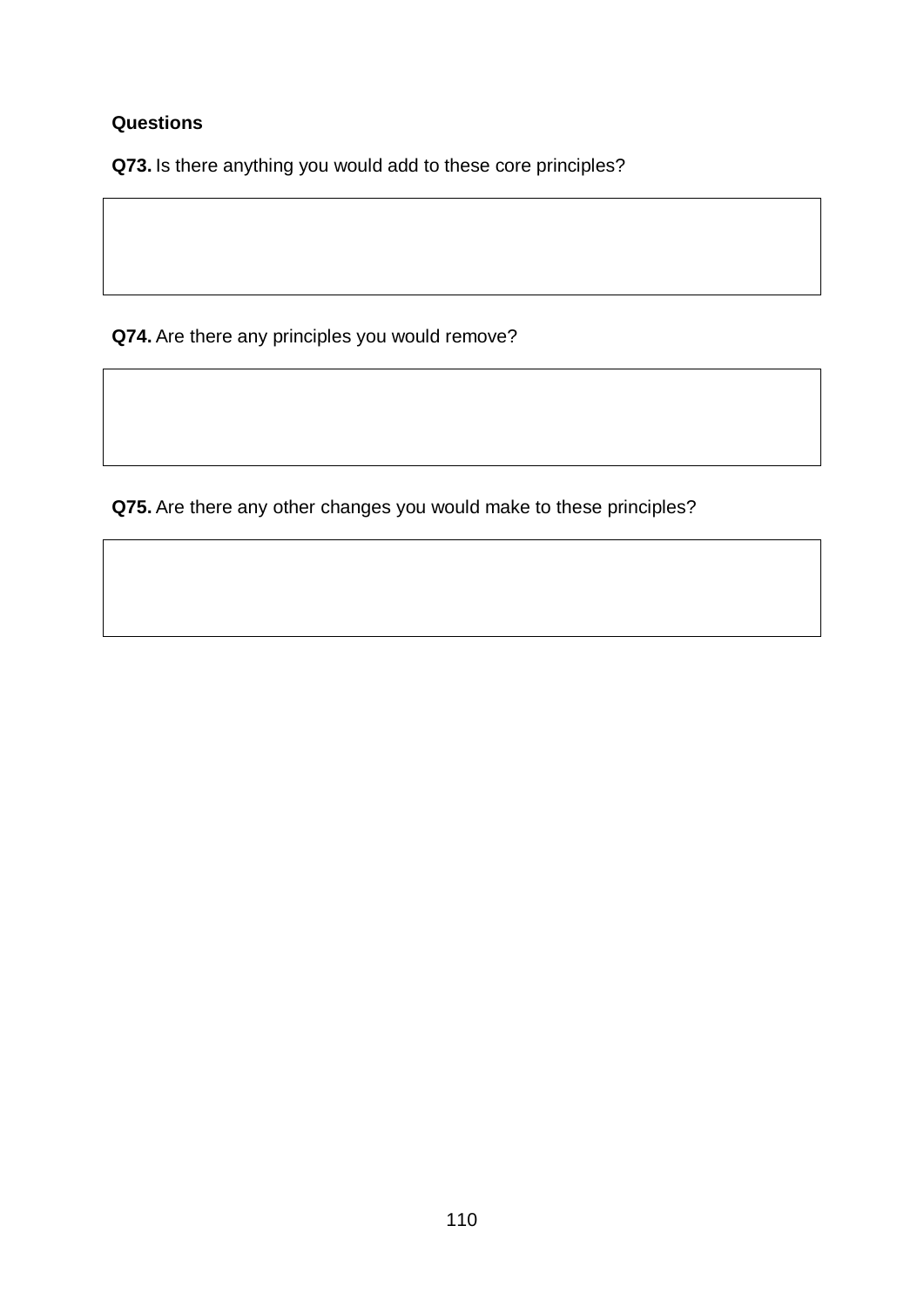# Strengthening regulation and scrutiny of care services

The enforcement powers at the disposal of the Care Inspectorate, as the current regulator, are set out in the Public Services Reform (Scotland) Act 2010 and originate from the Regulation of Care (Scotland) Act 2001.

Since the enforcement provisions were enacted, the shape of care in Scotland has changed. For example, we have seen a shift towards more people being supported to live at home and those living in older people's care homes having increasingly complex needs. This has required a corresponding shift in the approach to scrutiny and the skills and professional knowledge required by regulators and care workers, with an increased focus on clinical needs and, for example, provision of care and support to people with dementia.

Experience of using enforcement powers both prior to, and during COVID-19, raises issues of whether or not they are fit for purpose in a changed care environment and if they provide the best way to ensure people who use care and support services are protected from poor practice and failing services.

There are a range of options to strengthen the enforcement powers of the regulator. These should be considered alongside work already underway to enable the remodelling of scrutiny and inspection with changes to the frequency of inspection and a review of care service definitions. There may also be scope to create a new market oversight function for the regulator and views are welcomed on what shape this might take.

#### **Enforcement powers**

The Public Services Reform (Scotland) Act 2010 (the 2010 Act) sets out current enforcement options including: (a) Condition Notices**,** (b) Improvement Notices, (c) Cancellation of registration, and (d) Emergency cancellation of registration. As currently formulated, each one has its limitations which can hinder the ability of the regulator to support strong oversight.

A number of issues concerning the current powers have been identified. These include:

- **Condition Notices** These notices enable parameters to be placed around the operation of a care service, for example, by preventing the use of parts of premises. Appeals against their imposition can be lengthy and cumbersome. If an appeal is lodged, the decision does not take effect until the appeal is determined or abandoned. A condition notice is likely to take around 4 weeks to impose if not appealed. A separate process is available for "emergency" conditions but the test for that process is the same as that for "emergency" cancellation of registration (serious risk to life, health, or wellbeing). There are situations where a faster approach may be needed albeit the "emergency" test is not met, but this also needs to be proportionate to the enforcement action which is proposed.
- **Improvement Notices** These notices set out that services must improve in certain ways by designated dates or registration may be cancelled. In some cases, they are not properly promoting sustained improvement. Services can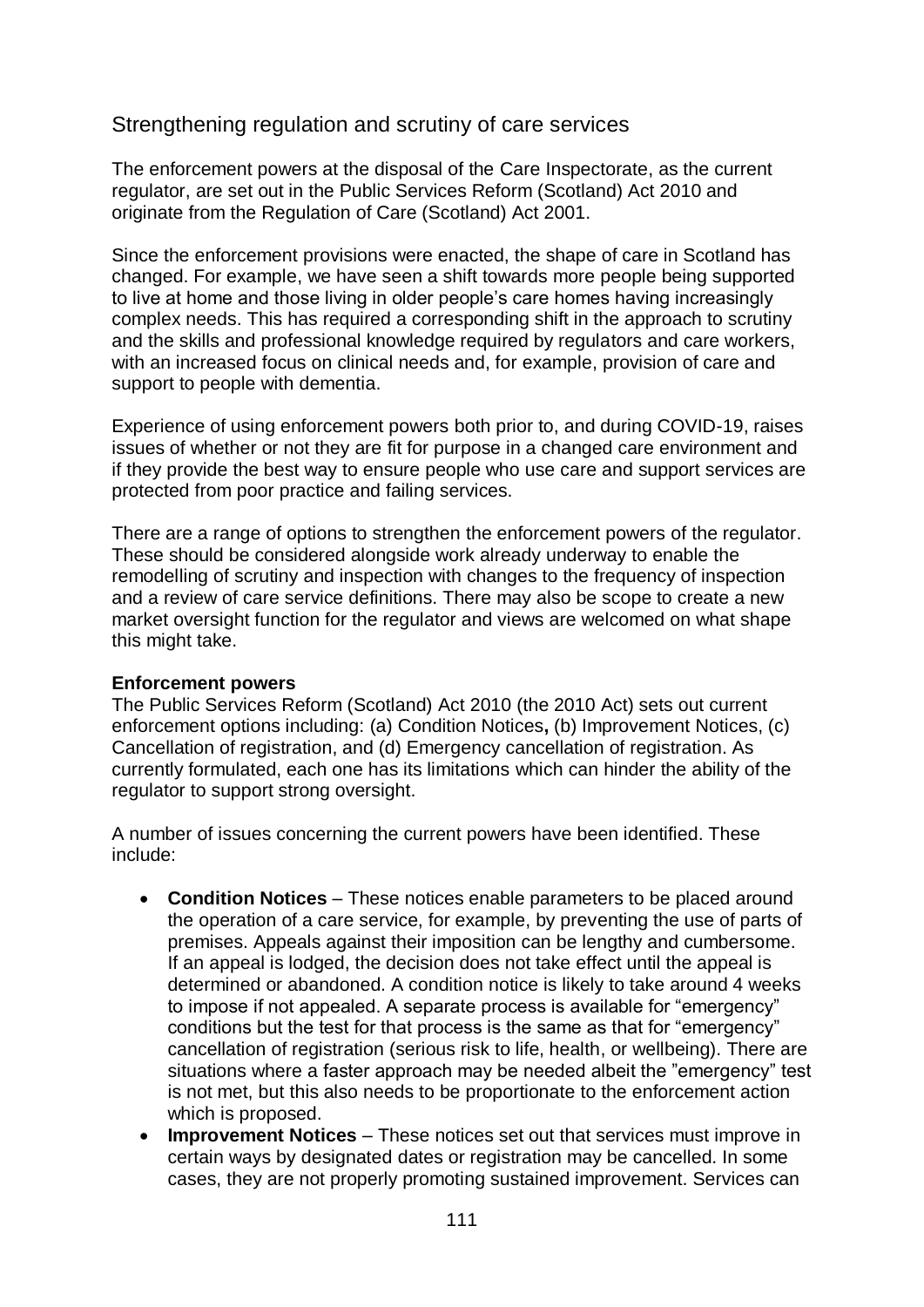receive several Improvement Notices (which may identify a consistent pattern of breaches or in some cases new breaches) which are never fully resolved or are only resolved for a short period before re-emerging. The 2010 Act sets out that the service must make "a significant improvement" or the Care Inspectorate can seek cancellation under section 64. There is no reference to a requirement for improvements to be "sustained" so these services do not currently reach the bar for cancellation but may consistently perform poorly over time.

- **Cancellation of service registration** (following failure to comply with Improvement Notices) can be a protracted process. Any cancellation decision made does not take effect until the period for lodging an appeal with the sheriff elapses, or until any appeal is determined or abandoned. Getting to this point in the process can take several months and sometimes years.
- **Emergency cancellation** The statutory test is predicated on "serious" risk to life, health, or wellbeing. Poorly performing services may expose those receiving them to multiple risks of a lesser nature, or to poor living conditions which are wholly unacceptable, while not constituting serious risk. In certain cases (particularly those involving child protection issues) there is a delay before an emergency cancellation application can be heard by a Court when service users could be left at serious risk.

In summary, there are options to reform current enforcement powers in the following areas:

(a) Condition notices under section 66 of the 2010 Act (this process is too slow)

The test could be made less stringent, or an "intermediate" category could be added.

(b) Improvement notices under section 62 of the 2010 Act (this process is too weak)

Changes to require sustained improvement would strengthen this provision. For example, one possibility is that even if improvements are made, the notice could remain "on the service's record" for a set period, and further action provided for, if the same issue arose while the notice remained extant.

(c) Cancellation of a service under section 64 of the 2010 Act (this process is too slow)

The statutory process is fair and reasonable and allows the opportunity for representations by services affected, but appeals in the Sheriff court are likely to be protracted. One possible solution is to review court processes to govern the conduct of proceedings, as is the case with other types of court actions. Such a review could provide for clear timetabling of action with a view to avoiding the lengthy appeals currently experienced by the regulator.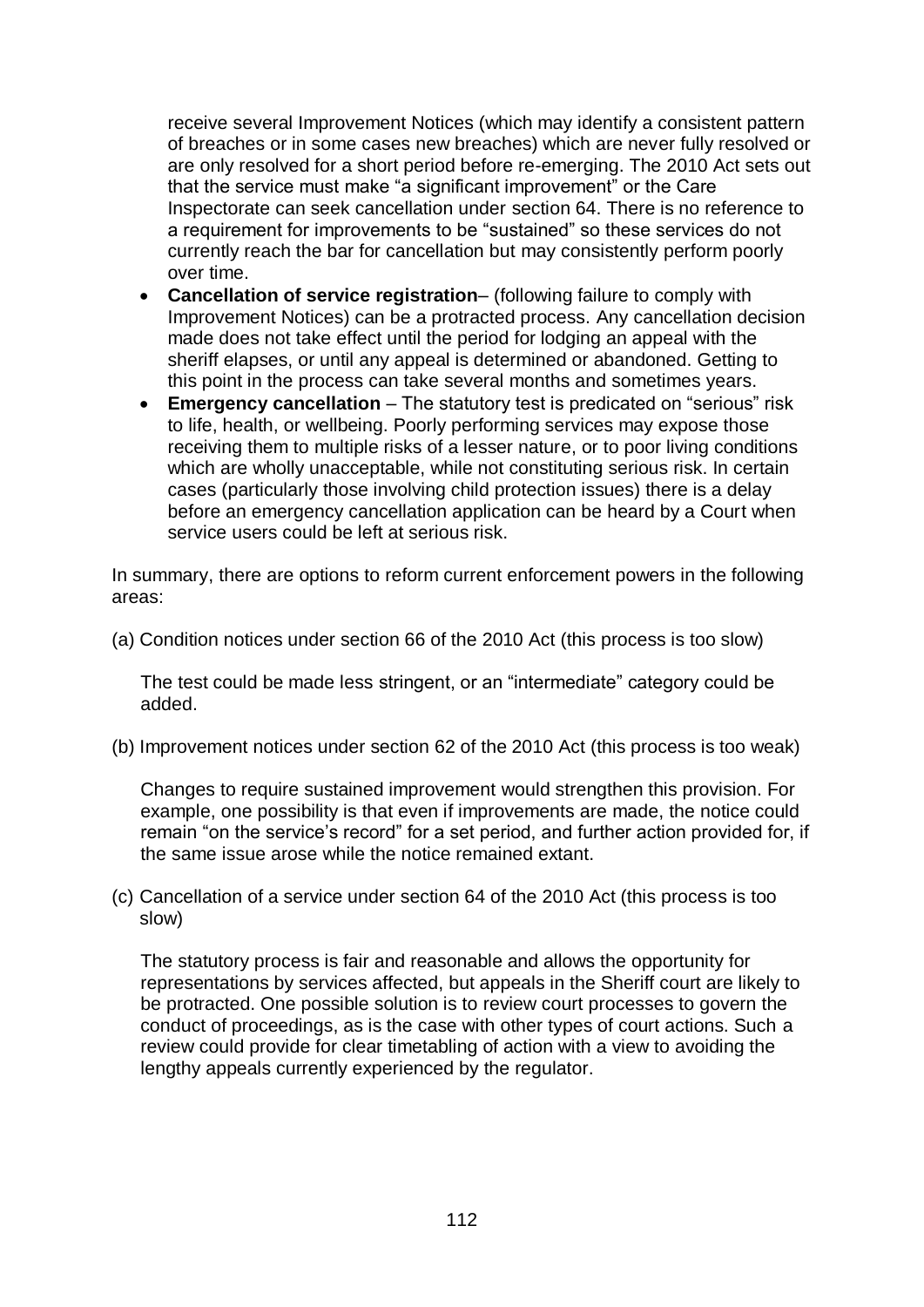(d) Emergency cancellation of a service under section 65 of the 2010 Act (the legal bar is too high)

The Sheriff considering an application for cancellation of registration under this provision has a wide discretion. They "may" (and therefore may not) make the order, even if satisfied that there will be serious risk unless the order is made. We would also highlight that in a number of cases there may be issues relating to the length of the process in which applications for emergency cancellations are heard by the court.

We welcome views on the impact, effectiveness and speed of the current enforcement powers set out above and the proposals for improving them. In making changes to current legislation the regulator would be enabled to ensure they can speedily take action with poor performing services, better protect residents of care homes and other social care users, and drive up the consistency and quality of care expected across all social care services in Scotland.

# **Questions**

**Q76.** Do you agree with the proposals outlined above for additional powers for the regulator in respect of condition notices, improvement notices and cancellation of social care services?

 $\Box$  No

| $\Box$ Please say why. |
|------------------------|
|------------------------|

**Q77.** Are there any additional enforcement powers that the regulator requires to effectively enforce standards in social care?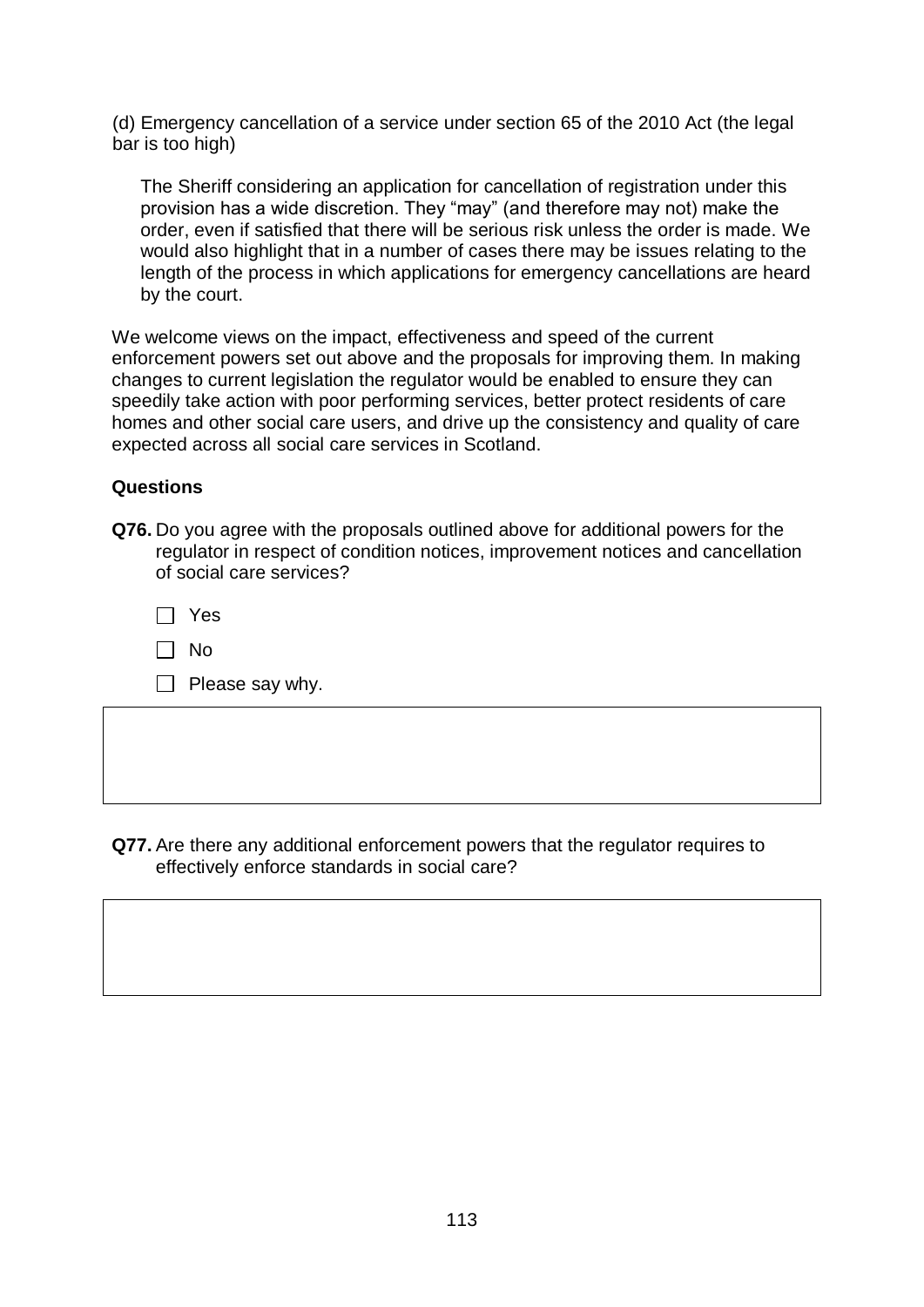# Market oversight function

A lack of strategic understanding of the care market, and the sustainability of providers, can prevent effective contingency planning and other action by Health and Social Care Partnerships (HSCPs), Scottish Government and other partners that would prevent users of care services and care workers being impacted by care service closures and other market failures.

The Independent Review of Adult Social Care (IRASC) also proposes that the care home sector becomes a more actively managed market. In making this recommendation, the IRASC advocates the regulator taking on a new market oversight function that provides a long term strategic vision and an overview of the care home market, taking into account local needs and the balance of providers in the market.

Developing an oversight of the market, through gathering financial information, developing market intelligence, and assessing financial risk would enable the regulator to map the social care sector, the vulnerabilities and the good practice within it. It would also enable the identification of where specific support and/or action is required to ensure that outcomes for people experiencing care can be fully met.

The development of an effective market oversight capability could potentially contribute to the following:

- **Identifying financial risk –** The regulator could gather intelligence on financial risks at a strategic level in the sector through the collection of financial data, comparators and trend analysis. The regulator could determine the level of scrutiny and/or improvement support required using detailed financial metrics to assess the level of risk associated with a provider. This could support an anticipatory approach and determine the interventions required. Further, this information could be used to inform commissioning discussions and support HSCPs in the planning and provision of care.
- **Scrutiny, assurance, and quality improvement –** The regulator could build on information gathered through scrutiny and other means to assess financial and operational threat at the registration, service, provider, and strategic levels to target improvement at appropriate levels. This could increase the ability to identify potential issues associated with providers and help the regulator to focus their resources effectively in providing scrutiny, assurance, and support where it is needed most. There is potential for the regulator to be provided with a statutory power to further enable scrutiny of providers as a whole, in addition to inspection of discrete care services.
- **Collaboration and market insight –** Working across the sector, the regulator could capture, evaluate, and consolidate its knowledge, expertise, experience, and information from dialogue and engagement with others, potentially through an extended relationship-manager role, and use that information to build a wider intelligence picture. This could enable them to assess the market's utility and capacity to provide for the population's needs in order to inform government, and to influence, target, and evidence quality improvement at a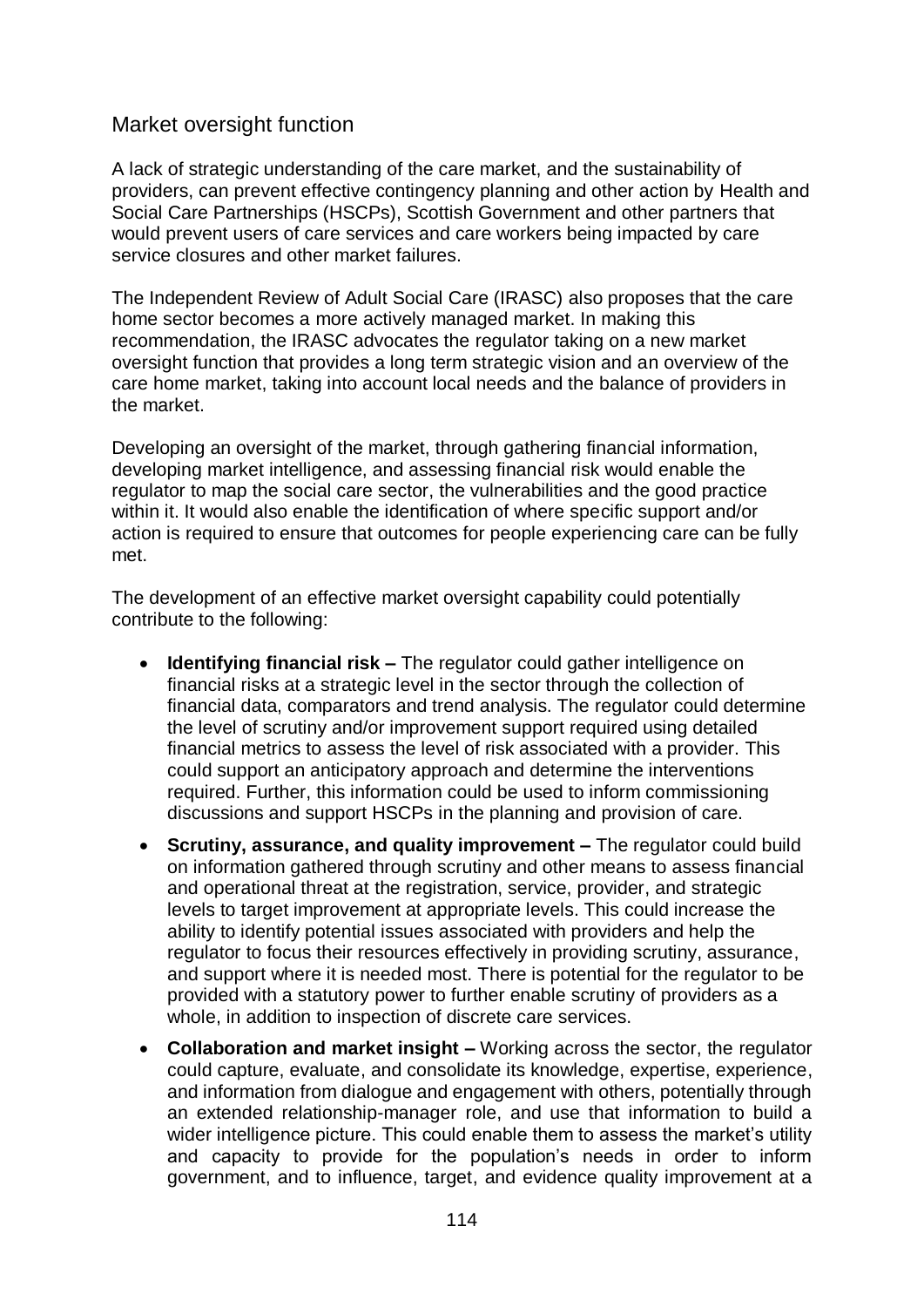strategic level. Working with local and national teams, the information can be shared with commissioners and procurement professionals to support ethical commissioning, decision making on procurement routes, and processes and contract management to minimise the risk of supplier failure.

• **Contingency Planning –** The regulator could inform contingency planning arrangements to achieve a risk-based focus on intervention to establish facts and support improvement or manage closure, as appropriate.

These changes are intended to enable the further development of an intelligence led risk based approach to scrutiny and inspection and support the sustainability of the sector. This helps to ensure that scrutiny and quality improvement support is targeted where it is most needed to protect people accessing social care services and help to prevent and manage disruptions to services.

In England, the Care Quality Commission (CQC) maintains a 'market oversight' function that acts as an early warning system to protect people using adult social care services from having their care interrupted where a large or specialist care provider that could be difficult to replace is at risk of financial failure and has to close or sell one or more its services. Under the scheme, providers are legally required to provide the CQC Market Oversight team with financial information which will inform the level of engagement required. The CQC may also consider enforcement actions against providers should they fail to comply with the requirements of the market oversight scheme.

In Scotland, the Care Inspectorate does not have a similar function to CQC and they do not have the legal powers to require care providers registered in Scotland to routinely submit financial information, in a prescribed form, for this market oversight purpose.

We welcome views on the necessity of a market oversight function for the regulator, its scope and the potential form of any additional powers the regulator should have to ensure this function is effective.

## **Questions**

**Q78.** Do you agree that the regulator should develop a market oversight function?

- Yes
- $\Box$  No
- **Q79.** Should a market oversight function apply only to large providers of care, or to all?
	- $\Box$  Large providers only
	- $\Box$  All providers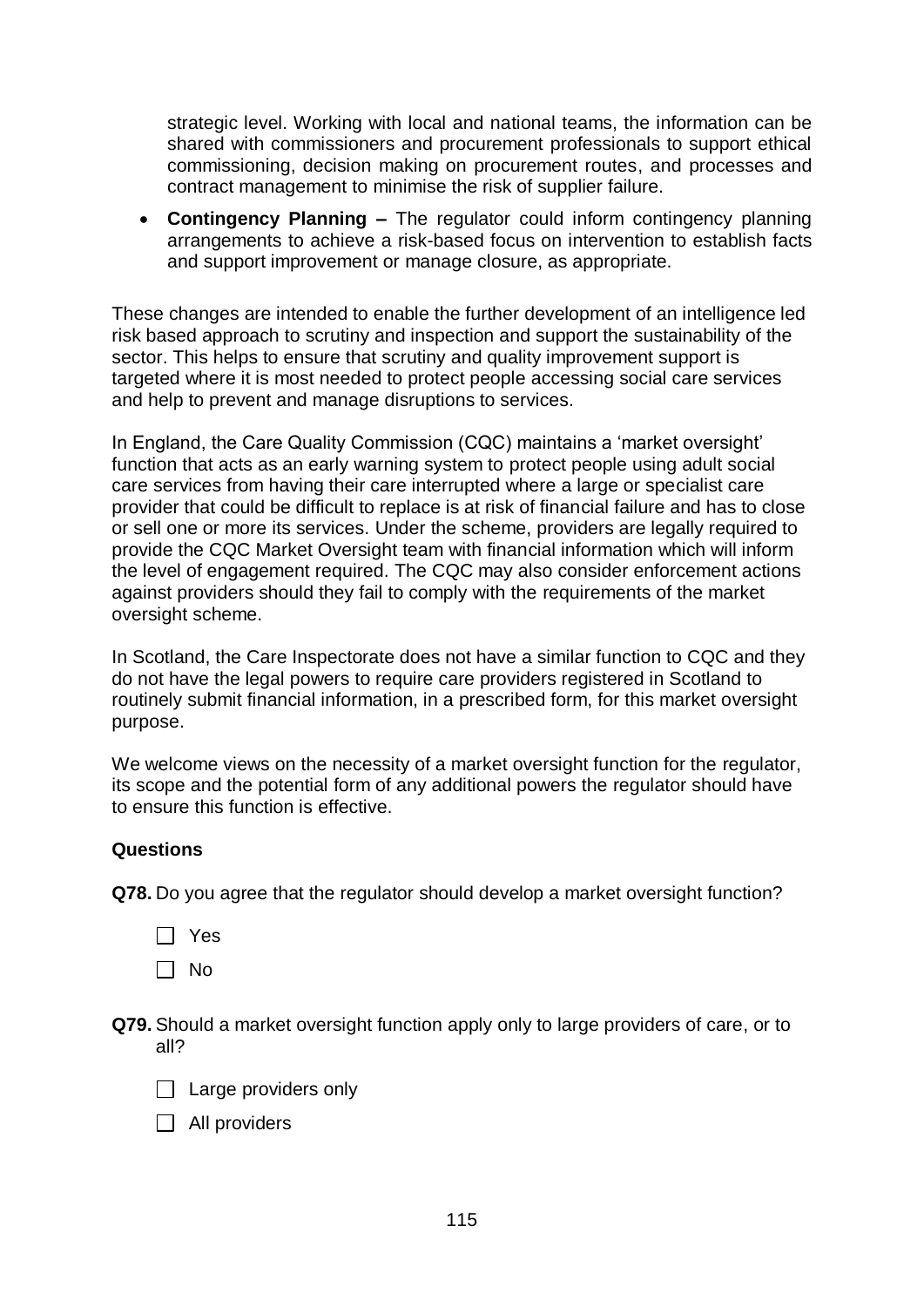- **Q80.** Should social care service providers have a legal duty to provide certain information to the regulator to support the market oversight function?
	- □ Yes  $\Box$  No
- **Q81.** If the regulator were to have a market oversight function, should it have formal enforcement powers associated with this?

| Yes |  |  |  |
|-----|--|--|--|
| Nο  |  |  |  |

- **Q82.** Should the regulator be empowered to inspect providers of social care as a whole, as well as specific social care services?
	- $\Box$  Yes
	- $\Box$  No

Please say why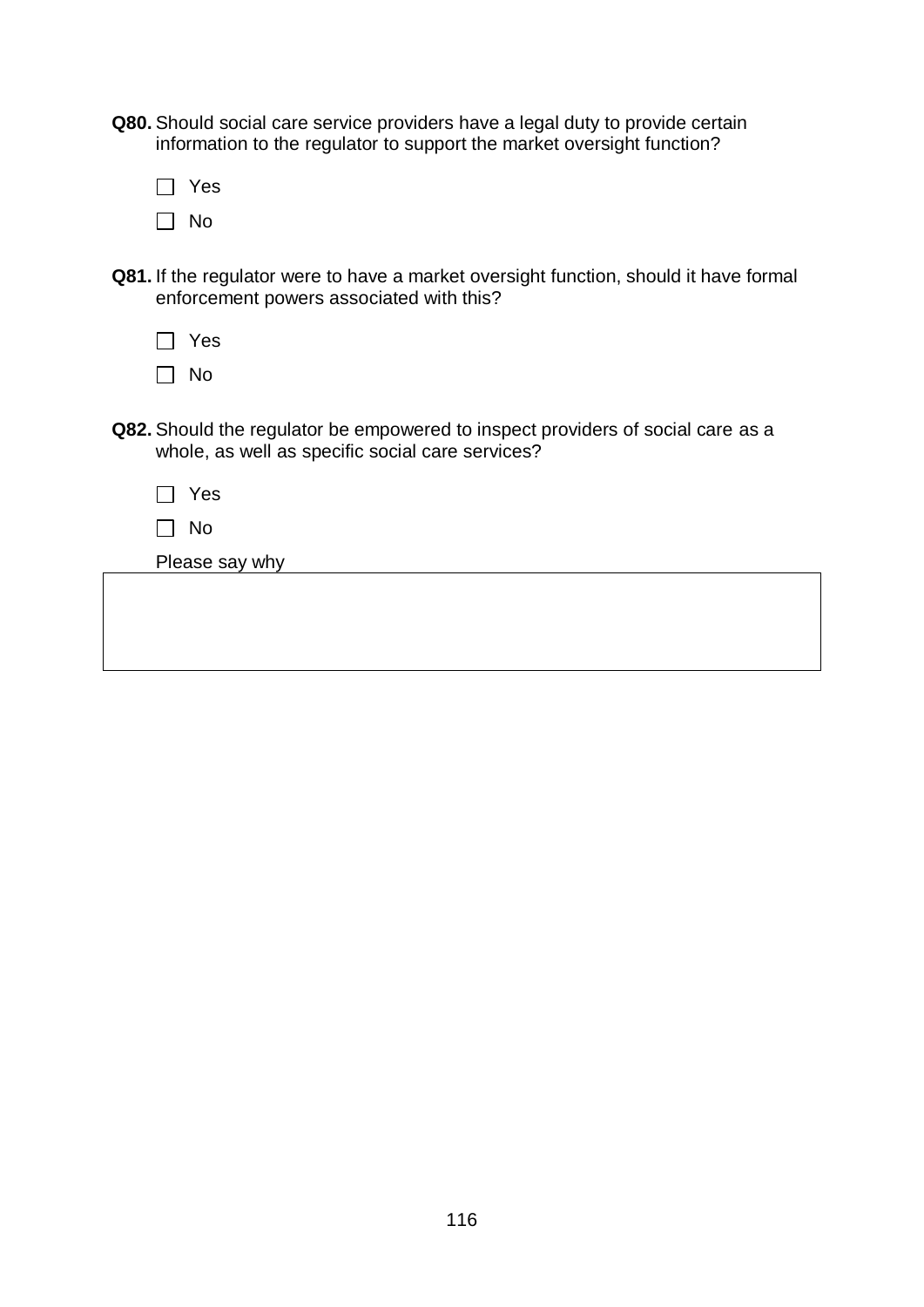# Enhanced powers for regulating care workers and professional standards

The Regulation of Care (Scotland) Act 2001 established the Scottish Social Services Council (SSSC) as the regulator of the workforce in Scotland. This founding legislation has been in place with little change thereafter. Whilst this has supported the registration of the workforce, the legislative powers relate largely to the individual worker (through the conditions for registration) rather than the employer's role in supporting this. The current powers therefore have limitations which hinder the ability of the regulator to ensure that employers fully support the workforce in meeting the requirements of registration.

Currently the vast majority of the social services workforce are regulated through SSSC, however there are some groups that remain unregulated including health care assistants, day care of adult services and personal assistants – the latter being highlighted by the Independent Review of Adult Social Care (IRASC) as an issue. Given the overarching purpose of regulation is public protection there is merit in further considering the expansion of regulation to additional categories working with vulnerable groups.

Employers are required to adhere to the SSSC's codes of practice, however there is no power for the SSSC to enforce this, nor is there any statutory obligation on employers to ensure staff attain the qualifications required for registration within the necessary timescale. Where SSSC have investigated the fitness to practise of an individual, SSSC can impose a range of sanctions on them but has no power to compel or support the employer to ensure these sanctions are implemented within the required timescale. The provision of these additional powers will ensure staff are supported by employers in meeting their regulatory requirements.

Strengthening the requirement on employers to fulfil their obligations in line with the codes of practice would be improved by enhancing regulatory powers to ensure that employers have a duty to ensure that any fitness to practise decisions relating to employees are fully implemented, and to support those employees to undertake all necessary qualifications and continuous development within the required timescales to achieve and maintain registration.

In undertaking fitness to practise investigations, SSSC are required to gather information from a number of external organisations to support their enquires. A failure to provide this information can, and does, impact on their ability to conduct fair and transparent investigations, impeding their ability to investigate cases, with knock-on consequences for public protection. Additional powers to compel these organisations to provide the regulator with the required background information when investigating cases of a worker's fitness to practise is also recommended.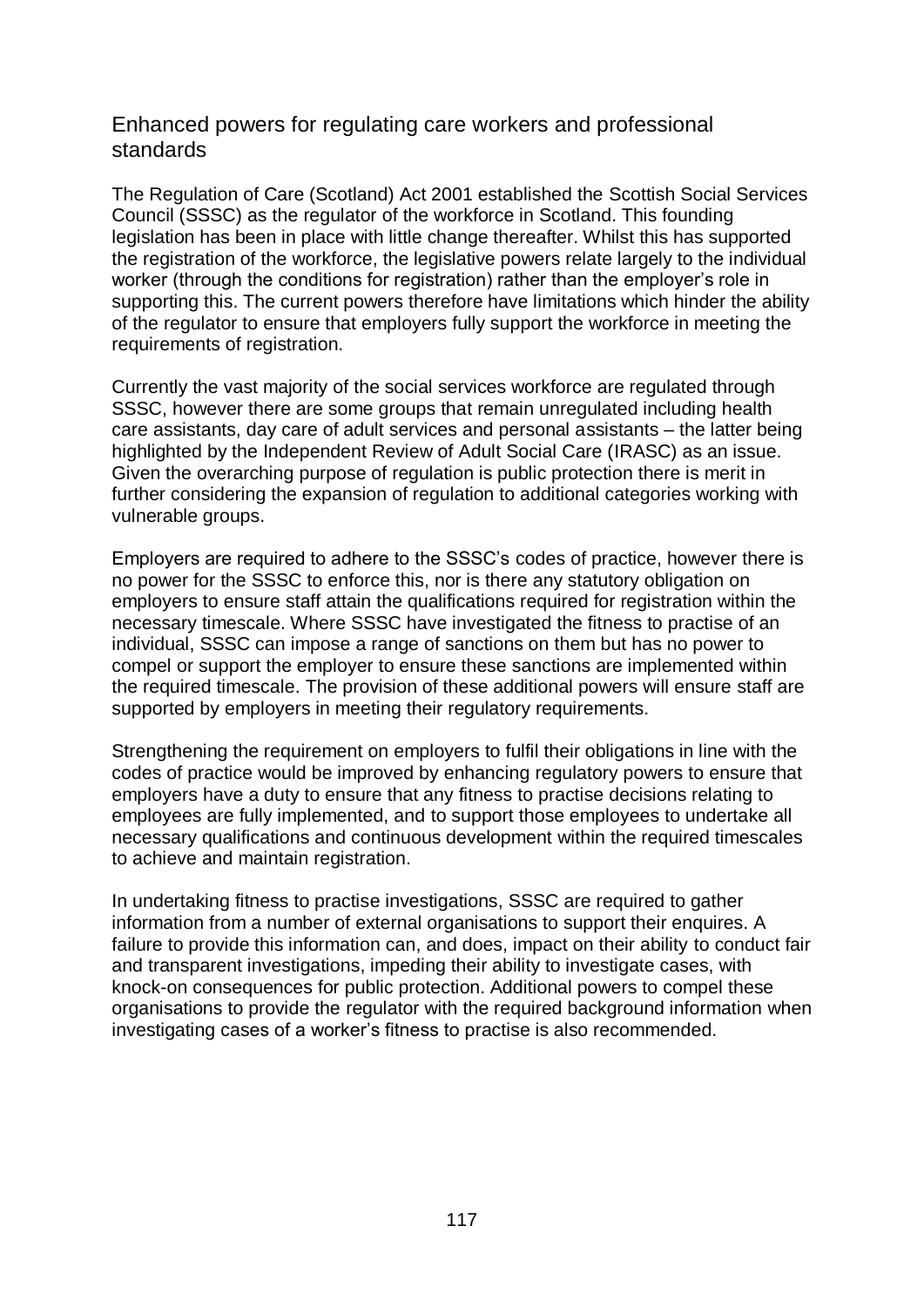# **Questions**

**Q83.** Would the regulator's role be improved by strengthening the codes of practice to compel employers to adhere to the codes of practice, and to implement sanctions resulting from fitness to practise hearings?

**Q84.** Do you agree that stakeholders should legally be required to provide information to the regulator to support their fitness to practise investigations?

**Q85.** How could regulatory bodies work better together to share information and work jointly to raise standards in services and the workforce?

**Q86.** What other groups of care worker should be considered to register with the regulator to widen the public protection of vulnerable groups?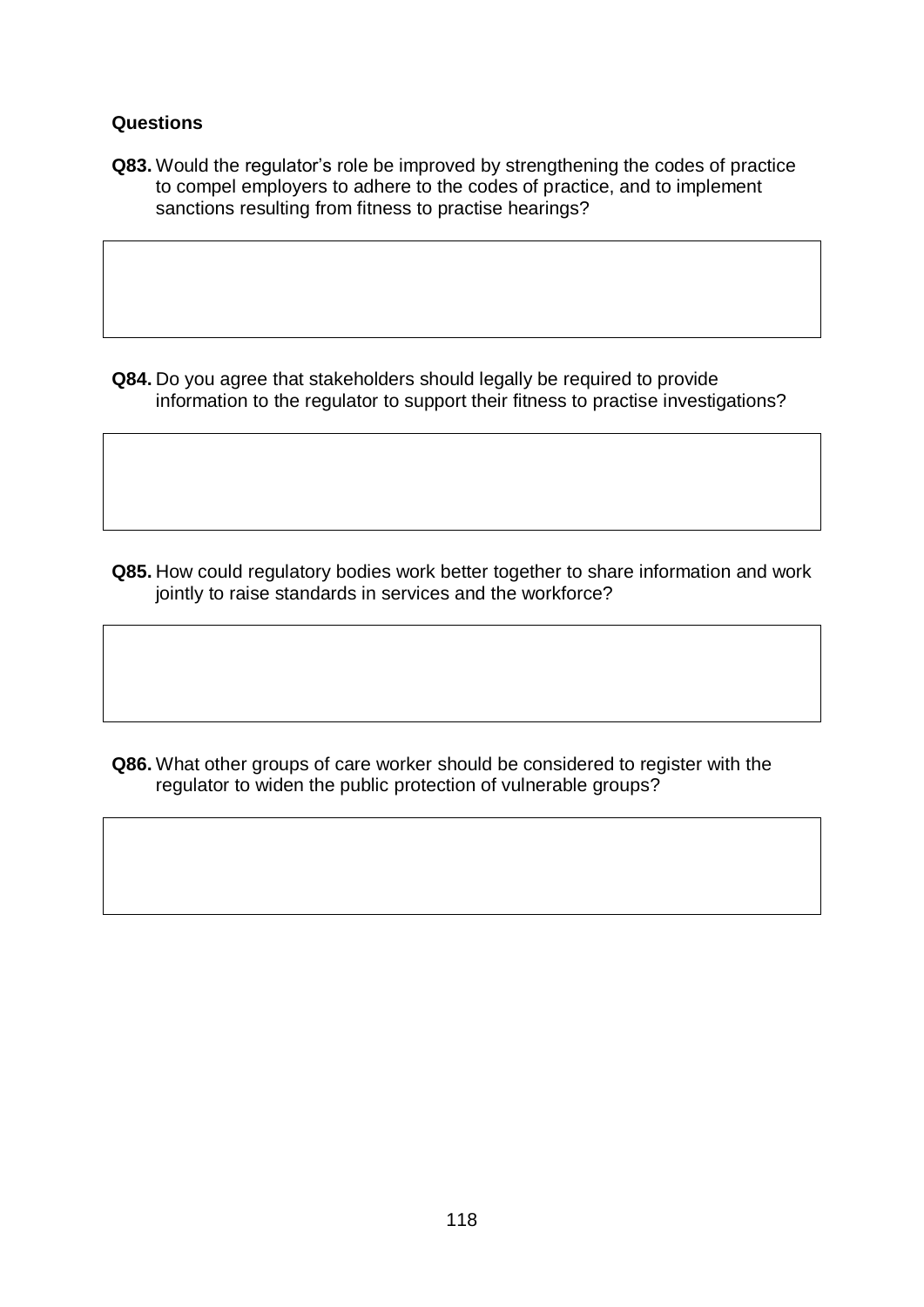# **Valuing people who work in social care**

## **The case for change**

Scotland's dedicated primary/community health and social care workforce provide critical support to people across Scotland every day. We need to do more to ensure that there is a greater understanding of the role that they play in the economy, the skills strength of their response to the needs of individuals, and the compassion and care they bring every day to the job they do. There is a need to grow the workforce in line with the increasing demand for support and care needs. The workforce need to be valued by all of us and they need to consider their job a career with opportunities to grow and develop. Our current workforce are our best advocates to encourage new entrants and promote working within the sector.

We know that to enable advocacy of this nature by the workforce we need to continue to embed our Fair Work expectations. Scotland's ambition to become a Fair Work nation by 2025 is underway, with many industries and sectors making positive steps towards this, and there is a commitment to ensure that social care is central to this work. Training and development, pay, terms and conditions and a better understanding of the plan for the future skills the sector will need should be the focus of national work moving forward.

This chapter explores the longer term system changes needed to support the workforce, within the wider context that there is already considerable work underway in this space to secure early progress.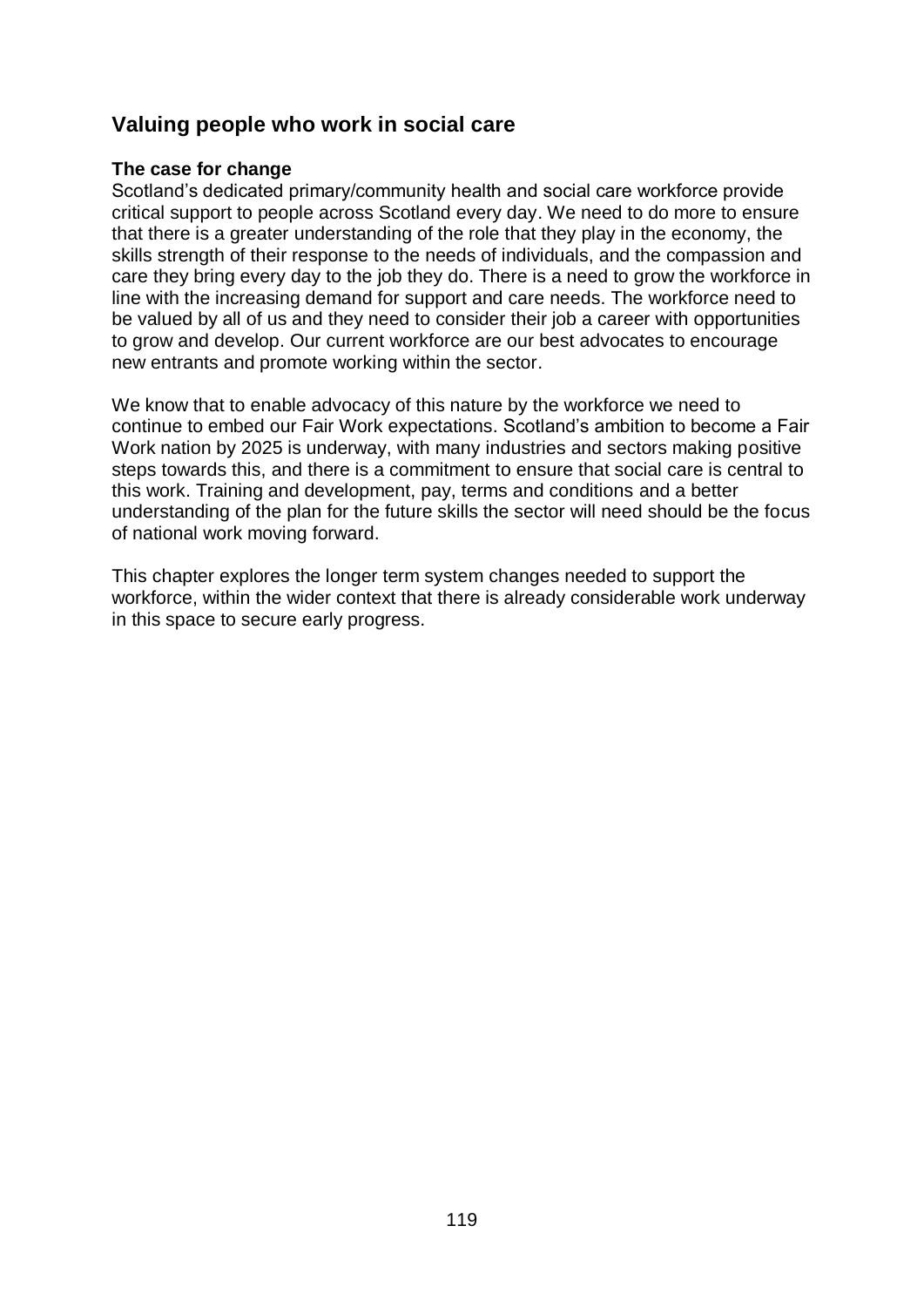# Fair Work

# **How it works now**

There are thousands of social care providers across adult, children's and justice services. Many of these provider services are commissioned by Integration Joint Boards (IJBs), and each social care provider is responsible for setting their workforce terms and conditions.

The desire to do a job that makes a difference is the main reason why people are motivated to take up a career in social care. However the general levels of pay within the social care workforce are low, with the majority of workers at the lower end of the pay scale, regardless of position, tenure, or experience. Staff have indicated this leaves them feeling "undervalued" and "underpaid". Having a workforce who feel valued will have positive impacts on people's experience of care. Stability of staff and continuity of care is important for people who access support, and progression and professional development for social care workers will result in better quality services.

There is currently no ability to set minimum standards for workforce conditions within individual providers; this leads to variety of workforce conditions across the sector.

While employment rights are reserved to the UK government, the Scottish Government is committed to promoting and supporting [fair working practices](https://www.gov.scot/policies/employment-support/fair-work-and-pay/) wherever possible.

The social care sector is generally not well unionised. Whilst legally, every staff member is free to become a union member, many providers do not recognise a trade union, nor provide ongoing opportunities to engage. This can lead to poor membership in the workplace, and lack of representation in the sector as a whole. This is especially so regarding personal assistants.

Trade union recognition is more prevalent in larger, established workplaces (such as local authorities). These working relationships can support positive change for the workforce, however improvements in larger trade union recognised workplaces further cause disparity with the experiences of the workforce in smaller, nonunionised settings.

## **Issues and problems**

The vast number of different social care providers has led to inconsistency and variation in pay and terms and conditions across the workforce. There is also a lack of parity for third and independent sector social care staff compared with those employed by local authorities, and more broadly between the health and social care sectors. This includes pay, terms and conditions, and role definition.

There has always been a lack of data regarding why staff leave their roles, and we need to fully understand this to address retention, however poor rates of pay can lead to a perception that social care is not an attractive career. [A Scottish social care](https://www.gov.scot/publications/implications-national-local-labour-markets-social-care-workforce-report-scottish-government-cosla/)  [labour market report published in March 2020](https://www.gov.scot/publications/implications-national-local-labour-markets-social-care-workforce-report-scottish-government-cosla/) found that one in ten social care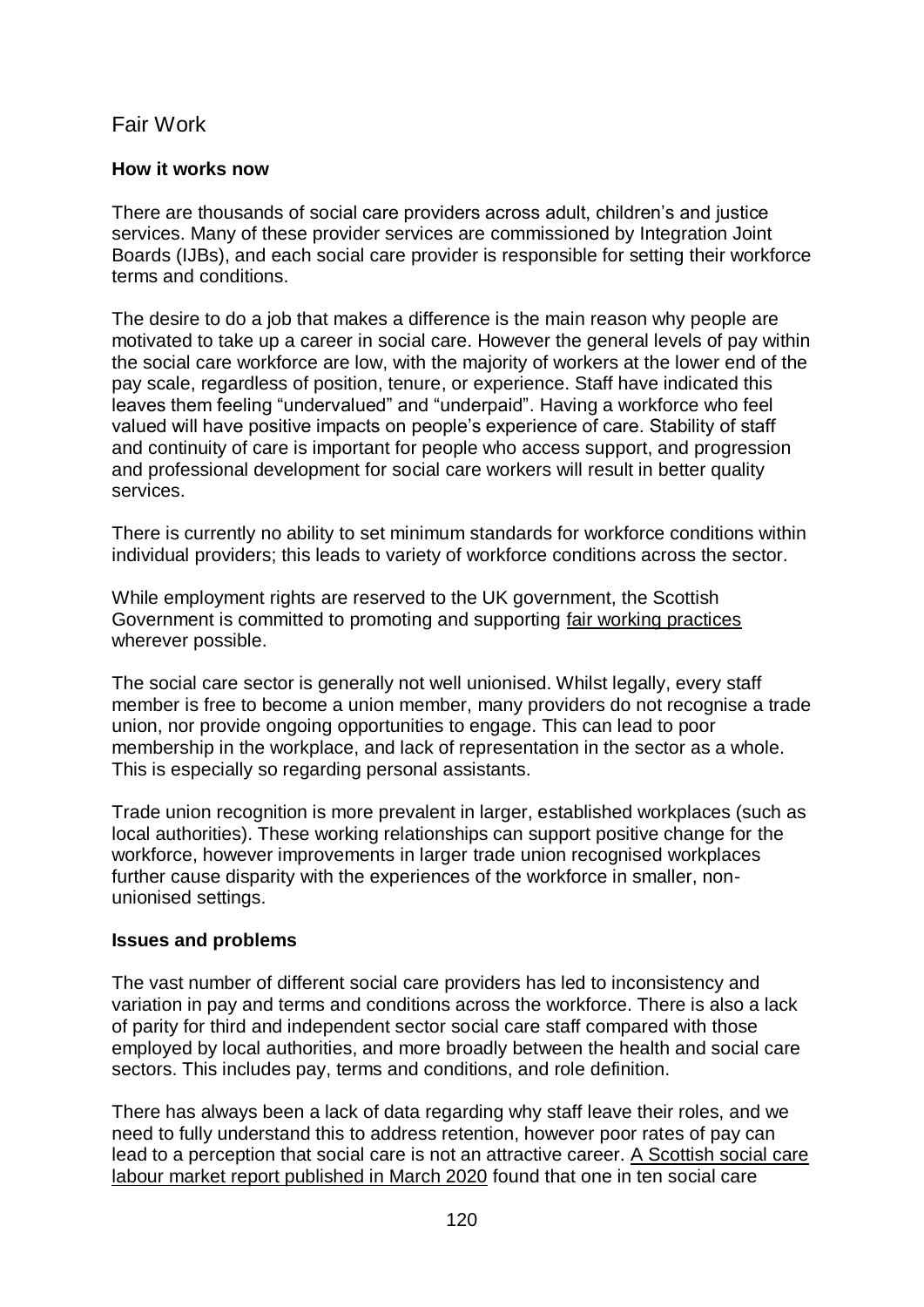employees indicated they would like to leave the sector in the future. This was reported to be mainly due to the stress and workload of their current job. The perception was that the main reason why people leave the workforce is for better terms and conditions, particularly pay levels, and another driver was in order to do a less demanding job for similar or better rates of pay. These drivers are likely to contribute to the longstanding difficulties with recruitment and retention in the sector.

Since 2016, the Real Living Wage policy provides annual funding to providers to ensure that staff in direct care roles earn at least the Real Living Wage, however this has meant that for some, there has been a stagnation of wages for more senior or experienced care workers, due to funding being focused on the lower pay-bands, which tend to be less experienced or tenured staff members.

Some members (or parts) of the workforce suggest they are not always valued or well treated by employers and there is no collective voice of the sector. This again can be especially so for personal assistants.

Many providers, when surveyed, have indicated they would want to do more to enable their workforce to have an effective, collective voice at a local level, enabling them to comment on and address matters of importance, such as their terms and conditions, with their employer. Many providers however suggest that much of the changes the workforce request rely on increased funding or changes which cannot be made at a local level.

Many staff, when surveyed, note frustration with changes not being implemented, which can lead to a loss of staff engagement and innovation.

## **Relevant Independent Review of Adult Social Care Recommendations**

Recommendation 43: Conduct a national job evaluation exercise for work in social care, to establish a fair and equitable assessment of terms and conditions for different roles. This should take account of skills, qualifications, responsibilities and contribution.

Recommendation 44: Putting in place national minimum terms and conditions as a key component of new requirements for commissioning and procurement by Integration Joint Boards. Specific priority should be given to pay, travel time, sick pay arrangements, training and development, maternity leave, progression pathways, flexible pathways and pension provision. The national evaluation of terms and conditions should be undertaken to inform these minimum standards and these should be reviewed as required.

Recommendation 46: Establishing a national forum comprised of workforce representation, employers, Integration Joint Boards and the Scottish Government to advise the National Care Service on workforce priorities and to take the lead in creating national sector level collective bargaining of terms and conditions.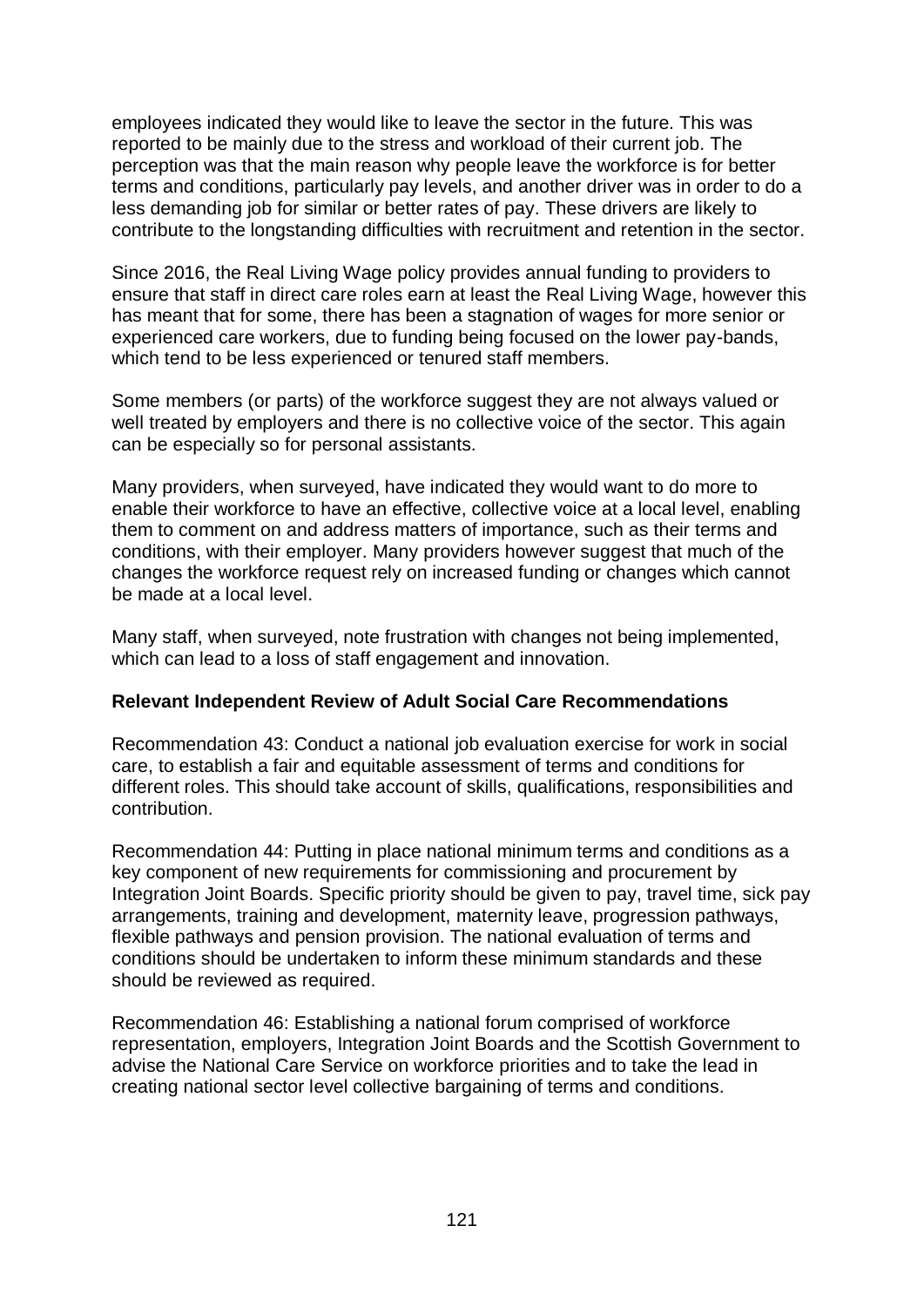#### **What we propose**

To address the issues outlined above, we propose and seek your views on the following:

To ensure the workforce is recognised as a central pillar to the high quality outcomes expected, the National Care Service (NCS) could take the lead in the development, administration, and assessment of national workforce quality standards that support the practical delivery of Fair Work principles. This could include rates of pay, security of employment contracts, and training and development within the sector. This could take the form of a "Fair Work Accreditation Scheme", which would enable providers, staff, clients, and funders to easily identify where Fair Work practice is embedded within an organisation.

The NCS could oversee the creation of a National Job Evaluation framework/scheme which providers can opt into, to ensure they are able to confidently assess and reward staff on the basis of recognised job families (which align to long term workforce planning needs). The NCS could provide the opportunity to implement a national pay-band structure similar to that within the NHS.

We propose that the NCS will develop and manage a National Commissioning and Procurement Framework of standards and processes for social care, which will include templates and core criteria to base decisions and award of contracts on. Core criteria will include an emphasis on workforce terms and conditions that support, develop, empower, and value their staff, and requirements for a level of financial transparency of publicly funded service providers. Commissioning and procurement will therefore be a driving force to ensure the workforce, including personal assistants, is appropriately valued.

## **Questions**

**Q87.** Do you think a 'Fair Work Accreditation Scheme" would encourage providers to improve social care workforce terms and conditions?

Yes

 $\Box$  No

Please say why.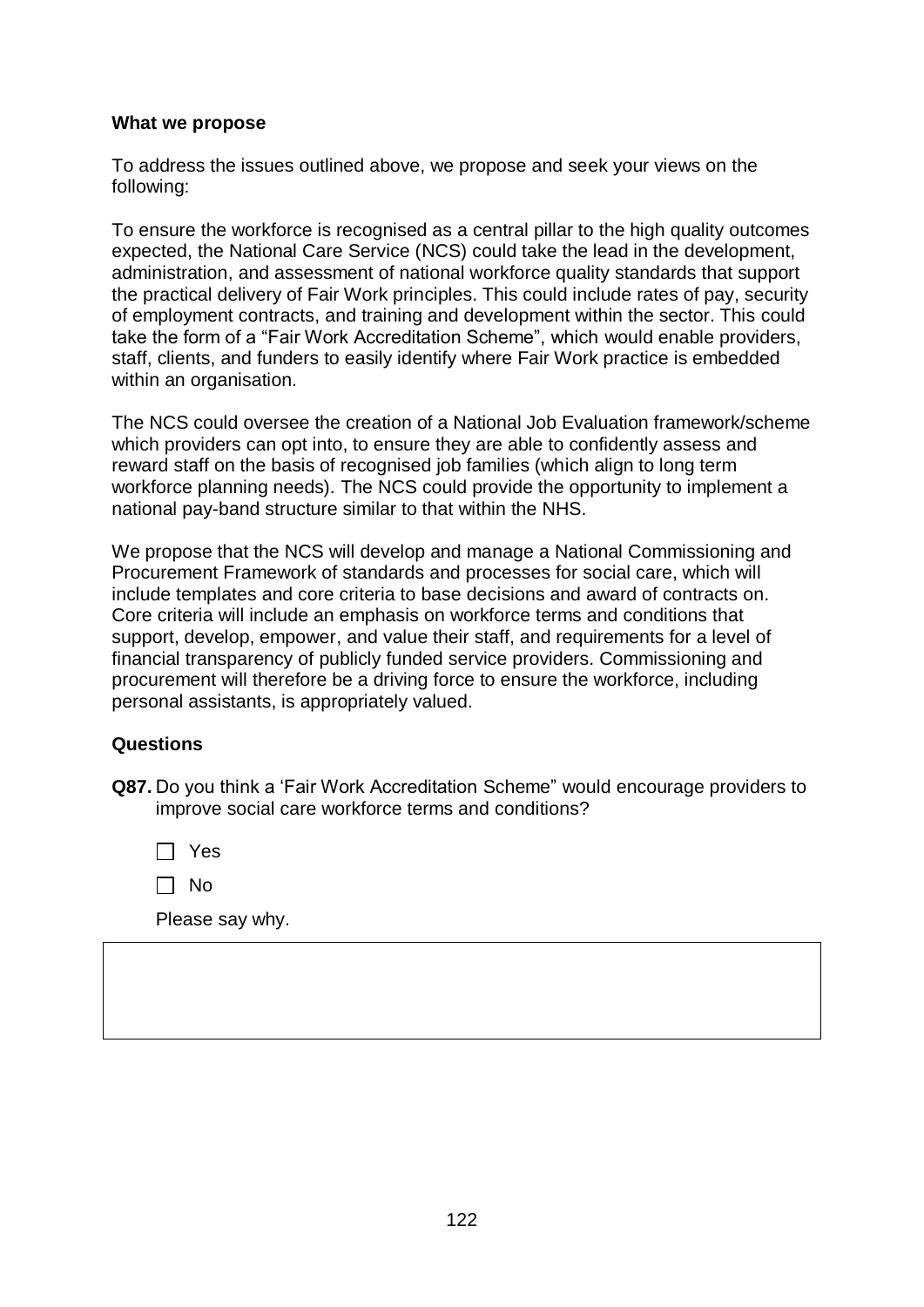**Q88.** What do you think would make social care workers feel more valued in their role? (Please rank as many as you want of the following in order of importance, e.g.  $1, 2, 3...$ 

| Improved pay                                                                                                                                                           |
|------------------------------------------------------------------------------------------------------------------------------------------------------------------------|
| Improved terms and conditions, including issues such as<br>improvements to sick pay, annual leave, maternity/paternity pay,<br>pensions, and development/learning time |
| Removal of zero hour contracts where these are not desired                                                                                                             |
| More publicity/visibility about the value social care workers add to<br>society                                                                                        |
| Effective voice/collective bargaining                                                                                                                                  |
| Better access to training and development opportunities                                                                                                                |
| Increased awareness of, and opportunity to, complete formal<br>accreditation and qualifications                                                                        |
| Clearer information on options for career progression                                                                                                                  |
| Consistent job roles and expectations                                                                                                                                  |
| Progression linked to training and development                                                                                                                         |
| Better access to information about matters that affect the workforce<br>or people who access support                                                                   |
| Minimum entry level qualifications                                                                                                                                     |
| Registration of the personal assistant workforce                                                                                                                       |
| Other (please say below what these could be)                                                                                                                           |

Please explain suggestions for the "Other" option in the below box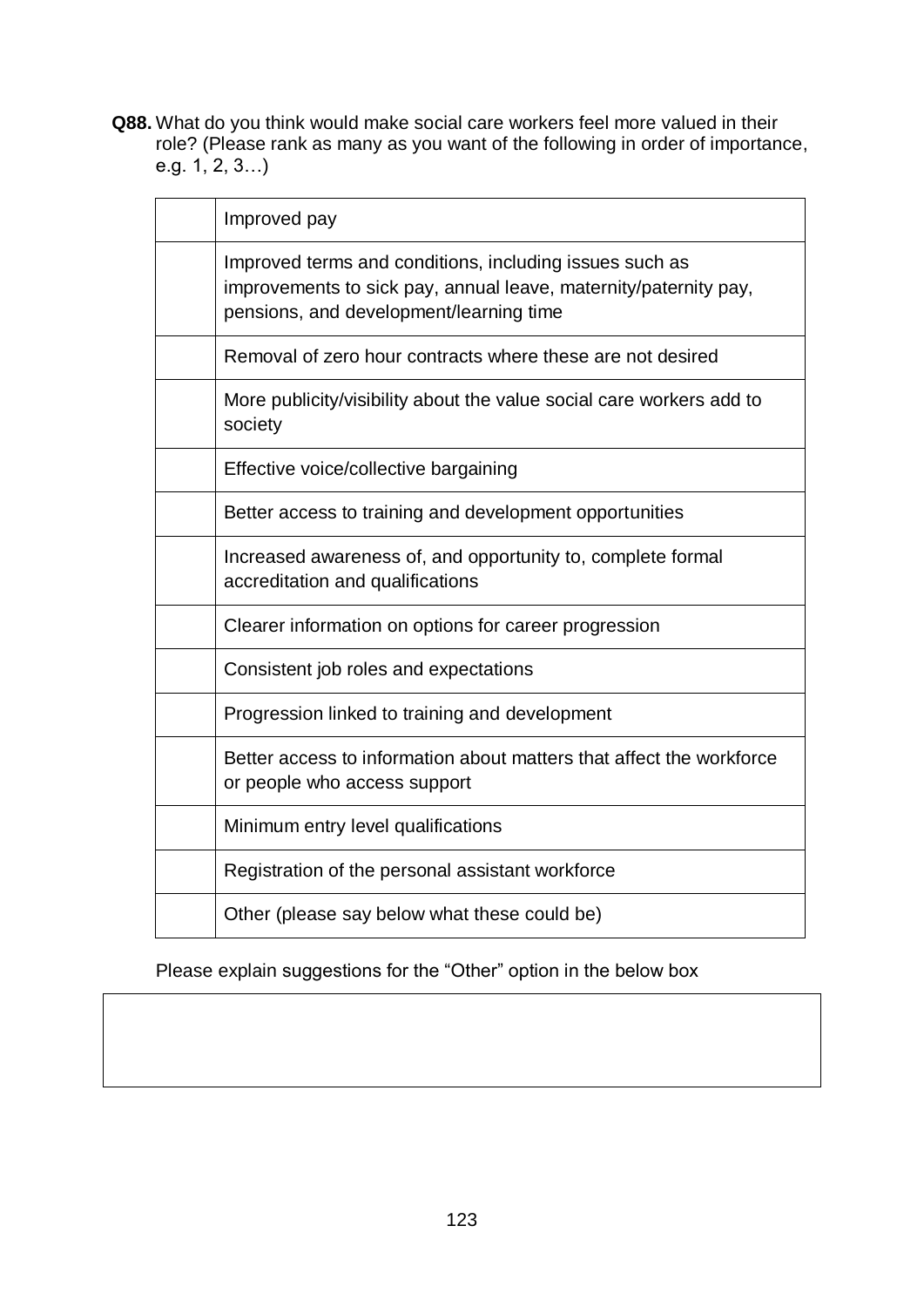**Q89.** How could additional responsibility at senior/managerial levels be better recognised? (Please rank the following in order of importance, e.g. 1, 2, 3…):

| Improved pay                                                                                                                       |
|------------------------------------------------------------------------------------------------------------------------------------|
| Improved terms and conditions                                                                                                      |
| Improving access to training and development opportunities to support<br>people in this role (for example time, to complete these) |
| Increasing awareness of, and opportunity to complete formal<br>accreditation and qualifications to support people in this role     |
| Other (please explain)                                                                                                             |

Please explain suggestions for the "Other" option in the below box

**Q90.** Should the National Care Service establish a national forum with workforce representation, employers, Community Health and Social Care Boards to advise it on workforce priorities, terms and conditions and collective bargaining?

□ Yes

 $\Box$  No

Please say why or offer alternative suggestions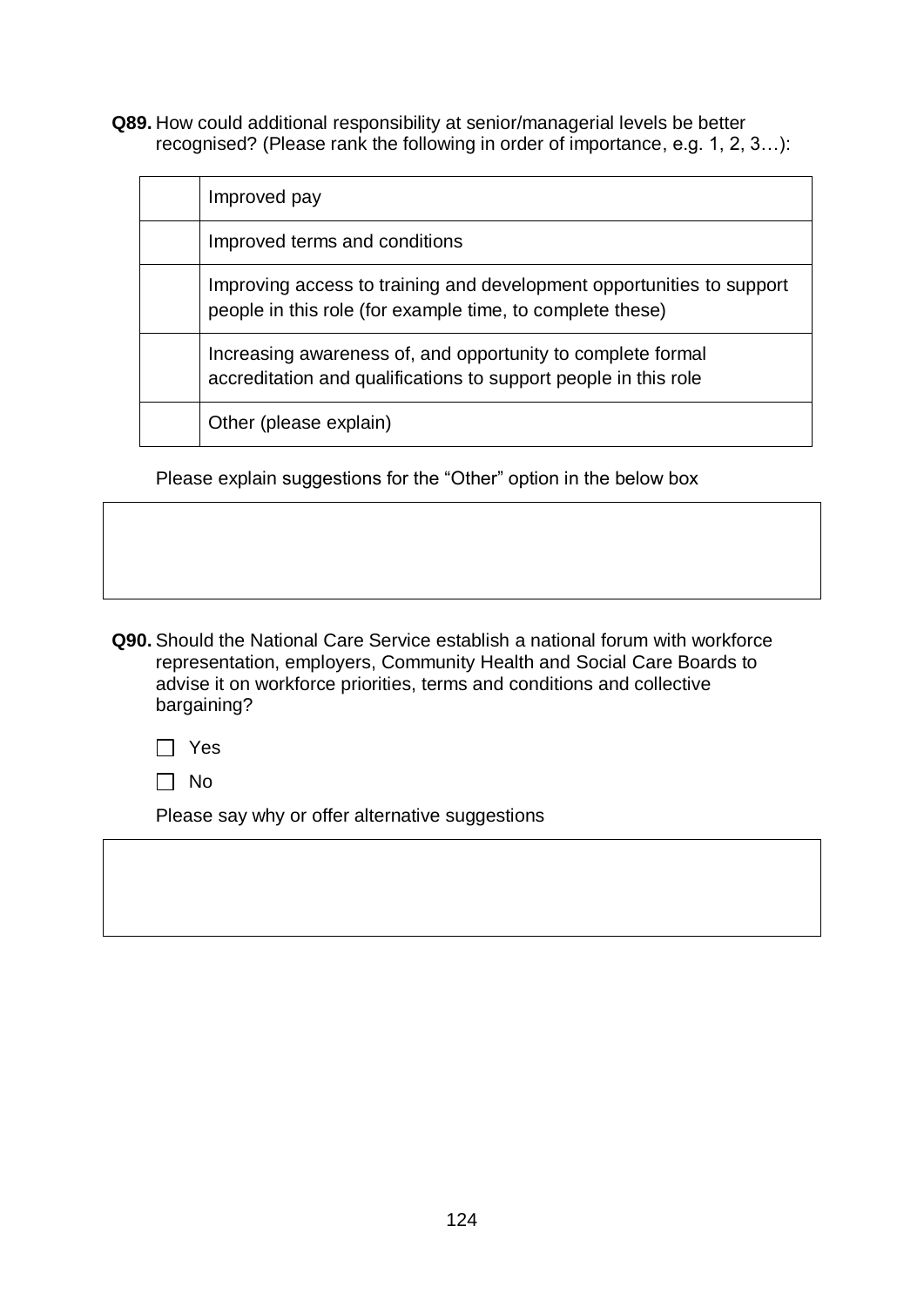# Workforce planning

#### **How it works now**

Workforce planning across social care employers is varied and complex, which makes accurately planning workforce requirements difficult.

#### **Issues and problems**

The complexity of health and social care, given the number of employers, makes workforce planning difficult and lessons learned from the pandemic should be an initial priority.

A lack of consistent, robust, and easy to access data across the social care sector is a continuing issue that needs resolved, making it difficult to workforce plan nationally, regionally, and locally.

## **Relevant Independent Review of Adult Social Care Recommendations**

Recommendation 47: National oversight of workforce planning for social work and social care, which respects the diversity and scale of employment arrangements while improving resilience and arrangements for mutual support should be a priority for a National Care Service.

#### **What we propose**

To address the issues outlined above, we propose and seek your views on the following:

The development of a consistent approach to integrated workforce planning with health, supported by a national tools/framework and an agreed data set.

A National Care Service could ensure a longer term strategic approach to meeting social care workforce requirements across the public, private and third sector social care providers in Scotland.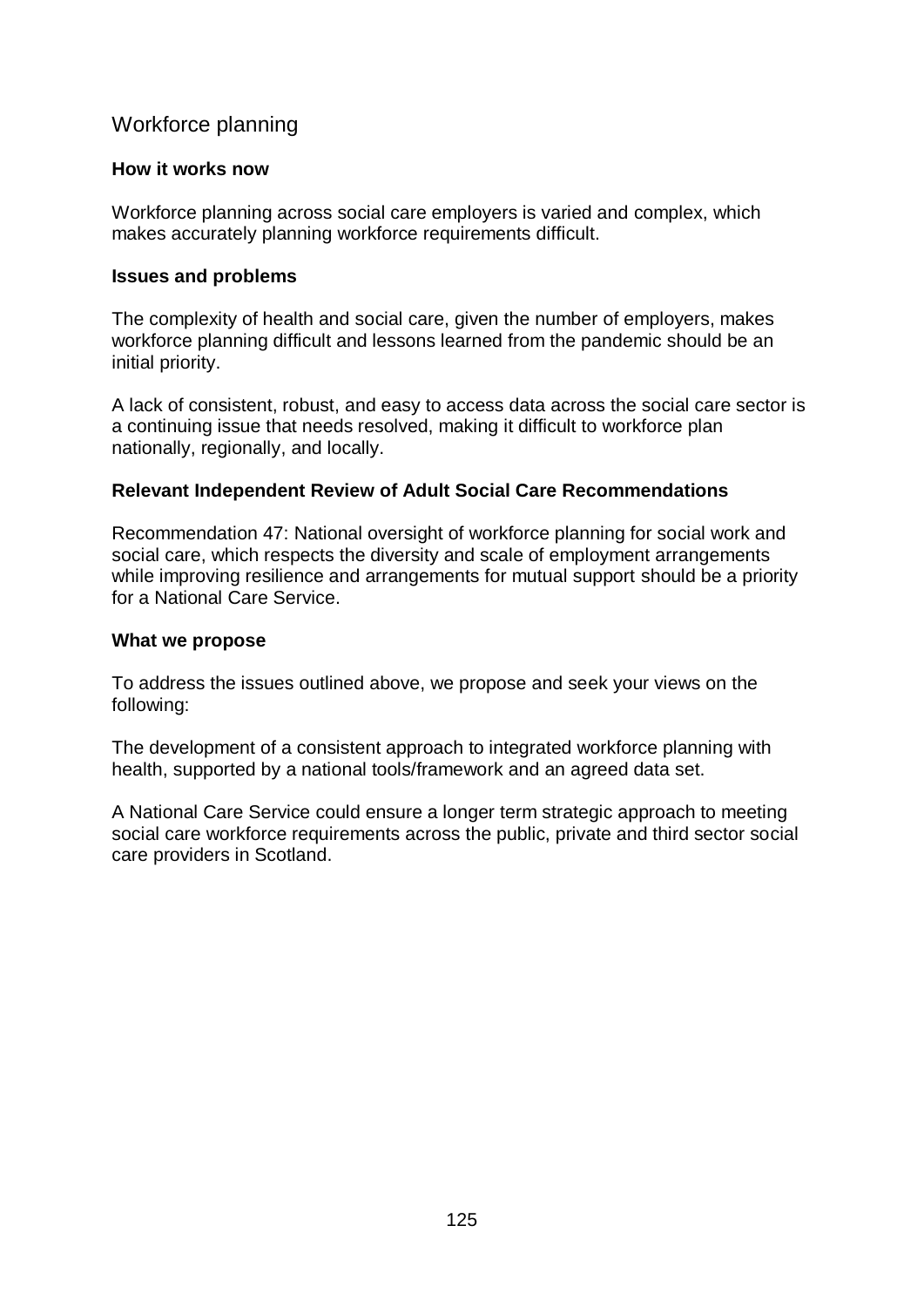# **Questions**

| <b>Q91.</b> What would make it easier to plan for workforce across the social care sector? |  |  |  |  |  |
|--------------------------------------------------------------------------------------------|--|--|--|--|--|
| (Please tick all that apply.)                                                              |  |  |  |  |  |

- $\Box$  A national approach to workforce planning
- $\Box$  Consistent use of an agreed workforce planning methodology
- An agreed national data set
- $\Box$  National workforce planning tool(s)
- $\Box$  A national workforce planning framework
- $\Box$  Development and introduction of specific workforce planning capacity
- $\Box$  Workforce planning skills development for relevant staff in social care
- $\Box$  Something else (please explain below)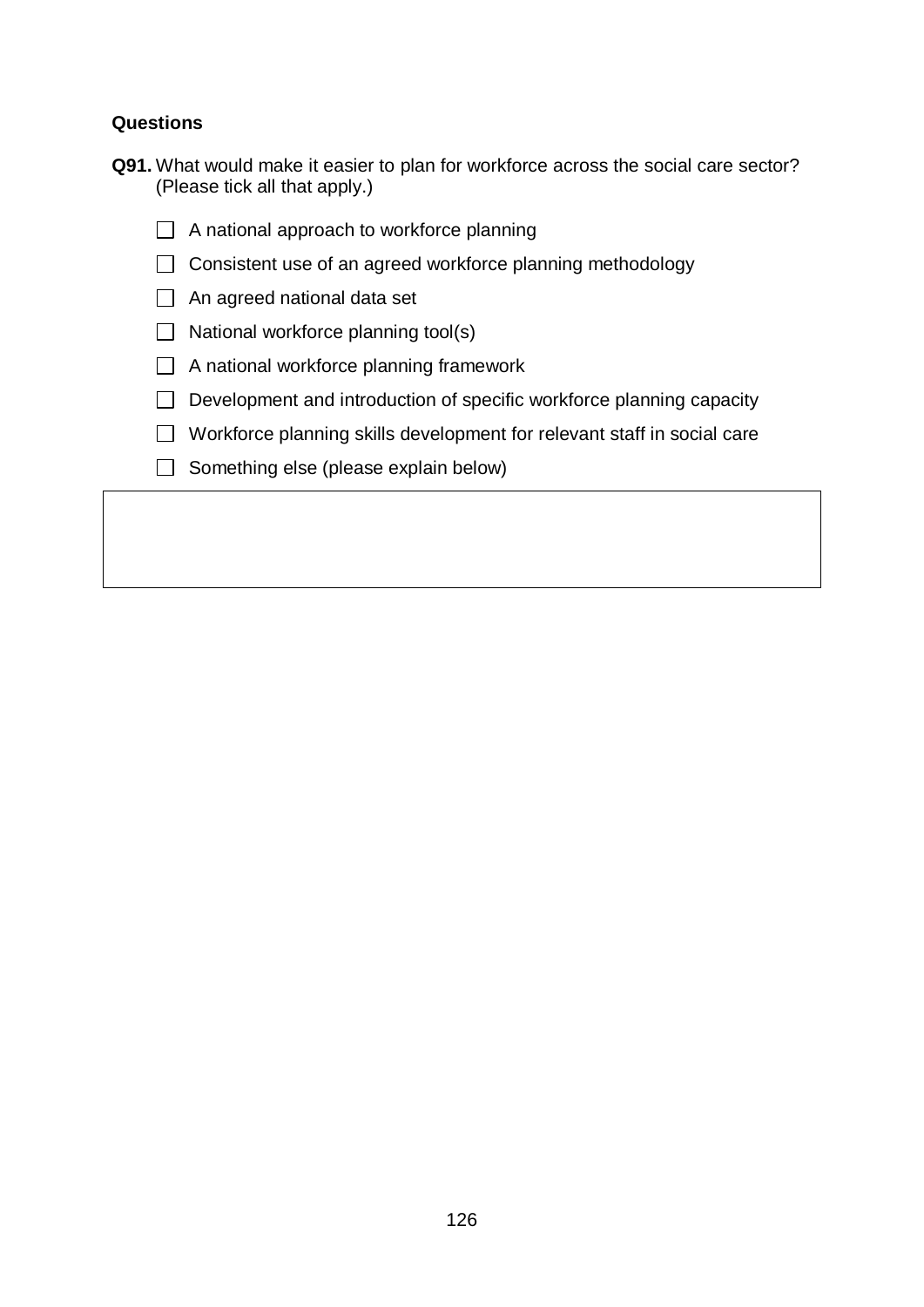# Training and development

## **How it works now**

There is variation in access to workforce development and the support offered to achieve qualifications and learning.

The current regulation framework covering over 200,000 employees cannot compel providers to ensure workers gain the required qualifications or undertake ongoing development. It is the responsibility of the individual worker to obtain the qualification necessary for their registration and continued employment.

There are specialist courses and qualifications available for people considering a career in social care, however there may not be great awareness of these. For example, how to access information on what qualification may be required for specific roles or specialisms.

There is a projected shortfall of training provider capacity to meet the demand for qualifications required for social services registration over the next five years, particularly in relation to a key qualification required for adult social care workers. Work is underway to explore solutions to this.

# **Issues and problems**

The end of freedom of movement following the UK's exit from the EU could exacerbate existing staff capacity issues and impact continuity of care. Social care workers (other than senior care workers) are not currently in scope for the new UK Health and Care Visa nor included in the Shortage Occupation List. To backfill a loss of staff, the sector is heavily reliant on agency workers which incurs inflated costs for providers, possibly reducing available funding which could be invested in other areas.

Whilst apprenticeships are used in the sector, particularly by private providers, there is concern that social care is not seen as a priority for allocation of funding for apprenticeships or qualifications at higher and further education levels.

The five year period to achieve the required social care qualification is seen as too long and a disincentive for some employers to invest in the learning and development of the workforce. This has led to variation in standards and may have contributed to the high turnover.

Skills and training do not always follow a clear pathway and there are inconsistent approaches to training, as it is not a requirement within contracts.

Whilst there are specialist qualifications available in the sector, the titles they are given may make it difficult to understand which ones are required for particular roles or specialties.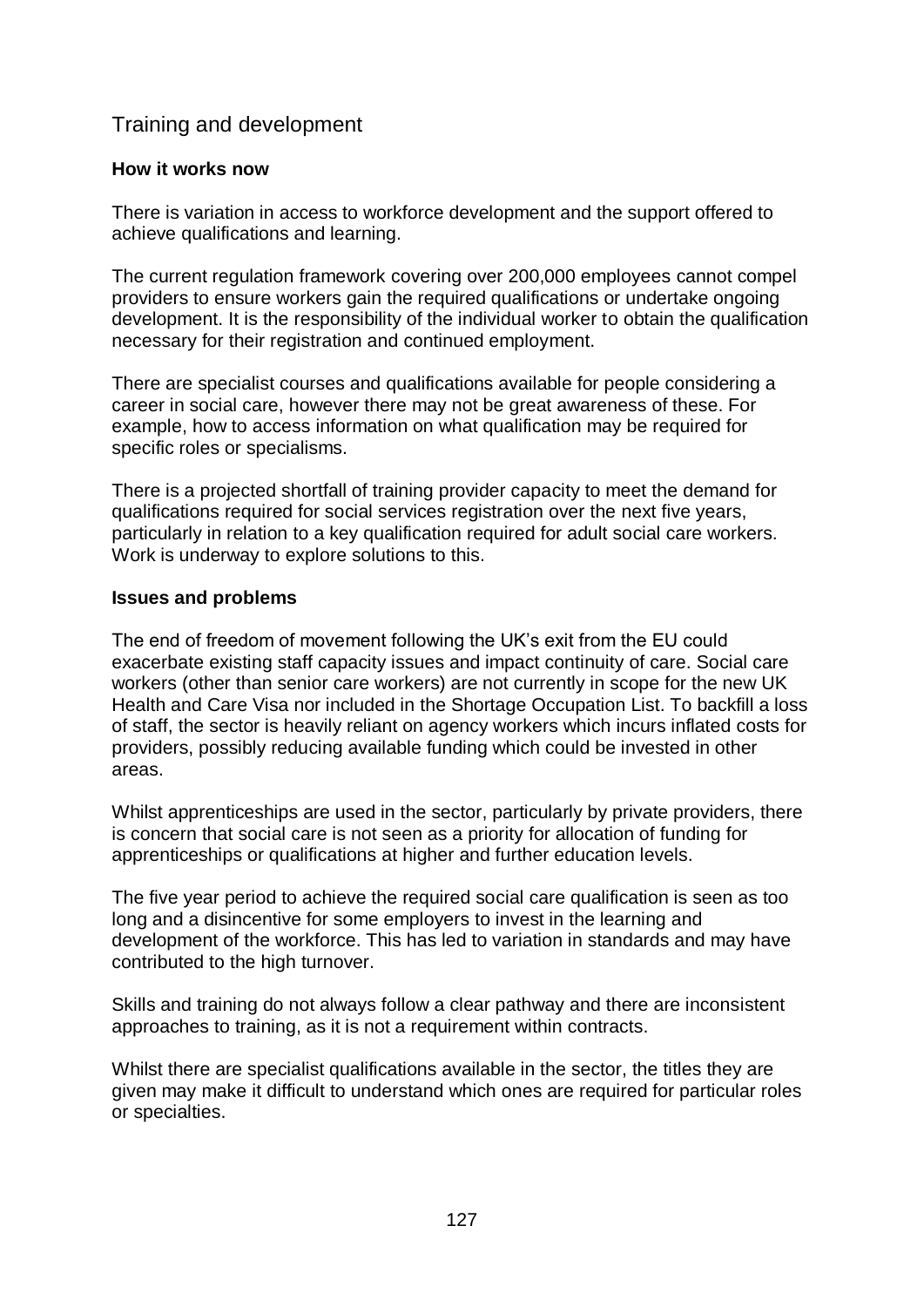# **Relevant Independent Review of Adult Social Care Recommendations**

Recommendation 45: Establishing a national organisation for training, development, recruitment and retention for adult social care support, including a specific Social Work Agency for oversight of professional development. The current role, functions and powers of the Scottish Social Services Council should be reviewed and appropriate read-across embedded for shared and reciprocal learning with the NHS workforce.

## **What we propose**

Workforce training and development is inextricably linked to quality delivery and continuous improvement. To ensure that there is appropriate and relevant training and development the National Care Service (NCS) will set training and development requirements that support both entry to the workforce and continuous professional development.

To ensure access to training is sufficient the NCS will provide and/or secure the provision of training and development for the social care workforce. This will complement the leadership and development role proposed for social work.

# **Questions**

**Q92.** Do you agree that the National Care Service should set training and development requirements for the social care workforce?

| I |  |
|---|--|
|---|--|

 $\Box$  No

Please say why

**Q93.** Do you agree that the National Care Service should be able to provide and/or secure the provision of training and development for the social care workforce?

| Yes |
|-----|
| N٥  |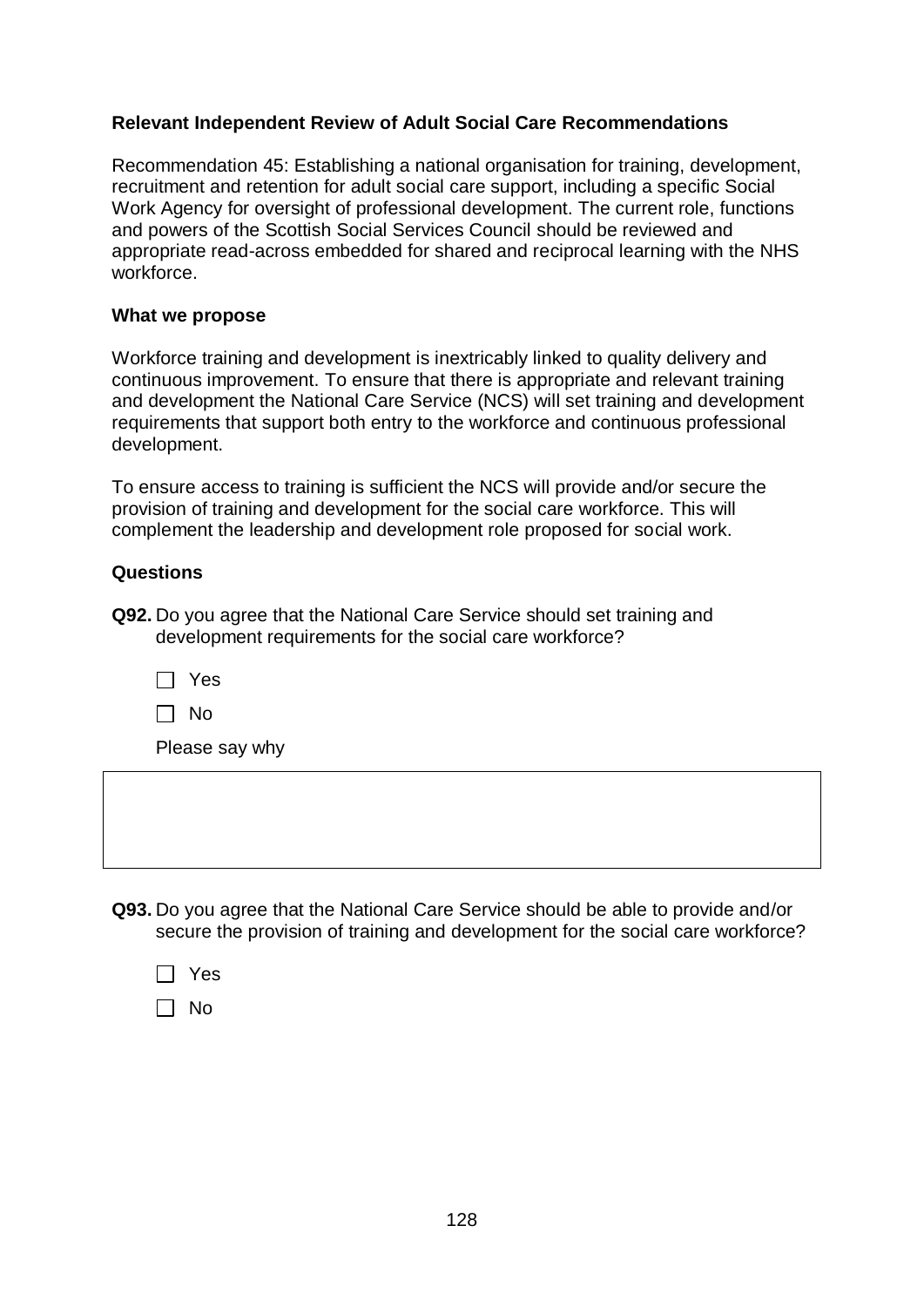# Personal Assistants

# **How it works now**

Personal assistants are individuals directly recruited by people in receipt of direct payments of Self-directed Support (SDS) and/or Independent Living Fund (ILF) funds from among the general population. Personal assistants may, or may not, have qualifications or prior experience as these are not always required by their prospective employer. Some personal assistant employers may prefer workers who have not been pre-moulded by prior regulated employment or formal training.

Personal assistant workers provide a key role in the care and support for individuals who require support. This work is unique, centred upon the individual's needs and enabling them to exercise choice and control in the decisions about their life. The role of the personal assistant is very much in-keeping with the ethos of SDS, allowing an individual to participate in life with dignity. However, as a workforce offering paid support to a personal employer they share some of the employment profiles of "domestic service", despite often carrying out complex care needs for individuals with significant support requirements. Examples of this can include catheter care or managing challenging behaviours sometimes reserved for qualified staff. Personal assistants have no supervision, or complaint/personnel mechanism, other than directly with their personal employer. They have no collective bargaining.

Personal assistants are paid for by the person who is in receipt of funding from SDS option 1 and/or ILF. Personal assistant support is not a service regulated by the Care Inspectorate. Nor are Personal assistants registered through the Scottish Social Services Council (SSSC). Personal assistants may be employed by means of other funding sources, such as state benefits or private funds/savings.

It is the responsibility of the direct payment/ILF recipient or their guardian/responsible adult to comply with employment legislation.

In the future there will be a requirement for non-family Personal assistants to complete a Disclosure Scotland Protecting Vulnerable Groups (PVG) check.

Personal assistants are dispersed throughout Scotland, in personal employment and are non-unionised.

## **Issues and problems**

There is currently no accurate data on publicly funded personal assistants, estimates are upwards of 6,000 in Scotland based on available data on personal assistant employers collected by NHS National Services Scotland, and an estimate of the average number of personal assistants per employer.

As personal assistants are not registered, it makes it difficult to identify, engage, and support them. Whilst there has been previous work done to consider registration of personal assistants, some independent living movement organisations and disability led organisations representing the personal assistant employer have views to be taken into account.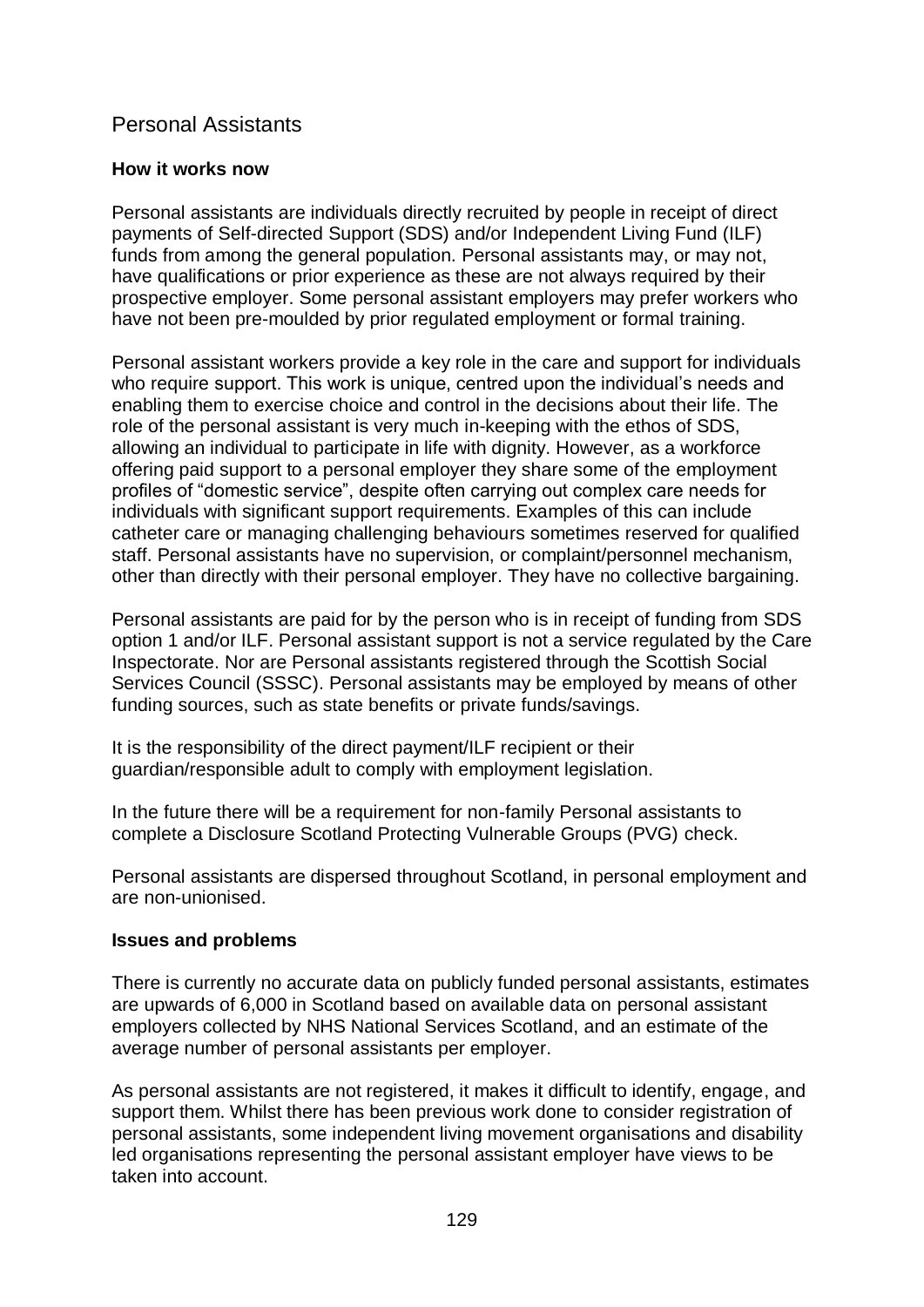There is no requirement for personal assistants to receive clear and consistent information, training, and capacity building in supporting and delivering self-directed approaches, other than from their employer. There is currently no consistent standard or checks or support on relevant and appropriate values, skills, knowledge, confidence, and training for personal assistants, other than from their employer.

A lack of knowledge and understanding of SDS across the social care workforce in Scotland leads to situations where SDS option 1 is not fully understood, and the need for the personal assistant and the personal assistant's employer to receive sufficient training in the requirements of employment law.

If the decision is made for any form of registration of personal assistants then this will need to be legislated for.

Due to the lack of profile of this workforce, there is significant difficulty in reaching personal assistants in order to provide further support.

Some people accessing SDS option 1 – direct payment have spoken of the administration burden of securing personal assistant support and also of struggling to secure the right care at the right time. There is some evidence that providing further administrative, recruitment, or employment support (such as a bank of personal assistants) may encourage greater adoption of direct payments of selfdirected support or ILF.

## **Relevant Independent Review of Adult Social Care Recommendations**

Recommendation 48: The recommendations listed above [relating to Fair Work] should apply to personal assistants employed by people using Option 1 of selfdirected support [or Independent Living Fund], who should be explicitly recognised as members of the workforce, as well as employees of providers in the public, third and independent sectors. This recommendation should be delivered in full partnership with the independent living movement.

#### **What we propose**

In order to understand the extent of personal assistants operating across Scotland and improve and ensure appropriate support across the workforce, we propose that processes will be put in place to require personal assistants in Scotland to register centrally.

In addition, there has been consideration of national minimum employment standards for personal assistants to ensure parity and fairness across Scotland. The National Care Service (NCS) could have a role in supporting these as part of future care standards.

Consideration of provision of further administrative, recruitment or employment support may encourage further adoption of the full range of SDS options. Any changes should ensure that personal choice about how care is delivered is protected and should smooth the process rather than making it more bureaucratic.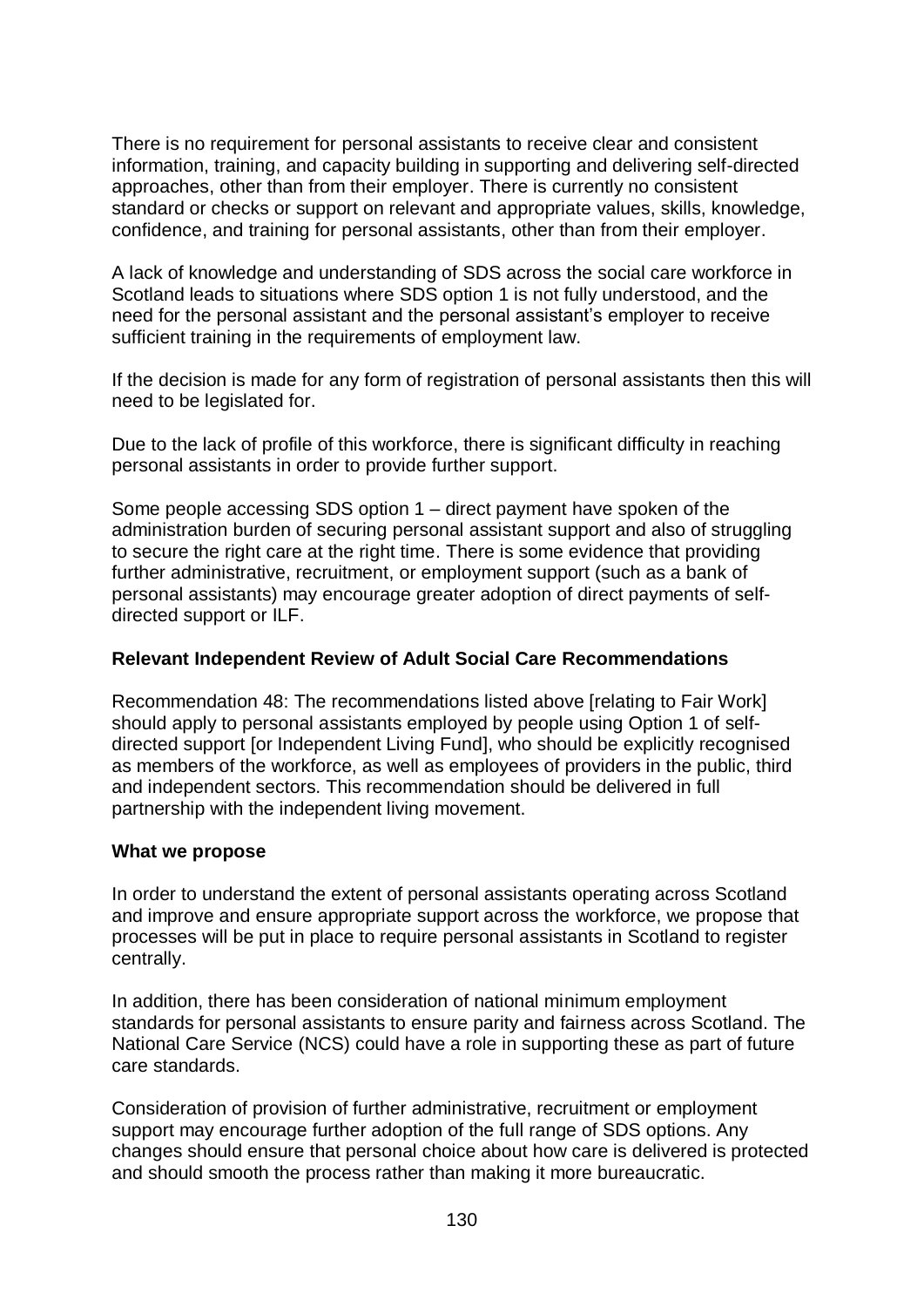There is also a desire to ensure that personal assistants are able to access training and development opportunities to ensure they are have the necessary skills to provide support.

## **Questions**

| <b>Q94.</b> Do you agree that all personal assistants should be required to register |  |  |
|--------------------------------------------------------------------------------------|--|--|
| centrally moving forward?                                                            |  |  |

Yes

 $\Box$  No

Please say why.

**Q95.** What types of additional support might be helpful to personal assistants and people considering employing personal assistants? (Please tick all that apply)

| $\Box$ National minimum employment standards for the personal assistant |
|-------------------------------------------------------------------------|
| employer                                                                |

 $\Box$  Promotion of the profession of social care personal assistants

| $\Box$ Regional Networks of banks matching personal assistants and available |  |
|------------------------------------------------------------------------------|--|
| work.                                                                        |  |

|  | $\Box$ Career progression pathway for personal assistants |  |  |
|--|-----------------------------------------------------------|--|--|
|  |                                                           |  |  |

 $\Box$  Recognition of the personal assistant profession as part of the social care workforce and for their voice to be part of any eventual national forum to advise the National Care Service on workforce priorities

| $\Box$ The provision of resilient payroll services to support the personal assistant's |
|----------------------------------------------------------------------------------------|
| employer as part of their Self-directed Support Option 1 package                       |

 $\Box$  Other (please explain)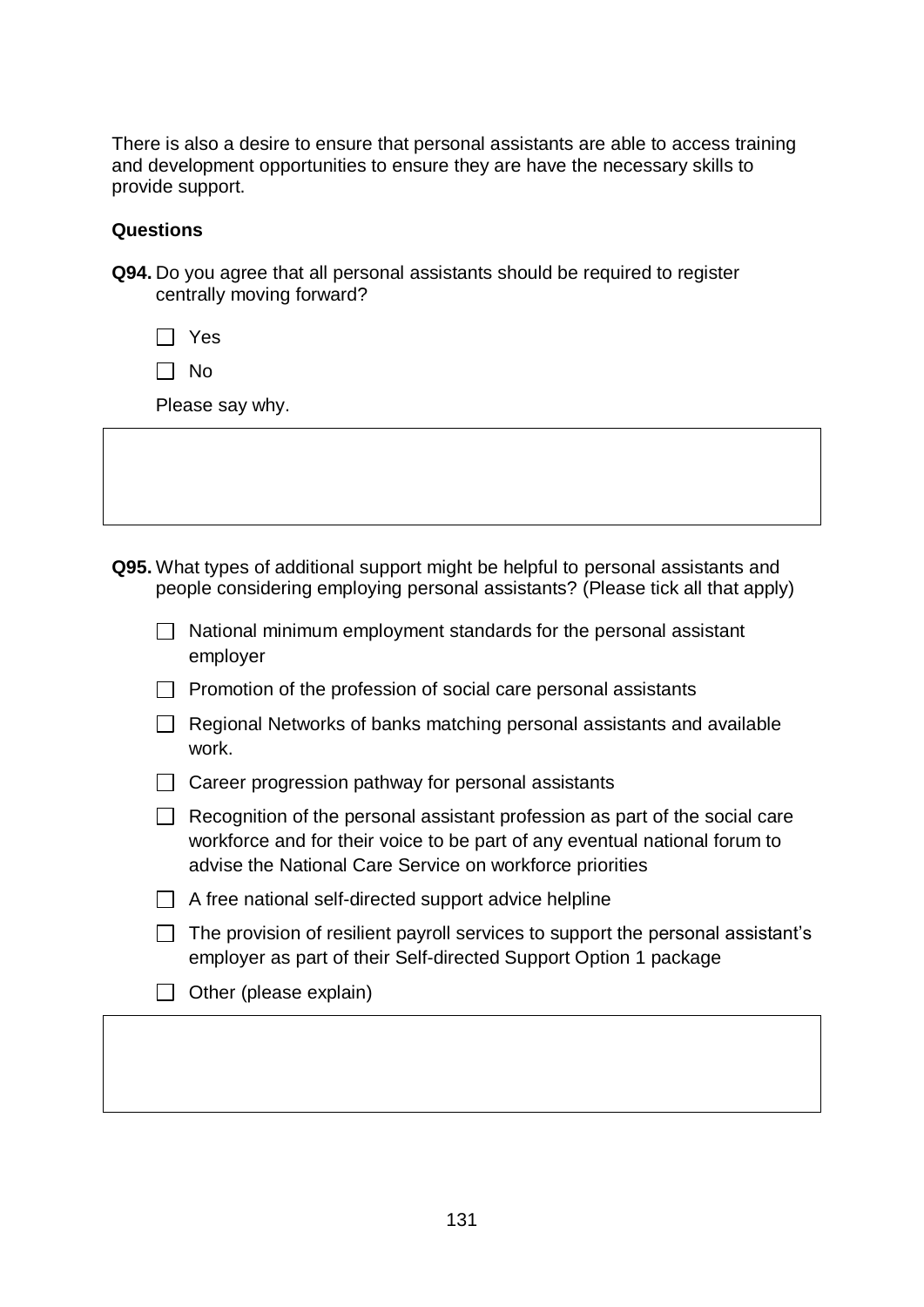- **Q96.** Should personal assistants be able to access a range of training and development opportunities of which a minimum level would be mandatory ?
	- Yes  $\Box$  No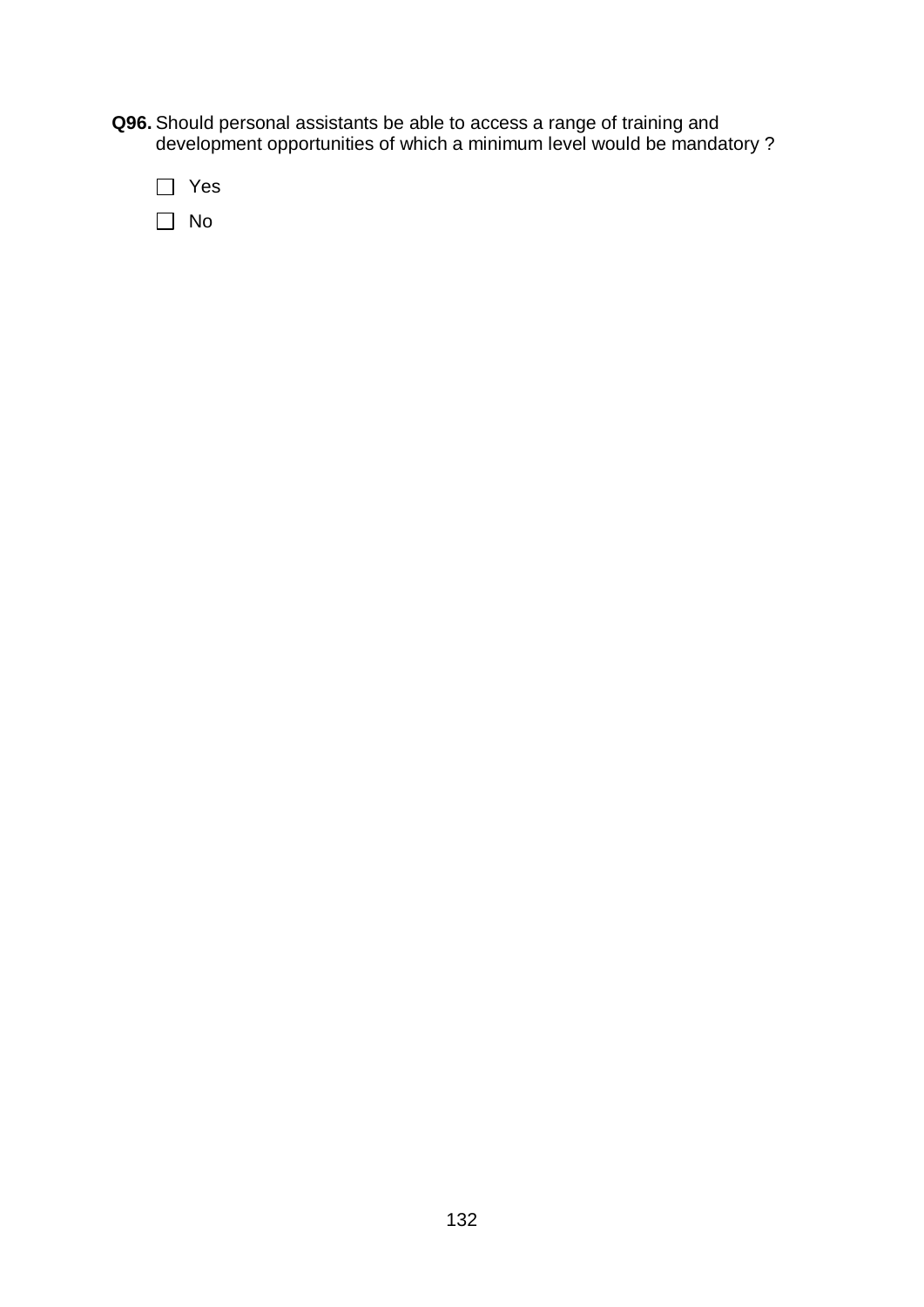# **Glossary**

**[Advanced Practice models](https://www.gov.scot/publications/transforming-nursing-midwifery-health-professions-roles-advance-nursing-practice/pages/1/)** (in nursing) involve nurses providing clinical leadership and having autonomous decision-making authority including assessment, diagnosis, treatment and prescribing for people with complex health needs. Advanced nurse practitioners must be qualified to Masters level and have demonstrated competence across the four pillars of advanced practice.

**Age of criminal responsibility (for children).** This is the age at which a child can be arrested or charged with a crime. At present this is 8 years old in Scotland, it will rise to 12 years old when the relevant sections of the Age of Criminal Responsibility (Scotland) Act 2019 come into effect.

**Alcohol and Drug Partnership (ADP).** Each local authority area has an ADP which is a partnership of various public services including Health Boards, local authorities, police and voluntary agencies. An ADP has responsibility for strategic planning and performance across drug and alcohol issues.

**Allied Health Professionals (AHPs).** Includes a range of jobs such as radiographers, paramedics, and physiotherapists, working in hospitals, clinics, housing services, people's homes, schools, and health centres.

**Care Inspectorate (CI).** The independent national scrutiny and assurance body responsible for the registration and regulation of care services.

**Community Health and Social Care Boards (CHSCBs).** We propose that Integration Joint Boards (IJBs) will be reformed to become Community Health and Social Care Boards (CHSCBs), and that CHSCBs will be the local delivery body for the National Care Service.

**Community Justice Partnerships (CJPs.)** Statutory partners who cooperate at a local level in the preparation, implementation and review of a community justice outcomes improvement plan for the local authority area.

**[Fair Work Convention.](https://www.fairworkconvention.scot/)** An independent advisory body to Scottish Ministers, with an aim of ensuring fair work for individuals, businesses, organisations and society.

**GIRFE National Practice Model: Getting It Right for Everyone.** A proposed multiagency approach of support and services from young adulthood to end of life care.

**Getting It Right For Every Child (GIRFEC).** A multi-agency, child-centred approach of support and services for children.

**Health and Social Care Partnership (HSCP).** The operational and delivery aspect of integration. The HSCP brings together the staff from the Health Board and local authority to deliver integrated services under the direction of the Integration Authority. The HSCP itself is not a statutory body.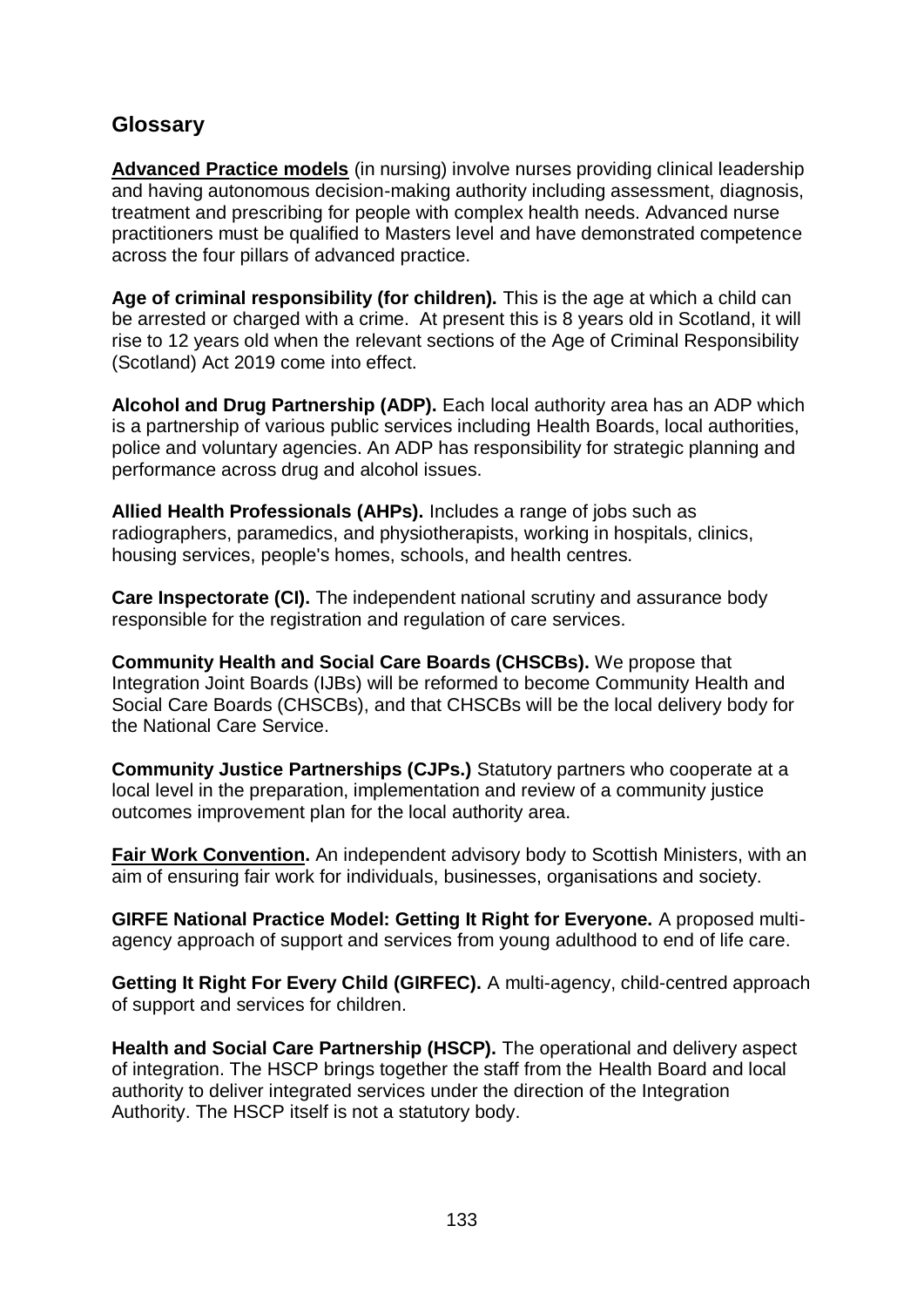**Healthcare Improvement Scotland (HIS).** The national scrutiny and improvement body for all health services, accountable to Scottish Ministers for the delivery of its strategic objectives.

**Healthcare support workers (HCSWs).** Assist nurses, therapists, midwives, hospital doctors and other healthcare professionals to deliver high-quality personcentred care.

**Independent Living Fund (ILF)**. A national scheme of direct payments to support independent living by disabled people in Scotland. Following the closure of the UK ILF in 2015, the Scottish Government established a new organisation, Independent Living Fund (ILF) Scotland, to administer ILF for existing recipients of the fund in Scotland.

**Independent Review of Adult Social Care (IRASC).** An independent review commissioned by the Scottish Government which made recommendations on improvements to adult social care in Scotland in a [report published 3 February 2021.](https://www.gov.scot/groups/independent-review-of-adult-social-care/)

**Integration Authorities (IAs).** The statutory body responsible for ensuring that health and social care services are well integrated. The IA is the decision making and governance body for the delegated functions, services and budgets identified in individual integration schemes, jointly agreed by the relevant local authority and Health Board. At present, there are two types of IAs which have been created across Scotland, either through establishing the local authority or Health Board as a 'lead agency' or by setting up an '**Integration Joint Board' (IJB).**

**Integration Joint Board (IJB).** The majority of integration authorities are Integration Joint Boards. These are statutory bodies responsible for the planning and commissioning of delegated services, separate from both local authorities and Health Boards.

**Justice social work (JSW) services.** Takes a lead role in the delivery of community interventions in local authorities, with support from partners including third sector organisations.

**National Care Home Contract (NCHC).** Negotiated annually between local authorities and care home providers and provides a national framework for charging for residential care.

**National Care Service (NCS).** We propose to establish a new National Care Service, accountable to Scottish Ministers, to oversee the provision of social care and support in Scotland.

**National Integration Joint Board**. A proposed joint board with the aim of improved joint working between the NHS and the proposed NCS to agree national strategies and priorities.

**[National Taskforce for Human Rights Leadership.](https://www.gov.scot/groups/national-taskforce-for-human-rights-leadership/)** A Scottish Government led Taskforce with membership from the public sector, civil society and legal and academic experts in human rights, established in 2019, to take forward the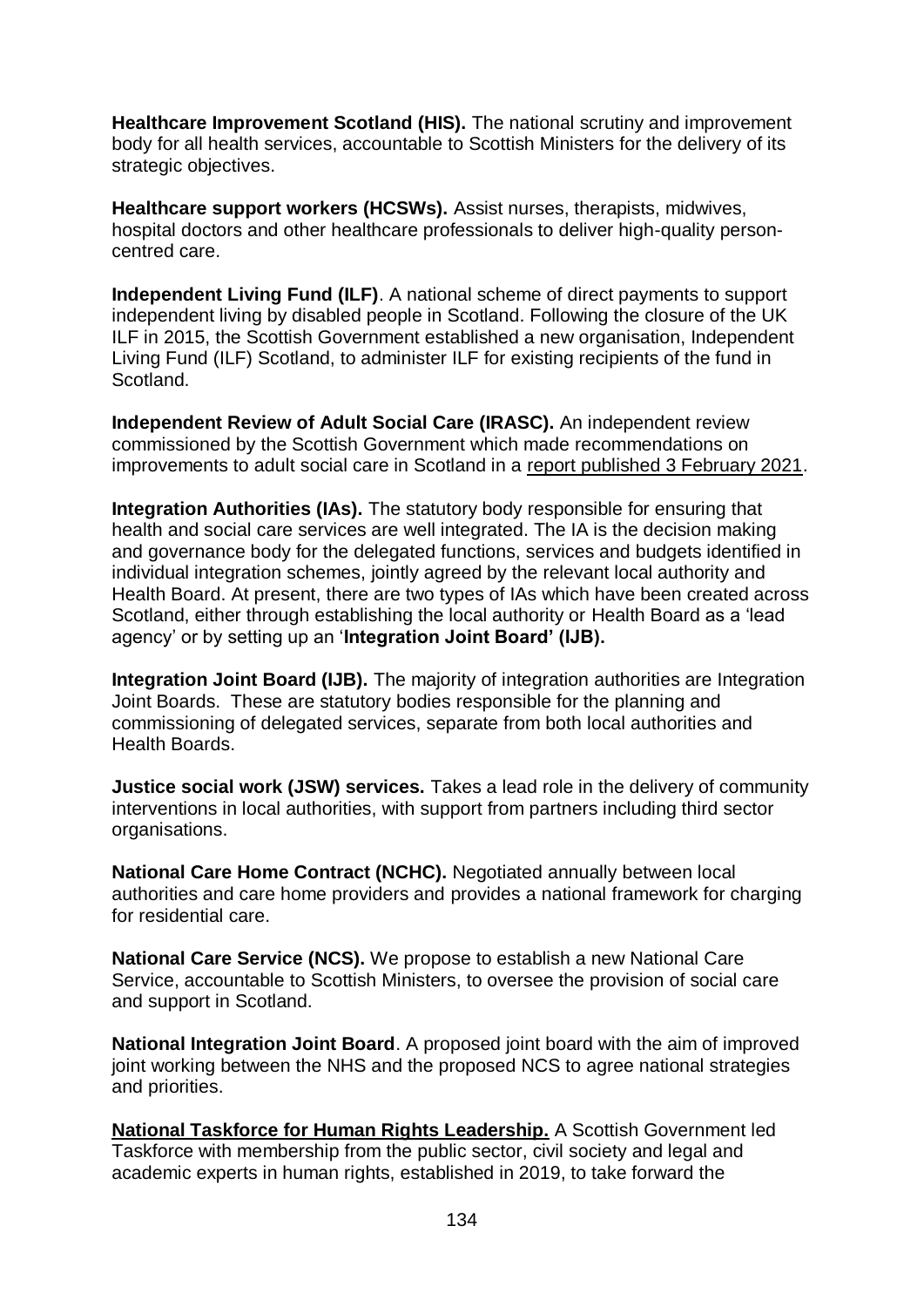recommendations made in the 2018 Report of the First Minister's Advisory Group on Human Rights to prioritise actions to progress human rights and equality in Scotland. In March 2021, the Taskforce published their 30 recommendations for a new human rights framework for Scotland, which are being taking forward by the Scottish Government.

**Personal Assistants (PA)**. Individuals employed by people in receipt of direct payments of Self-Directed Support and/or ILF funds.

**Public Bodies (Joint Working) (Scotland) Act 2014 (PBJWSA).** This Act requires Health Boards and local authorities to work together to form integration authorities (IAs), which are responsible for ensuring that health and social care services are well integrated.

**[Real Living Wage.](https://scottishlivingwage.org/what-is-the-real-living-wage/)** A voluntary (non-statutory) wage rate, based on the cost of living.

**Scottish Social Services Council (SSSC).** The professional regulator of the social service workforce.

**Self-Directed Support (SDS).** An approach for people who are eligible for social care support, with the aim of giving those people choice and control over how their care and support can be delivered.

**Self-Directed Support (SDS) Framework of Standards.** A set of standards written by the Scottish Government specifically for local authorities, to provide an overarching structure, aligned to legislation and statutory guidance, for implementation of the self-directed support approach and principles.

**[The Promise.](https://thepromise.scot/)** The Promise outlines a vision for Scotland which calls for change in response to the Independent Care Review, shaped by the voices of children and families with care experience, and of those who work in the 'care system'.

**[United Nations Convention on the Rights of the Child \(UNCRC\).](https://downloads.unicef.org.uk/wp-content/uploads/2016/08/unicef-convention-rights-child-uncrc.pdf?_adal_sd=www.unicef.org.uk.1627555088153&_adal_ca=so%3DGoogle%26me%3Dorganic%26ca%3D(not%2520set)%26co%3D(not%2520set)%26ke%3D(not%2520set).1627555088153&_adal_cw=1627478452977.1627555088153&_adal_id=c3a85a34-24a5-4671-8d9f-27c4b691e34a.1627478453.3.1627555071.1627478468.f7ac21d5-6422-4aab-820d-ebed56244515.1627555088153&_ga=2.235292674.200681435.1627478452-492905740.1627478452)** Sets out the human rights of every person under the age of 18 and is the most complete statement on children's rights in history. It was adopted by the UN General Assembly in 1989. The UK ratified the UNCRC in 1991.